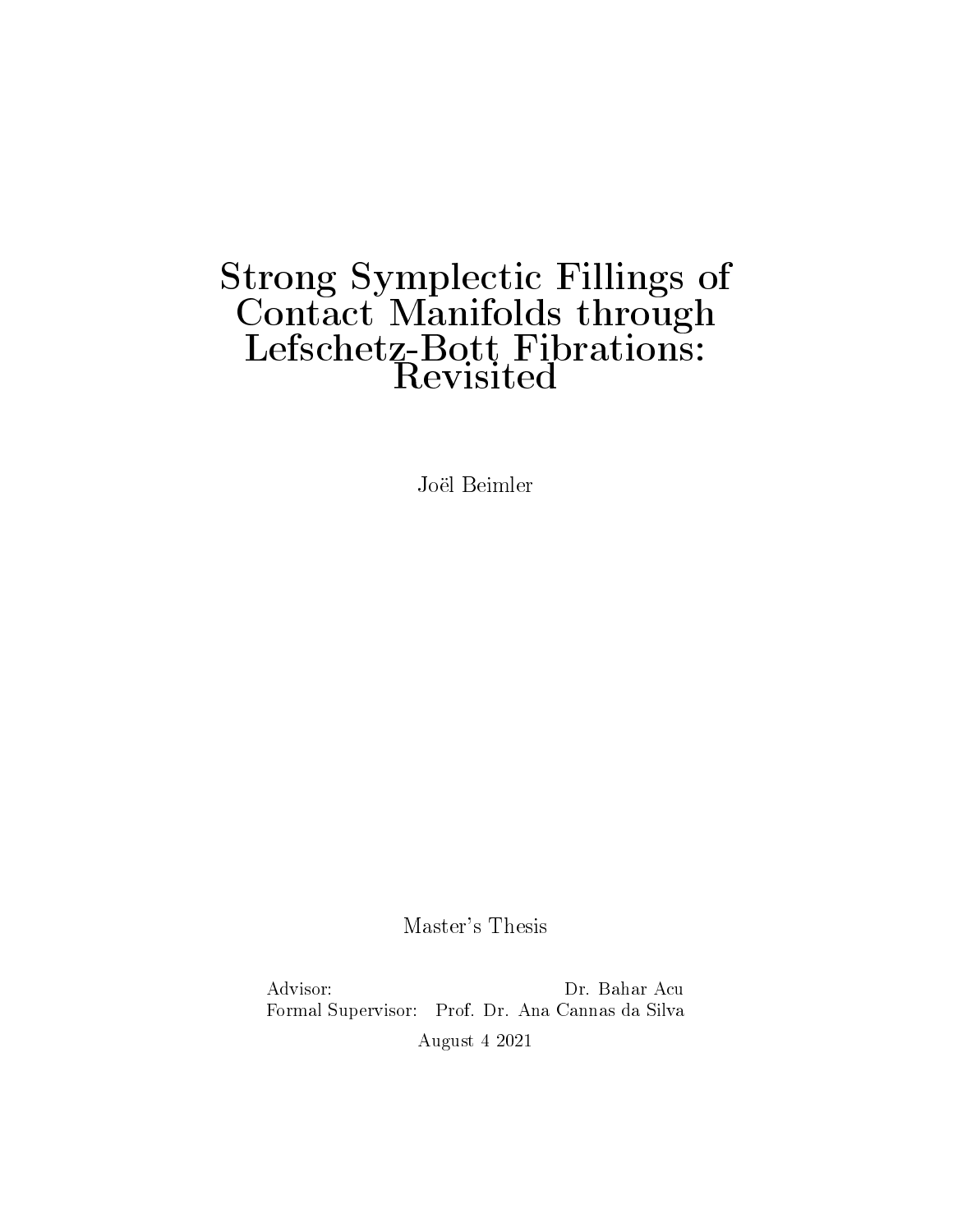## Abstract

We review two theorems of Oba [\[Oba20\]](#page-94-0), concerning the existence of a symplectic Lefschetz-Bott fibration on a complex line bundle over a symplectic manifold with a Donaldson hypersurface, and the application thereof to the link of the  $A_k$ -type singularity, obtaining distinct strong symplectic fillings of the link. To this end, we first provide the necessary background on symplectic fillings, Lefschetz and Lefschetz-Bott fibrations, and open book decompositions.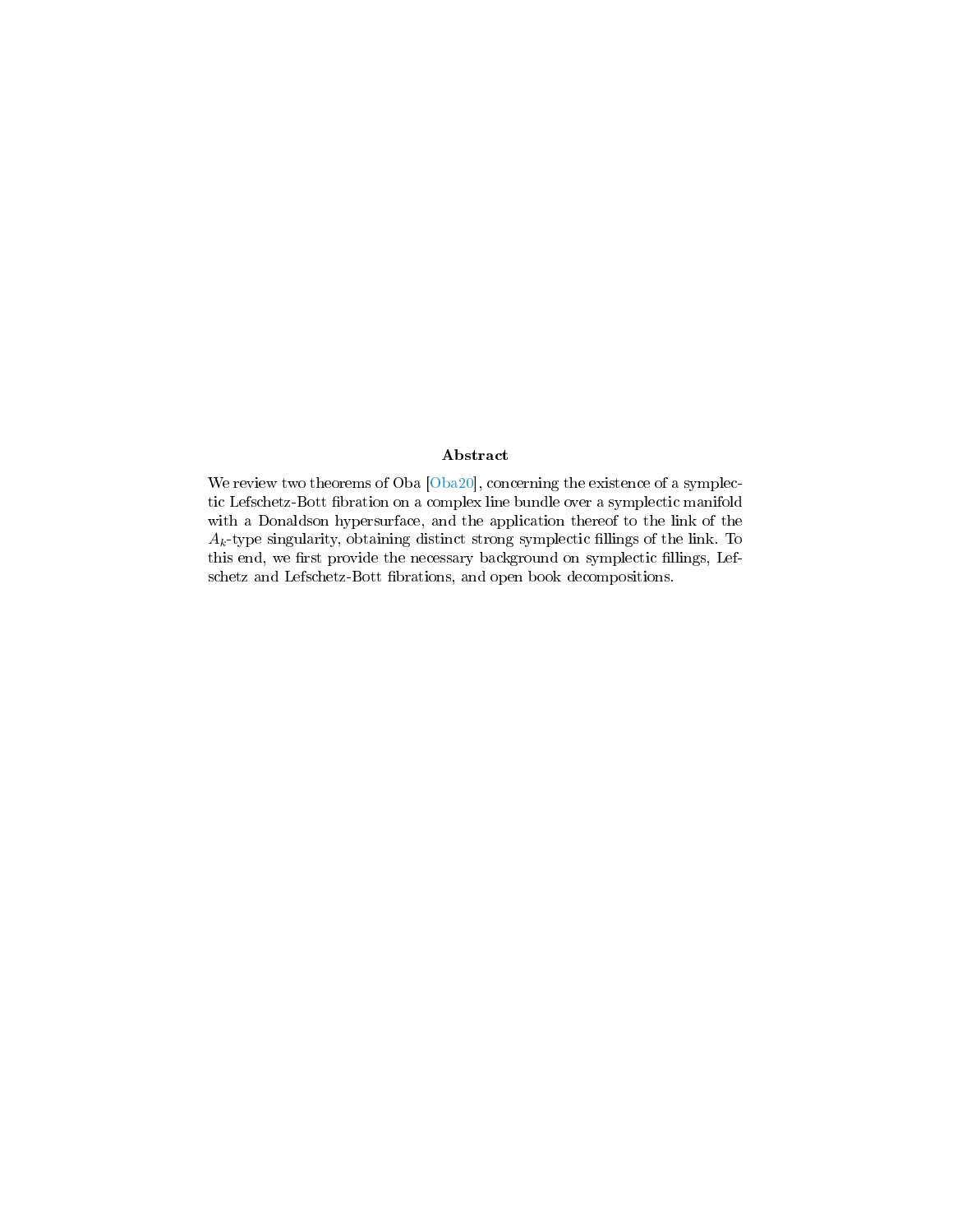# Contents

| $\bf{0}$       |     | Introduction                                                                                                                                                                                                                            | 3               |
|----------------|-----|-----------------------------------------------------------------------------------------------------------------------------------------------------------------------------------------------------------------------------------------|-----------------|
| 1              |     | <b>Symplectic Fillings</b>                                                                                                                                                                                                              | 6               |
|                | 1.1 | Setting the Stage entry and the Stage entry of the Stage entry of the Stage entry of the Stage entry of the Stage entry.                                                                                                                | 6               |
|                |     | Symplectic Geometry entry and the set of the set of the set of the set of the set of the set of the set of the<br>1.1.1                                                                                                                 | $6\phantom{.}6$ |
|                |     | 1.1.2<br>Contact Geometry and the contract of the contract of the contract of the contract of the contract of the contract of the contract of the contract of the contract of the contract of the contract of the contract of the contr | 8               |
|                | 1.2 | Symplectic Collar Neighbourhoods and a state of the state of the state of the state of the state of the state of the state of the state of the state of the state of the state of the state of the state of the state of the s          | $12\,$          |
|                | 1.3 | Flavours of Symplectic Fillings (Fillings ) and the state of Symplectic Fillings (Fig. 1).                                                                                                                                              | 16              |
|                | 1.4 | Stein and Weinstein Manifolds Production and Meinstein Manifolds Production and Meinstein Manifolds Production and Meinstein American Stein American Stein American Stein American Stein American Stein American Stein America          | $19\,$          |
|                |     | J-Convexity and the contract of the set of the contract of the set of the set of the set of the set of the set of the set of the set of the set of the set of the set of the set of the set of the set of the set of the set o<br>1.4.1 | 19              |
|                |     |                                                                                                                                                                                                                                         | 21              |
|                |     | From Stein to Weinstein and Back: A Brief Stopover<br>1.4.3                                                                                                                                                                             | 24              |
| $\overline{2}$ |     | Lefschetz and Lefschetz-Bott Fibrations                                                                                                                                                                                                 | 27              |
|                | 2.1 | Topological Lefschetz Fibrations and a series of the series of the series of the series of the series of the series of the series of the series of the series of the series of the series of the series of the series of the s          | 27              |
|                |     | Vanishing Cycles and the contract of the contract of the contract of the contract of the contract of the contract of the contract of the contract of the contract of the contract of the contract of the contract of the contr<br>2.1.1 | 29              |
|                |     | 2.1.2<br>The Topology of the Total Space and Superior and Superior Section 1.1 and Superior Section 1.1 and Superior Section 1.1 and Superior Section 1.1 and Superior Section 1.1 and Superior Section 1.1 and Superior Section 1.1 an | 30              |
|                |     | Monodromy and the second second second second second second second second second second second second second second second second second second second second second second second second second second second second second s<br>2.1.3 | 31              |
|                |     | 2.1.4                                                                                                                                                                                                                                   | 33              |
|                | 2.2 | Symplectic Lefschetz Fibrations                                                                                                                                                                                                         | 36              |
|                |     | 2.2.1                                                                                                                                                                                                                                   | 38              |
|                |     | 2.2.2<br>Symplectic Vanishing Cycles and Monodromy                                                                                                                                                                                      | 40              |
|                | 2.3 |                                                                                                                                                                                                                                         | 41              |
|                |     | 2.3.1<br>Vanishing Cycles and Cycles and Cycle and Cycle and Cycle and Cycle and Cycle and Cycle and Cycle and Cycle and Cycle and Cycle and Cycle and Cycle and Cycle and Cycle and Cycle and Cycle and Cycle and Cycle and Cycle and  | 43              |
|                |     | Fibered Dehn Twists as Monodromy Maps<br>2.3.2                                                                                                                                                                                          | 44              |
| $\bf{3}$       |     | <b>Open Book Decompositions</b>                                                                                                                                                                                                         | 47              |
|                | 3.1 | Abstract Open Books and Open Book Decompositions                                                                                                                                                                                        | 48              |
|                |     | From an Open Book to an Abstract Open Book<br>3.1.1                                                                                                                                                                                     | 50              |
|                |     | 3.1.2<br>Examples and the contract of the contract of the contract of the contract of the contract of the contract of the contract of the contract of the contract of the contract of the contract of the contract of the contract of t | $52\,$          |
|                | 3.2 |                                                                                                                                                                                                                                         | 54              |
|                |     | Uniqueness of $OB(W, \lambda; \psi)$<br>3.2.1                                                                                                                                                                                           | 58              |
|                |     | 3.2.2<br>Examples and the contract of the contract of the contract of the contract of the contract of the contract of the contract of the contract of the contract of the contract of the contract of the contract of the contract of t | 61              |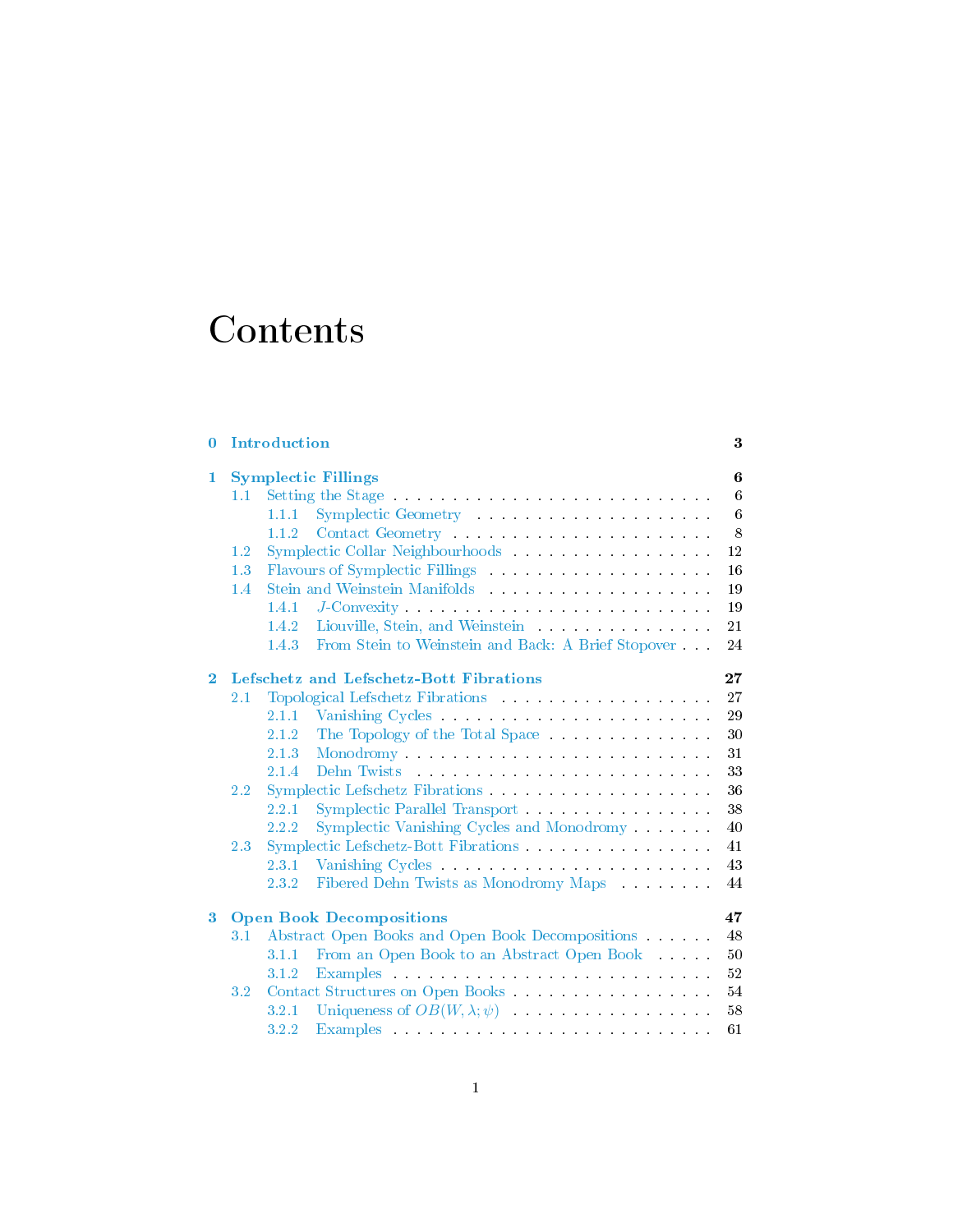|   | $3.3\,$ | Symplectic Fillings by Lefschetz-Bott Fibrations 61                                                                                                                                                                            |    |
|---|---------|--------------------------------------------------------------------------------------------------------------------------------------------------------------------------------------------------------------------------------|----|
| 4 |         | Lefschetz-Bott Fibrations on Line Bundles                                                                                                                                                                                      | 65 |
|   | 4.1     | The Local Model Processor and Contract the Local Model Process and Contract the Local Model Process and Contract the Local Process and Contract the Local Process and Contract in the Local Process and Contract in the Local  | 67 |
|   | 4.2     | The Neighbourhood of $H$                                                                                                                                                                                                       | 69 |
|   | 4.3     | Line Bundles over the Decomposed Manifold                                                                                                                                                                                      | 69 |
|   | 4.4     | Gluing to a Bundle over $M$                                                                                                                                                                                                    | 71 |
|   | 4.5     |                                                                                                                                                                                                                                | 73 |
|   | 4.6     | Deformation of the Symplectic Structure.                                                                                                                                                                                       | 75 |
|   | 4.7     | Construction of the Kähler Structure.                                                                                                                                                                                          | 77 |
|   |         |                                                                                                                                                                                                                                |    |
| 5 |         | Distinct Strong Symplectic Fillings of the Link of the $A_k$ -Type<br>Singularity                                                                                                                                              | 80 |
|   | 5.1     | Main Ingredients and a series of the series of the series of the series of the series of the series of the series of the series of the series of the series of the series of the series of the series of the series of the ser | 80 |
|   | 5.2     |                                                                                                                                                                                                                                | 82 |
|   | 5.3     | Description of the fiber.                                                                                                                                                                                                      | 83 |
|   | 5.4     | Open Book Description of $\Sigma_k$                                                                                                                                                                                            | 84 |
|   | 5.5     | Exhibiting the Fillings and the contract of the set of the set of the set of the set of the set of the set of the set of the set of the set of the set of the set of the set of the set of the set of the set of the set of th | 85 |
|   | 5.6     | Distinguishing the Fillings and the contract of the state of the state of the state of the state of the state of the state of the state of the state of the state of the state of the state of the state of the state of the s | 86 |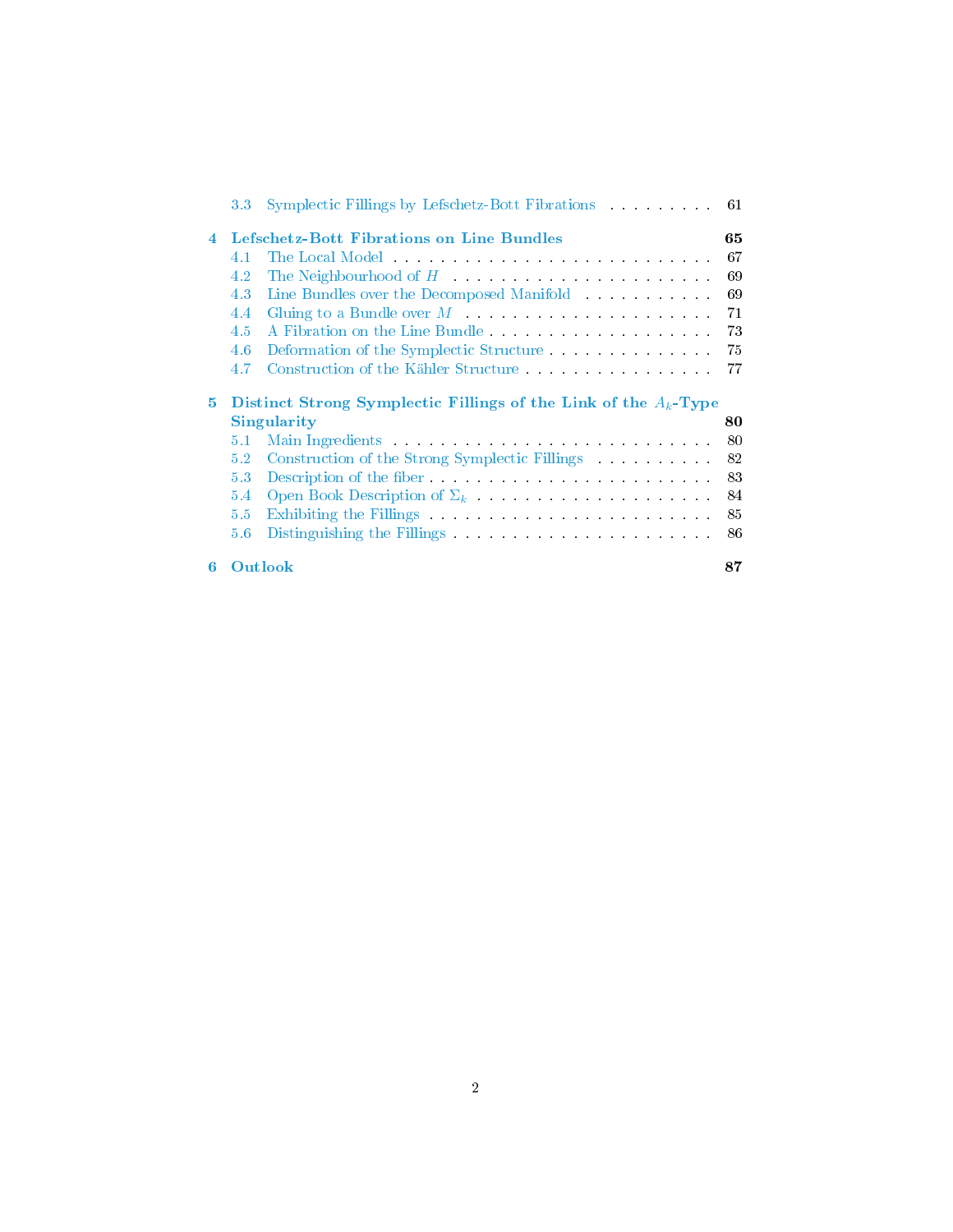## <span id="page-4-0"></span>Chapter 0

# Introduction

The various notions of *symplectic fillings* provide a tool to study the topology of contact manifolds. Generally speaking, a contact manifold  $(M, \xi)$  is symplectically llable if it can be realized as the boundary of a symplectic manifold  $(W, \omega)$  in such a way that the symplectic form  $\omega$  on W is compatible in a suitable sense with the contact structure  $\xi$  on M, and there are various increasingly restrictive conditions one may impose on  $(W, \omega)$  to give rise to different flavours of fillings.

It is known that not every contact manifold is symplectically fillable - indeed, every symplectically fillable contact structure is necessarily tight [\[Eli91\]](#page-93-0), which presents an effective tool to prove tightness of contact structures aside from holomorphic curve theory introduced by Gromov [\[Gro85\]](#page-93-1).

Another fruitful tool in the study of the topology of a manifold is presented by open books, decomposing the manifold of interest into codimension one pages, revolving around a *binding*. The first use of open books was in a theorem of Alexander [\[Ale23\]](#page-92-0), establishing that any topological 3-manifold admits an open book description. In the literature, the underlying structure of open books appears under various names in diverse contexts, such as relative mapping tori, fibered links, or spinnable structures  $\lceil \text{Tam} \rceil^2$ , and Milnor's Fibration Theorem treated what would in modern terminology be known as open book decompositions of spheres [\[Mil68\]](#page-94-2).

It was in 1973 that Winkelnkemper [\[Win73\]](#page-95-0) coined the term open book, and in collaboration with with Thurston, they explained in  $[TW75]$  how to endow any open book of a 3-manifold with a contact structure using Alexander's theorem.

Alexander's theorem was generalized to closed manifolds of odd dimension greater or equal to 7 by Winkelnkemper, Tamura [\[Tam73\]](#page-94-3), and Lawson [\[Law78\]](#page-93-2) between 1973 and 1978. Quinn [\[Qui79\]](#page-94-4) further extended this result to closed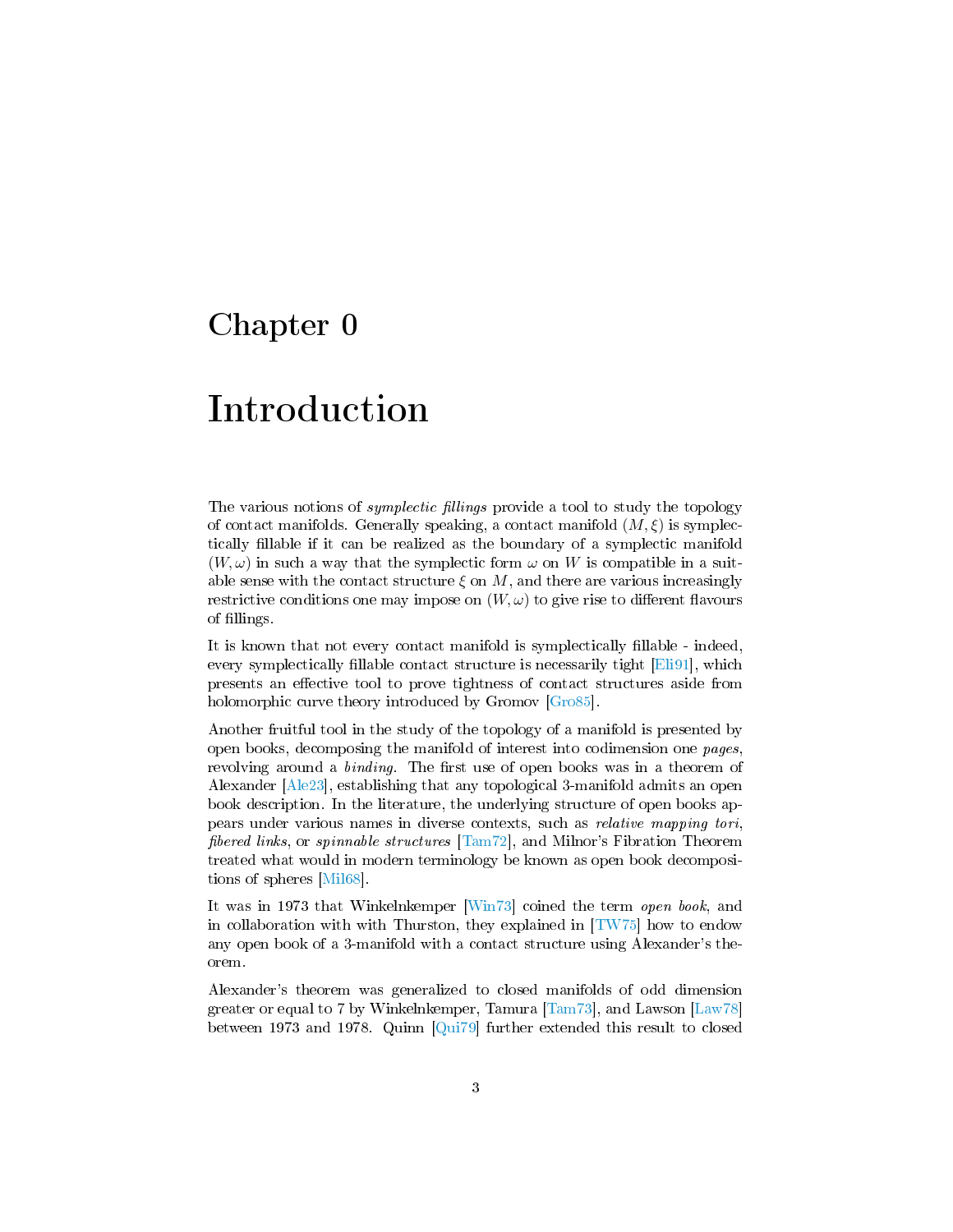manifolds of dimension at least 5 in 1979, establishing that any odd-dimensional closed manifold admits an open book decomposition.

Giroux and Mohsen generalized Thurston and Winkelnkemper's construction to arbitrary odd dimensions when the pages of the open book are Liouville domains [\[GM\]](#page-93-3). Hence, open books give rise to contact manifolds, and it is shown in [\[GM\]](#page-93-3) that, in fact, any contact manifold admits a supporting open book. In dimension three, Giroux discovered that the correspondence between open books and contact structures up to isotopy on a given manifold is in fact unique up to an equivalence relation called *positive stabilization* [\[Gir02\]](#page-93-4).

The versatility of open books reveals itself in conjunction with symplectic Lefschetz fibrations as a means to obtain Stein fillings of contact manifolds. A complex analogue of Morse functions introduced by Donaldson [\[Don99\]](#page-93-5) in the context of symplectic geometry, restricting a symplectic Lefschetz fibration  $\pi$ :  $(E, \Omega)$  → D over the unit disk D ⊂ C to the boundary  $\partial E$  induces a contact open book description of  $\partial E$ , producing a contact manifold.

By Eliashberg's characterization of Stein domains [\[Eli91\]](#page-93-0), the total space  $E$  can be seen to be a Stein filling of this contact manifold, which makes it possible in certain cases to read off fillability of a contact manifold directly from a contact open book description. In fact, a converse was given by Giroux and Pardon [\[GP17\]](#page-93-6), establishing that any Stein domain can be presented as the total space of a symplectic Lefschetz fibration over the disk.

The technique of filling by Lefschetz fibrations has been applied by Özbağcı and Stipsicz to construct 3-manifolds with infinitely many Stein fillings  $[ÖS04a]$ , and Oba has generalized this result to higher dimensions [\[Oba18\]](#page-94-6).

By allowing the critical locus of the fibration  $\pi$  to be a submanifold rather than a discrete set of points, we generalize Lefschetz fibrations to the notion of Lefschetz-Bott fibrations. Formally studied by Perutz in the construction of Lagrangian matching invariants [\[Per07\]](#page-94-7), restricting a symplectic Lefschetz-Bott bration to its boundary again produces a contact manifold for which its total space serves as a strong symplectic filling  $[Oba20]$ ,  $[LHW18]$ . Notably, fillings induced by symplectic Lefschetz-Bott fibrations need not be Stein in general (see [Remark 4.7.4\)](#page-80-0).

The main purpose of this text is to examine how Oba in [\[Oba20\]](#page-94-0) has established the existence of symplectic Lefschetz-Bott fibrations on line bundles over a class of symplectic manifolds, and how they can be applied to obtain distinct strong symplectic fillings of the link of the  $A_k$ -type singularity.

To this end, we organize this thesis as follows. [Chapter 1](#page-7-0) to [Chapter 3](#page-48-0) serve as preparation for the main applications: in [Chapter 1,](#page-7-0) we review the fundamentals of symplectic and contact geometry before introducing the terminology of symplectic llings. [Chapter 2](#page-28-0) consists of a discussion of Lefschetz and Lefschetz-Bott brations, and [Chapter 3](#page-48-0) reviews the theory of open books before exploring how to obtain a lling of a contact manifold through Lefschetz and Lefschetz-Bott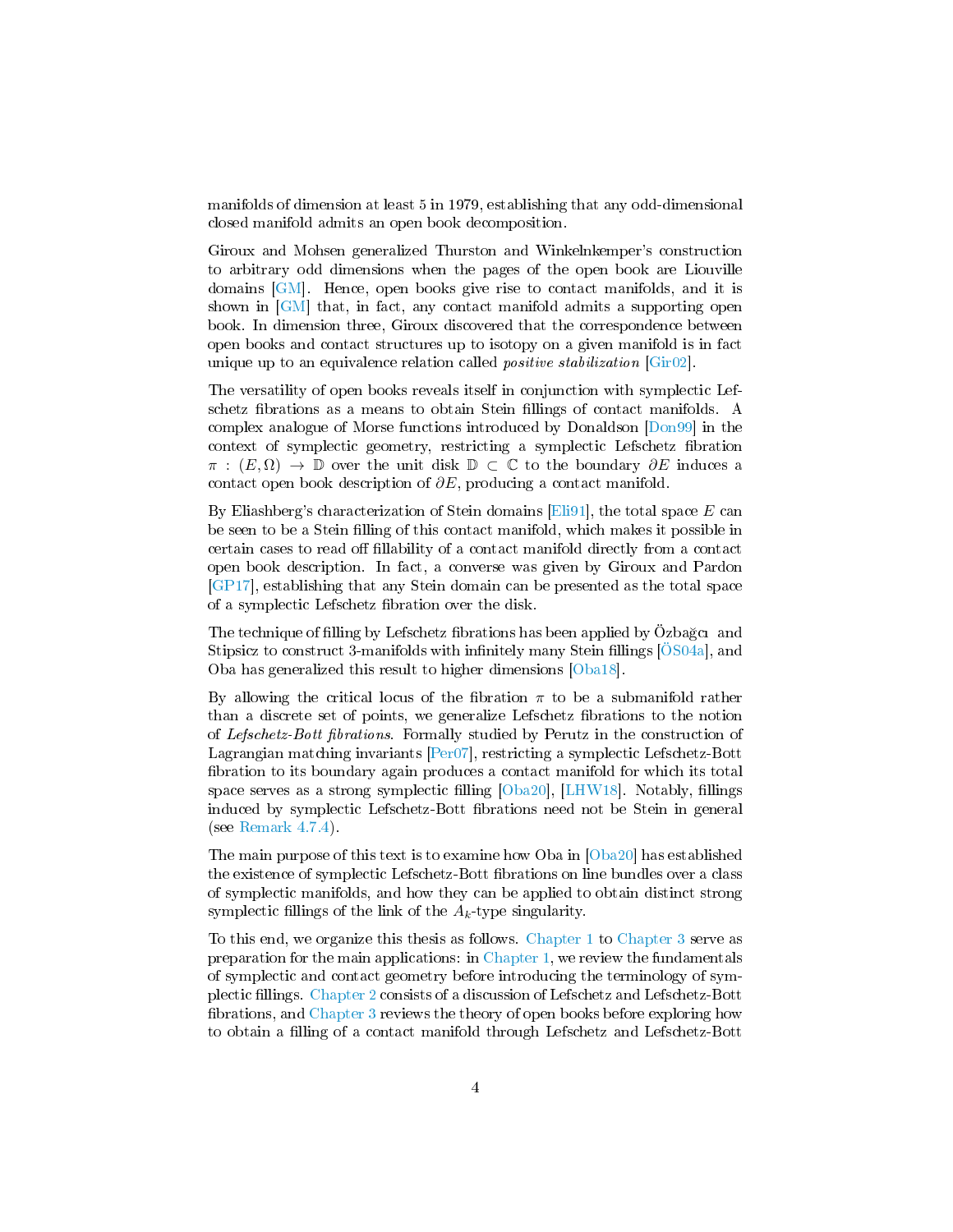### fibrations.

Having established the necessary background, [Chapter 4](#page-66-0) is concerned with the proof of [\[Oba20,](#page-94-0) Theorem 1.1], which guarantees the existence of a symplectic Lefschetz-Bott fibration on a complex line bundle over a polarized symplectic manifold. In [Chapter 5,](#page-81-0) we explain how to obtain distinct symplectic fillings of the link of the  $A_k$ -type singularity using symplectic Lefschetz-Bott fibrations, which amounts to the proof of  $[Oba20, Theorem 1.2]$  $[Oba20, Theorem 1.2]$ .

We conclude in [Chapter 6](#page-88-0) by indicating leads as to how one might be able to prove similar filling results for other contact manifolds, and by exploring what objects involved in the construction of the Lefschetz-Bott fibration from  $[Oba20,$ Theorem 1.1] would need to be better understood in order to make them more explicit in a simple case.

## Acknowledgements

The author expresses his gratitude first of all to his advisor, Bahar Acu, for introducing me to an array of new tools and topics within symplectic and contact geometry, as well as for the academic and professional guidance she has provided.

Moreover, I would like to thank Ana Cannas for suggesting to reach out to Bahar, and especially to Takahiro Oba for helpful discussions and clarifications to a host of queries I had.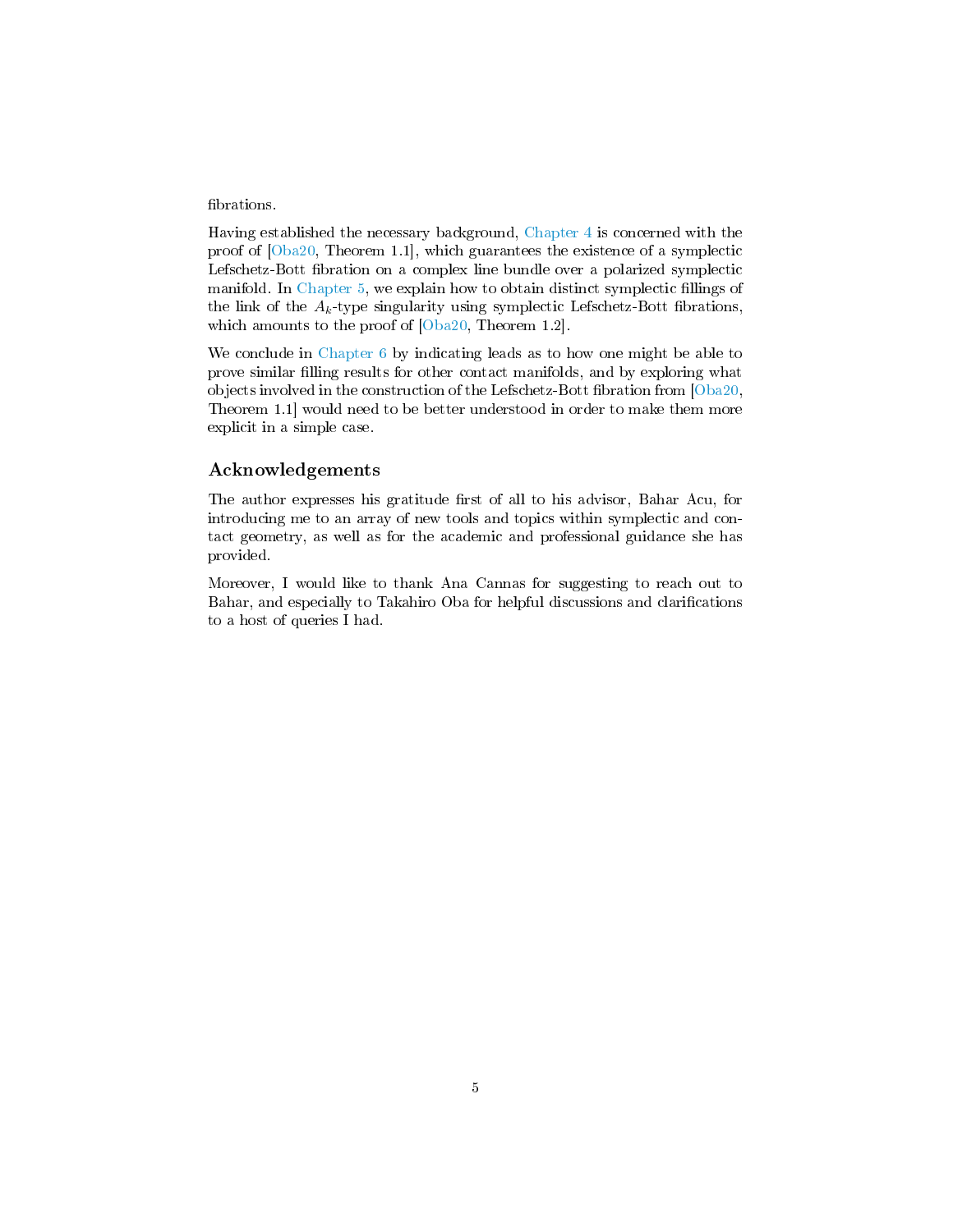## <span id="page-7-0"></span>Chapter 1

# Symplectic Fillings

The setting throughout this thesis is that of symplectic geometry, so we start this chapter by recalling the relevant definitions. Following up in [Section 1.1.2,](#page-9-0) we will introduce some notions of contact geometry, which can be considered as the geometry occuring on hypersurfaces contained in a neighbourhood where the symplectic form is exact.

Having set the stage, we will introduce symplectic fillings of contact manifolds, one of the main points of interest in this thesis.

## <span id="page-7-1"></span>1.1 Setting the Stage

## <span id="page-7-2"></span>1.1.1 Symplectic Geometry

**Definition 1.1.1.** A symplectic manifold is a pair  $(W, \omega)$  where W is a manifold equipped with a 2-form  $\omega \in \Omega^2(W)$  that is

- closed, i.e.,  $d\omega = 0$ , where d denotes the exterior derivative;
- nondegenerate, by which we mean that for any point  $x \in W$  and any nonzero tangent vector  $u \in T_xW$ , the map

$$
T_x W \to T_x^* W
$$
  

$$
u \mapsto \omega_x(u, v)
$$

is an isomorphism.

A symplectic manifold  $(W, \omega)$  is called **exact** if  $\omega$  is exact.

**Remark 1.1.2.** The nondegeneracy condition on the symplectic form  $\omega$  is equivalent to  $\omega^n$ , the top exterior power of  $\omega$ , being a volume form. This implies that the dimension of W is even, since the top power of  $\omega$  will always have even degree as  $\omega$  is a 2-form.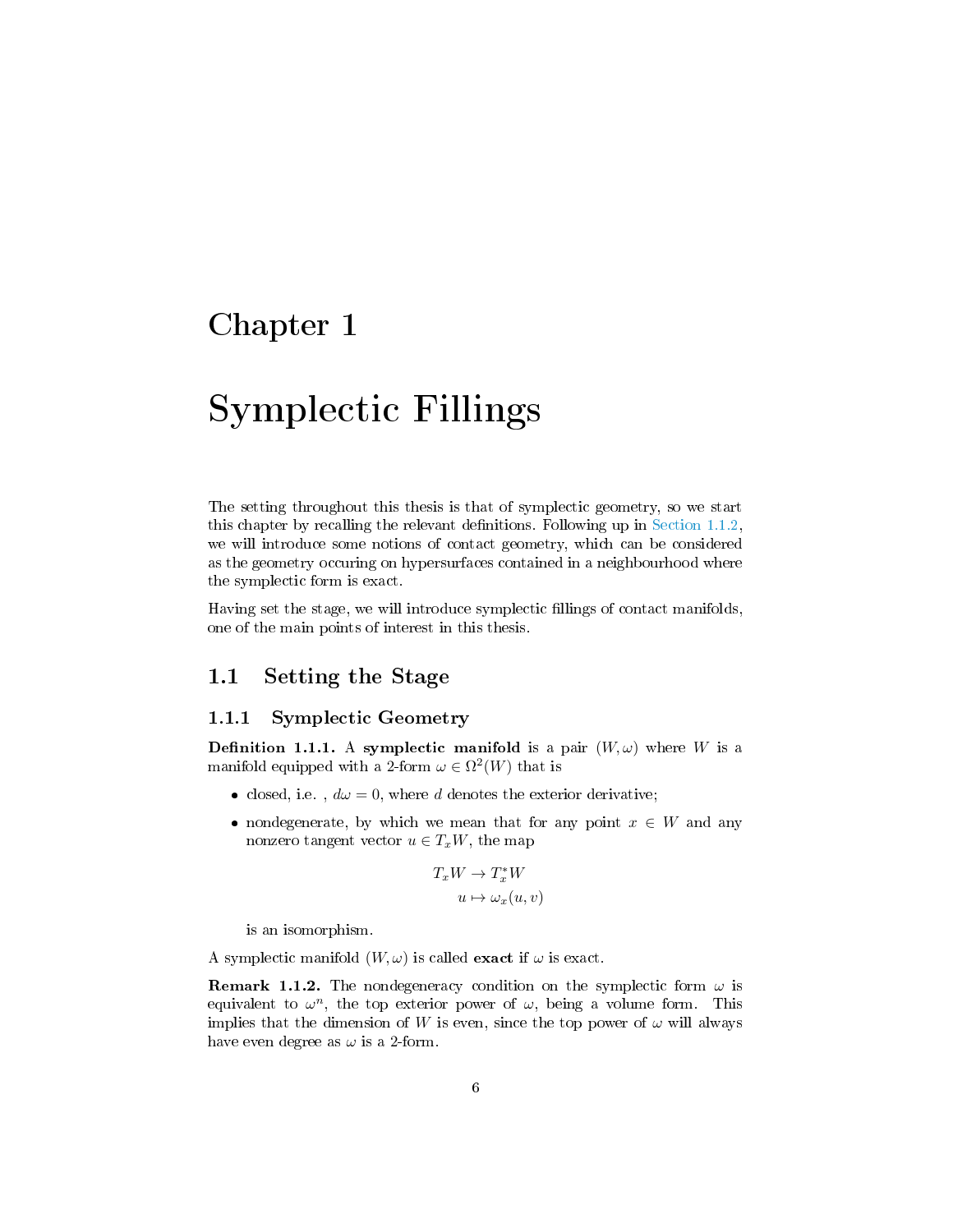Moreover, there are three distinguished classes of submanifolds of symplectic manifolds we may occasionally reference.

**Definition 1.1.3.** Let  $(W, \omega)$  be a symplectic manifold and  $L \subset W$  an embedded submanifold. For any point  $x \in L$ , denote by

$$
(T_xL)^{\omega} := \{ v \in T_xM \mid \omega_x(v,w) = 0 \,\forall w \in T_xL \}
$$

the symplectic complement of  $T_xL$ . The submanifold L is called

- isotropic, if  $(T_xL) \subset (T_xL)^{\omega}$  for all  $x \in L$ ;
- coisotropic, if  $(T_x L)^{\omega} \subset T_x L$  for all  $x \in L$ ;
- Lagrangian, if  $T_xL = (T_xL)^\omega$  for all  $x \in L$ .

Remark 1.1.4. Note that L being isotropic is equivalent to the symplectic form  $\omega$  vanishing when restricted to TL. Moreover, if dim  $W = 2n$ , it is easy to prove that the dimension of an isotropic submanifold is at most  $n$ , whereas coisotropic submanifolds are of dimension at most  $n$ . Consequently, Lagrangian submanifolds have dimension n.

Some prototypical examples of symplectic manifolds which will appear throughout the rest of this thesis are the following:

#### <span id="page-8-0"></span>Examples 1.1.5.

1. Let  $W = \mathbb{R}^{2n}$  with linear coordinates  $x_1, \ldots, x_n, y_1, \ldots, y_n$ . Then the standard symplectic structure on  $\mathbb{R}^{2n}$  is

$$
\omega_0 = \sum_{i=1}^n dx_i \wedge dy_i.
$$

One may easily check that  $\omega_0$  is closed and nondegenerate.

2. Let  $W = \mathbb{C}^n$  with complex linear coordinates  $z_1, \ldots, z_n$ . Identify  $\mathbb{C}^n \cong$  $\mathbb{R}^{2n}$  via  $z_j = x_j + iy_j$ , and define the 1-forms  $dz_j = dx_j + idy_j$  and  $d\overline{z}_j = dx_j - idy_j$ , for  $j = 1, \ldots, n$ .

The standard symplectic form on  $\mathbb{C}^n$  is

$$
\omega_0 = \frac{i}{2} \sum_{j=1}^n dz_j \wedge d\overline{z}_j.
$$

Note that this is precisely the standard symplectic form on  $\mathbb{R}^{2n}$  under the identification  $z_i = x_i + iy_i$ .

3. Complex projective space  $\mathbb{C}P^n$  carries a symplectic structure, which can be characterized as follows.

Let  $p: S^{2n+1} \to \mathbb{C}P^n$  be the Hopf fibration and  $i: S^{2n+1} \hookrightarrow \mathbb{C}^{n+1}$  the inclusion. Then the **Fubini-Study form**  $\omega_{\rm FS}\in\Omega^2(\mathbb{C}P^n)$  is the unique symplectic form satisfying  $i^*\omega_0 = p^*\omega_{\text{FS}}$ .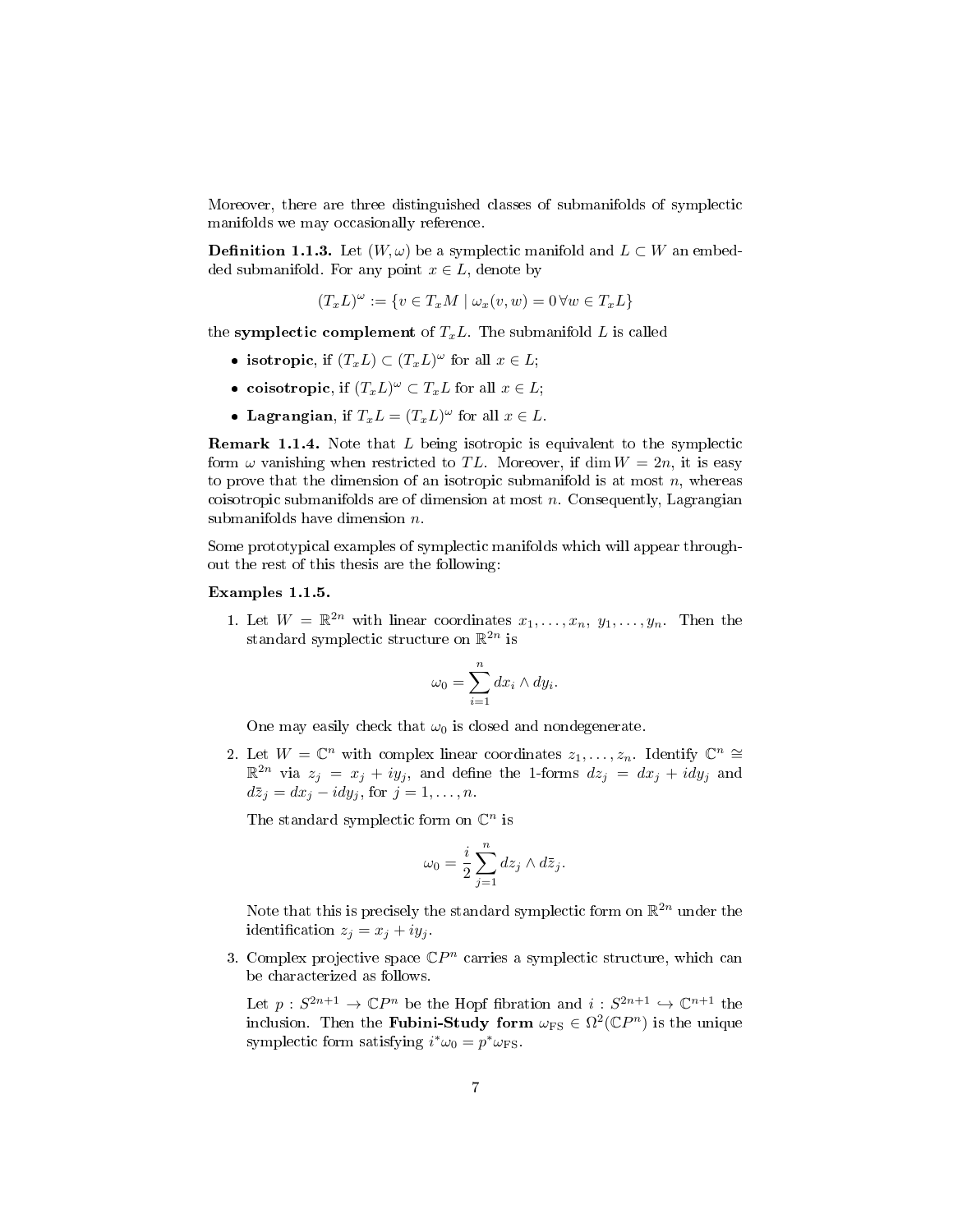Recall that the standard atlas is made up of charts of the form  $(\varphi_j, \mathcal{U}_j)$ , where  $\mathcal{U}_j = \{ [z_0 : \ldots : z_n] \in \mathbb{C}P^n \mid z_j \neq 0 \}$ , and

$$
\varphi_j([z_0:...:z_n]) = \frac{1}{z_j}(z_1,...,z_{j-1},z_{j+1},...,z_n).
$$

It can be shown that the map

$$
\mathbb{C}^n \to \mathbb{R}
$$

$$
\mathbf{z} \mapsto \log(|\mathbf{z}|^2 + 1)
$$

is *i*-convex, so that the 2-form  $\tilde{\omega}_{FS} := -dd^{\mathbb{C}} \log(|z|^2 + 1)$  defines a symplectic form on  $\mathbb{C}^n$ . The transition functions of the above atlas for  $\mathbb{C}P^n$ preserve  $\tilde{\omega}_{FS}$ , so that one may pull  $\tilde{\omega}_{FS}$  back by the maps  $\varphi_i$  to obtain a well-defined symplectic form on  $\mathbb{C}P^n$ . This symplectic form turns out to coincide with  $\omega_{FS}$ . See [Section 1.4.1](#page-20-1) for definitions relating to *i*-convexity, and  $\text{[Can06, Chapter 16]}$  $\text{[Can06, Chapter 16]}$  $\text{[Can06, Chapter 16]}$  for more details on the Fubini-Study form  $\omega_{FS}$ .

The notion of equivalence for symplectic manifolds is that of *symplectomor*phisms.

**Definition 1.1.6.** A symplectomorphism  $\varphi$  between two symplectic manifolds  $(W_1, \omega_1)$  and  $(W_2, \omega_2)$  is a diffeomorphism  $\varphi : W_1 \to W_2$  such that  $\varphi^*\omega_2=\omega_1.$ 

One of the first statements one typically encounters in the study of symplectic geometry is that symplectic manifolds "have no local invariants": locally, every symplectic manifold looks like  $\mathbb{R}^{2n}$  with the symplectic structure  $\omega_0$  from [Examples 1.1.5.](#page-8-0) The formal statement is given by Darboux' theorem.

**Theorem 1.1.7** (Darboux). Let  $(W^{2n}, \omega)$  be a symplectic manifold of dimension 2n. Then for every point  $x \in W$ , there exists a neighbourhood  $U \subset W$  of x, a neighbourhood V of  $\mathbf{0} \in \mathbb{R}^{2n}$ , and a chart  $\varphi: U \to V$  so that  $\varphi(x) = \mathbf{0}$ , and

$$
(\varphi^{-1})^* \omega = \omega_0 = \sum_{i=1}^n dx_i \wedge dy_i
$$

is the standard symplectic structure on  $V \subset \mathbb{R}^{2n}$ .

<span id="page-9-0"></span>For a proof, see [\[Can06,](#page-92-1) Theorem 8.7].

## 1.1.2 Contact Geometry

A contact structure on an odd-dimensional manifold  $M$  is a codimension one distribution, subject to a non-integrability condition. Often referred to as the odd-dimensional cousin of symplectic geometry, the two fields are closely linked and exhibit some similarities. The exposition of contact geometry in this thesis follows that of Geiges [\[Gei08\]](#page-93-7).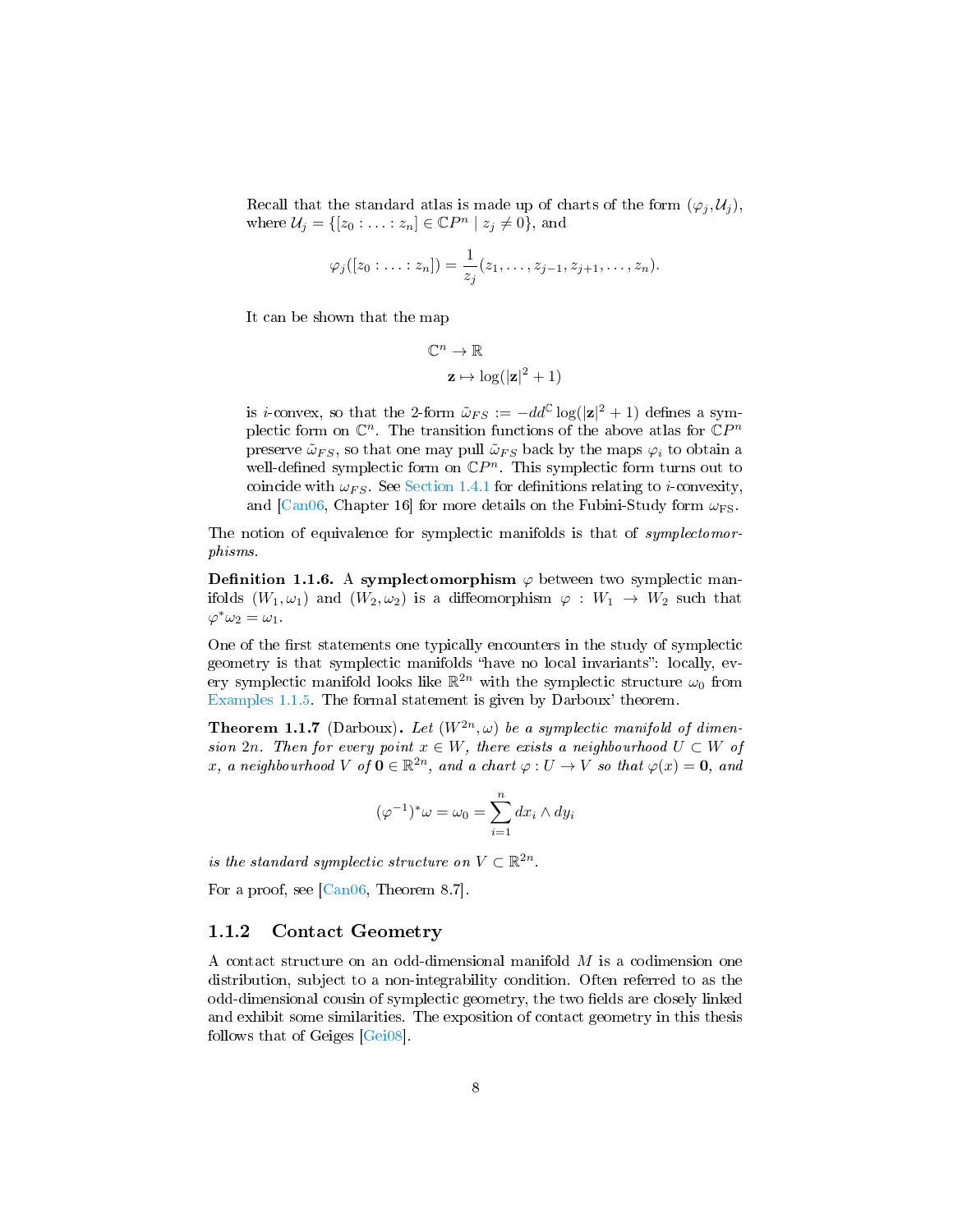To describe codimension one distributions, it is useful to consider them as the kernel of 1-forms. This is always possible locally, and often enough, there is a global 1-form  $\alpha$  defining  $\xi$ :

**Lemma 1.1.8** ( $[Gei08, Lemma 1.1.1]$  $[Gei08, Lemma 1.1.1]$ ). Let  $\xi$  be a codimension one distribution on a manifold M. Then  $\xi$  can locally be written as the kernel of a 1-form  $\alpha$ . It is possible to write  $\xi = \ker \alpha$  for a global 1-form  $\alpha$  if and only if  $\xi$  is **coorientable**, which is to say that the quotient line bundle  $TM/\xi$  is trivial.

For the rest of this thesis, we shall assume all our hyperplane fields to be coorientable unless otherwise specified.

Recall that a distribution can be integrated to a foliation if the set of vector fields belonging to  $\xi$  form a subalgebra of the Lie algebra of vector fields under the Lie bracket. One can show that, in terms of the defining 1-form  $\alpha$ , this is equivalent to

 $\alpha \wedge d\alpha \equiv 0.$ 

This particular result follows from [\[Tam76,](#page-94-9) The Frobenius Theorem 7.10]. The maximal non-integrability criterion which makes a hyperplane distribution into a contact structure reads as follows:

**Definition 1.1.9.** Let M be a manifold of dimension  $2n + 1$ . A contact structure  $\xi$  on M is a codimension one distribution  $\xi = \ker \alpha$  such that

$$
\alpha \wedge (d\alpha)^n \neq 0.
$$

The 1-form  $\alpha$  is called a **contact form**, and the pair  $(M, \xi)$  is then called a contact manifold.

**Remark 1.1.10.** As  $\alpha \wedge (d\alpha)^n$  is a volume form, contact manifolds are in particular orientable. Given an orientation of M, a contact form  $\alpha$  is called **positive** if the orientation induced by  $\alpha \wedge (d\alpha)^n$  agrees with the one prescribed, and negative otherwise.

Remark 1.1.11. An equivalent characterisation of the contact condition for a 1-form  $\alpha$  is that  $d\alpha$  is symplectic on  $\xi$ .

To see this, let  $\alpha$  be a contact form and choose any vectors  $u_0, \ldots, u_{2n}$  so that

$$
\alpha \wedge (d\alpha)^n (u_0, \ldots, u_{2n}) \neq 0.
$$

As M is  $(2n + 1)$ -dimensional and ker  $\alpha$  is 2n-dimensional, precisely one of the vectors must not lie in ker  $\alpha = \xi$ . Without loss of generality, let this vector be  $u_0$ . This implies  $(d\alpha)^n(u_1,\ldots,u_{2n})\neq 0$ , so  $(d\alpha)^n$  is a volume form on  $\xi$ .

If  $d\alpha$  is nondegenerate on  $\xi$ , we may choose  $u_1, \ldots, u_{2n} \in \xi$  so that

$$
(d\alpha)^n(u_1,\ldots,u_{2n})\neq 0.
$$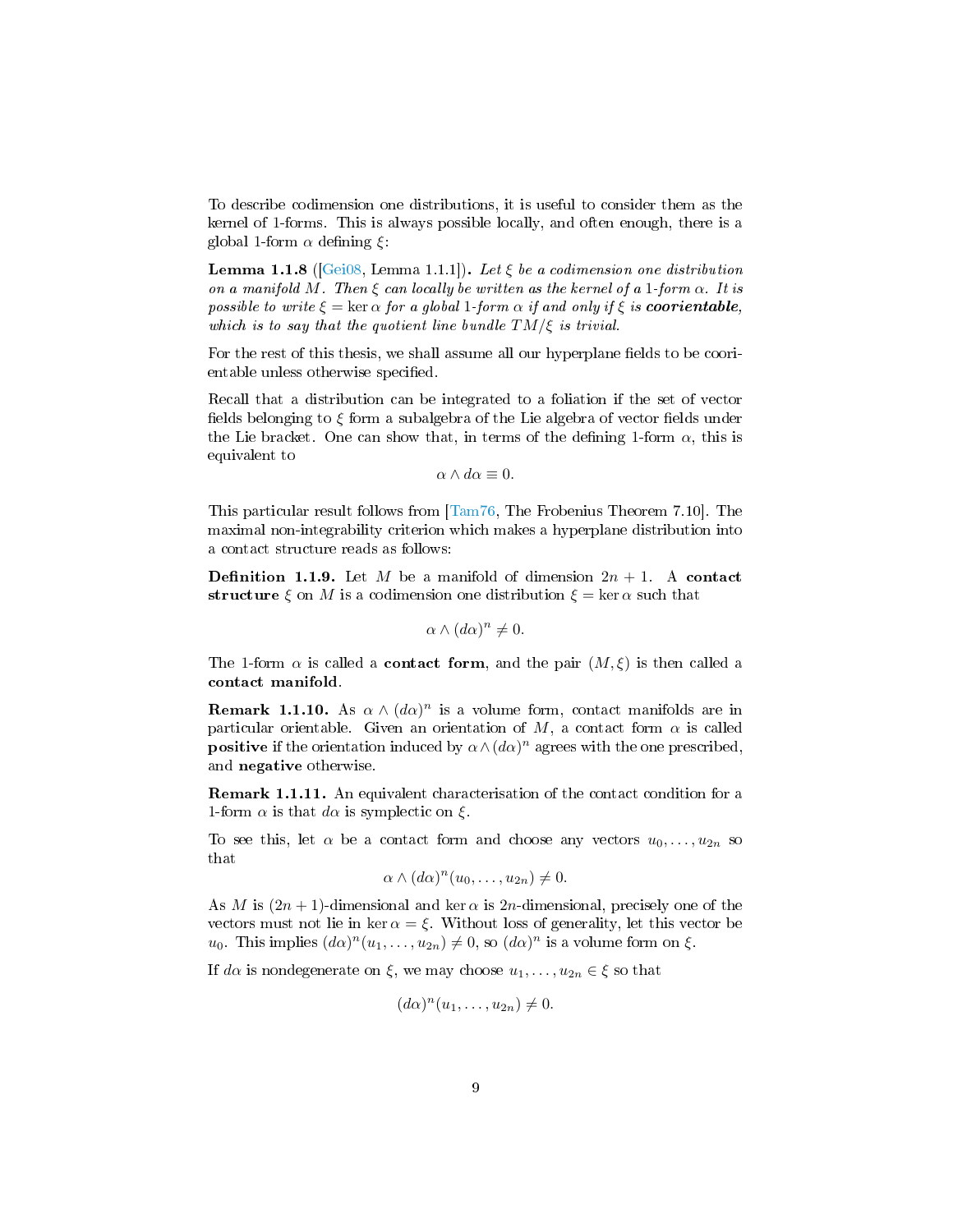Again by dimensional reasons, there must exist a vector  $u_0 \notin \xi$  so that  $(u_0, u_1, \ldots, u_{2n})$ is linearly independent, and also

$$
\alpha \wedge (d\alpha)^n (u_0, u_1, \ldots, u_{2n}) \neq 0.
$$

To a contact form, we associate a unique vector field as follows:

**Definition 1.1.12** ( $[Gei08, Lemma 1.1.9]$  $[Gei08, Lemma 1.1.9]$ ). Let  $\alpha$  be a contact form defining a contact structure  $\xi = \ker \alpha$ . Then there exists a unique vector field  $R_{\alpha}$ , called the Reeb vector field of  $\alpha$ , satisfying

- $i_{R_\alpha}d\alpha = 0$
- $\alpha(R_{\alpha})=1.$

Note that while  $R_{\alpha}$  is unique, there is no well-defined Reeb vector field associated to a contact structure, as there are many 1-forms having  $\xi$  as their kernel.

The following examples of contact structures will occasionally appear throughout this text:

#### Example 1.1.13.

1. The standard contact structure  $\xi_0$  on  $\mathbb{R}^{2n+1}$  with coordinates

$$
(x_1,y_1,\ldots,x_n,y_n,z)
$$

is defined as the kernel of the 1-form

$$
\alpha_0 := dz + \sum_{i=1}^n x_i dy_i.
$$

This is indeed a contact form as  $d\alpha_0 = \sum_{i=1}^n dx_i \wedge dy_i$  is the standard symplectic form on  $\mathbb{R}^{2n}$ .

2. As we will soon see in Definition 1.2.2, one way to obtain contact forms is through so-called *Liouville vector fields* on symplectic manifolds  $(W, \omega)$ . These are vector fields expanding the symplectic form in the sense that

$$
\mathcal{L}_V\omega=\omega.
$$

It turns out that if  $V$  is a Liouville vector field transverse to some hypersurface  $\Sigma \in W$ , then  $i_V \omega$  restricted to  $\Sigma$  is a contact form.

We use this notion to define the standard contact structure  $\xi_{\rm can}$  on  $S^{2n+1}$ . Consider  $\mathbb{R}^{2n+2}$  with its standard symplectic form  $\omega_0 = \sum_i dx_i \wedge dy_i$ . The (slightly scaled) radial vector field

$$
V(\mathbf{x}, \mathbf{y}) := \frac{1}{2} \sum_{i=1}^{n+1} x_i \frac{\partial}{\partial x_i} + y_i \frac{\partial}{\partial y_i}
$$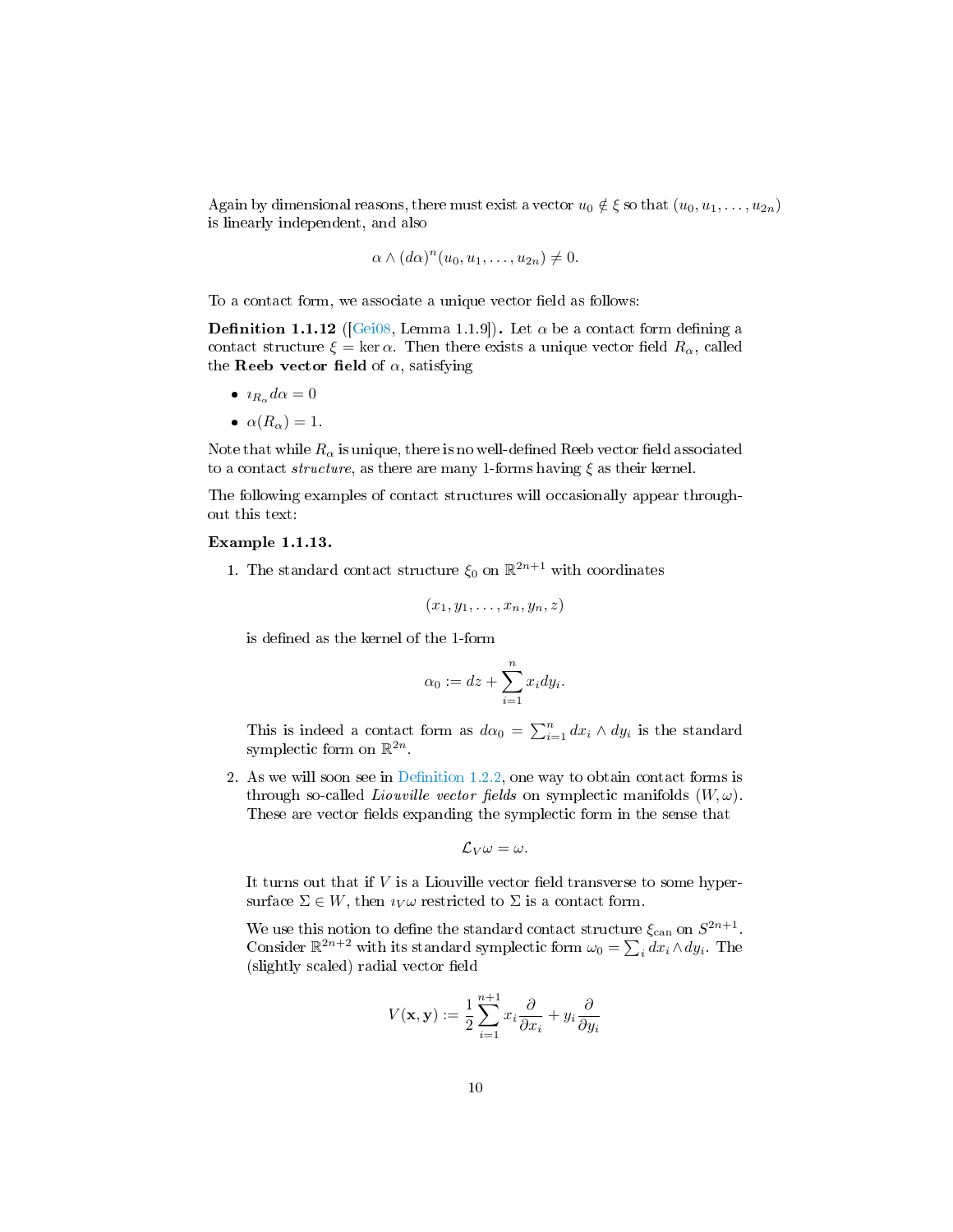is Liouville for  $\omega_0$ : we have

$$
\lambda_0 := i_V \omega_0 = \frac{1}{2} \sum_{i=1}^{n+1} (dx_i(V) dy_i - dy_i(V) dx_i) = \frac{1}{2} \sum_{i=1}^{n+1} (x_i dy_i - y_i dx_i).
$$

 $\lambda_0$  can easily be checked to be a primitive of  $\omega_0$ , so that  $\mathcal{L}_V \omega_0 = \omega_0$ .

Evidently, V is outward pointing on  $S^{2n+1}$ , so that  $\lambda_0$  is a contact form on  $S^{2n+1}$ . Fix  $\xi_{\text{can}} = \ker \lambda_0$  as the standard contact structure on  $S^{2n+1}$ .

Equivalence among contact manifolds is described by contactomorphisms.

**Definition 1.1.14.** A contactomorphism between contact manifolds  $(M_1, \xi_2)$ and  $(M_2, \xi_2)$  is a diffeomorphism  $\varphi : M_1 \to M_2$  such that  $D\varphi[\xi_1] = \xi_2$ .

**Remark 1.1.15.** The condition for  $\varphi$  to be a contactomorphism in terms of contact forms is that  $\varphi^* \alpha_1$  and  $\alpha_0$  have the same kernels, which is the case if and only if  $\varphi^* \alpha_1 = f \alpha_0$  for some nowhere zero function f.

It is at this point that a first similarity to symplectic geometry arises in that both geometries have no local invariants.

**Theorem 1.1.16** (Pfaff). Let  $\alpha$  be a contact form on the manifold  $M^{2n+1}$ and  $x \in M$  be a point. Then there exists a neighbourhood  $U \in M$  of x, a neighbourhood V of  $\mathbf{0} \in \mathbb{R}^{2n+1}$ , and a chart  $\varphi: U \to V$  so that  $\varphi(x) = \mathbf{0}$ , and

$$
(\varphi^{-1})^*\alpha=\alpha_0=dz+\sum_{i=1}^n x_idy_i.
$$

See for example [\[Gei08,](#page-93-7) Theorem 2.5.1] for a proof.

Let us examine the Reeb vector field of  $\lambda_0$ . Because general dimension  $(2n+1)$ only increases notational complexity, in what follows we will consider the case of  $S^3$ .

**Example 1.1.17.** The Reeb vector field  $R_{\lambda_0}$  for the contact form

$$
\lambda_0 = \frac{1}{2} \left( x_1 dy_1 - y_1 dx_1 + x_2 dy_2 - y_2 dx_2 \right)
$$

on  $S^3$  is

$$
R_{\lambda_0} = 2\left(x_1\frac{\partial}{\partial y_1} - y_1\frac{\partial}{\partial x_1} + x_2\frac{\partial}{\partial y_2} - y_2\frac{\partial}{\partial x_2}\right).
$$

Moreover, the orbits of its flow define the fibers of the **Hopf fibration** 

$$
\mathbb{C}^2 \supset S^3 \to S^2 = \mathbb{C}P^1,
$$
  

$$
(z_1, z_2) \mapsto [z_1 : z_2].
$$

*Proof.* This proof is as in  $[Gei08, Lemma 1.4.9]$  $[Gei08, Lemma 1.4.9]$ .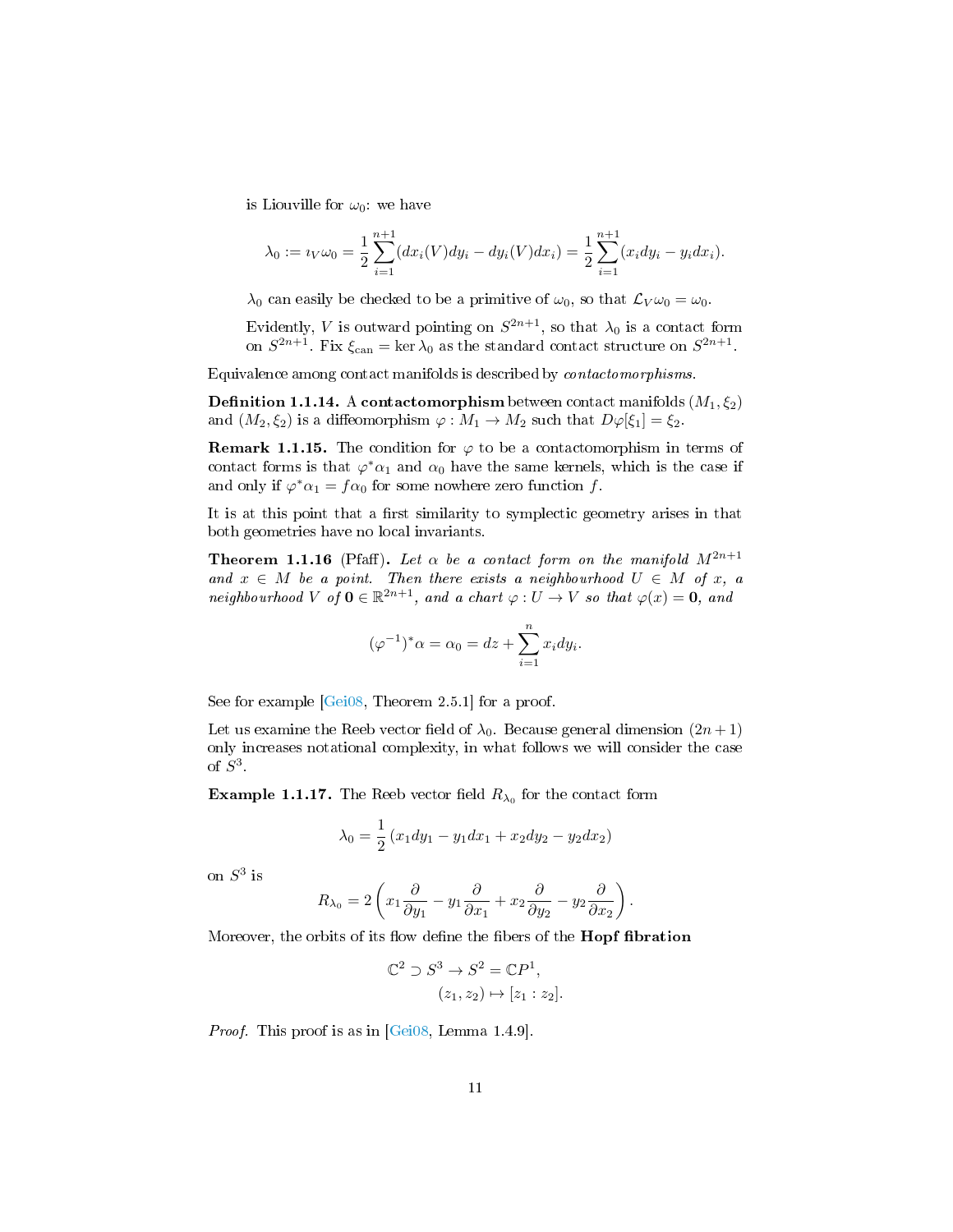We will denote the proposed candidate for  $R_{\lambda_0}$  by Z and show that  $Z = R_{\lambda_0}$ . Then

$$
i_Z \lambda_0 = x_1^2 + y_1^2 + x_2^2 + y_2^2 = 1,
$$

and as  $d\lambda_0 = \omega_0$ , we see that

$$
i_Z\omega_0 = 2(-y_1dy_1 - x_1dx_1 - y_2dy_2 - x_2dx_2)
$$
  
= -2rdr.

However, on the tangent bundle of  $S^3$ ,  $dr \equiv 0$  since  $r \equiv 1$ . This proves  $Z = R_{\lambda_0}$ .

The fibers of the Hopf fibration containing the point

$$
(z_1, z_2) = (x_1, +iy_1, x_2 + iy_2) \in S^3 \subset \mathbb{C}^2
$$

can be parametrised by

$$
\gamma(t) = (e^{it} z_1, e^{it} z_2), \quad t \in [0, 2\pi).
$$

We claim this is an integral curve of  $R_{\lambda_0}$ . Evidently  $\dot{\gamma}(t) = (ie^{it}z_1, ie^{it}z_2)$ , which in real coordinates is

$$
(x_1 \cos(t) - y_1 \sin(t))\frac{\partial}{\partial y_1} - (y_1 \cos(t) + x_1 \sin(t))\frac{\partial}{\partial x_1} + (x_2 \cos(t) - y_2 \sin(t))\frac{\partial}{\partial y_2} - (y_2 \cos(t) + x_2 \sin(t))\frac{\partial}{\partial x_2}.
$$

This is easily checked to be  $\frac{1}{2}R_{\alpha}(\gamma(t))$ , which yields the claim. Note that in particular, the orbits of  $R_{\lambda_0}$  are closed.

## <span id="page-13-0"></span>1.2 Symplectic Collar Neighbourhoods

As remarked before, contact geometry naturally arises on the boundary of symplectic manifolds, under the assumption that there exists a transverse Liouville vector field near the boundary. The goal of this subsection is to show that a neighbourhood of the boundary of such symplectic manifolds can be symplectized, and this neighbourhood will be referred to as a *symplectic collar*. Symplectic collar neighbourhoods will be ubiquitous in local computations in the chapters to follow.

**Definition 1.2.1.** Given a contact manifold  $(M^n, \xi = \ker \alpha)$ , the **symplectization** of  $(M, \xi)$  is the symplectic manifold

$$
(\mathbb{R} \times M, d(e^t \alpha)),
$$

where we identify  $\alpha$  with its pullback under the projection  $\mathbb{R} \times M \to M$ .

This is indeed a symplectic form:

$$
(d(e^t\alpha))^n = (e^t(dt\wedge\alpha + d\alpha))^n = ne^{nt}dt\wedge\alpha\wedge(d\alpha)^{n-1} \neq 0.
$$

<span id="page-13-1"></span>The assumption mentioned above was the existence of a *Liouville vector field*: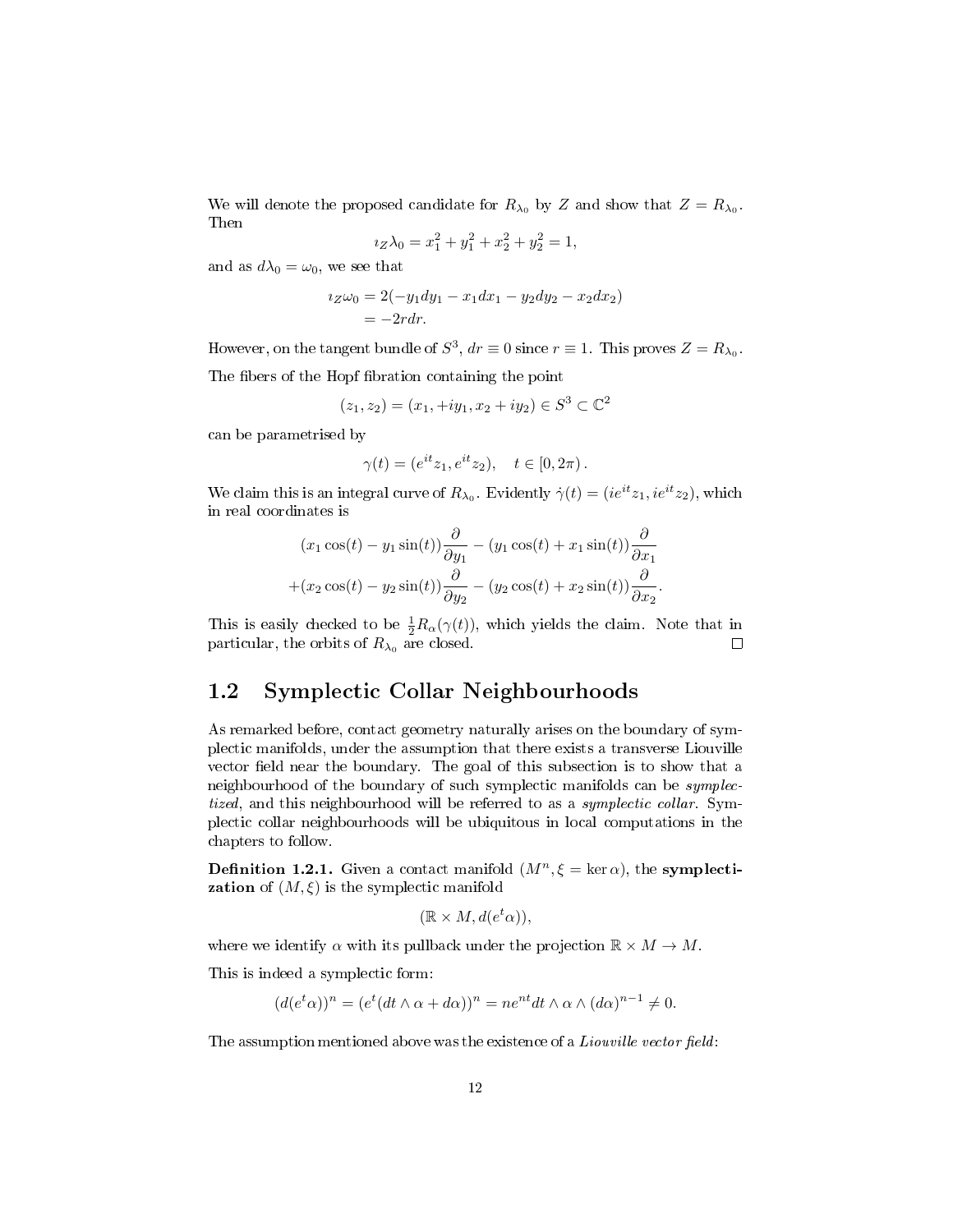**Definition 1.2.2.** Let  $(W^{2n}, \omega)$  be a symplectic manifold. A vector field V on  $W$  is called **Liouville** if

 $\mathcal{L}_V \omega = \omega.$ 

<span id="page-14-0"></span>**Remark 1.2.3.** One should note the following consequences of this definition.

- 1. Wherever V is defined,  $\omega$  is exact: we have  $\omega = \mathcal{L}_V \omega = d \iota_V \omega$ , so that  $\omega = d\lambda$ , where  $\lambda := i_V \omega$ .
- 2. Conversely, if  $\omega$  is exact, then any primitive  $\lambda$  induces a Liouville vector field defined by  $\lambda = i_V \omega$ , which exists by nondegeneracy of  $\omega$ .
- 3. If  $\Sigma \subset W$  is any orientable hypersurface transverse to V, then  $\lambda|_{T\Sigma}$  is a contact form on  $\Sigma$ : as V is transverse to  $\Sigma$ ,  $i_V(\omega^n)$  is a volume form on  $\Sigma$ , so that

$$
0 \neq i_V(\omega^n) = n i_w \omega \wedge \omega^{n-1} = n \lambda \wedge (d\lambda)^{n-1}.
$$

Note that in the case  $\Sigma = \partial W$ , the contact structure induced by  $\lambda|_{T\partial W}$  is positive or negative depending on whether  $V$  is inward or outward pointing, respectively.

Remark 1.2.4. A hypersurface which has a neighbourhood in which a Liouville vector field is defined is thus often referred to as a hypersurface of **contact type**. We will primarily consider  $\Sigma = \partial W$ .

Relating this to the symplectization of a contact manifold, we have the following:

**Proposition 1.2.5.** The vector field  $\frac{\partial}{\partial t}$  is a Liouville vector field on the symplectization of the contact manifold  $(M, \xi = \ker \alpha)$ .

*Proof.* We need to show  $\mathcal{L}_{\frac{\partial}{\partial t}}d(e^t\alpha) = d\iota_{\frac{\partial}{\partial t}}d(e^t\alpha) \stackrel{!}{=} d(e^t\alpha)$ . Therefore, it suffices to show that  $i \circledast d(e^t \alpha) = e^t \alpha + \beta$  for some closed 1-form  $\beta \in \Omega^1(\mathbb{R} \times M)$ . Take any  $Y \in \mathfrak{X}(\mathbb{R} \times M)$  and compute

$$
i_{\frac{\partial}{\partial t}}d(e^t\alpha)(Y) = e^t(dt\wedge\alpha + d\alpha)\left(\frac{\partial}{\partial t}, Y\right)
$$

$$
= e^t\left(\alpha(Y) + d\alpha\left(\frac{\partial}{\partial t}, Y\right)\right).
$$

Recall that we are writing  $\alpha$  for pr<sup>\*</sup> $\alpha$  by abuse of notation, where pr :  $\mathbb{R} \times M \rightarrow$ M is the projection. We shall write this explicitly to show that  $d\alpha\left(\frac{\partial}{\partial t}, Y\right)$ vanishes. Write  $Y = f \frac{\partial}{\partial t} + g^i \frac{\partial}{\partial x_i}$  for some smooth functions  $f, g^i \in C^\infty(\mathbb{R} \times M)$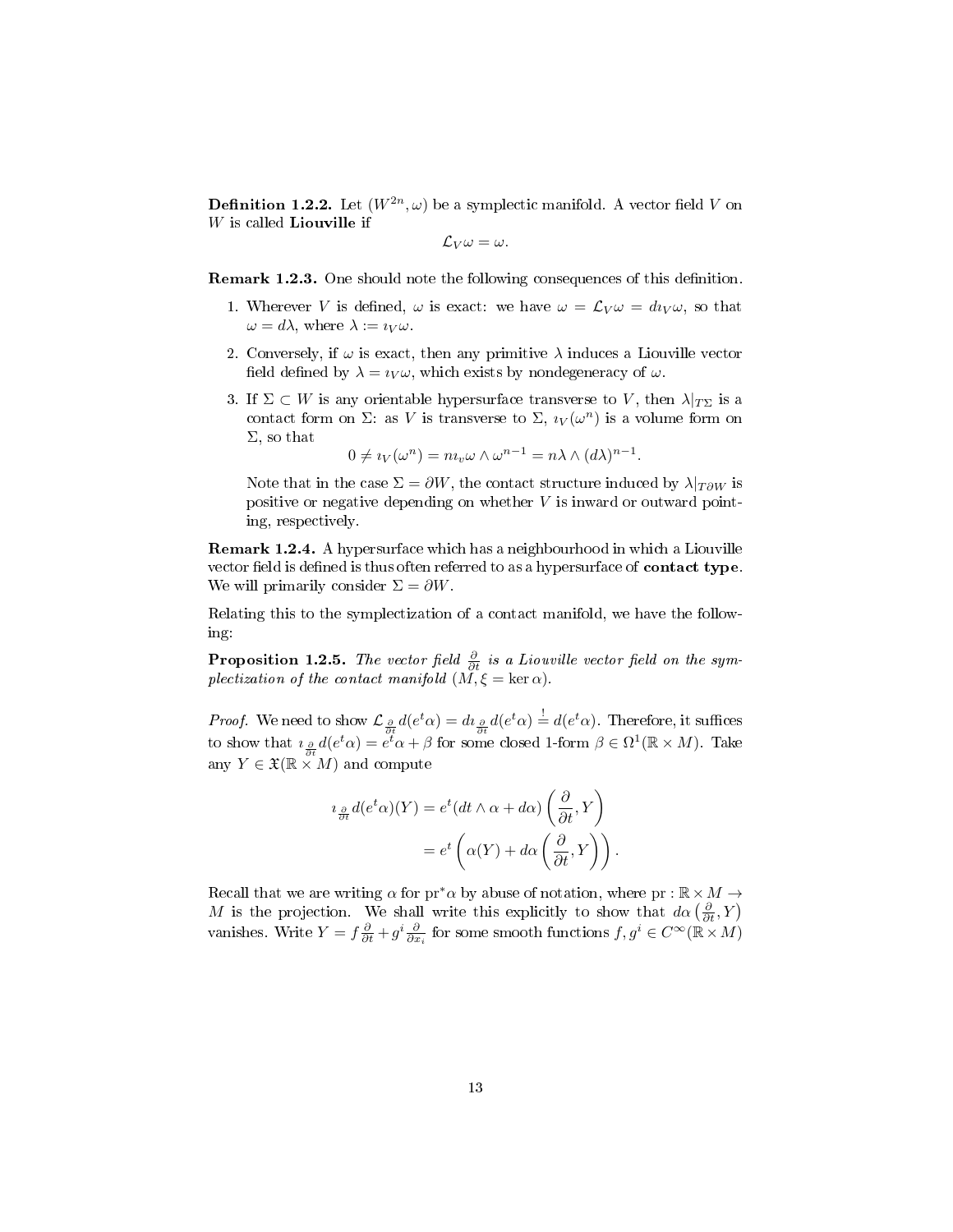and local coordinates  $x_i$  on  $M$  and compute

$$
d\mathrm{pr}^*\alpha\left(\frac{\partial}{\partial t}, Y\right) = \frac{\partial}{\partial t} (\mathrm{pr}^*\alpha(Y)) - Y\left(\mathrm{pr}^*\alpha\left(\frac{\partial}{\partial t}\right)\right) - \mathrm{pr}^*\alpha\left(\left[\frac{\partial}{\partial t}, Y\right]\right)
$$
  
\n
$$
\stackrel{(1)}{=} \frac{\partial}{\partial t} \left(\mathrm{pr}^*\alpha\left(f\frac{\partial}{\partial t} + g^i\frac{\partial}{\partial x_i}\right)\right) - \mathrm{pr}^*\alpha\left(\frac{\partial f}{\partial t}\frac{\partial}{\partial t} + \frac{\partial g^i}{\partial t}\frac{\partial}{\partial x_i} + g^i\left[\frac{\partial}{\partial t}, \frac{\partial}{\partial x_i}\right]\right)
$$
  
\n
$$
\stackrel{(2)}{=} \frac{\partial}{\partial t} \left(g^i\alpha\left(\frac{\partial}{\partial x_i}\right)\right) - \mathrm{pr}^*\alpha\left(\frac{\partial g^i}{\partial t}\frac{\partial}{\partial x_i}\right)
$$
  
\n
$$
\stackrel{(3)}{=} \frac{\partial g^i}{\partial t} \alpha\left(\frac{\partial}{\partial x_i}\right) - \frac{\partial g^i}{\partial t} \alpha\left(\frac{\partial}{\partial x_i}\right)
$$
  
\n= 0.

Here, we used in (1) that  $Dpr\left[\frac{\partial}{\partial t}\right] = 0$  and the identity  $[W, hZ] = W(h) +$  $h[W, Z]$  for any two vector fields  $W, Z$  and any smooth function  $h$ , as well as antisymmetry of the Lie bracket; in (2), again the fact that  $Dpr\left[\frac{\partial}{\partial t}\right]=0$  and  $\left[\frac{\partial}{\partial t}, \frac{\partial}{\partial x_i}\right] = 0$ ; and in (3) the fact that  $\frac{\partial}{\partial t}\left(\alpha\left(\frac{\partial}{\partial x_i}\right)\right) = 0$ .  $\Box$ 

In the construction of symplectic collar neighbourhoods, we will make use of the following property of the flow of Liouville vector fields:

<span id="page-15-0"></span>**Lemma 1.2.6.** Suppose V is a Liouville vector field on  $(W^{2n}, \omega)$ . Then its flow  $\varphi_t$  satisfies  $\varphi_t^* \omega = e^t \omega$ .

*Proof.* Since V is Liouville, we have for any  $t \in \mathbb{R}$  that

$$
\frac{d}{dt}\varphi_t^*\omega = \varphi_t^*\mathcal{L}_V\omega
$$

$$
= \varphi_t^*\omega.
$$

Suppose  $x_1, \ldots, x_{2n}$  are local coordinates on W. The above equation evaluated at the coordinate vector fields  $\frac{\partial}{\partial x_i}$  and  $\frac{\partial}{\partial x_j}$ , this becomes

$$
\frac{d}{dt}\varphi_t^*\omega_{ij} = \varphi_t^*\omega_{ij},
$$

which is a differential equation for ordinary functions together with the initial condition  $\varphi_0^* \omega_{ij} = \omega_{ij}$ . Thus the solution is

$$
\varphi_t^* \omega_{ij} = e^t \omega_{ij}.
$$

Since this holds for any component of  $\omega$ , we obtain  $\varphi_t^* \omega = e^t \omega$ .

 $\Box$ 

We now have all the ingredients necessary to construct our symplectic collar neighbourhoods.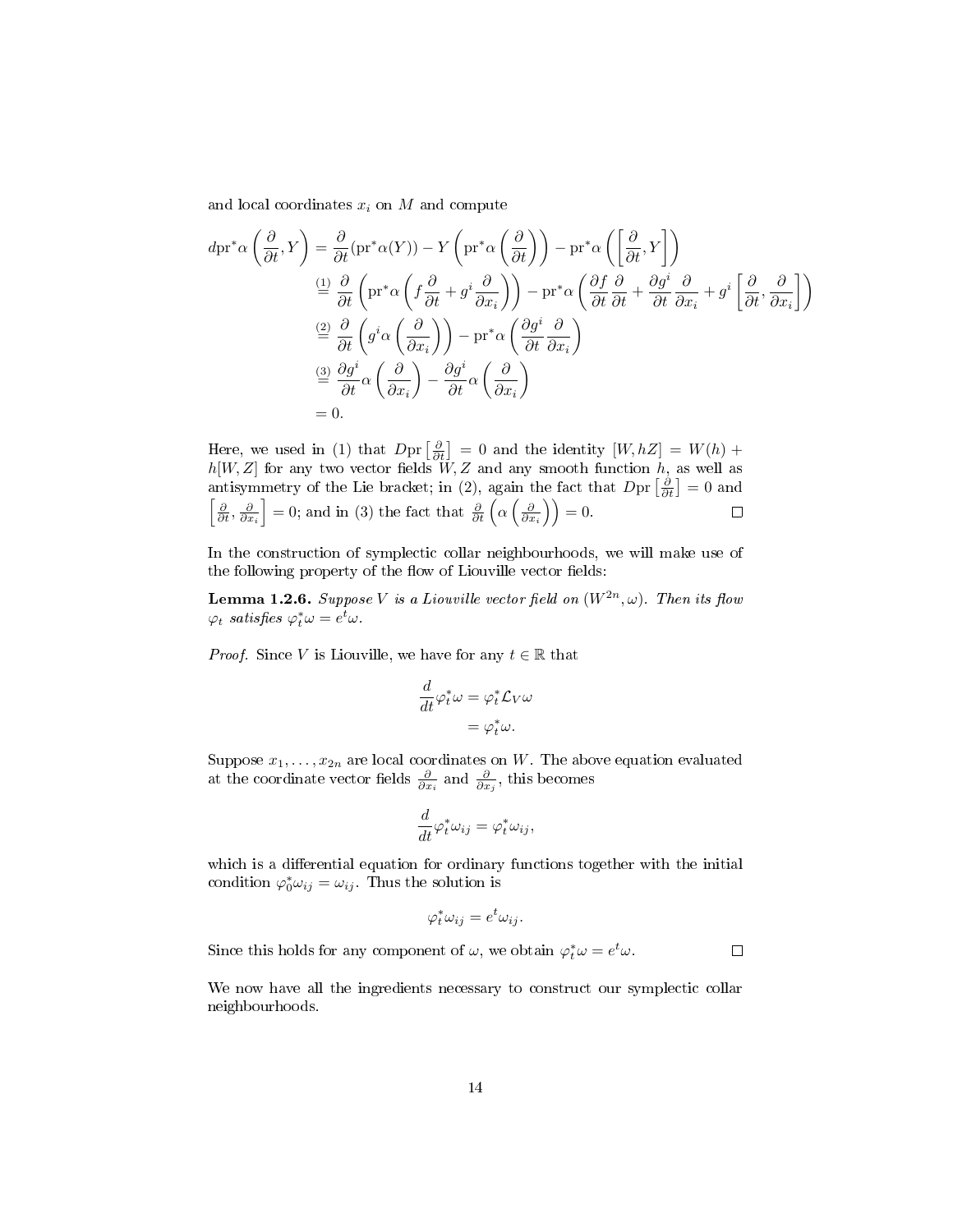**Construction 1.2.7.** Let  $(W, \omega)$  be a symplectic manifold and V be a Liouville vector field defined in a neighbourhood of  $\partial W$  which is outward pointing along  $\partial W$ . Set  $\lambda := i_V \omega$ . Then for some small  $\epsilon > 0$ , there is a symplectic collar neighbourhood embedding

$$
c: (\partial W \times (-\varepsilon, 0], d(e^t \lambda)) \hookrightarrow (W, \omega).
$$

*Proof.* To construct collar neighbourhoods for the boundary of any manifold  $W$ , one only needs to show the existence of a vector field transverse to the boundary  $\partial W$ , whereafter the collar is constructed using the flow of this vector field. Thus the fact that  $V$  is outward pointing yields a collar defined by

$$
c: \partial W \times (-\varepsilon, 0] \hookrightarrow W, \qquad c(p, t) := \varphi_t(p), \qquad c(p, 0) = p \quad \forall p \in \partial W,
$$

where  $\varphi_t$  is the flow of V. Hence as  $\omega = du_V \omega$ , it remains to show that c pulls back  $\lambda$  to  $e^t\lambda|_{\partial W}$ . In order to do this, consider a point  $(p, t_0) \in \partial W \times (-\varepsilon, 0]$  and a tangent vector U at  $(p, t_0)$ , which can be represented by the tangent vector at  $t = 0$  of a curve

$$
(\eta(t), t_0 + tu)
$$

for  $\eta$  a suitable curve in  $\partial W$  and  $u \in \mathbb{R}$ . We want to compute

$$
c^* \iota_V \omega_{(p,t_0)}(U) = \iota_V \omega_{\varphi_{t_0}(p)} \left( D\varphi(p,t_0)[U] \right).
$$

We first look at the derivative:

$$
D\varphi(p, t_0)[(\eta'(0), u)] = \frac{d}{dt}\Big|_{t=0} \varphi(\eta(t), t_0 + tu)
$$
  
= 
$$
\frac{d}{dt}\Big|_{t=0} \varphi(p, t_0 + tu) + \frac{d}{dt}\Big|_{t=0} \varphi(\eta(t), t_0)
$$
  
= 
$$
uV(\varphi(p, t_0)) + D\varphi_{t_0}(p)[u].
$$

Thus we see that

$$
\iota_V \omega_{\varphi_{t_0}(p)}(D\varphi(p,t_0)[U]) = \iota_V \omega_{\varphi_{t_0}(p)}(D\varphi_{t_0}(p)[u]) = \varphi_{t_0}^*(\iota_V \omega)(u).
$$

In general for a diffeomorphism  $\varphi$ , we have

$$
\varphi^*\imath_V\omega=\imath_{\varphi^*V}\varphi^*\omega,
$$

where  $\varphi^* V(y) = D\varphi^{-1}(\varphi(y))[V(\varphi(y))]$ . Hence we compute

$$
\varphi_t^* V(x) = D \varphi_t^{-1} (\varphi_t(x)) [\varphi_t'(x)]
$$
  
=  $\frac{d}{dt'} \Big|_{t'=0} \varphi_t^{-1} (\varphi_{t+t'}(x))$   
=  $\frac{d}{dt'} \Big|_{t'=0} \varphi_{t'}(x)$   
=  $V(\varphi_0(x))$   
=  $V(x).$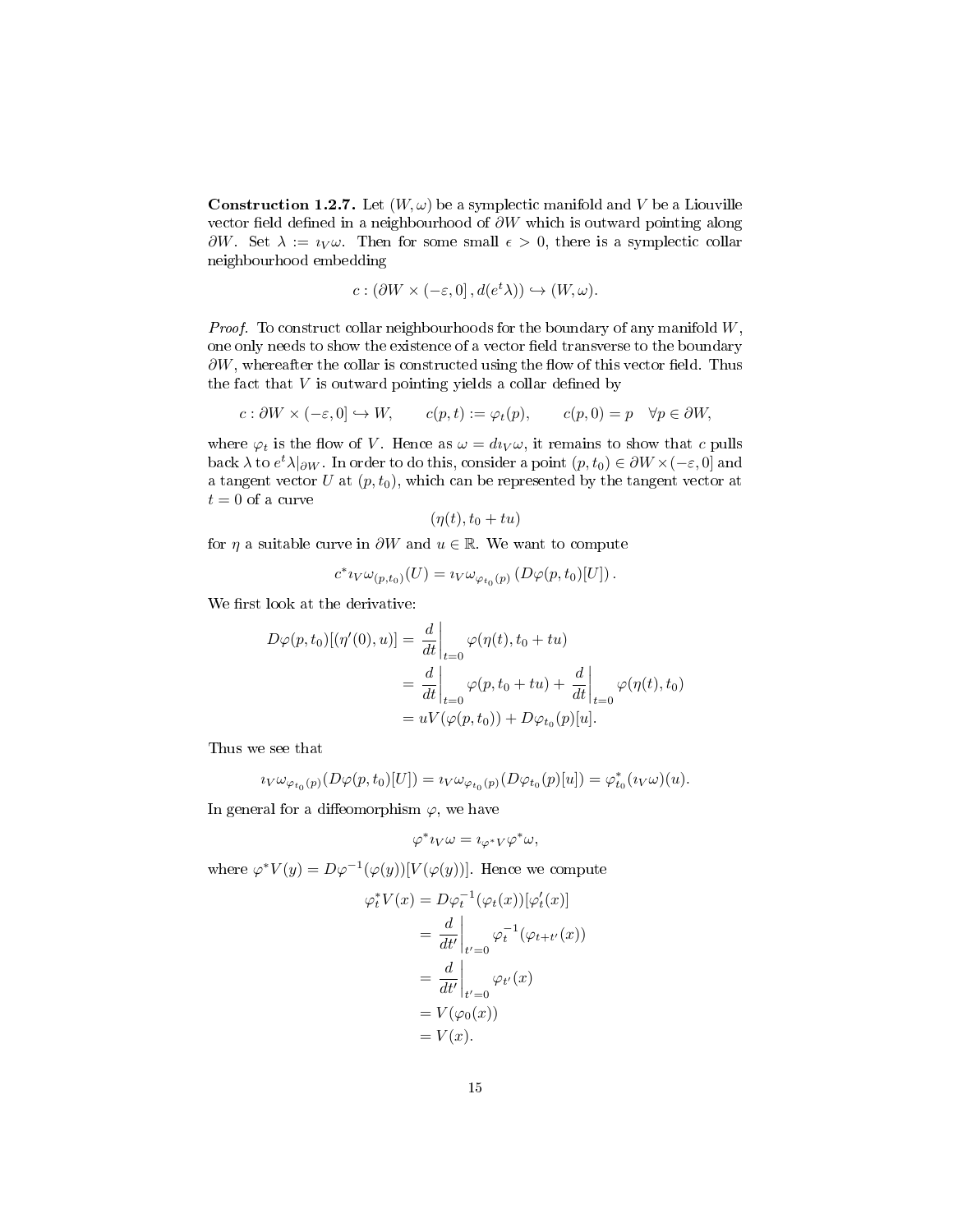Thus  $\varphi_t^* V = V$ , and by [Lemma 1.2.6,](#page-15-0) we have  $\varphi_t^* \omega = e^t \omega$ , so that

$$
\varphi_{t_0}^*(\imath_V\omega) = e^{t_0}\imath_V\omega.
$$

Restricting to ∂W proves the claim.

With minor modifications to this construction, one can construct symplectic cylindrical neighbourhoods of hypersurfaces  $\Sigma \subset W$  near which there exists a transverse Liouville vector field.

## <span id="page-17-0"></span>1.3 Flavours of Symplectic Fillings

Having seen how symplectic manifolds with Liouville vector fields near their boundary give rise to contact manifolds, we are interested in the converse; namely, given a contact manifold, is there a symplectic manifold whose boundary is the given contact manifold, and moreover in such a way that the symplectic structure induces the contact structure?

We begin slightly more generally by discussing symplectic cobordisms.

<span id="page-17-1"></span>**Definition 1.3.1.** Let  $(M_-, \xi_-)$  and  $(M_+, \xi_+)$  be compact oriented contact manifolds so that the contact structures  $\xi_{\pm}$  are positive. Then, a cobordism W between  $M_-\$ and  $M_+$  is called

- a weak symplectic cobordism if W admits a symplectic form  $\omega$  so that  $\omega|_{\xi_-} < 0$  and  $\omega|_{\xi_+} > 0$ ;
- a strong symplectic cobordism if there exists a Liouville vector field  $V \in \mathfrak{X}(W)$  for a symplectic form  $\omega$  on a neighbourhood of  $\partial W = \partial M_-\sqcup$  $M_+$  which is inward pointing on  $M_-,$  and outward pointing on  $M_+,$  so that the induced contact structure on  $M_{\pm}$  by V agrees with  $\xi_{\pm}$ ;
- an exact symplectic cobordism, or a Liouville cobordism, if it is a strong symplectic cobordism for which  $V$  is globally defined;
- $\bullet$  a Stein cobordism if  $W$  admits the structure of a Stein domain; that is, a complex structure J and a J-convex Morse function  $\phi: W \to \mathbb{C}$ (see Definition 1.4.6) that has  $M_-\$  and  $M_+\$  as regular level sets. The Stein structure should be such that the contact structures induced on the boundary agrees with  $\xi_{\pm}$ . See [Section 1.4.2,](#page-22-0) also for Weinstein cobordisms.
- $\bullet$  a Weinstein cobordism if W admits a Weinstein structure: an exact symplectic form  $\omega$ , together with a Liouville vector field which is gradient like for an exhausting Morse function  $\phi$ . The function  $\phi$  should have  $M_{\pm}$ as regular level sets, and the induced contact structure on  $M_{\pm}$  should agree with  $\xi_{\pm}$ .

We then call  $M_+$  the **concave** boundary, and  $M_+$  the **convex** boundary of W.

 $\Box$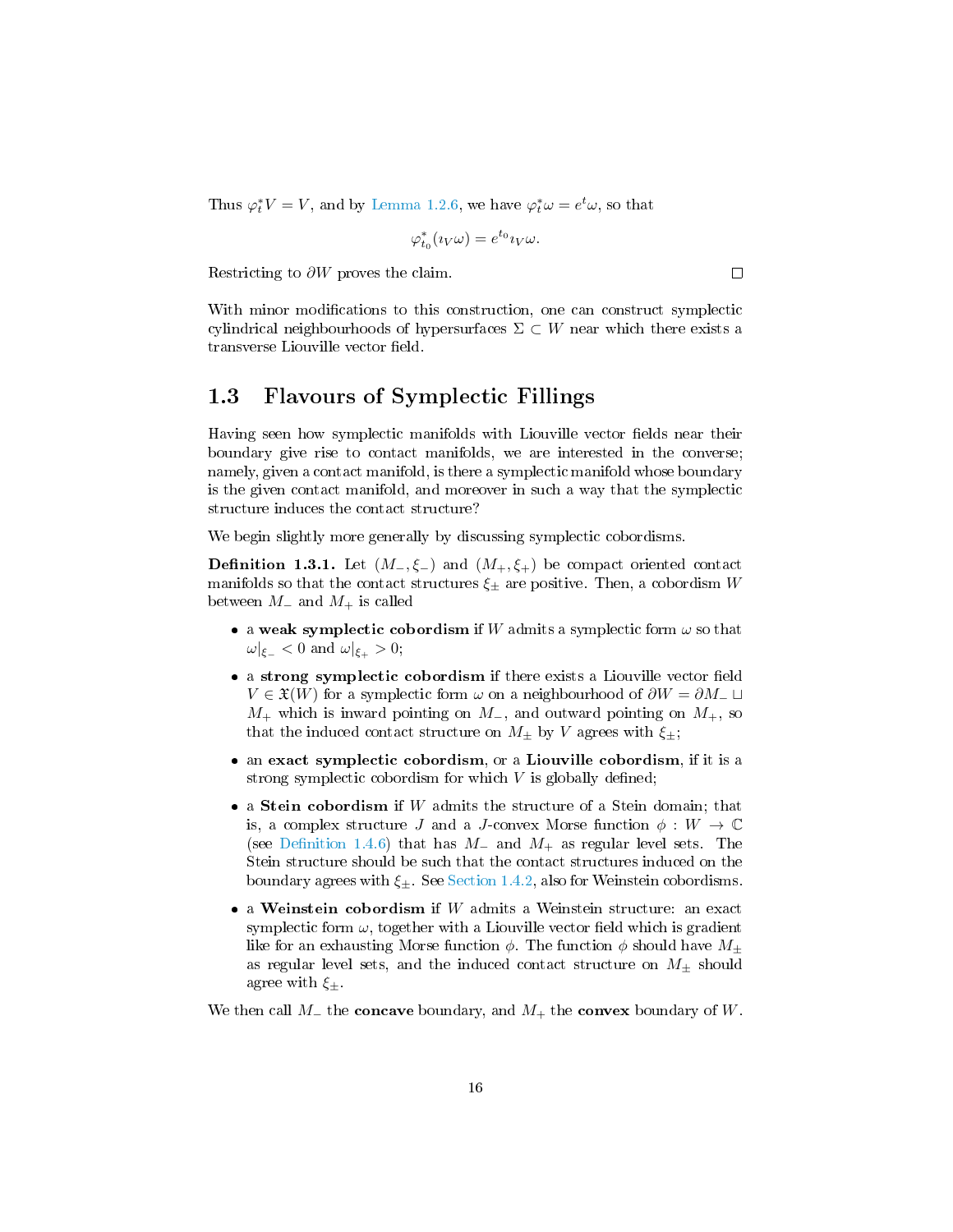Remark 1.3.2. The notion of weak symplectic cobordism as stated in this definition is limited to contact manifolds  $M_{\pm}$  of dimension 3, as only then, the contact hyperplanes  $\xi_{\pm}$  are 2-dimensional so that  $\omega$  can be evaluated on them. It is not immediately obvious how to extend this notion to higher dimensions, though Massot, Niederkrüger, and Wendl have proposed in [\[MNW13\]](#page-94-10) the notion of weak convexity.

Note that the notions of cobordisms above are increasingly restrictive. Strong symplectic fillings satisfy the orientation requirements of weak symplectic fillings by [Remark 1.2.3.](#page-14-0) Stein cobordisms turn out to have a symplectic form  $-dd^{\mathbb{C}}\phi$ compatible with J, so that the gradient of  $\phi$  with respect to the induced metric is Liouville, and thus they are also Liouville cobordisms. Stein and Weinstein cobordisms are in fact equivalent notions as evidenced by deep theorems by Cieliebak and Eliashberg [\[CE10\]](#page-92-2). Some results along this line are discussed in [Section 1.4.3.](#page-25-0)

The primary fillings of interest in this thesis will be Stein and strong symplectic fillings. Strong symplectic cobordisms are well-behaved in that they are transitive, by which we mean the following:

Proposition 1.3.3 ([\[Gei08,](#page-93-7) Proposition 5.2.5]). Suppose we are given contact manifolds  $(M_-, \xi_-), (M, \xi)$  and  $(M_+, \xi_+)$  in such a way that there are strong symplectic cobordisms  $(W_-, \omega_-)$  and  $(W_+, \omega_+)$  from  $M_-$  to  $M$  from  $M$  to  $M_+$ , respectively.

Then gluing  $W_+$  to  $W_+$  along  $M$  gives a strong symplectic cobordism from  $(M_-, \xi_-)$  to  $(M_+, \xi_+).$ 

*Proof.* Let  $j_{\pm}: M \hookrightarrow W_{\pm}$  be inclusions,  $V_{\pm}$  be corresponding Liouville vector fields near  $M$ , and define corresponding contact forms

$$
\alpha_{\pm} := j_{\pm}^*(\imath_{V_{\pm}}\omega_{\pm}).
$$

Since  $\alpha_-\$  and  $\alpha_+$  both induce the same contact structure  $\xi$  on M, one has to be a multiple of the other by a nonvanishing function, so we can find  $f \in C^{\infty}(M)$ such that

<span id="page-18-0"></span>
$$
\alpha_+ = e^f \alpha_-.
$$
\n(1.1)

As M is compact, f attains its extrema, and thus scaling  $\omega_{+}$  (and thereby  $\alpha_{+}$ ) with a large positive constant, we may assume that  $e^f > 1$ , or, equivalently, that  $f > 0$ .

Now take two symplectic collar neighbourhoods of M in  $(W_+,\omega_+)$  and  $(W_-,\omega_-)$ :

$$
((-\varepsilon,0] \times M), d(e^t \alpha_{-})) \hookrightarrow W_{-},
$$

and

$$
([0,\varepsilon) \times M), d(e^{t+f}\alpha_-)) \hookrightarrow W_+.
$$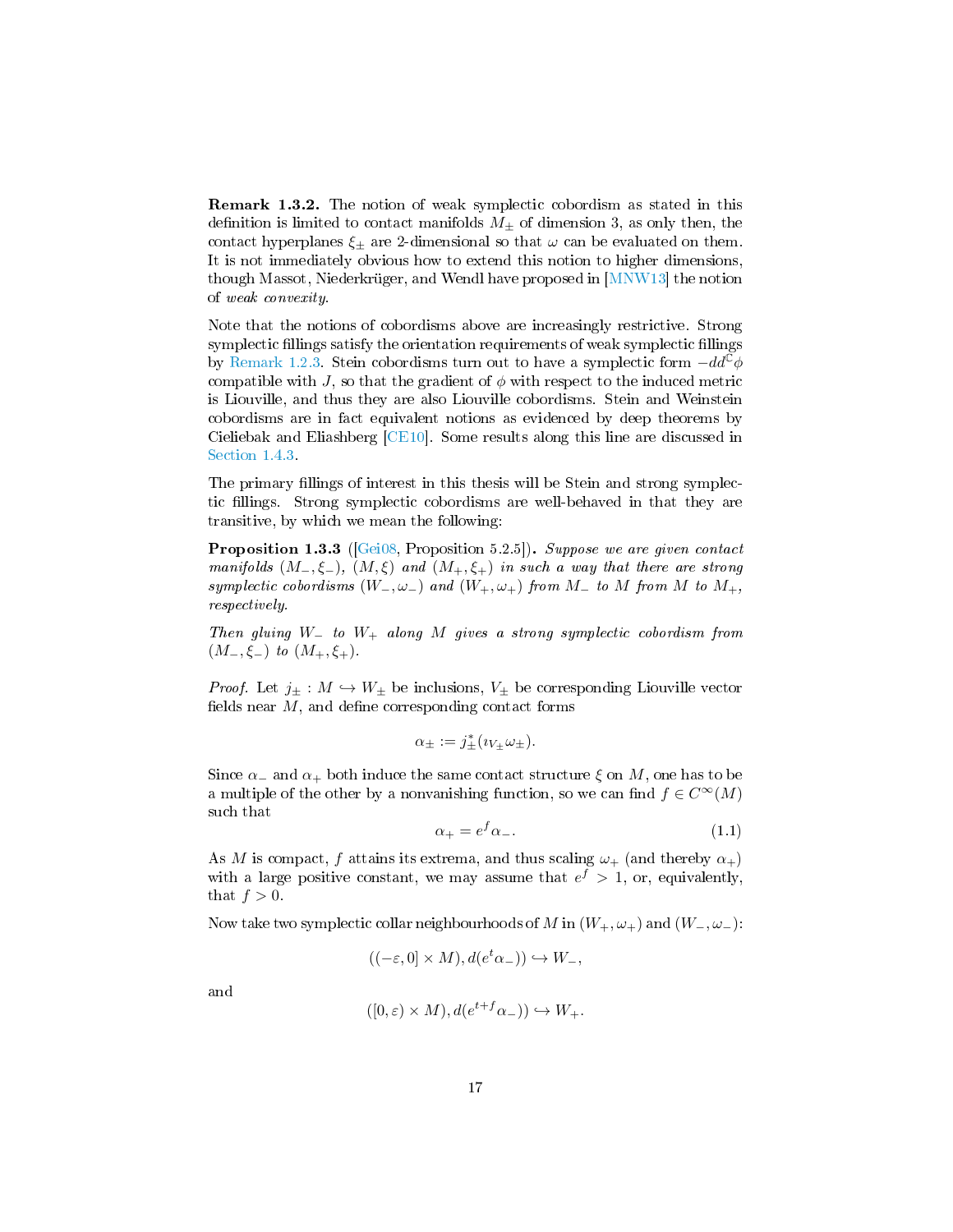Note that  $d(e^{t+f}\alpha_-) = d(e^t\alpha_+)$  by [Equation \(1.1\).](#page-18-0) Set

$$
W_0 = \{(t, x) \in \mathbb{R} \times M \mid 0 \le t \le f(x)\}
$$

and endow it with the symplectic form  $d(e^t\alpha_-)$ . We can thus consider it as a submanifold of W<sub>-</sub>. Identifying

$$
W_{-} \ni (0, x) \sim (0, x) \in W_0
$$

and

$$
W_0 \ni (f(x), x) \sim (0, x) \in W_+
$$

produces a symplectic manifold

$$
W_-\cup_M W_0\cup_M W_+
$$

that serves as a cobordism, as desired. It is compact as we may view it as the image of  $W_-\sqcup W_+ \sqcup W_0$  under the (continuous) quotient projection.

Let us now verify that the glued manifold inherits a global symplectic form. As the collar embeddings are symplectic, we may check well-definedness directly on the collar neighbourhoods. To check that the symplectic form is well-defined under the identifications made between  $W_0$  and  $W_+$ , it suffices to check that

$$
d(e^t \alpha_+ )_{(0,x)} = d(e^t \alpha_- )_{(f(x),x)}, \quad \forall x \in M.
$$

This, however, is true since

$$
d(e^t\alpha_{+})_{(0,x)} = d(e^{t+f}\alpha_{-})_{(0,x)} = d(e^f\alpha_{-})_{x} = d(e^t\alpha_{-})_{(f(x),x)}.
$$

The case is clear for identifications made between  $W_0$  and  $W_-\$  since there are no nontrivial identifications and the symplectic form is the same.  $\Box$ 

The setting in the rest of this thesis will not be that of symplectic cobordisms, rather that of symplectic fillings.

**Definition 1.3.4.** A (weak/ strong/ exact/ Stein/ Weinstein) cobordism from the empty set to a contact manifold  $(M, \xi)$  is called a (weak/strong/exact/ Stein/ Weinstein) symplectic filling.

Example 1.3.5. Consider the unit ball

$$
B^{2n+2} = \{(\mathbf{x}, \mathbf{y}) \in \mathbb{R}^{n+1} \times \mathbb{R}^{n+1} | \|\mathbf{x}\|^2 + \|\mathbf{y}\|^2 \le 1\},\
$$

together with the restriction of the standard symplectic form

$$
\omega_0 = \sum_{i=1}^{2n+2} dx_i \wedge dy_i.
$$

We have seen that

$$
V(\mathbf{x}, \mathbf{y}) = \frac{1}{2} \sum_{i=1}^{n+1} x_i \frac{\partial}{\partial x_i} + y_i \frac{\partial}{\partial y_i}
$$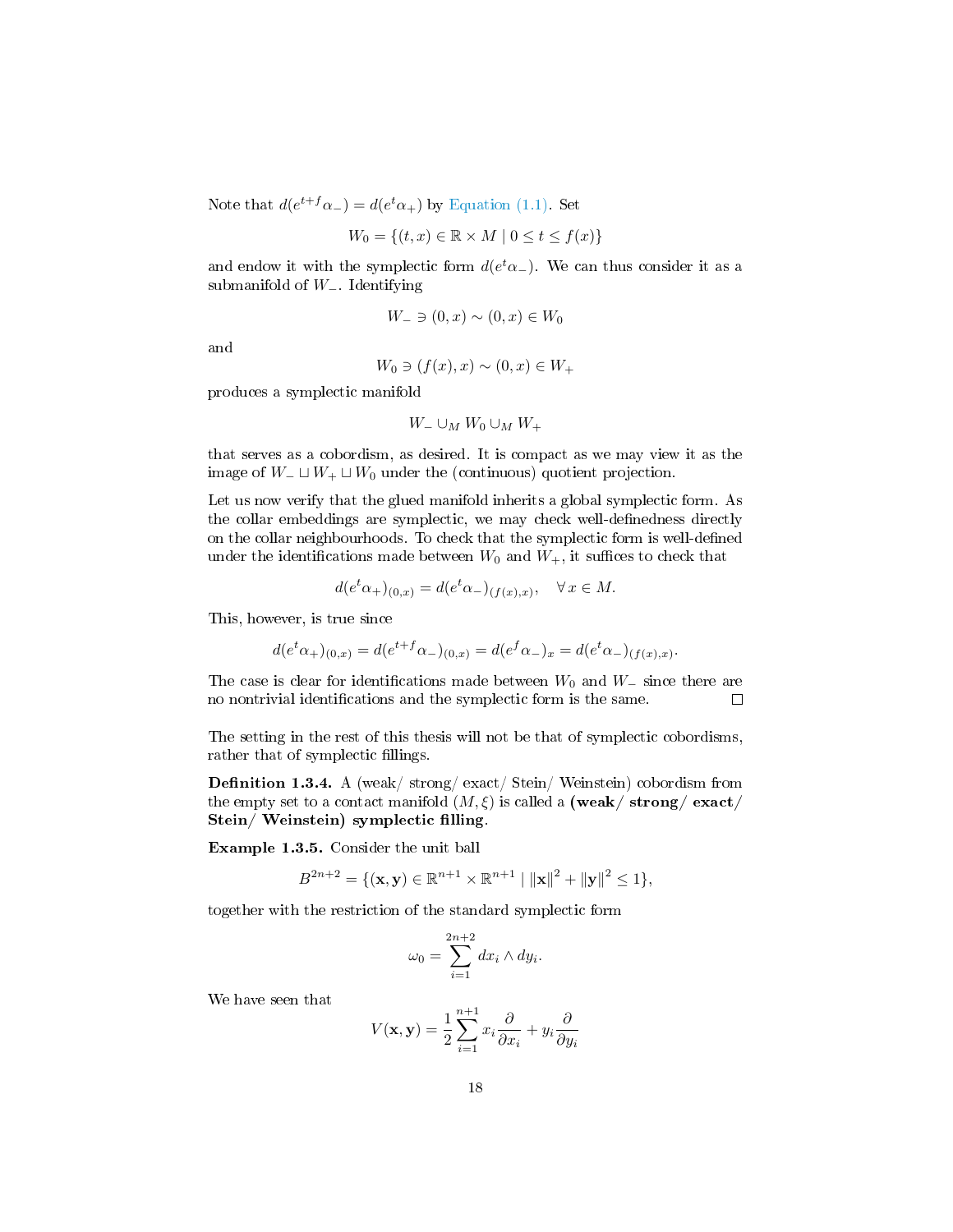is a Liouville vector field for  $\omega_0$ , and it is evidently outward pointing on  $S^{2n+1}$  =  $\partial B^{2n+2}$ . The kernel of the associated primitive was defined as the standard contact structure on  $S^{2n+1}$ , so  $(B^{2n+2}, \omega_0)$  is an exact symplectic filling of  $(S^{2n+1}, \xi_{\text{can}}).$ 

## <span id="page-20-0"></span>1.4 Stein and Weinstein Manifolds

Here, we would like to formally define the aforementioned notions of Stein and Weinstein fillability for contact manifolds and discuss their complex and symplectic aspects. To this end, we follow [\[CE10\]](#page-92-2), and begin by recalling some definitions from complex geometry.

## <span id="page-20-1"></span>1.4.1 J-Convexity

**Definition 1.4.1.** Let  $(W, J)$  be an almost complex manifold. The almost complex structure J is called **tame** with respect to a symplectic form  $\omega \in \Omega^2(W)$ on  $W$  if

 $\omega(v, Jv) > 0$ 

for all nonzero tangent vectors  $v \in TW$ .

If, in addition,  $\omega$  is *J*-invariant in the sense that

$$
\omega(Ju, Jv) = \omega(u, v)
$$

for all  $u, v \in TW$ , then we say that  $\omega$  and  $J$  are **compatible**.

**Remark 1.4.2.** Recall that for  $\omega \in \Omega^2(W)$  a symplectic form compatible with the almost complex structure  $J$  on  $W$ , one obtains a Riemannian metric on  $W$ by setting

$$
g(u, v) := \omega(u, Jv).
$$

**Definition 1.4.3.** An almost complex structure  $J$  is called **integrable** if there exists an atlas of J-holomorphic charts on  $W<sup>n</sup>$ , that is, charts to  $\mathbb{C}^n$  whose transition functions are holomorphic.

A Stein manifold will be a manifold that is equipped with a J-convex function. This section collects the relevant definitions.

<span id="page-20-2"></span>**Definition 1.4.4.** Let  $(W, J)$  be an almost complex manifold and  $\phi \in C^{\infty}(W)$ be a smooth function. We associate to  $\phi$  the 2-form

$$
\omega_{\phi} := -dd^{\mathbb{C}}\phi.
$$

The operator  $d^{\mathbb{C}}$  is defined by

$$
d^{\mathbb{C}}\phi(X) := d\phi(JX)
$$

for  $X \in \mathfrak{X}(W)$ .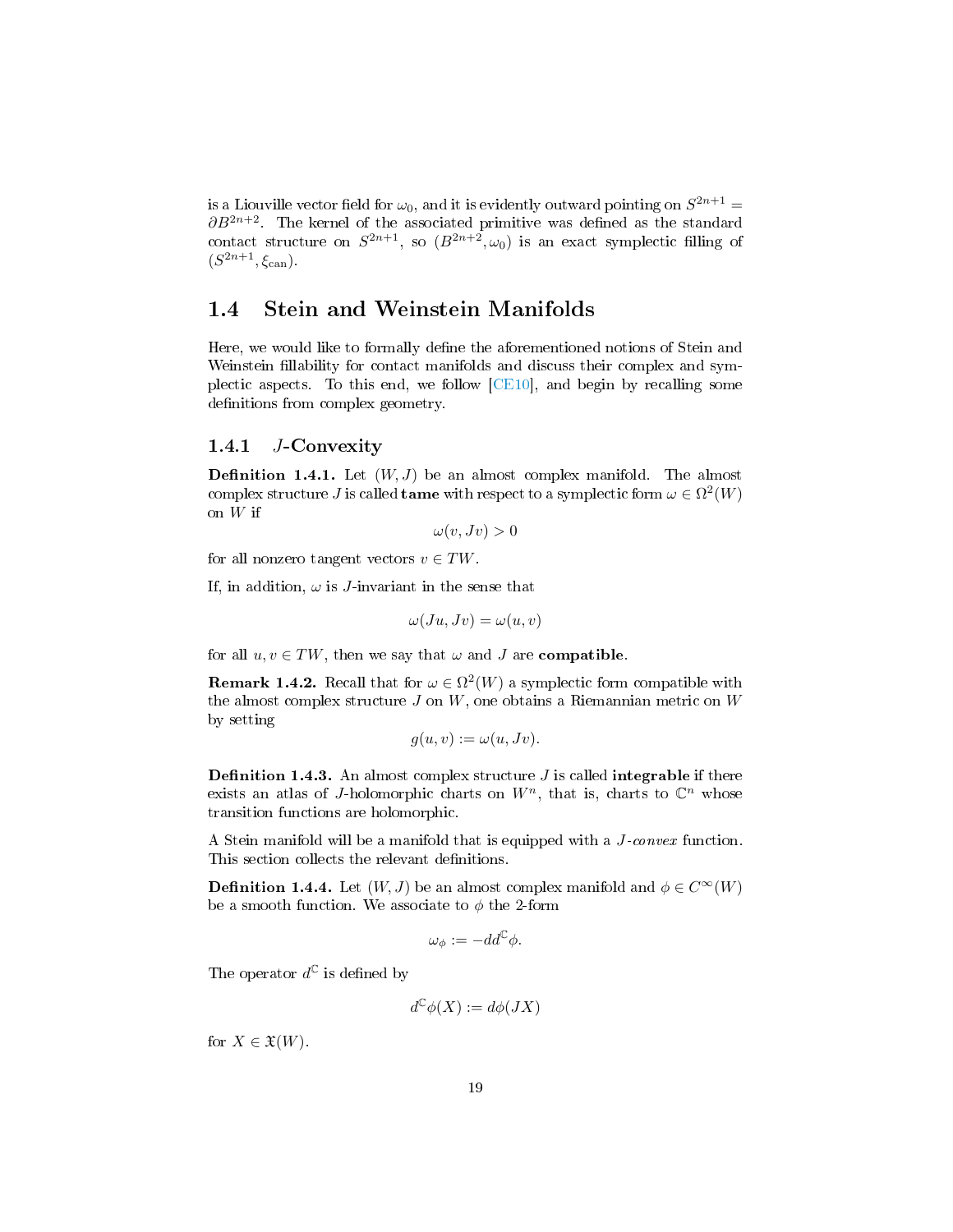Two natural questions present themselves at this point.

- 1. When is  $\omega_{\phi}$  symplectic?
- 2. When is  $g_{\phi} = \omega_{\phi}(\cdot, J\cdot)$  a metric?

Starting with the second question, it turns out that in general,  $g_{\phi}$  need not even be a symmetric tensor. It evidently is symmetric, however, if  $\omega_{\phi}$  is J-invariant. A sufficient condition for  $J$ -invariance is integrability.

**Lemma 1.4.5.** If  $(W^{2n}, J)$  is a complex manifold (i.e. J is integrable), then  $\omega_{\phi}$  is J-invariant.

*Proof.* On any complex manifold with complex coordinates  $z_k = x_k + iy_k$ , define the 1-forms

$$
dz_k = dx_k + idy_k, \qquad d\overline{z_k} = x_k - idy_k.
$$

Then any 1-form can be written as a  $C^{\infty}(W)$ -linear combination of these forms.

Further define the complex valued  $(1, 1)$ -form

$$
\partial \overline{\partial} \phi := \sum_{j,k=1}^n \frac{\partial^2 \phi}{\partial z_j \partial \overline{z_k}} dz_j \wedge d\overline{z_k}.
$$

Note that

$$
dz_j \circ i = idz_j, \qquad d\overline{z_j} \circ i = -id\overline{z_j},
$$

and use this to compute

$$
d^{\mathbb{C}}\phi = \sum_{j=1}^{n} \left( \frac{\partial}{\partial z_j}(\phi) dz_j \circ i + \frac{\partial}{\partial \overline{z_j}}(\phi) d\overline{z_j} \circ i \right) = \sum_{j=0}^{n} \left( i \frac{\partial}{\partial z_j}(\phi) dz_j - i \frac{\partial}{\partial \overline{z_j}} d\overline{z_j} \right),
$$

and thus

$$
-dd^{\mathbb{C}}\phi = 2i \sum_{j,k=0}^{n} \frac{\partial^2 \phi}{\partial z_j \partial z_k} dz_k \wedge d\overline{z_j} = 2i\partial \overline{\partial} \phi.
$$

Since  $\partial \overline{\partial} \phi$  is *i*-invariant, so is  $\omega_{\phi}$ .

Addressing the first question, J-convexity is the concept that handles nondegeneracy of  $\omega_{\phi}$ .

<span id="page-21-0"></span>**Definition 1.4.6.** A function  $\phi : W \to \mathbb{R}$  on an almost complex manifold  $(W, J)$  is called **J-convex** if  $\omega_{\phi}$  tames *J*, that is, if

$$
\omega_{\phi}(v, Jv) > 0
$$

for all nonzero tangent vectors  $v$ .

The function  $\phi$  is called **exhausting** if it is proper and bounded from below.

 $\Box$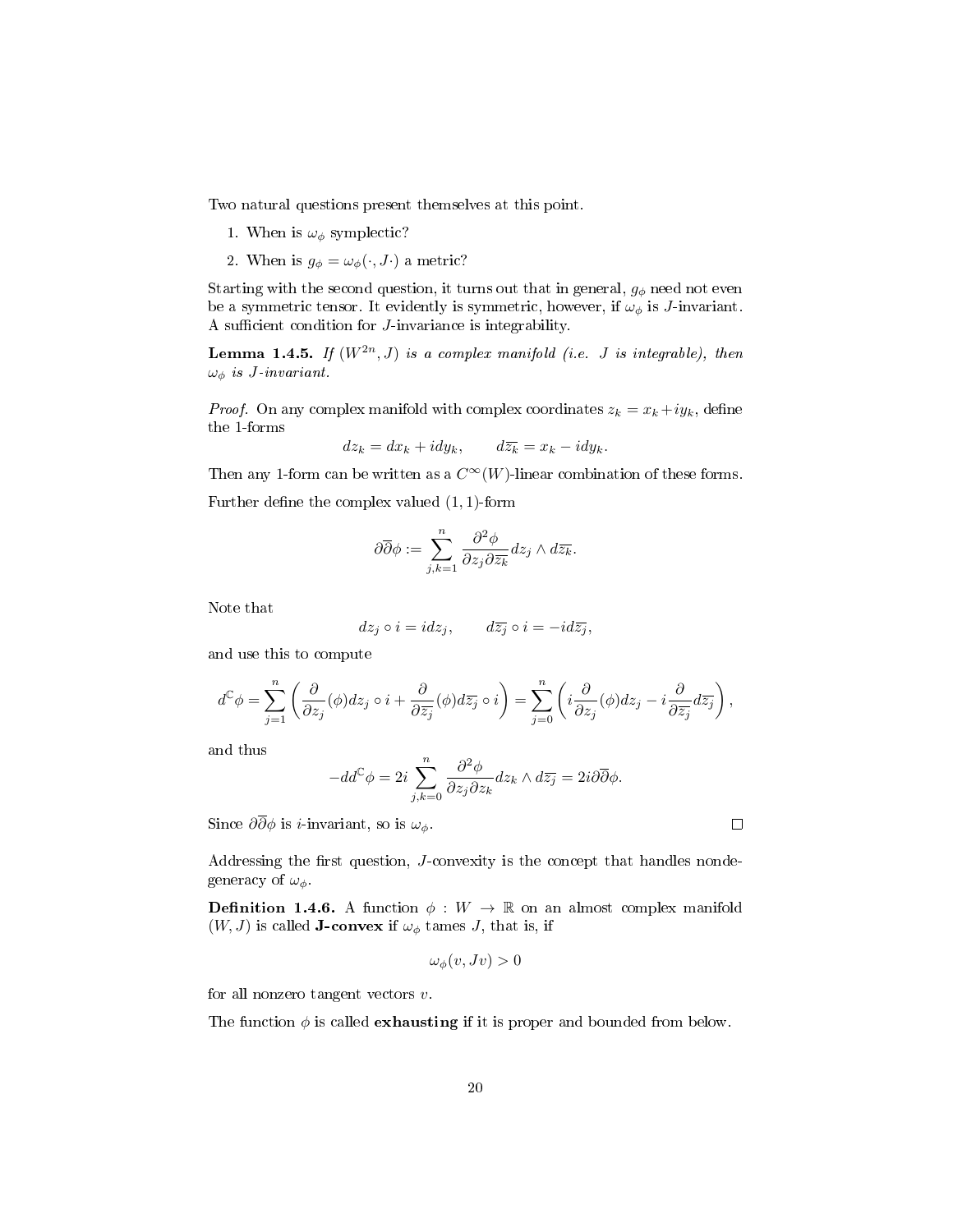A J-convex function  $\phi$  on an almost complex manifold thus gives rise to a symplectic form  $\omega_{\phi}$ , and moreover, if J is integrable, to a Riemannian metric  $g_{\phi}$ . We also obtain that the gradient of  $\phi$  with respect to this metric is Liouville:

<span id="page-22-1"></span>Lemma 1.4.7. Let  $\phi$  be a J-convex function on a complex manifold  $(W, J)$  and set

$$
\omega_{\phi}:=-dd^{\mathbb{C}}\phi,\quad \lambda_{\phi}:=-d^{\mathbb{C}}\phi,\quad V_{\phi}:=\text{grad}_{\phi}.
$$

Then  $\omega_{\phi} = d\lambda_{\phi}$  is a symplectic form with Liouville vector field  $V_{\phi}$ .

*Proof.* Recall that  $\omega_{\phi}$  is symplectic by definition of J-convexity and the assumption that  $J$  is integrable. By definition of the gradient, we have for any  $Y \in \mathfrak{X}(W)$ 

$$
d^{\mathbb{C}}\phi(Y) = d\phi(JY) = g_{\phi}(\text{grad}_{\phi}, JY) = -\omega_{\phi}(\text{grad}_{\phi}, Y) = -\imath_{V_{\phi}}\omega_{\phi}(Y).
$$

 $\Box$ 

Thus  $\lambda_{\phi} = \imath_{V_{\phi}} \omega_{\phi}$ , and  $\mathcal{L}_{V_{\phi}} \omega_{\phi} = d\lambda_{\phi} = \omega_{\phi}$ .

## <span id="page-22-0"></span>1.4.2 Liouville, Stein, and Weinstein

In this section, we will talk about Stein and Weinstein manifolds. Before we do so, we define Liouville manifolds. The notion of Liouville domains in particular is relevant later on, as their boundary is always of contact type and they always admit symplectic collars.

**Definition 1.4.8.** A Liouville manifold  $(W, \omega = d\lambda, V)$  is an exact symplectic manifold  $(W, \omega)$  together with a Liouville vector field V defined by  $\lambda = i_V \omega$  such that

- $\bullet$  the Liouville vector field V is complete;
- $\bullet$  W is convex in the sense that there exists an exhaustion of W by compact subsets  $W^k \subset W$  with smooth boundaries along which  $V$  is outward pointing, so that  $W^1 \subset W^2 \subset W^3 \subset \ldots$  and  $W = \bigcup_{k=1}^{\infty} W^k$ .

We will often suppress the Liouville vector field from the notation and denote Liouville manifolds simply by  $(W, d\lambda)$ .

**Remark 1.4.9.** If W is compact, then the second item implies that  $W = W^k$ for some large  $k$ , and thus the Liouville vector field is outward pointing along ∂W.

We are now ready to formally define the cobordisms from Definition 1.3.1.

**Definition 1.4.10.** A Liouville cobordism  $(W, \omega, V)$  from  $M_{-}$  to  $M_{+}$  is a compact exact symplectic manifold  $(W, \omega = d\lambda)$  with boundary  $\partial W = M_{-} \sqcup M_{+}$ and a globally defined Liouville vector field  $V$  which points transversely inward on  $M_-\,$  and outward on  $M_+$ .

A Liouville cobordism with  $M_ - = \emptyset$  is called a Liouville domain.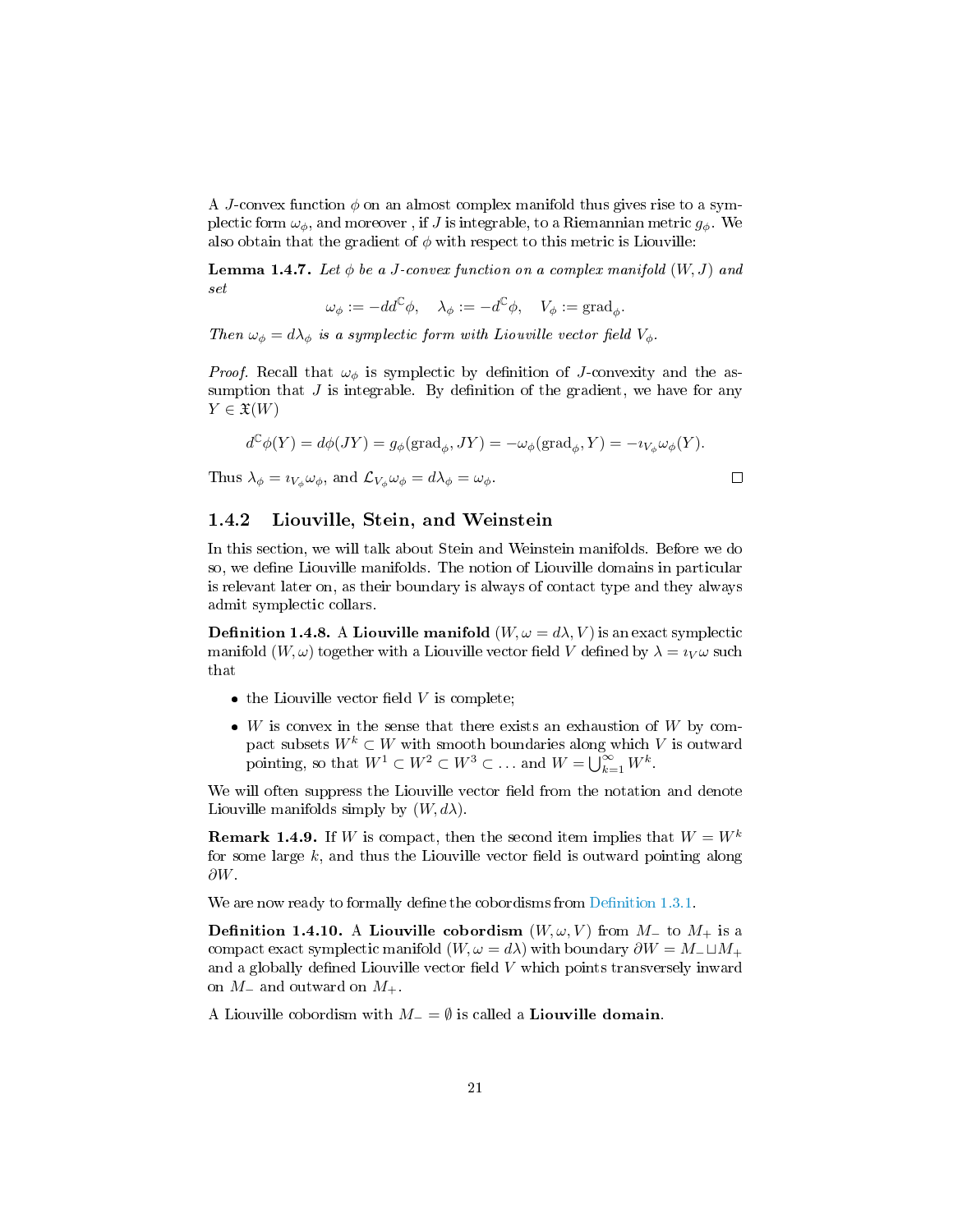Remark 1.4.11. A Liouville domain can be considered as a compact Liouville manifold. Note also that Liouville domains always admit symplectic collar neighbourhoods as the symplectic form is globally exact and V is outward pointing.

**Definition 1.4.12.** A Stein manifold  $(W, J, \phi)$  is a complex manifold  $(W, J)$ together with an exhausting J-convex Morse function  $\phi$ . A **Stein cobordism**  $(W, J, \phi)$  from  $M_+$  to  $M_+$  is a Stein manifold with  $\partial W = M_- \sqcup M_+$  such that  $M_{\pm}$  are regular level sets of  $\phi$ . A Stein cobordism with  $M_{-} = \emptyset$  is called a Stein domain.

If the manifold W is fixed, we refer to a tuple  $(J, \phi)$  making  $(W, J, \phi)$  into a Stein manifold as a Stein structure on W.

**Remark 1.4.13.** Stein manifolds are Liouville manifolds: the form  $\omega_{\phi}$  is symplectic as  $\phi$  is J-convex, and as J is integrable, the induced metric  $g_{\phi}$  is indeed a metric (see the discussion after Definition 1.4.4). The gradient vector field  $V_{\phi} := \text{grad}_{\phi}$  with respect to  $g_{\phi}$  is Liouville by [Lemma 1.4.7.](#page-22-1)

As for the convexity condition, the suggestively termed property of  $\phi$  being exhausting implies that the sets  $W^k = \phi^{-1}([-\infty, d_k])$  for  $d_k \to \infty$  an increasing sequence of regular values provide a compact exhaustion of  $W$ . The vector field  $V_{\phi}$  is transverse to the level sets of  $\phi$ , which are the boundaries of the  $W^{k}$ , and indeed outward pointing as  $d_k$  is an increasing sequence.

<span id="page-23-0"></span>**Definition 1.4.14.** A Weinstein manifold  $(W, \omega = d\lambda, V, \phi)$  consists of an exact symplectic manifold  $(W, \omega = d\lambda)$  with a complete Liouville vector field V which is gradient-like for an exhausting Morse function  $\phi: W \to \mathbb{R}$ .

A Weinstein cobordism  $(W, \omega, V, \phi)$  from  $M_-\$  to  $M_+\$  is a Liouville cobordism  $(W, \omega, V)$  such that V is gradient-like for the Morse function  $\phi: W \to \mathbb{R}$  which is constant on the boundary. A Weinstein cobordism with  $M_ - = \emptyset$  is called a Weinstein domain.

A triple  $(\omega, V, \phi)$  making  $(W, \omega, V, \phi)$  into a Weinstein manifold is called a Weinstein structure on W.

**Remark 1.4.15.** The gradient-like vector field  $V$  in a Weinstein manifold  $(W, \omega = d\lambda, V, \phi)$ , or the gradient  $V_{\phi}$  in a Stein manifold  $(W, J, \phi)$ , is always transverse to the level sets of  $\phi$ . Thus the primitive  $\lambda$  of  $\omega$  (or  $\lambda_{\phi}$  of  $\omega_{\phi}$ , respectively) restricted to any level set induces a contact structure. In particular, the boundary of Stein and Weinstein domains carries a contact structure induced by the Stein or Weinstein structure.

**Definition 1.4.16.** A Liouville/ Stein/ Weinstein filling  $(W, \omega)$  of a contact manifold  $(M, \xi)$  is a Liouville/ Stein/ Weinstein domain with  $\partial W = M$  so that the induced contact structure agrees with  $\xi$ .

It is immediate that Weinstein manifolds are Liouville manifolds from the properties of V. Let us give some examples of Weinstein manifolds as found in [\[CE10,](#page-92-2) Example 11.12].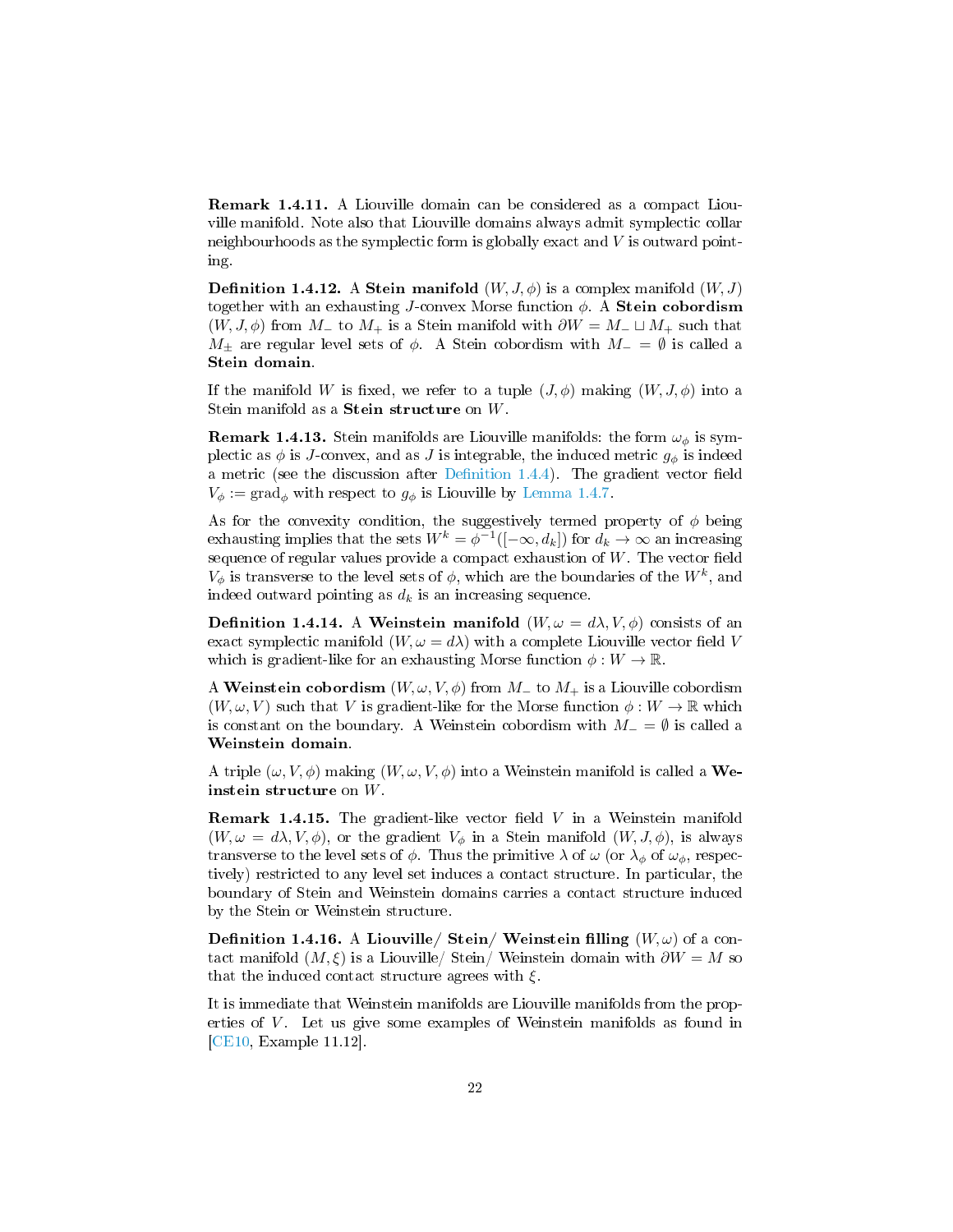### Example 1.4.17.

1. The canonical Weinstein structure on  $\mathbb{C}^n$  is defined by

$$
\omega_0 = \sum_{k=1}^n dx_k \wedge dy_k, \quad V_0 = \frac{1}{2} \sum_{k=1}^n \left( x_k \frac{\partial}{\partial x_k} + y_k \frac{\partial}{\partial y_k} \right), \quad \phi_0 = \frac{1}{4} \sum_{k=1}^n (x_k^2 + y_k^2).
$$

The corresponding primitive of  $\omega_0$  is  $\lambda_0 = \frac{1}{2} \sum_{k=1}^n (x_k dy_k - y_k dx_k)$ . Note that the function  $\phi_0$  is Morse of index 0, and is bounded from below by 0. Preimages of closed intervals are closed balls in  $\mathbb{C}^n$ , so  $\phi_0$  is proper and thus exhausting. The vector field  $V_0$  is precisely  $\text{grad}_{\phi_0}$ .

2. The cotangent bundle  $T^*Q$  of a closed manifold  $Q^n$  carries a Weinstein structure. Suppose  $q = (q_1, \ldots, q_n)$  are local coordinates on Q, and denote by  $(q, p)$  the induced coordinates on  $T^*Q$ . Then the following data define a Weinstein structure:

$$
\omega_{\text{can}} = d\lambda_{\text{can}}, \quad V_0 = p\frac{\partial}{\partial p}, \quad \phi_0 = \frac{1}{2}|p|^2.
$$

Here,  $\lambda_{\text{can}} = pdq$  denotes the canonical Liouville form on  $T^*Q$ . The vector field  $V_0$  is easily verified to be Liouville, and moreover, it is precisely the gradient of  $\phi_0$ : note that the Christoffel symbols of the metric  $dp \otimes dp$  on  $T^*Q$  vanish, and thus

$$
\frac{\partial}{\partial p_i}|p|^2 = 2g(\nabla_{\frac{\partial}{\partial p_i}}(p_j\frac{\partial}{\partial p_j}), p_j\frac{\partial}{\partial p_j}) = 2p_i.
$$

Hence  $\text{grad}_{\phi_0} = p \frac{\partial}{\partial p} = V_0$ .

Note, however, that  $\phi_0$  is not Morse, but rather Morse-Bott. One could in fact relax the definition to allow for Morse-Bott functions, but we will slightly perturb  $\phi_0$  in order to obtain a Weinstein structure in the sense of Definition 1.4.14. To this end, consider any Riemannian metric on  $Q$ and a Morse function  $f: Q \to \mathbb{R}$ . The Hamiltonian vector field  $X_F$  of  $F(q, p) := p(\text{grad}_f(q))$  coincides with  $\text{grad}_f$  along the zero section of  $T^*Q$ : in coordinates,

$$
F(q,p)=p_i\frac{\partial}{\partial q_i}(f),\quad dF=\frac{\partial}{\partial q_i}(f)dp_i+p_i\frac{\partial^2 f}{\partial q_i\partial q_j}dq_j.
$$

Thus the Hamiltonian vector field is

$$
X_F = -p_i \frac{\partial^2 f}{\partial q_i \partial q_j} \frac{\partial}{\partial p_i} + \frac{\partial f}{\partial q_i} \frac{\partial}{\partial q_i},
$$

where the last summand is recognized as  $\operatorname{grad}_f$  in local coordinates. Hence  $V := p\frac{\partial}{\partial p} + X_F$  is Liouville and gradient-like for the Morse function  $\phi(q,p) := \frac{1}{2}|p|^2 + f(q)$  for f small enough.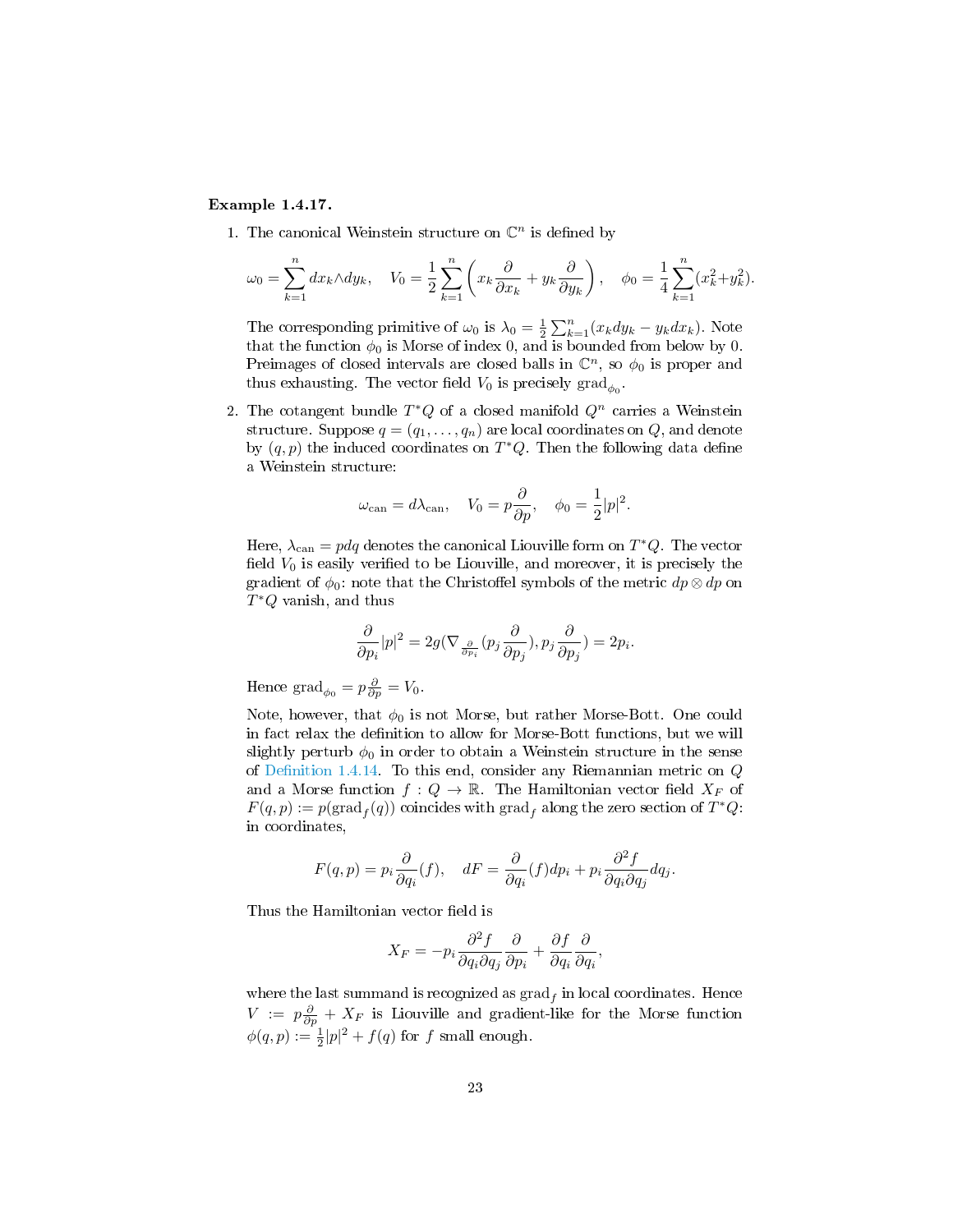Remark 1.4.18. For Weinstein manifolds, one can describe a symplectic handlebody decomposition of the underlying manifold in the following sense: attaching a so-called Weinstein handle to a Weinstein manifold yields a new manifold so that the symplectic form, Liouville vector field and exhausting Morse function extend over the handle in such a way that the new manifold is still a Weinstein manifold. The Morse function picks up precisely one critical point in the handle, corresponding to a zero of the Liouville vector field. Moreover, the manifold obtained this way is unique up to an appropriate notion of homotopy. See [\[Wei91\]](#page-95-2) for the original construction.

It turns out that Weinstein domains are subject to a strong topological constraint.

Lemma 1.4.19 ([\[CE10,](#page-92-2) Lemma 2.21]). Let  $(W^{2n}, \omega, V, \phi)$  be a Weinstein domain. Then the index of each critical point of  $\phi$  is at most n.

*Proof.* Denote the flow of V by  $\varphi_t$  and recall that since V is Liouville, we have  $\varphi_t^* \omega = e^t \omega$ , so we may write

$$
\omega = e^{-t} \varphi_t^* \omega.
$$

Suppose p is a critical point of  $\phi$  and  $W^s(p)$  is the stable manifold associated to p. For any  $q \in W^{s}(p)$ , we hence have  $\varphi_t(q) \to p$  for  $t \to \infty$ . As in particular  $\omega_q = e^{-t} \varphi_t^* \omega_q$  for all t, we obtain

$$
\omega_q = \lim_{t \to \infty} e^{-t} \varphi_t^* \omega_q = 0 \cdot \omega_p = 0.
$$

Thus  $\omega$  vanishes on  $W^s(p)$ . This implies that  $W^s(p)$  is an isotropic submanifold of W. Hence the dimension of  $W^s(p)$ , which equals to  $2n - \text{ind}(\phi)$  because V is gradient-like for  $\phi$ , is at most n, as desired.  $\Box$ 

Thus, any Weinstein domain  $W^{2n}$  admits a handlebody decomposition with handles of index no greater than  $n$ .

## <span id="page-25-0"></span>1.4.3 From Stein to Weinstein and Back: A Brief Stopover

In their book with the same title [\[CE10\]](#page-92-2), Cieliebak and Eliashberg explain how Stein and Weinstein structures are equivalent up to deformation. We refer to the reader to the book for the proof. In what follows, we will outline the main results.

#### The Road from Stein to Weinstein

To a Stein cobordism  $(W, J, \phi)$ , we can always associate a Weinstein cobordism structure. Denote this by the functor W:

$$
\mathfrak{W}(J,\phi) := (\omega_{\phi}, V_{\phi}, \phi),
$$

where  $\omega_{\phi} = -dd^{\circ}\phi$ , and  $V_{\phi} = \text{grad}_{\phi}$  with respect to the metric  $g_{\phi}$  induced by  $\omega_{\phi}$ . This is indeed a Weinstein manifold:  $\omega_{\phi}$  is symplectic by J-convexity of  $\phi$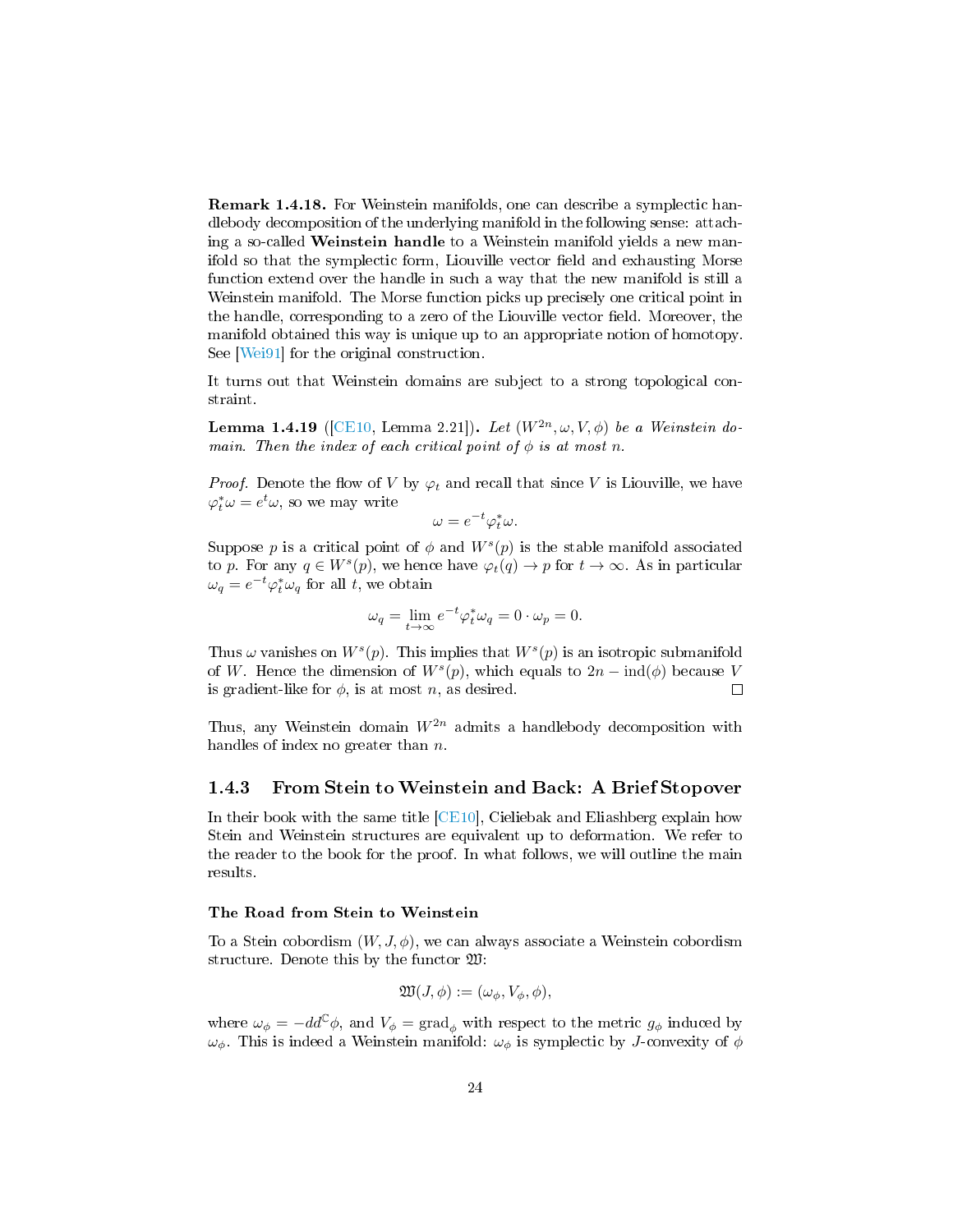and J-compatible as J is integrable. We have seen in [Lemma 1.4.7](#page-22-1) that  $V_{\phi}$  is a Liouville vector field. The gradient itself is evidently gradient-like for  $\phi$ , and  $\phi$ is constant on  $\partial W$  already by the definition of a Stein cobordism.

Remark 1.4.20. The considerations regarding the indices of handle decompositions of a Weinstein domain hence carry over to Stein domains. Therefore, a necessary condition for a manifold  $W^{2n}$  to admit a Stein structure is that there is a handlebody decomposition of W where no handle has index  $\geq n$ .

#### The Road from Weinstein to Stein

Given a Weinstein structure  $(\omega, V, \phi)$  on a manifold W, it is highly nontrivial to construct a complex structure J on W making  $(W, J, \phi)$  into a Stein manifold, and in fact, this is one of the main results of [\[CE10\]](#page-92-2).

<span id="page-26-0"></span>**Theorem 1.4.21** ([\[CE10,](#page-92-2) Theorem 1.1(a), Theorem 13.9]). Let  $(W, \omega, V, \phi)$  be a Weinstein manifold. Then there exists a Stein structure  $(J, \phi)$  on W so that the Weinstein structures

 $(\omega, V, \phi)$  and  $\mathfrak{W}(J, \phi)$ 

are homotopic. Note that the function  $\phi$  is fixed.

As a consequence of this theorem, the notions of Stein and Weinstein fillability are seen to be equivalent. Indeed, given a Weinstein filling  $(W, J, \phi)$  of a contact manifold, we may apply [Theorem 1.4.21](#page-26-0) to deform it into a Stein domain while keeping the contact structure induced by the contact form  $-d^{\mathbb{C}}\phi$ invariant.

Similarly, the fact that any Stein filling is also a Weinstein filling follows from the observation that any Stein domain  $(W, J, \phi)$  is a Weinstein domain with Weinstein structure  $\mathfrak{W}(J, \phi)$ , where the J-convex function  $\phi$ , and thereby the contact structure on the boundary, remains unchanged.

Another important theorem for us concerns the existence of Stein (and hence, Weinstein) structures.

<span id="page-26-2"></span>**Theorem 1.4.22** ([\[CE10,](#page-92-2) Theorem 8.15]). Let  $W^{2n}$  be an open smooth manifold of dimension  $2n \neq 4$  which admits an almost complex structure J and an exhausting Morse function  $\phi$  with no critical points of index greater than n. Then J is homotopic through almost complex structures to an integrable almost complex structure  $\tilde{J}$  such that  $\phi$  can be reparametrized to be  $\tilde{J}$ -convex. That is, W admits a Stein structure.

A topological analogue in dimension 4 is due to Gompf [\[Gom98\]](#page-93-8):

<span id="page-26-1"></span>**Theorem 1.4.23** ( $[Gom98]$ ,  $[CE10$ , Theorem 1.6]). Let V be an oriented open topological 4-manifold which admits a (possibly infinite) handlebody decomposition without handles of index greater than 2. Then V is homeomorphic to a Stein surface.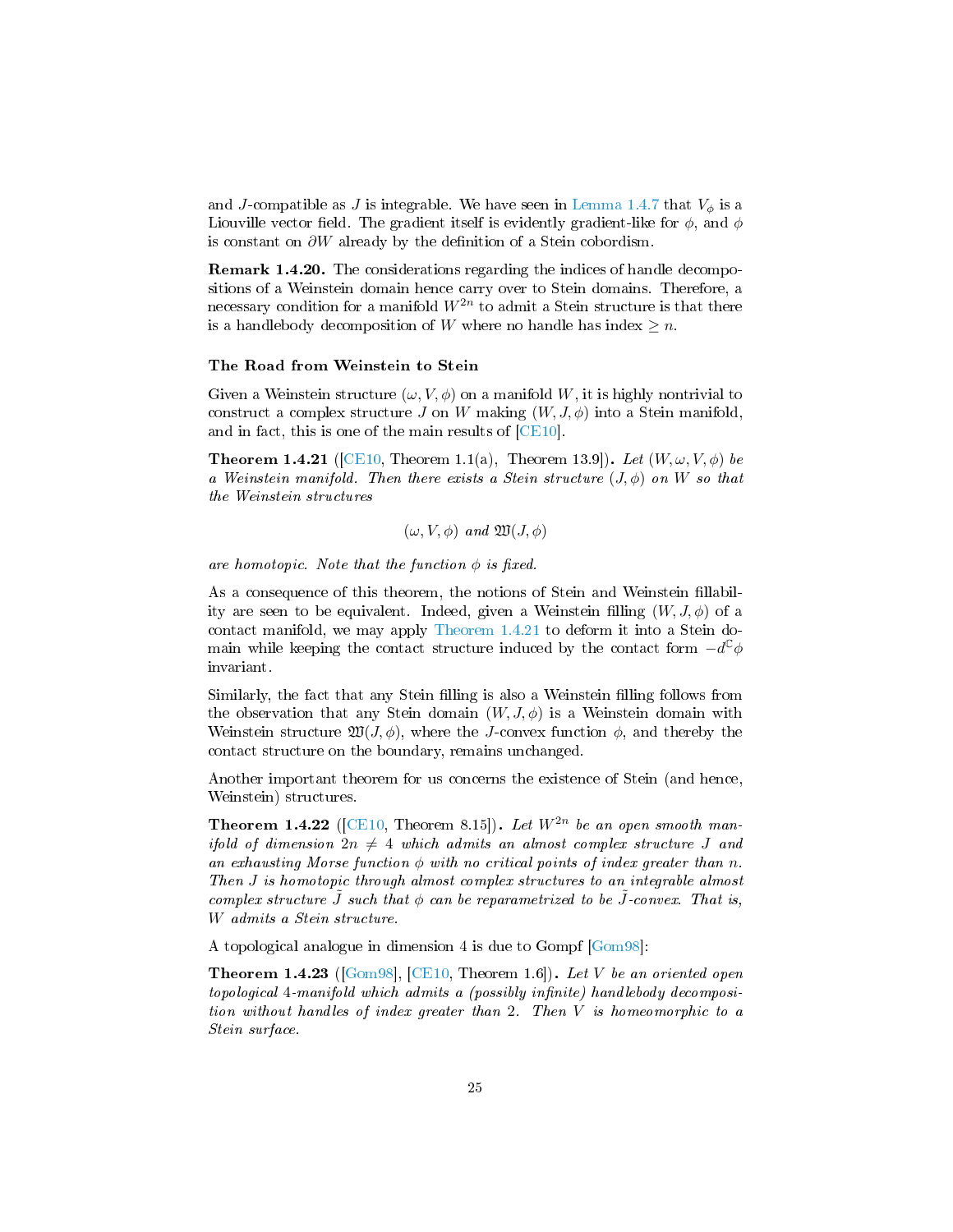The significance of these theorems is that they allow us to see that the total space of a Lefschetz fibration, introduced in the following chapter, admits the structure of a Stein domain.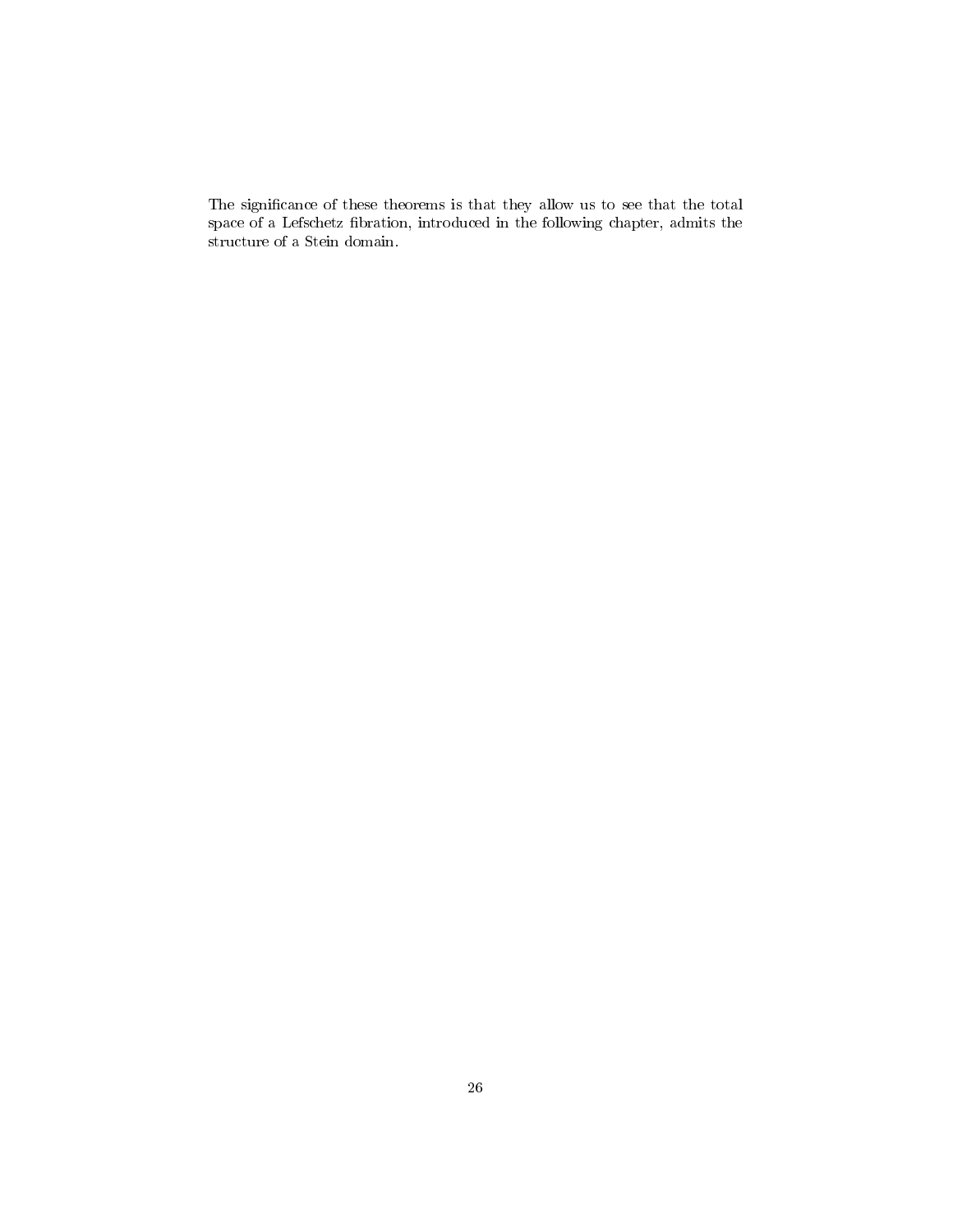## <span id="page-28-0"></span>Chapter 2

# Lefschetz and Lefschetz-Bott Fibrations

Lefschetz fibrations and their generalizations, Lefschetz-Bott fibrations, will be the main tool in this text to obtain symplectic fillings, although we will not see this until [Section 3.3.](#page-62-0)

Lefschetz fibrations can be considered as a complex analogue of Morse functions, and can be used to give a topological description of the total space in the same fashion, as will be explained in [Section 2.1.](#page-28-1) In the second part, we will review Lefschetz fibrations in the context of symplectic manifolds, before generalizing to symplectic Lefschetz-Bott fibrations in [Section 2.3.](#page-42-0)

## <span id="page-28-1"></span>2.1 Topological Lefschetz Fibrations

<span id="page-28-2"></span>**Definition 2.1.1.** Let  $E^{2n}$  be an even-dimensional manifold and S be a compact surface. A proper map  $\pi : E \to S$  is called a **Lefschetz fibration** if

- all its critical points  $E^{\text{crit}}$  are contained in  $\text{int}(E)$ ;
- near each critical point in  $E$  and each critical value in  $S$ , there exist charts  $(U, \sigma)$  and  $(V, \tau)$ , respectively, in which

$$
\tau \circ \pi \circ \sigma^{-1} : \mathbb{C}^n \to \mathbb{C}
$$

$$
(z_1, \dots, z_n) \mapsto z_1^2 + \dots + z_n^2
$$

.

Let us call such coordinates Lefschetz charts.

One sometimes calls a Lefschetz fibration **positive** if the complex charts are orientation preserving, which we shall assume henceforth.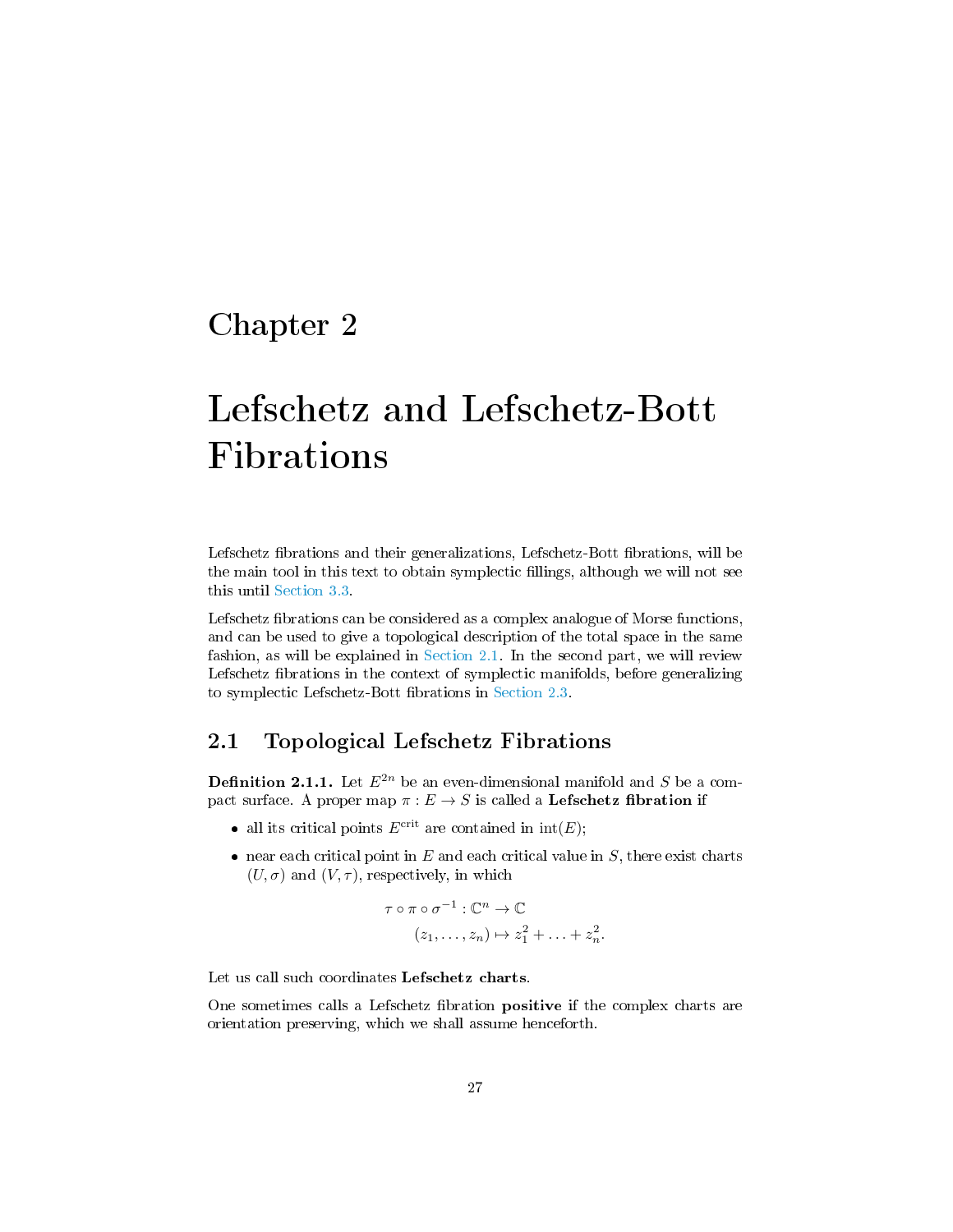We will at times simply write  $(E, \pi)$  for Lefschetz fibrations whose base is clear from the context, and refer to Lefschetz fibrations as topological Lefschetz fibrations in contrast to *symplectic Lefschetz fibrations* introduced in Defini[tion 2.2.1](#page-37-1)

**Remark 2.1.2.** The second item in Definition 2.1.1 implies that critical points of Lefschetz fibrations are isolated, i.e,  $E^{\text{crit}}$  is a finite set of points.

Let us start right away with an example.

**Example 2.1.3.** Consider the polynomial  $f_k \in \mathbb{C}[z_1,\ldots,z_{n+1}]$  defined by

$$
f_k(z_1, \ldots, z_{n+1}) = z_1^2 + \ldots + z_n^2 + z_{n+1}^{k+1}
$$

for some integer  $k \geq 1$ , and let

$$
V_k(\epsilon) = \{ \mathbf{z} \in \mathbb{C}^{n+1} \mid f_k(\mathbf{z}) = \epsilon \}
$$

for some  $\epsilon > 0$ .

Claim 2.1.4. The projection map

$$
\pi: V_k(\epsilon) \to \mathbb{C}
$$

$$
(z_1, \dots, z_{n+1}) \mapsto z_{n+1}
$$

is a Lefschetz fibration.

*Proof.* Let us first find the critical points of  $\pi$ . Note that

$$
z_{n+1}^{k+1} = \epsilon - z_1^2 - \ldots - z_n^2.
$$

Differentiating this equation, it follows that

$$
(k+1)z_{n+1}^k dz_{n+1} = -2(z_0 dz_0 + \ldots + z_n dz_n).
$$

Suppose now that  $\mathbf{z} = (z_1, \ldots, z_{n+1}) \in V_k(\epsilon)$  is a critical point of  $\pi$ , which means  $d\pi_{\mathbf{z}} = (dz_{n+1})_{\mathbf{z}} = 0.$ 

**Case I:**  $z_{n+1} = 0$ 

If  $z_{n+1} = 0$ , then also  $z_i = 0$  for  $i \leq n$ , but  $\mathbf{0} = (0, \ldots, 0) \notin V_k(\epsilon)$ . Therefore, critical points have nonvanishing  $z_{n+1}$ -coordinate.

Case II:  $z_{n+1} \neq 0$ 

If  $z_{n+1} \neq 0$ , this implies that  $dz_{n+1} = d\pi$  vanishes for all  $(0, \ldots, 0, z_{n+1}) \in V_k(\epsilon)$ . Hence for  $\mu_{k+1}$  a  $(k+1)$ -th root of unity, the points

$$
\lambda_l := (0, \ldots, 0, \mu_{k+1}^l), \quad l = 0, \ldots, k,
$$

are the only critical points of  $\pi$ .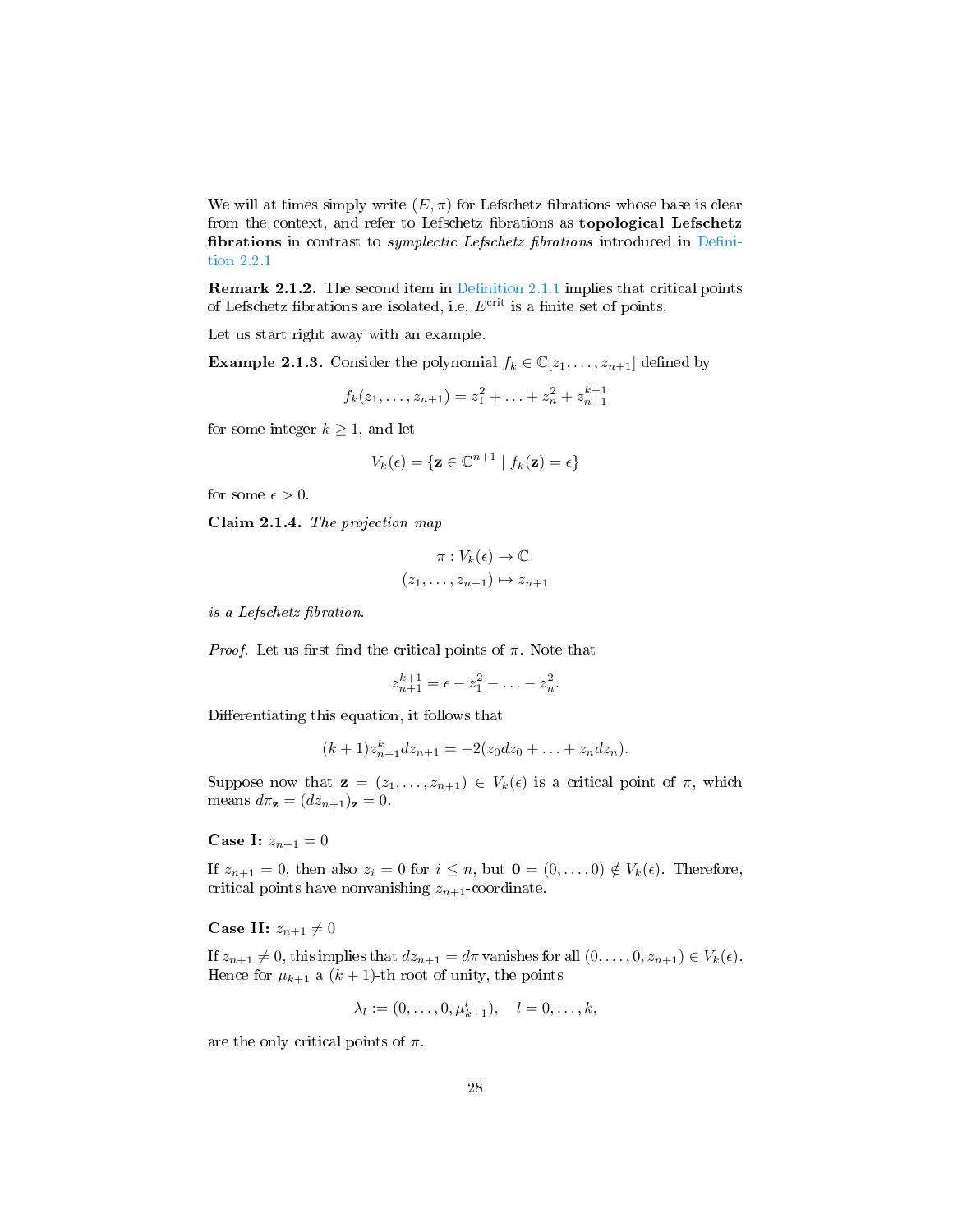It remains to find complex charts to bring  $\pi$  into the standard form. Define

$$
\rho_{\mathbf{z}} = |\epsilon - z_1^2 - \ldots - z_n^2|, \qquad \varphi_{\mathbf{z}} = \arg(\epsilon - z_1^2 - \ldots - z_n^2).
$$

We can parametrise  $V_k(\epsilon)$  near  $\lambda_l$  by

$$
\sigma_l: \mathbb{C}^n \longrightarrow V_k(\epsilon)
$$
  

$$
(z_1, \ldots, z_n) \longmapsto \left(z_1, \ldots z_n, \rho_{\mathbf{z}}^{\frac{1}{k+1}} \exp\left(i\frac{\varphi_{\mathbf{z}} + 2\pi l}{k+1}\right)\right),
$$

which is a complex chart when restricted to a small enough neighbourhood of  $\mathbf{0} \in \mathbb{C}^n$ . Note that  $\sigma_l(\mathbf{0}) = \lambda_l$ . Then

$$
\pi \circ \sigma_l(\mathbf{z}) = \rho_{\mathbf{z}}^{\frac{1}{k+1}} \exp\left(i\frac{\varphi_{\mathbf{z}} + 2\pi l}{k+1}\right),\,
$$

and  $\pi \circ \sigma_l$  maps a neighbourhood of zero in  $\mathbb{C}^n$  to a neighbourhood of  $\mu_l \in \mathbb{C}$ . On a small neighbourhood of  $\mu_l$ , the map

$$
\tau : \mathbb{C} \to \mathbb{C}
$$

$$
w \mapsto 1 - w^{k+1}
$$

is biholomorphic. Since

$$
\tau \circ \pi \circ \sigma_l(\mathbf{z}) = z_1^2 + \ldots + z_n^2,
$$

the maps  $\sigma_l$  and  $\tau$  provide the desired chart description near each critical point  $\lambda_l$ , and thus  $\pi$  is a Lefschetz fibration.  $\Box$ 

## <span id="page-30-0"></span>2.1.1 Vanishing Cycles

We now study the fibers of Lefschetz fibrations. Recall the following fundamental lemma:

**Lemma 2.1.5** (Ehresmann fibration lemma). Let  $\pi$  :  $X \rightarrow Y$  be a proper submersion between connected smooth manifolds. Then  $\pi$  is a fiber bundle, that is, locally trivial. In particular, the fibers are all diffeomorphic.

Away from the critical points, a Lefschetz fibration  $\pi : E \to S$  is, by definition, a smooth submersion, and hence the fibers  $E_z$  for  $z \in S \setminus \pi(E^{\text{crit}})$  are diffeomorphic. Such fibers are called regular, as opposed to critical or singular fibers  $E_{x_0}$  for  $x_0 \in \pi(E^{\text{crit}})$ . We will denote the abstract regular fiber of a Lefschetz fibration  $(E, \pi)$  by the letter F.

The critical fibers can be better understood through vanishing cycles.

**Definition 2.1.6.** Let  $p \in E^{\text{crit}}$  be a critical point and  $(U, \sigma)$ ,  $(V, \tau)$  be Lefschetz charts near p and  $\pi(p)$ , respectively. On U, the regular fibers are then diffeomorphic to

$$
(\tau \circ \pi \circ \sigma^{-1})^{-1}(z)
$$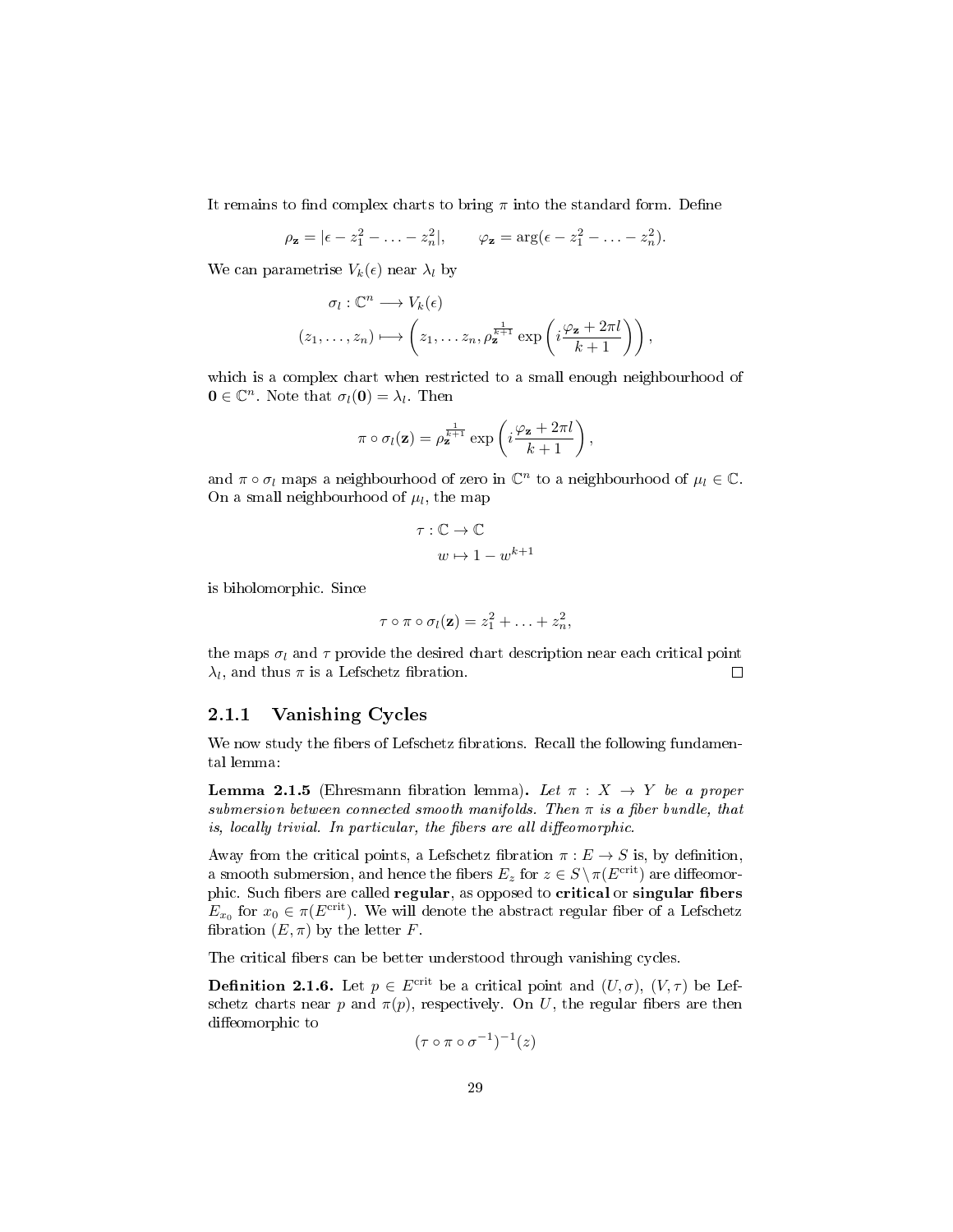for some  $z \in V \setminus \{0\}$ . Multiplying  $\tau$  by some unit complex number, we may assume that  $z = t > 0$  lies in R, and by possibly scaling  $(U, \sigma)$ , we may assume  $\sigma$  to be a diffeomorphism between U and the closed unit disk  $\mathbb{D}^{2n+2} \subset \mathbb{C}^{n+1}$ . The fiber near  $U$  will then be diffeomorphic to

$$
E_t \cap U \cong \{ \mathbf{z} \in \mathbb{C}^n \mid z_1^2 + \ldots + z_n^2 = t \} \cap \mathbb{D}^{2n+2}
$$
  
=  $\{ (\mathbf{x}, \mathbf{y}) \in \mathbb{R}^n \times \mathbb{R}^n \mid ||\mathbf{x}||^2 - ||\mathbf{y}||^2 = t, \langle \mathbf{x}, \mathbf{y} \rangle = 0, ||\mathbf{x}||^2 + ||\mathbf{y}||^2 \le 1 \},$ 

where we identify  $z = x + iy$ . Define the **vanishing cycle**  $\gamma$  of the critical point p to be the real part of this set, which is

$$
\gamma = \{ (\mathbf{x}, \mathbf{0}) \mid ||\mathbf{x}||^2 = t \} \cong S^{n-1}.
$$

Note that for  $n = 2$ ,  $E_t \cap U$  is diffeomorphic to a one-sheeted hyperboloid; in this case, the vanishing cycle corresponds to the closed curve around its "waist". From this definition, we see how to obtain the singular fibers from nearby regular bers:

**Proposition 2.1.7** ([\[ÖS04b,](#page-94-11) Section 10.1]). Let  $\pi : E \rightarrow S$  be a Lefschetz fibration with regular fiber F. If p is a critical point of  $\pi$ , the singular fiber over  $\pi(p)$  is obtained by considering nearby fibers  $E_t$  for  $t > 0$  and taking  $t \to 0$ , or equivalently, by collapsing the vanishing cycle  $\gamma \subset F$  of p.

Let us describe the fibers near p more generally. Scaling  $x$  by setting

$$
\mathbf{x}' = \frac{1}{\sqrt{t + ||\mathbf{y}||^2}} \cdot \mathbf{x},
$$

we obtain that

$$
F_t \cap U \cong \left\{ (\mathbf{x}', \mathbf{y}) \mid ||\mathbf{x}'|| = 1, \ \langle \mathbf{x}', \mathbf{y} \rangle = 0, \ ||\mathbf{y}||^2 \le \frac{1-t}{2} \right\}
$$

$$
= D_r T^* S^{n-1},
$$

for  $r = \frac{1-t}{2}$ . The vanishing cycle thus corresponds to the zero section of  $T^*S^{n-1}$ .

## <span id="page-31-0"></span>2.1.2 The Topology of the Total Space

This section explores the analogy of Lefschetz fibrations to Morse functions by using them to give a topological description of their total space.

For this purpose, suppose  $\pi : E^{2n} \to S$  is a Lefschetz fibration with regular fiber F. Consider the function

$$
\pi_{\mathbb{R}} = -\mathrm{Re}(\pi).
$$

On a Lefschetz chart near a critical point  $p, \pi_{\mathbb{R}}$  takes the form

$$
\pi_{\mathbb{R}}(\mathbf{x}, \mathbf{y}) = -x_1^2 - \ldots - x_n^2 + y_1^2 + \ldots + y_n^2.
$$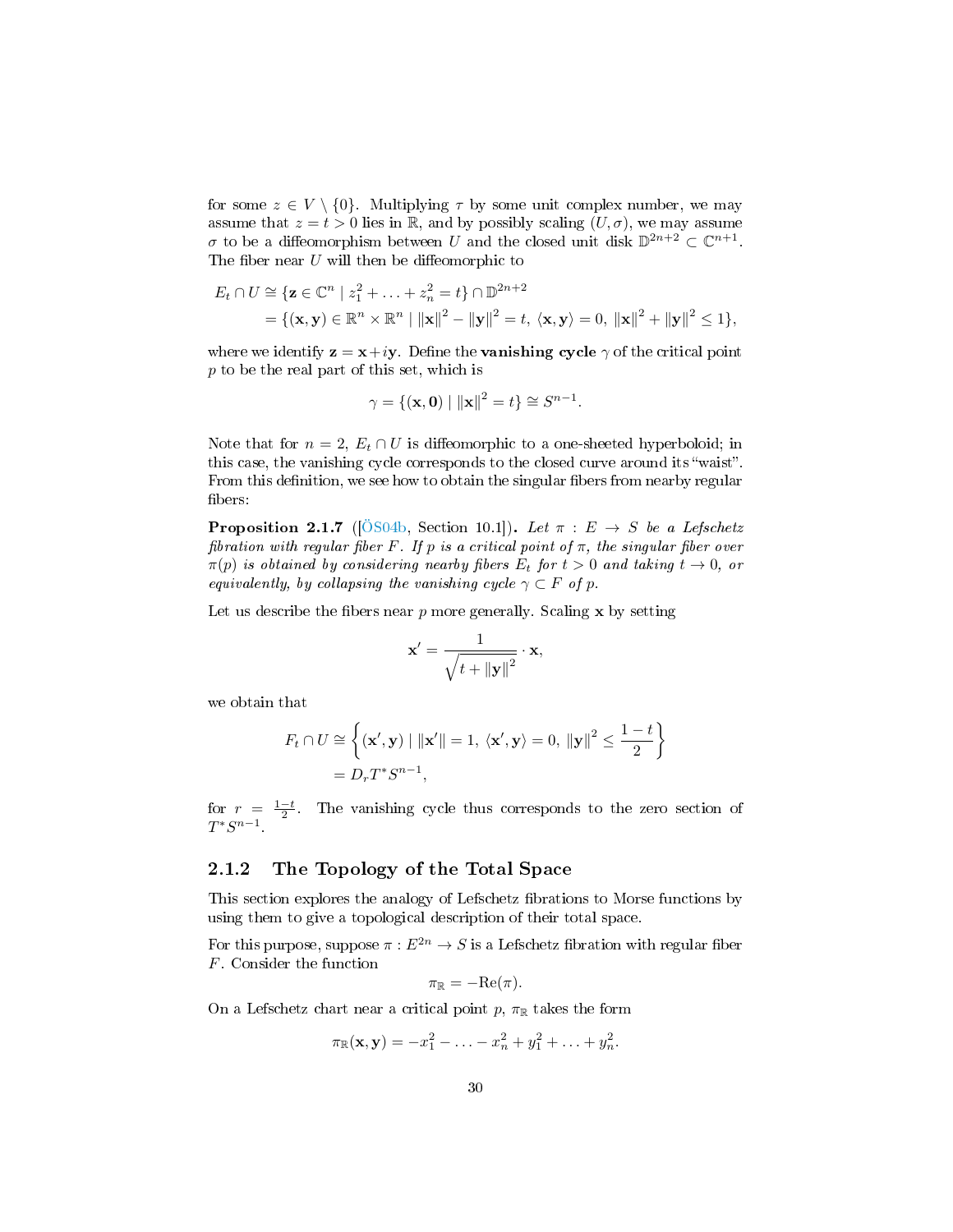Thus Lefschetz charts are Morse charts for  $\pi_{\mathbb{R}}$ , and each critical point of  $\pi_{\mathbb{R}}$  is of index n.

If  $\mathbb{D} \subset \Sigma$  is a disk containing no critical values, then  $\pi^{-1}(\mathbb{D}) \cong F \times \mathbb{D}$ . It is globally trivial since  $\mathbb D$  is contractible. As we enlarge  $\mathbb D'$  to contain a single critical value  $s = \pi(p)$  and apply an isotopy such that s lies on the real axis, standard Morse theory tells us that  $\pi^{-1}(\mathbb{D}')$  is diffeomorphic to  $\pi^{-1}(\mathbb{D})$  with an n-handle attached to the unstable manifold of p at a subcritical level  $s - t$  of  $\pi_{\mathbb{R}}$ . More precisely, following the Morse charts from above, this means we glue an  $n$ -handle to

$$
W^{u}(p) \cap \pi_{\mathbb{R}}^{-1}(s-t) \cong \{(\mathbf{x}, \mathbf{0}) \in \mathbb{R}^{n} \times \mathbb{R}^{n} \mid ||\mathbf{x}||^{2} = t\}.
$$

This, however, is precisely the vanishing cycle.

Remark 2.1.8. Attaching an n-handle requires two pieces of data in order to be completely specified: an (isotopy class of an) embedding  $s_0: S^{n-1} \hookrightarrow \partial M$ corresponding to the attaching circle, and a framing of  $s_0(S^{n-1})$ . The above proposition has specified only the isotopy class of the embedding circle as the vanishing cycle. For more details regarding the framing, see  $\ddot{0}S04b$ , Chapter 10].

Suppose now that  $\pi : E^{2n} \to \mathbb{D}$  is a Lefschetz fibration over the disk with regular fiber F and critical values  $(x_1, \ldots, x_k)$ . The previous discussion proves

**Proposition 2.1.9.** The total space  $E^{2n}$  admits a handlebody decomposition as

$$
E = \mathbb{D} \times F \cup (\bigcup_i H_i),
$$

where each  $H_i$  is an n-handle glued to the vanishing cycle of the critical point  $x_i$ .

If E is compact, the function  $\pi_{\mathbb{R}}$  is automatically an exhausting Morse function. When E has dimension 4, [Theorem 1.4.23](#page-26-1) yields the existence of a Stein structure on  $E$ . In order to use [Theorem 1.4.22](#page-26-2) in higher dimensions,  $E$  is required to admit an almost complex structure J, which cannot be assumed in general. We will return to this case in [Section 3.3,](#page-62-0) see in particular [Remark 3.3.3.](#page-64-0)

### <span id="page-32-0"></span>2.1.3 Monodromy

Monodromy is a fundamental notion describing the behaviour of a holomorphic function near a critical value. The study of singularities of holomorphic functions extends signicantly beyond the scope of what will be relevant for our considerations, and we refer to [\[AGV88\]](#page-92-3) for a more thorough treatment. The following material is adapted from Chapter 1 of the same reference.

Suppose  $\pi : E \to \mathbb{D}$  is a Lefschetz fibration over the disk and choose an Ehresmann connection on  $E$ . Recall how parallel transport is defined.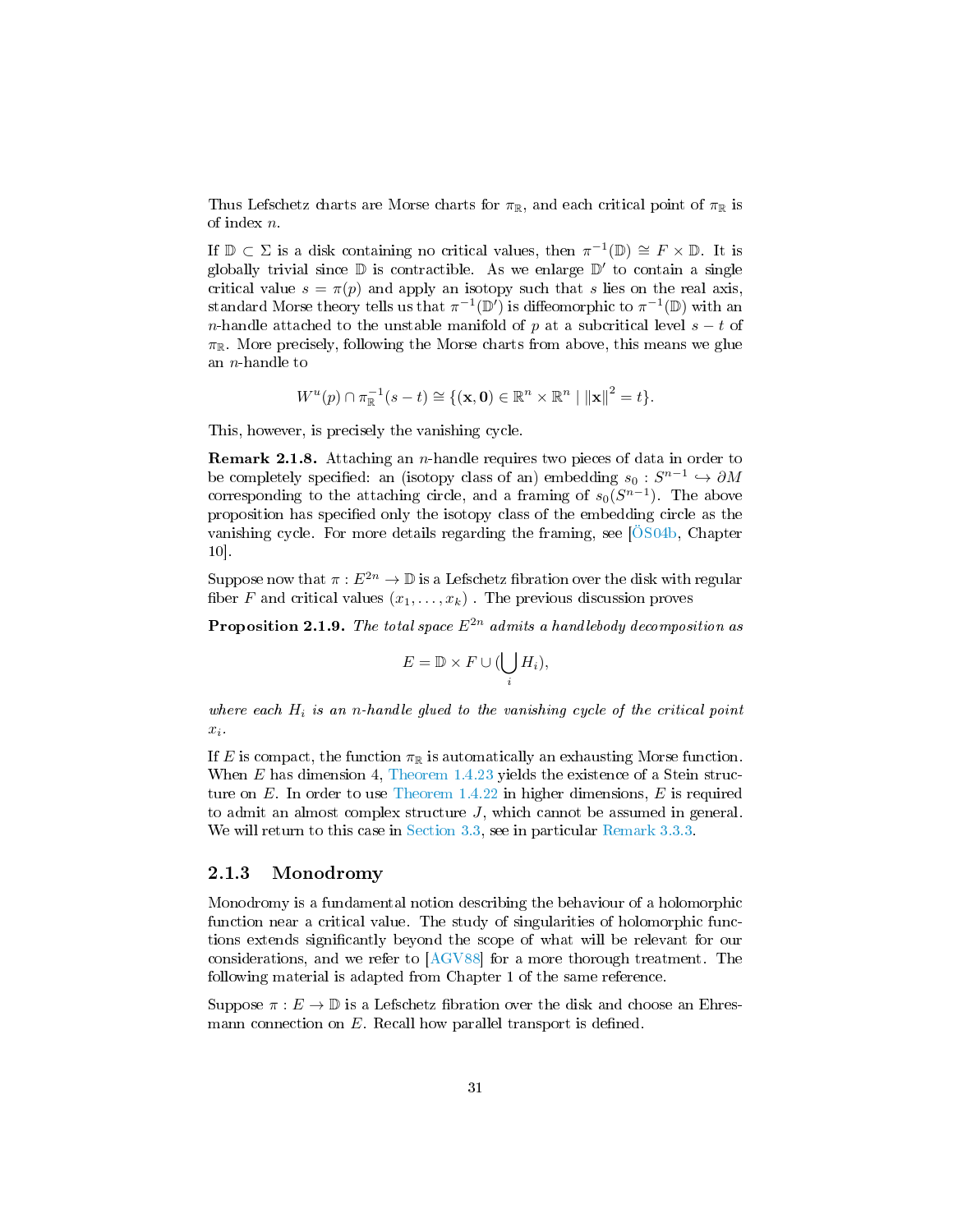If  $\gamma : [a, b] \to \mathbb{D}$  is any path in the base, we may consider for any  $p \in E_{\gamma(t)}$ the unique horizontal lift  $X_{\gamma}(p) \in T_p E$  of the vector  $\gamma'(t) \in T_{\gamma(t)} \mathbb{D}$  such that  $D\pi(p)[X_{\gamma}(p)] = \gamma'(t)$ . The vector field  $X_{\gamma}$  hence defines a horizontal vector field on the total space of  $\gamma^*E,$  and its flow  $\varphi_t$  defines the **parallel transport** maps

$$
\rho_{\gamma}: E_{\gamma(a)} \to E_{\gamma(b)}
$$
  

$$
\rho_{\gamma}(p) = \varphi_{b-a}(p).
$$

Note that if  $\pi$  is proper, then parallel transport exists for all time.

Now fix a regular value  $z_0 \in \mathbb{D}$  and let  $\gamma : [0,1] \to \mathbb{D}$  be a loop based at  $z_0$  whose image is contained in  $\mathbb{D} \setminus \pi(E^{\text{crit}})$ .

Parallel transport hence yields a family of maps

$$
\Gamma_t := \rho_{\gamma|_{[0,t]}} : E_{z_0} \to E_{\gamma(t)}.
$$

Definition 2.1.10. The map

$$
\mu_{\gamma} := \rho_{\gamma} = \Gamma_1 : E_{z_0} \to E_{z_0}
$$

is called the **monodromy** of the fibration  $\pi$ .

The monodromy is well-defined up to isotopy under different choices of representatives of homotopy classes of  $\gamma$ , as well as connections. To see this, suppose first that  $\delta$  is a loop based at  $z_0$  homotopic to  $\gamma$  via  $H : [0, 1] \times [0, 1] \to \mathbb{D}$ . Then  $(\rho_{H(s,\cdot)})_{s\in[0,1]}$  is an isotopy between  $\rho_{\gamma}$  and  $\rho_{\delta}$ .

As for the choice of connection, let  $\tilde{\rho}$  be the parallel transport system arising through the choice of another connection and set  $K_t := \tilde{\rho}_{\gamma|_{[0,t]}}$ . Evidently,  $\mathrm{id}_{E_{z_0}} = K_0 = \Gamma_0.$  Then  $K_s^{-1} \circ \Gamma_s$  is an isotopy from the identity to  $K_1^{-1} \circ \Gamma_1$ , whence  $K_1$  is isotopic to  $\Gamma_1$ .

**Remark 2.1.11.** The map  $\Gamma$  induces a trivialization of the pullback bundle  $\gamma^* E \to [0, 1]$  by

$$
\Gamma: E_{z_0} \times [0,1] \to \gamma^* E
$$

$$
(p,t) \mapsto \Gamma_t(p).
$$

From this description, it is evident that if we consider the loop  $\gamma$  as having domain  $S^1$ , then the pullback bundle  $\gamma^* E \to S^1$  is diffeomorphic to a mapping torus whose gluing is the monodromy  $\mu_{\gamma}$ :

$$
\gamma^* E \cong E_{z_0} \times [0,1]/(p,1) \sim (\mu_\gamma(p),0).
$$

<span id="page-33-0"></span>If  $\gamma$  bounds a disk embedded in  $\mathbb{D} \setminus \pi(E^{\text{crit}})$ , then  $\gamma$  is contractible, and hence  $\mu_{\gamma}$  is isotopic to the identity. However, if  $\gamma$  encircles a critical value in D, the monodromy will in general not be trivial. In many cases, it will be given by what is known as a *Dehn twist*, which we describe in the next section.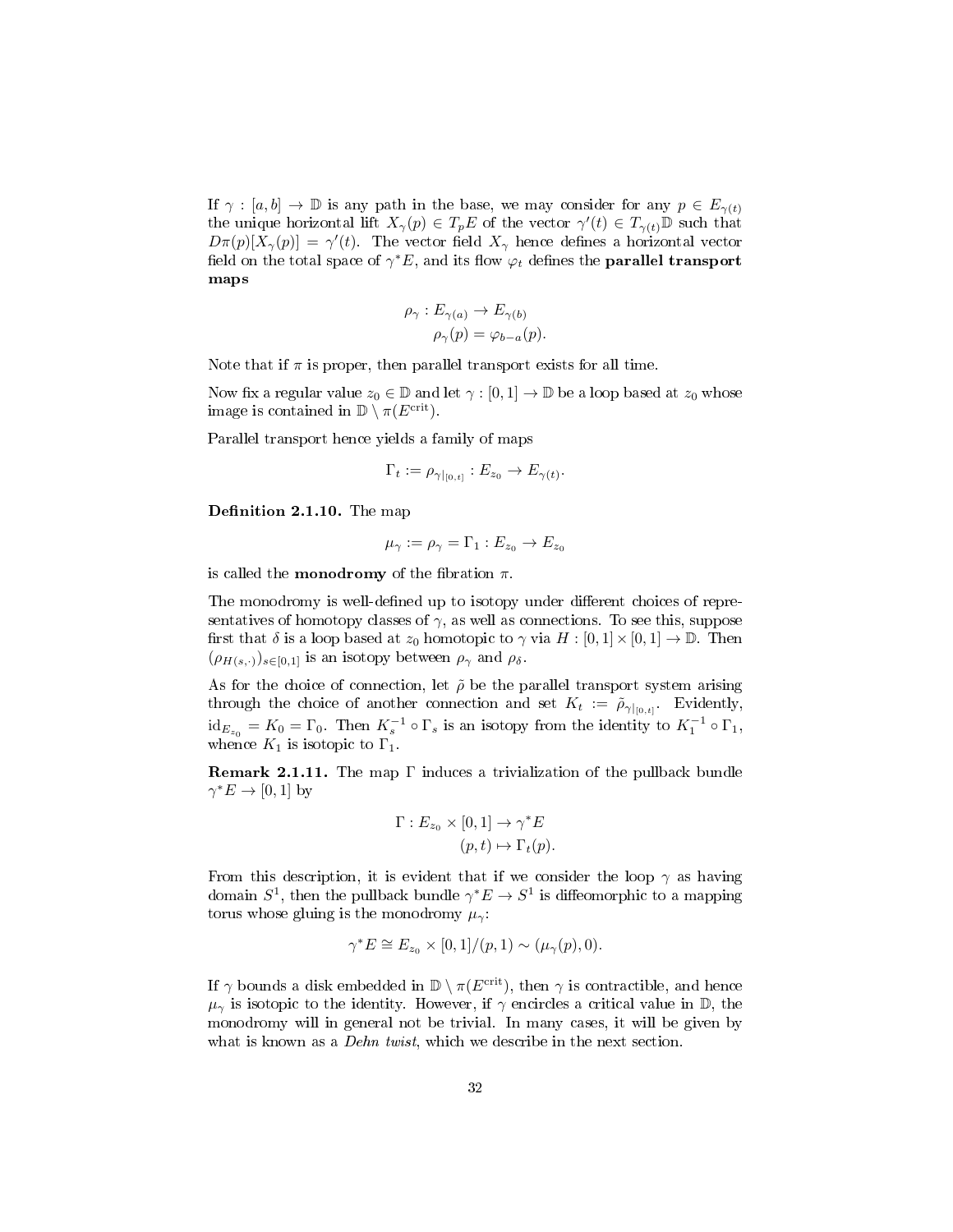## 2.1.4 Dehn Twists

Dehn twists describe the diffeomorphism obtained by cutting along an embedded sphere  $S<sup>n</sup>$ , twisting by one full rotation, and regluing. In the symplectic setting, it is well known that Dehn twists generate the symplectic mapping class group of surfaces [\[Waj99\]](#page-95-3). It was first noticed by Arnol'd in  $[Ann95]$  that Dehn twists are symplectomorphisms with respect to the canonical symplectic structure on  $T^*S^n$ . Moreover, Seidel [\[Sei97\]](#page-94-12) established that in certain cases, Dehn twists present a nontrivial element of the symplectic mapping class group: symplectic Dehn twists are smoothly isotopic to the identity, but not necessarily via an isotopy of symplectomorphisms.

Here we follow  $[Oba18]$  in the definition of Dehn twists adapted to the symplectic setting, starting by defining them on  $T^*S^n$ .

We will use the identification

$$
T^*S^n = \{(\mathbf{q}, \mathbf{p}) \in \mathbb{R}^{n+1} \times \mathbb{R}^{n+1} \mid ||\mathbf{q}|| = 1, \langle \mathbf{q}, \mathbf{p} \rangle = 0\}.
$$

In these coordinates, the canonical Liouville form on  $T^*S^n$  may be written as  $\lambda_0 = \sum_{i=1}^n p_i dq_i$ , and the zero section corresponds to

$$
i_0(S^n) = \{(\mathbf{q}, 0) \in T^*S^n\}.
$$

Note that  $i_0(S^n)$  is Lagrangian. We will now construct a Hamiltonian action on  $T^*S^n$ , through which we then define the Dehn twist. Define the Hamiltonian function

$$
\mu: T^*S^n \setminus i_0(S^n) \to \mathbb{R}
$$
  

$$
(\mathbf{q}, \mathbf{p}) \mapsto ||\mathbf{p}||.
$$

The Hamiltonian vector field  $X_\mu$  is then

$$
X_{\mu} := -\frac{1}{\|\mathbf{p}\|} \sum_{j=1}^{n+1} p_j \frac{\partial}{\partial q_j} - \|\mathbf{p}\| \sum_{j=1}^{n+1} q_j \frac{\partial}{\partial p_j}.
$$

Claim 2.1.12. The Hamiltonian vector field  $X_\mu$  has periodic orbits.

*Proof.* Letting pr :  $T^*S^n \to S^n$  denote the projection and  $\varphi_t(q, p) = (q(t), p(t))$ be the flow of  $X_\mu$ , consider  $\delta(t) = \text{pr} \circ \varphi_t(q, p)$ . We show this is a geodesic of  $S^n$ .

Note first that

$$
\langle \delta'(t), \delta'(t) \rangle = ||D \text{pr}((\mathbf{q}(t), \mathbf{p}(t)))[X_{\mu}((\mathbf{q}(t), \mathbf{p}(t)))]||^{2}
$$

$$
= \left\| ||\mathbf{p}(t)||^{-1} \sum_{j=1}^{n+1} p_{j}(t) \frac{\partial}{\partial q_{j}} \right\|^{2} \equiv 1.
$$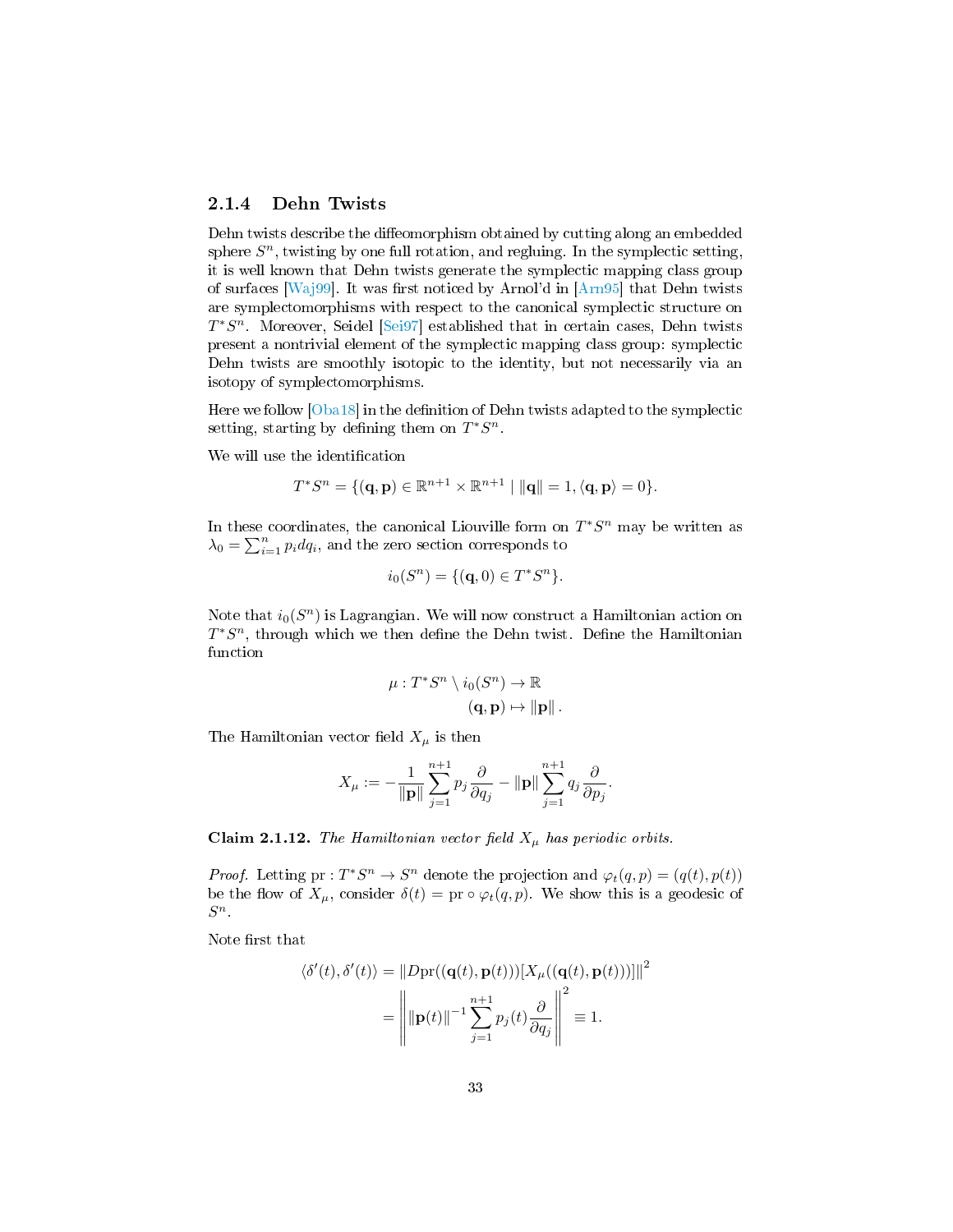Thus we have

$$
0 = \frac{d}{dt} \langle \delta'(t), \delta'(t) \rangle
$$
  
=  $2 \langle \nabla_{\frac{\partial}{\partial t}}(\delta')(t), \delta'(t) \rangle$ 

,

which implies  $\nabla_{\frac{\partial}{\partial t}}(\delta') = 0$ , so  $\delta$  is a geodesic of  $S^n$ . The geodesics of  $S^n$ , however, consist of  $2\pi$ -periodic great circles.  $\Box$ 

Thus there is a Hamiltonian  $S^1$ -action on  $T^*S^n \setminus i_0(S^n)$  given by  $e^{it} \cdot (\mathbf{q}, \mathbf{p}) =$  $\varphi_t(\mathbf{q},\mathbf{p})$ . From the description of the geodesics of  $S^n$  as great circles, we obtain that the action is explicitly given by

$$
e^{it} \cdot (\mathbf{q}, \mathbf{p}) := (\cos(t)\mathbf{q} + ||\mathbf{p}||^{-1} \sin(t)\mathbf{p}, -||\mathbf{p}||\sin(t)\mathbf{q} + \cos(t)\mathbf{p}).
$$

Denote the action by

$$
\sigma: S^1 \to \text{Diff}(T^*S^n \setminus i_0(S^n))
$$

$$
e^{it} \mapsto \sigma_t,
$$

and note that  $\sigma_{\pi}(\mathbf{q}, \mathbf{p}) = (-\mathbf{q}, -\mathbf{p})$ . This extends to all of  $T^*S^n$ , restricting to the antipodal map on  $i_0(S^n)$ , which we denote by A.

We now get to defining the prototype of a Dehn twist. Take a smooth function  $\eta : \mathbb{R} \to \mathbb{R}$  such that

- $\eta(t) = 0$  for  $t > t_0$  for some  $t_0$ ,
- $\eta(t) + \eta(-t) = 2\pi$  for all t.

Note that this implies  $\eta(0) = \pi$ . The **model right-handed Dehn twist**  $\tau: T^*S^n \to T^*S^n$  is now defined by

$$
\tau(\mathbf{q}, \mathbf{p}) := \begin{cases} \sigma_{\eta(\Vert \mathbf{p} \Vert)}(\mathbf{q}, \mathbf{p}), & \mathbf{p} \neq 0, \\ A(\mathbf{q}, \mathbf{p}), & \mathbf{p} = 0. \end{cases}
$$

Remark 2.1.13. The model right-handed Dehn twist has compact support by definition, and is a symplectomorphism of  $(T^*S^n, d\lambda_{can})$  by [\[Sei99,](#page-94-13) Section 6].

Visualising  $T^*S^1$  as a cylinder, the action of a model Dehn twist is precisely cutting along the zero section, fully twisting one end counterclockwise, and regluing.

We proceed to define Dehn twists along any Lagrangian sphere in a symplectic manifold  $(W, \omega)$ , which we define as a Lagrangian submanifold L of W together with an associated framing, that is, a diffeomorphism

$$
f: S^n \to L
$$

defined up to reparameterization by orthogonal transformations. Recall the Weinstein tubular neighbourhood theorem, originally from [\[Wei71\]](#page-95-4), as seen in [\[Can06\]](#page-92-1):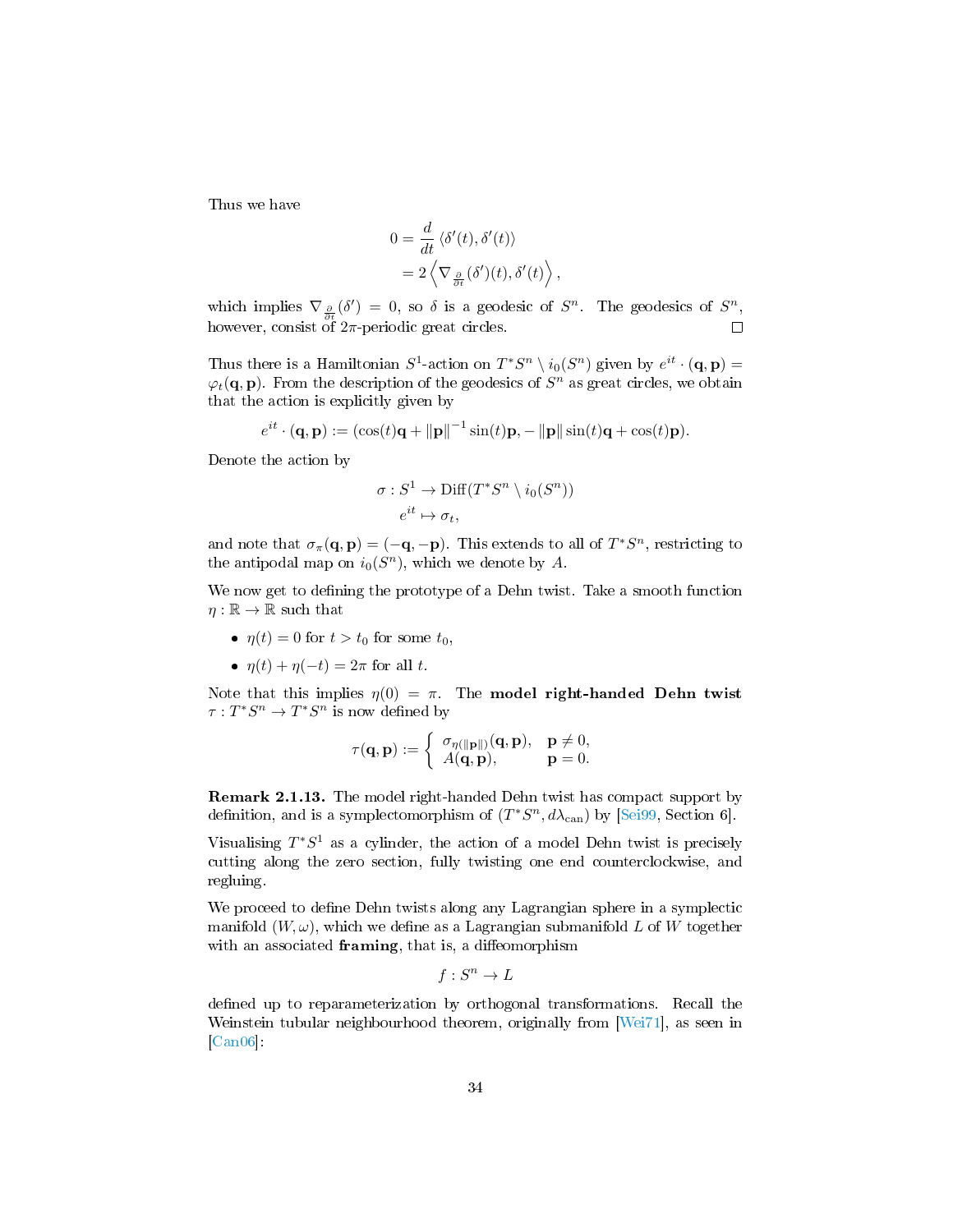**Theorem 2.1.14** ([\[Wei71\]](#page-95-0), [\[Can06,](#page-92-0) Theorem 9.3]). Let  $(W^{2n}, \omega)$  be a symplectic manifold and  $i: L \hookrightarrow W$  be a Lagrangian embedding of an n-manifold L, that is, an embedding such that  $i^*\omega = 0$ . Denote the zero section by  $i_0 : L \to T^*L$ . Then there exists  $\epsilon > 0$  and a symplectic embedding  $j : D_{\epsilon}T^*L \hookrightarrow W$  such that the following diagram commutes:



By the Weinstein tubular neighbourhood theorem, given a Lagrangian sphere and its framing f, there is a symplectic embedding  $j: D_{\epsilon}T^*L \hookrightarrow W$  such that  $j \circ i_0 = f$ . Now let  $\eta : \mathbb{R} \to \mathbb{R}$  be a function as above with  $t_0 = \epsilon/2$ , denote by  $\tau$  the corresponding model Dehn twist, and set

$$
\tau_L(x) := \begin{cases} j \circ \tau \circ j^{-1}, & x \in \text{Im}(j), \\ x, & x \notin \text{Im}(j). \end{cases}
$$

The map  $\tau_L : (W, \omega) \to (W, \omega)$  is hence a compactly supported symplectomorphism and is called the right-handed Dehn twist along L.

With this in hand, one can prove the following for Lefschetz fibrations whose total space is 4-dimensional:

<span id="page-36-0"></span>Theorem 2.1.15 ([\[ÖS04b,](#page-94-0) Proposition 10.1.5], [\[GS99,](#page-93-0) Section 8.2]). The monodromy along a loop encircling a single critical value of a Lefschetz fibration is given by a right-handed Dehn twist along its vanishing cycle.

See also the introduction of [\[AGV88\]](#page-92-1) for a more explicit computation.

For Lefschetz fibrations in higher dimensions, [Theorem 2.1.15](#page-36-0) holds verbatim if one can make it into a *symplectic* Lefschetz fibration (see Definition 2.2.1 and [Theorem 2.2.9\)](#page-42-0). We note that the Lefschetz fibration  $\pi$  from [Example 2.1.3](#page-29-0) can be made symplectic with either the standard symplectic structure or a symplectic structure induced by the Fubini-Study form (see  $[KK16]$  or  $[Oba20]$ ), so that by computing its vanishing cycles, we obtain the monodromy as the composition of Dehn twists along the vanishing cycles.

Example 2.1.16. Recall that we set

$$
V_k(\epsilon) = \{ (z_1, \ldots, z_n, z_{n+1}) \in \mathbb{C}^{n+1} \mid z_1^2 + \ldots + z_n^2 + z_{n+1}^{k+1} = \epsilon \},
$$

and  $\pi(z_1, \ldots, z_{n+1}) = z_{n+1}$ . Fixing a critical point  $\lambda_l \in V_k(\epsilon)$ , the vanishing cycles are  $\sigma_l(\gamma_t)$  for some  $t > 0$  small enough, where

$$
\gamma_t = \{ \mathbf{x} \in \mathbb{C}^n \mid \text{Im}(\mathbf{x}) = 0, \, \|\mathbf{x}\|^2 = t \}.
$$

For  $t < 1$ , we have  $\rho_{\mathbf{x}} = 1 - t^2 > 0$ , and  $\varphi_{\mathbf{z}} = 0$ , so that

$$
\sigma_l(\gamma_t) = \{ (\mathbf{x}, (1 - t^2)) \in \mathbb{C}^{n+1} \mid \text{Im}(\mathbf{x}) = 0, ||\mathbf{x}||^2 = t \} =: \gamma.
$$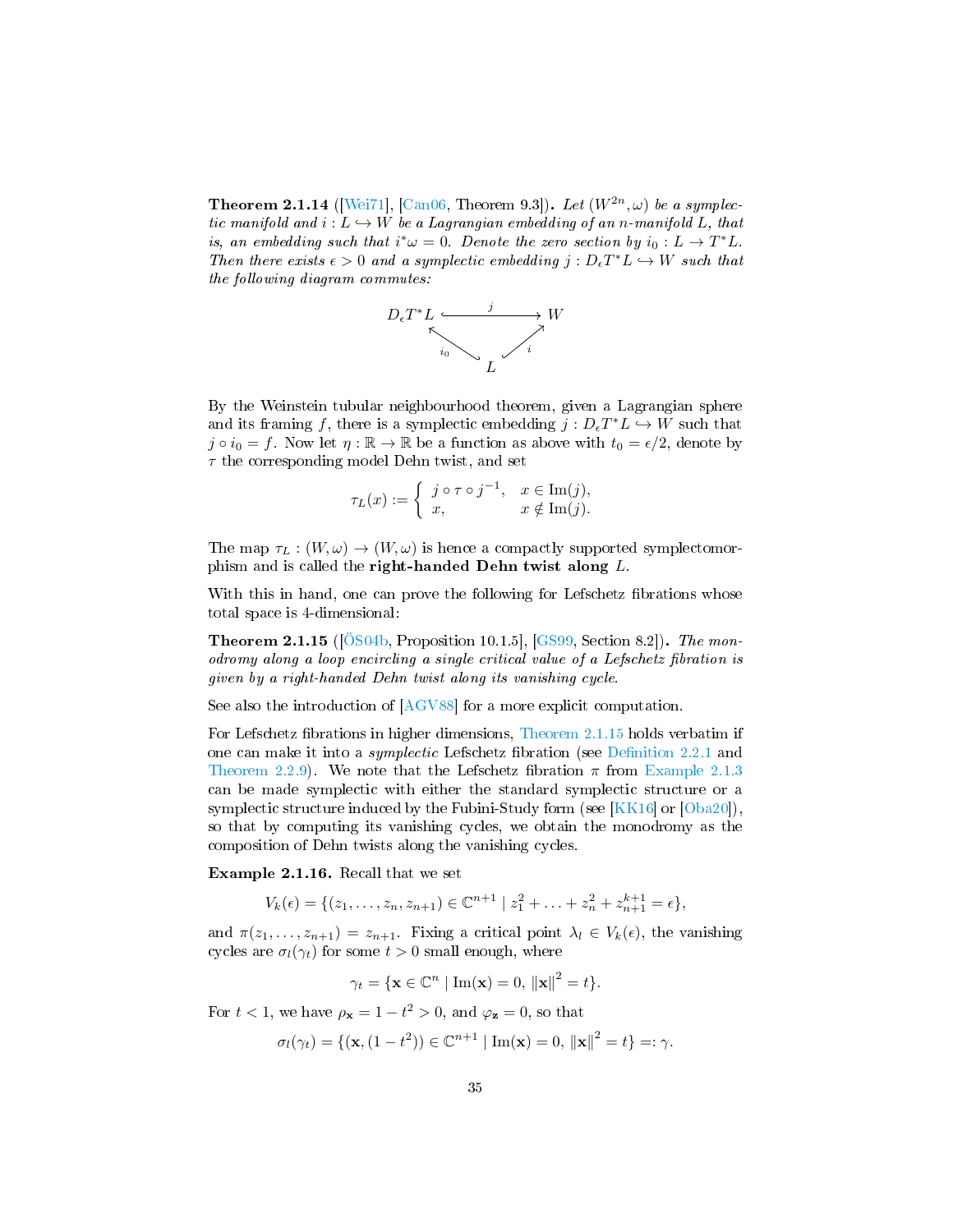The vanishing cycle  $\gamma$  is evidently independent of l, and thus all critical points  $\lambda_l$  have  $\gamma$  as their associated vanishing cycle. Consequently, by [Theorem 2.2.9,](#page-42-0) the monodromy of  $\pi$  along  $\partial \mathbb{D}$  is isotopic to  $\tau^{k+1}_{\gamma}$ , the composition of  $(k+1)$ right-handed Dehn twists along  $\gamma$ .

Note that so far, the total space of this Lefschetz fibration was not compact. To tie this together with the setting in the rest of this thesis, restrict  $\pi$  to the compact subdomain

$$
V_k(\epsilon) \cap \mathbb{D}_{1+\eta}^{2n+2}.
$$

For a regular fiber over some  $t > 0$ , we obtain

$$
\pi^{-1}(t) = \{ (z_1, \dots, z_{n+1}) \in \mathbb{C}^{n+1} \mid z_1^2 + \dots + z_n^2 + t^{k+1} = \epsilon, \sum_{i=1}^n |z_i|^2 \le 1 + \eta - t^2 \}
$$
  
\n
$$
\cong \{ (\mathbf{x}, \mathbf{y}) \in \mathbb{R}^n \times \mathbb{R}^n \mid ||\mathbf{x}||^2 - ||\mathbf{y}||^2 = \epsilon - t^{k+1}, ||\mathbf{x}||^2 + ||\mathbf{y}||^2 \le 1 + \eta - t^2 \}
$$
  
\n
$$
\cong \{ (\mathbf{x}', \mathbf{y}) \in \mathbb{R}^n \times \mathbb{R}^n \mid ||\mathbf{x}'|| = 1, ||\mathbf{y}||^2 \le r_t \}
$$
  
\n
$$
\cong \mathbb{D}T^*S^{n-1},
$$

where

$$
\mathbf{x}' = \frac{\mathbf{x}}{\sqrt{\epsilon - t^{k+1} + ||\mathbf{y}||^2}}, \text{ and } r_t = \frac{1 + \eta - t^2 - \epsilon + t^{k+1}}{2},
$$

which is defined for  $t$  small enough. The vanishing cycle is hence

$$
\sigma_l(\gamma_t) = \sigma_l(\{(\mathbf{x}, \mathbf{0}) \in \mathbb{R}^n \times \mathbb{R}^n \mid ||\mathbf{x}||^2 = t\})
$$
  
= {((x\_1, ..., x\_n, 1 - t), \mathbf{0}) \in \mathbb{R}^{n+1} \times \mathbb{R}^{n+1} \mid ||\mathbf{x}||^2 = t},

which is just the zero section of  $DT^*S^{n-1}$ . Thus in conclusion, the regular fibers of  $\pi$  can be identified with  $DT^*S^{n-1}$ , and the monodromy of  $\pi$  consists of  $k+1$ right-handed Dehn twists along the zero section.

We will return to the fiber  $\pi^{-1}(t)$  later on in [Section 5.5,](#page-86-0) where we construct distinct fillings of the  $A_k$ -type singularity.

### <span id="page-37-1"></span>2.2 Symplectic Lefschetz Fibrations

Now that we are familiar with the topological properties of Lefschetz fibrations, we consider them in the context of symplectic geometry. It turns out that some more subtlety is required in their definition. The theory of symplectic Lefschetz fibrations, which is also known as *symplectic Picard-Lefschetz theory*, is essentially due to Seidel. The main theory was largely developed in [\[Sei03\]](#page-94-2), and a comprehensive overview is contained in [\[Sei08\]](#page-94-3), which is the main reference for this section.

<span id="page-37-0"></span>**Definition 2.2.1.** A symplectic Lefschetz fibration is a tuple  $(E, \pi, \Omega, J, j)$ consisting of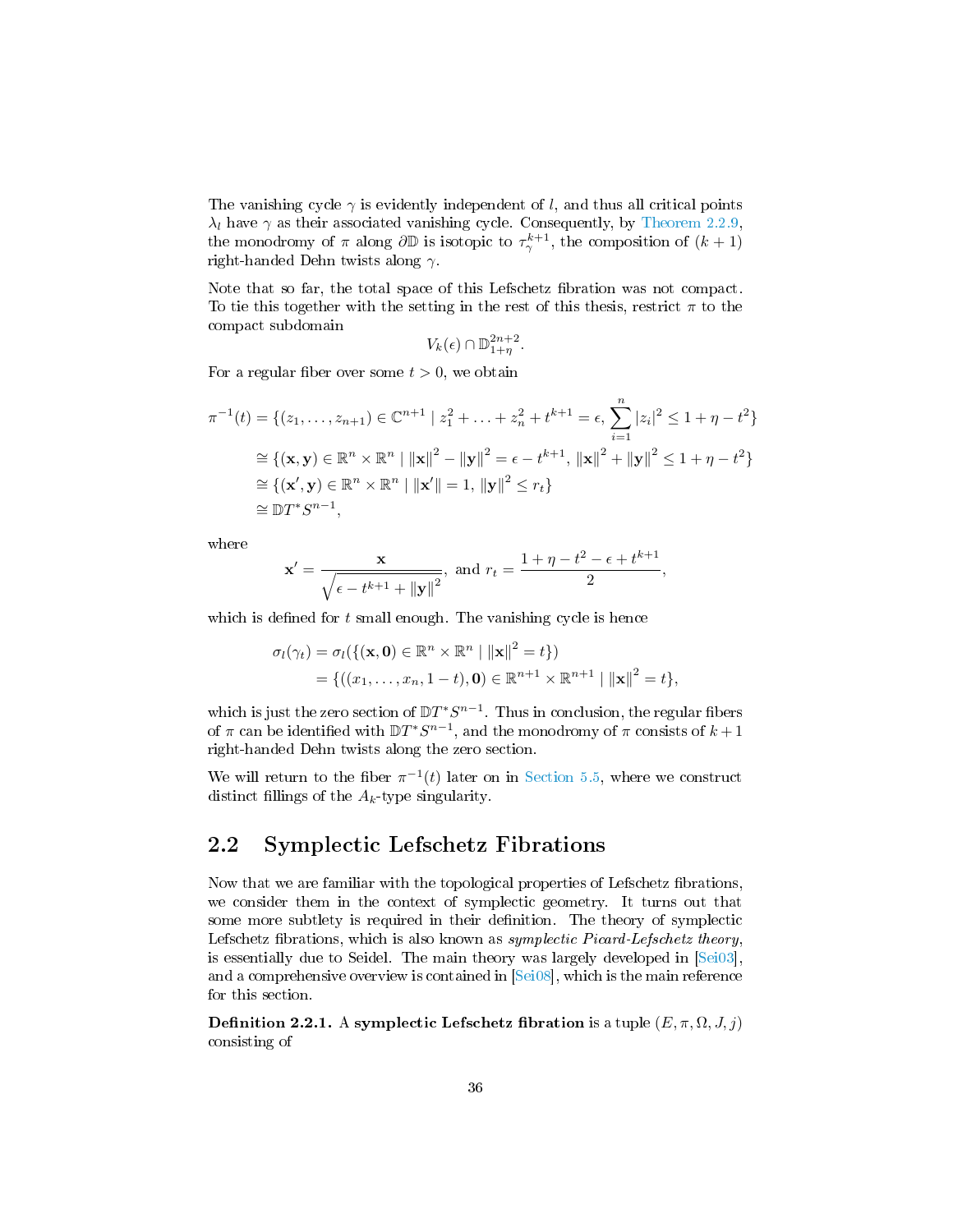- an even dimensional manifold  $E$ ;
- a smooth proper map  $\pi : E \to \mathbb{C}$  whose critical points  $E^{\text{crit}}$  lie in  $\text{int}(E)$ ;
- a closed 2-form  $\Omega$  on  $E$ ;
- $\bullet$  an almost-complex structure  $J$  defined on a neighbourhood of the critical points  $E^{\text{crit}} = \{q_1, \ldots, q_k\}$  of  $\pi$ ;
- a complex structure  $j$  on a neighbourhood of the critical values in  $\mathbb C$  compatible compatible with the standard orientation.

These are subject to the following conditions:

- (i)  $\pi$  is  $(J, j)$ -holomorphic near  $E^{\text{crit}}$  wherever J and j are defined;
- (ii)  $\Omega$  is nondegenerate on the vertical bundle  $T^v E = \text{ker } D\pi$  and J-Kähler near each  $q_i$  where J is defined;
- (iii) The complex Hessian at any critical point is nondegenerate as a complex quadratic form.

We will be specifically interested in symplectic Lefschetz fibrations over the unit disk  $\mathbb{D} \subset \mathbb{C}$  whose fibers have nonempty boundary. In this case, we require two more conditions:

(iv) the boundary  $\partial E$  consists of the **vertical boundary**  $\partial_{v}E$  and the **horizontal boundary**  $\partial_h E$ , which meet in a codimension two corner. The two boundary components are defined as

$$
\partial_v E := \pi^{-1}(\partial \mathbb{D}), \text{ and } \partial_h E := \bigcup_{y \in \mathbb{D}} \partial (\pi^{-1}(y)).
$$

For all  $x \in \partial_h E$ , we require  $(\ker(D\pi(x)))^{\Omega} \subset T_x \partial_h E$ .

(v)  $\pi|_{\partial_v E}$  maps  $\partial_v E$  submersively onto  $\partial \mathbb{D}$ , and  $\pi$  is **horizontally trivial**, which we take to mean the existence of a tubular neighbourhood  $\nu_E(\partial_h E)$ of  $\partial_h E$  and a trivialization  $\phi$  so that



commutes, where  $E_z$  is a regular reference fiber of  $\pi$ . Furthermore, the map  $\phi$  should provide the following identification of  $\Omega$ :

$$
(\phi^{-1})^*\Omega \stackrel{!}{=} \Omega|_{TE_z} + K\pi^*\omega_b,
$$

for some  $K > 0$  and  $\omega_b$  some symplectic form on  $\mathbb{D}$ .

An exact symplectic Lefschetz fibration is a symplectic Lefschetz fibration  $(E, \pi, \Omega = d\lambda, J, j)$  so that the closed 2-form  $\Omega \in \Omega^2(E)$  is exact.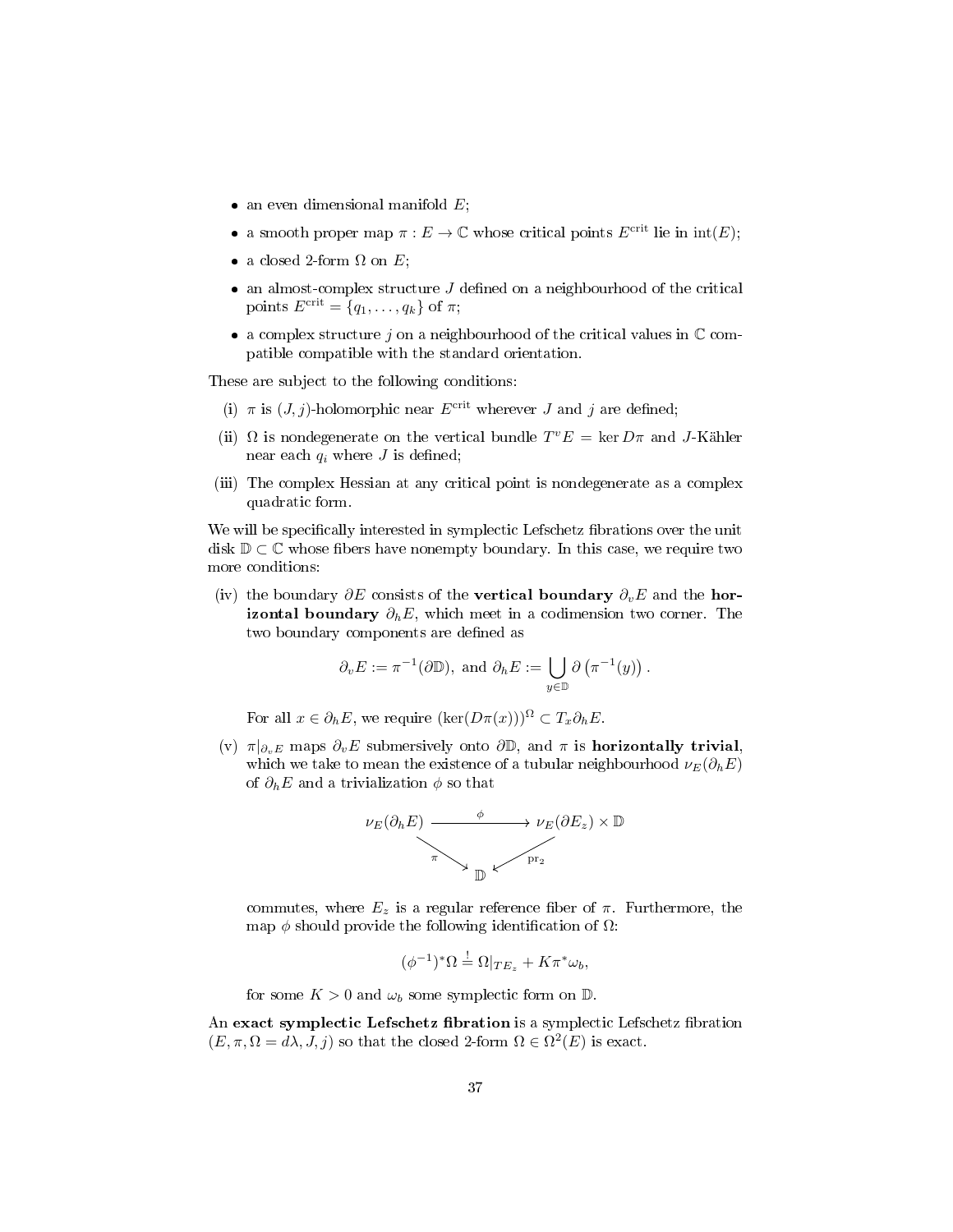Seidel's monograph  $[Sei08]$  formulates the theory for exact Lefschetz fibrations. Since we are mainly concerned with strong symplectic fillings obtained through Lefschetz fibrations (recall that the symplectic form  $\omega$  on a symplectic filling  $(W, \omega)$  of some contact manifold must be exact near the boundary), we shall do the same. The results also hold for non-exact symplectic Lefschetz fibrations, however: the results from *fibered* Picard-Lefschetz theory discussed in [Section 2.3](#page-42-1) are formulated in the non-exact setting, and specialise to the results for the Lefschetz case discussed here.

**Remark 2.2.2.** By the complex Morse lemma  $[Arn+98]$ , the condition that there exist integrable complex structures  $J$  and  $j$  near the critical points and values, respectively, in such a way that  $\pi$  is  $(J, j)$ -holomorphic wherever they are defined implies the existence of Lefschetz charts  $(U, \varphi)$  and  $(V, \psi)$  near  $E^{\text{crit}}$ , so that

$$
\tau \circ \pi \circ \sigma^{-1} : (z_1, \ldots, z_n) \mapsto z_1^2 + \ldots + z_n^2, \tag{2.1}
$$

just as in Definition 2.1.1. Conversely, complex charts as above give rise to integrable almost complex structures near  $E^{\text{crit}}$ .

Just as topological Lefschetz fibrations are locally trivial fiber bundles away from the critical points, symplectic Lefschetz fibrations are *symplectic fiber bundles* on  $E \setminus E^{\text{crit}}$ .

<span id="page-39-1"></span>**Definition 2.2.3.** A symplectic fiber bundle  $(E, \pi, \Omega)$  consists of a manifold E equipped with a closed 2-form  $\Omega \in \Omega^2(E)$  and a fiber bundle  $\pi : E \to S$  over a smooth surface S, such that  $\Omega$  restricted to any fiber of  $\pi$  is nondegenerate.

Indeed, condition (ii) in Definition  $2.2.1$  implies that symplectic Lefschetz fibrations are symplectic fiber bundles away from  $E^{\text{crit}}$ : let  $\gamma$  be a curve which lies entirely in the smooth part of the fiber  $E_z$ , then  $\pi \circ \gamma \equiv z$ , so that  $D\pi[\gamma'] = 0$ . Hence  $T_xE_z \subset \text{ker}(D\pi(x))$  for all  $x \in E_z$ , which means that  $\Omega$  is nondegenerate on all fibers.

#### <span id="page-39-0"></span>2.2.1 Symplectic Parallel Transport

Recall that in order to define the monodromy of a topological Lefschetz fibration in [Section 2.1.3,](#page-32-0) we resorted to a choice of Ehresmann connection on the fiber bundle  $E\setminus \pi(E^{\text{crit}})$  and set the monodromy along a loop  $\gamma$  to be parallel transport along this loop. It turns out that symplectic fibre bundles come with a canonical notion of symplectic parallel transport, which we use to define the monodromy in the same way, as well as the vanishing cycles of a symplectic Lefschetz fibration. We follow [\[WW16\]](#page-95-1) in doing so.

**Proposition 2.2.4** ([\[WW16,](#page-95-1) p. 7]). Let  $(E, \pi, \Omega)$  be a symplectic fiber bundle over a surface S. The distribution  $\mathcal{H}_{\Omega}$  of TE defined by

$$
\mathcal{H}_{\Omega,x} := (\ker(D\pi(x)))^{\Omega} \subset T_x E
$$

is an Ehresmann connection.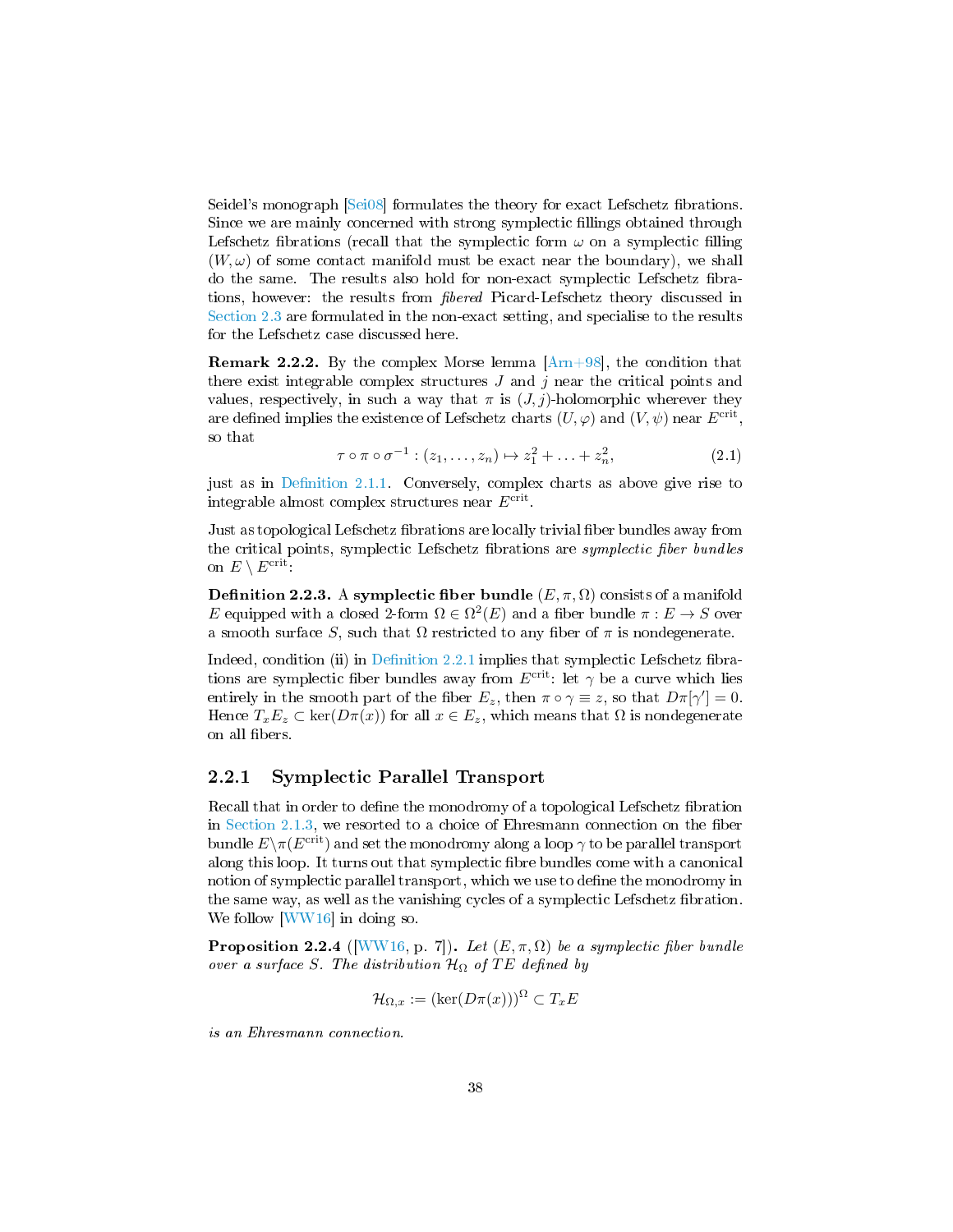*Proof.* To prove that  $\mathcal{H}_{\Omega}$  defines a connection, we need to show that  $D\pi(x)$ maps  $\mathcal{H}_{\Omega,x}$  isomorphically onto  $T_{\pi(x)}S$ . So let  $v \in \text{ker } D_{\pi}(p) \cap \mathcal{H}_{\Omega}$ . The tangent vector  $v$  being in the symplectic complement of the vertical bundle, we have

$$
\Omega(v, u) = 0, \qquad \text{for all } u \in T_x^v E.
$$

However, v itself is in the vertical bundle, on which  $\Omega$  was assumed to be nondegenerate, so  $v = 0$ . As  $\Omega$  is nondegenerate on the vertical bundle, the subspace  $\mathcal{H}_{\Omega,x}$  is two dimensional like  $T_{\pi(x)}S$ , so  $D\pi(x)|_{H_{\Omega,x}}$  is an isomorphism.  $\Box$ 

We refer to this connection as a *symplectic connection* for reasons explained by the next lemma.

<span id="page-40-0"></span>**Lemma 2.2.5** ([\[WW16,](#page-95-1) p. 7]). Let  $\pi : (E, \pi) \rightarrow S$  be a symplectic fiber bundle and  $\gamma : [a, b] \rightarrow S$  be a path in the base. Then the parallel transport maps associated to the connection  $\mathcal{H}_{\Omega}$ 

$$
\rho_{\gamma}: (E_{\gamma(a)}, \Omega|_{TE_{\gamma(a)}}) \to (E_{\gamma(b)}, \Omega|_{TE_{\gamma(b)}})
$$

are symplectomorphisms.

Proof. This follows from an observation on horizontal vector fields with respect to the symplectic connection. If  $V \in \mathfrak{X}(E)$  is any horizontal vector field and  $E_z$ is any fiber, then

$$
\mathcal{L}_V \Omega|_{TE_z} = (d_{\mathcal{W}} \Omega)|_{TE_z} = d(\iota_V \Omega|_{TE_z}) = 0,
$$

since the tangent spaces  $TE_z$  lie in ker( $D\pi$ ), so by definition of  $\mathcal{H}_{\Omega}, i_V \Omega|_{TE_z} \equiv 0$ .

This implies that the flow of V preserves the restriction of  $\Omega$  to the fibers, and as parallel transport is defined as the flow of the horizontal vector field  $X_{\gamma}$ , this finishes the proof.  $\Box$ 

We now extend symplectic parallel transport to symplectic Lefschetz fibrations  $(E, \pi, \Omega, J, j)$ . On  $E \setminus E^{\text{crit}}$ ,  $\pi$  is an ordinary symplectic fibration, so parallel transport is well-defined for any path with image in  $S \setminus \pi(E^{\text{crit}})$ . We extend parallel transport to singular fibers. Let  $\gamma : [0,1] \to S$  be an embedded path so that  $\gamma(1) = x_0 \in \pi(E^{\text{crit}})$  and  $\gamma([0, 1)) \subset S \setminus \pi(E^{\text{crit}})$ . Such a path is called a vanishing path.

Then parallel transport extends to a continuous map

$$
\rho_\gamma: E_{\gamma(0)} \to E_{\gamma(1)}, \quad x \mapsto \lim_{t \nearrow 1} \rho_{\gamma|_{[0,t]}}(x).
$$

For more details on this construction, see [\[Sei03,](#page-94-2) Lemma 1.13].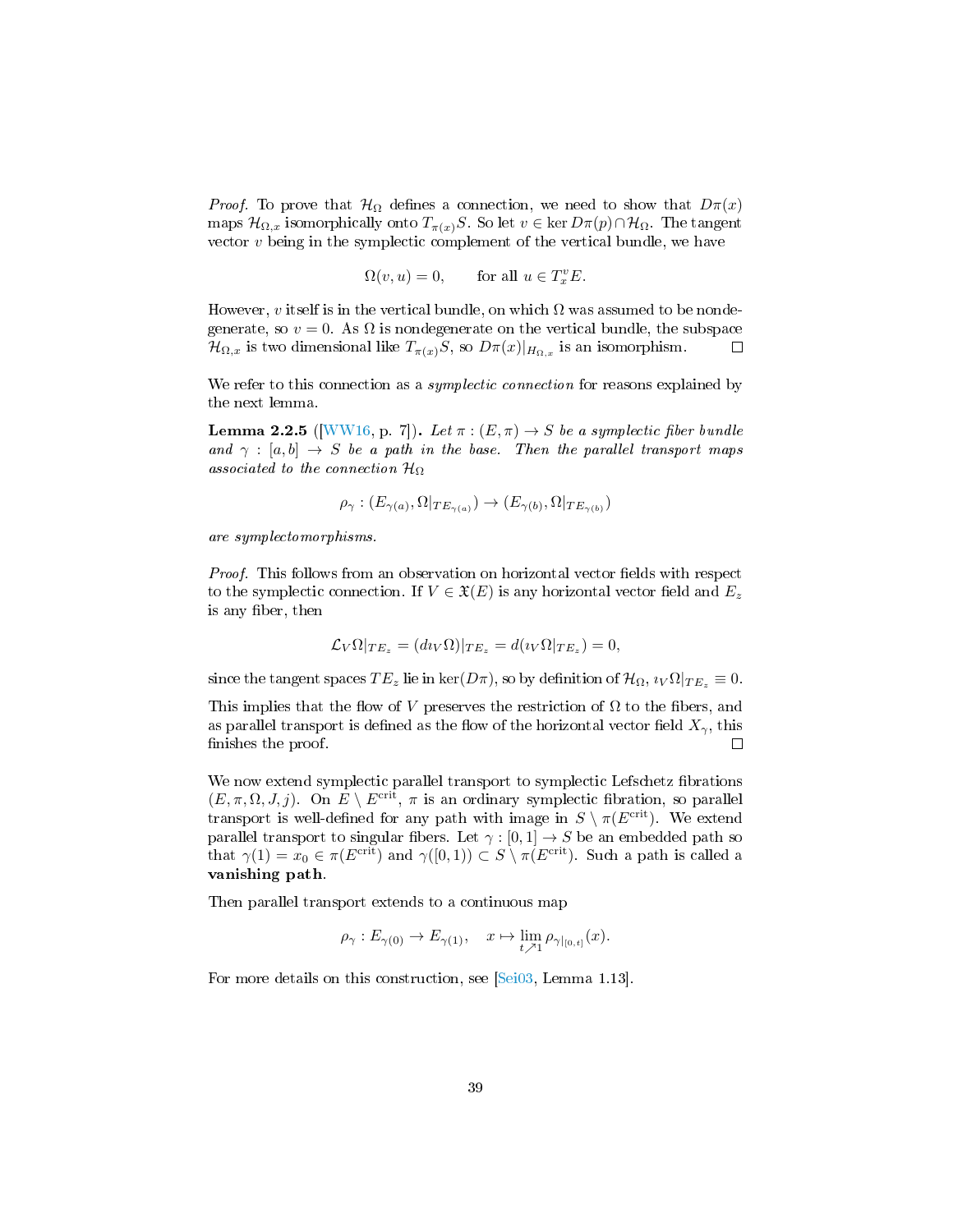#### 2.2.2 Symplectic Vanishing Cycles and Monodromy

For a topological Lefschetz fibration  $(E, \pi)$  with regular fiber F, we used the local coordinate description near  $x_0 \in E^{\text{crit}}$  given by Lefschetz charts to define the vanishing cycle corresponding to  $x_0$ . We concluded that the singular fiber over  $\pi(x_0)$  can be obtained from F by collapsing the vanishing cycle.

It is this property that motivates the definition of vanishing cycles in the symplectic setting as those points in a given fiber that map to the critical point of interest under symplectic parallel transport.

**Definition 2.2.6.** Suppose  $(E^{2n+2}, \pi, \Omega)$  is an exact symplectic Lefschetz fibration over S. To any vanishing path  $\gamma$ , we associate its **vanishing thimble** defined by

$$
T_{\gamma} = \left\{ x \in \bigcup_{t \in [0,1)} E_{\gamma(t)} \mid \lim_{t_0 \nearrow 1} \rho_{\gamma|_{[t,t_0]}}(x) = x_0 \right\} \cup \{x_0\}.
$$

The **vanishing cycle** associated to  $\gamma$  is defined to be

$$
C_{\gamma} := \partial T_{\gamma} = T_{\gamma} \cap E_{\gamma(0)}.
$$

In his extensive monograph on symplectic Lefschetz fibrations [\[Sei08,](#page-94-3) (16b)], Seidel explains that the vanishing thimble  $T_{\gamma} \subset E^{2n+2}$  is a Lagrangian submanifold of the total space diffeomorphic to an  $(n+1)$ -ball, and the vanishing cycle  $C_{\gamma} \subset E_{\gamma(0)}^{2n}$  is a Lagrangian *n*-sphere in the fiber. Note in particular that the Dehn twist  $\tau_{C_{\gamma}} \in \text{Symp}(E_{\gamma(0)})$  is well-defined.

As for the monodromy of symplectic Lefschetz fibrations, we first make the following observation.

Proposition 2.2.7. The monodromy of a symplectic Lefschetz fibration is isotopic to a symplectomorphism.

*Proof.* Recall from [Section 2.1.3](#page-32-0) that to define the monodromy  $\mu_{\gamma}$  of any fibration along a loop  $\gamma$  in the disk D, one chooses an Ehresmann connection on the smooth part of the total space and sets  $\mu_{\gamma} = \rho_{\gamma}$ . In the case of symplectic Lefschetz fibrations, the canonical symplectic connection yields a parallel transport system consisting of symplectomorphisms by [Lemma 2.2.5,](#page-40-0) which proves the claim.  $\Box$ 

In fact, we have

**Theorem 2.2.8** ([\[Sei03,](#page-94-2) Proposition 1.15], [\[Sei08,](#page-94-3) (16c)]). Let  $\gamma : [0,1] \rightarrow S$  be a vanishing path, and  $\ell$  be a loop in S "doubling"  $\gamma$  as in [Figure 2.1,](#page-42-2) winding anticlockwise around  $\gamma(1)$ . Then the monodromy of  $\pi$  along  $\ell$  is symplectically isotopic to the Dehn twist along the vanishing cycle  $C_{\gamma}$ :

$$
[\mu_{\ell}] = [\tau_{C_{\gamma}}] \in \text{Symp}(E_{\gamma(0)}).
$$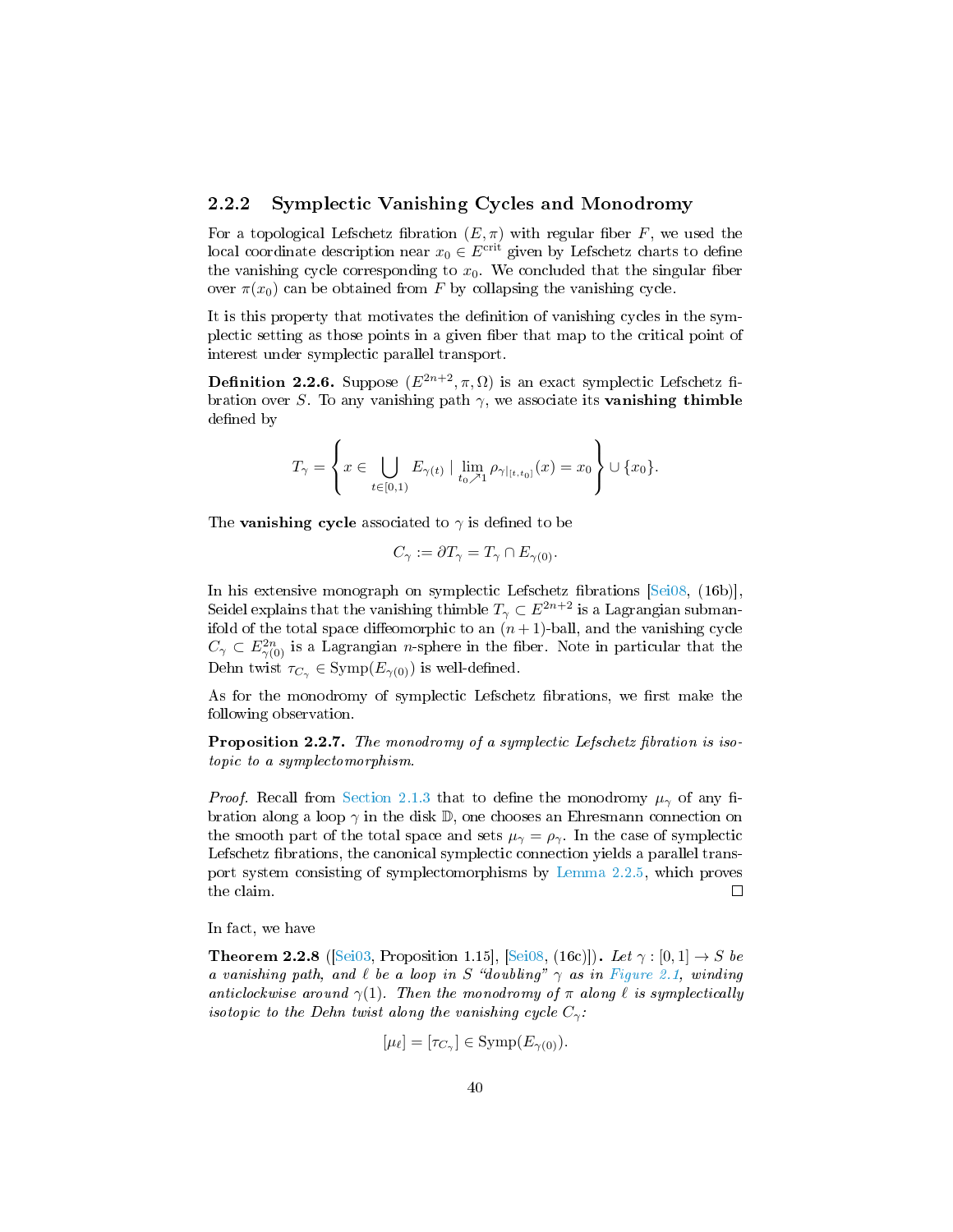

<span id="page-42-2"></span>Figure 2.1: The loop  $\ell$  obtained by doubling  $\gamma$ 

Therefore, any critical point of an exact symplectic Lefschetz fibration gives rise to an embedded Lagrangian sphere in the regular fiber  $F$ , and establishes the Dehn twist as an element of its symplectic mapping class group.

Conversely, given any embedded Lagrangian sphere C in an exact symplectic manifold  $(F, \omega)$ , one can construct an exact symplectic Lefschetz fibration over the unit disk  $S = \mathbb{D}$  whose regular fibers are symplectomorphic to  $(F, \omega)$ , and which has C as its only vanishing cycle  $[Sei08, (16e)].$  $[Sei08, (16e)].$ 

This result extends to multiple critical values:

<span id="page-42-0"></span>**Theorem 2.2.9** ( $[Sei08, (16c), (16e)]$  $[Sei08, (16c), (16e)]$ ). For an exact symplectic Lefschetz fibration  $\pi : (E, \Omega) \to \mathbb{D}$  with multiple critical values and a corresponding collection of vanishing paths  $(\gamma_1, \ldots, \gamma_k)$  intersecting only a common starting point  $* \in F$ , the monodromy along ∂D is symplectically isotopic to

$$
\tau_{C_{\gamma_1}} \circ \cdots \circ \tau_{C_{\gamma_k}}.
$$

On the other hand, given a collection of embedded Lagrangian spheres  $(C_1, \ldots, C_k)$ in an exact symplectic manifold  $(F, \omega)$ , there is an exact symplectic Lefschetz fibration over the unit disk with regular fibers symplectomorphic to  $(F, \omega)$  and whose collection of vanishing cycles is given by  $(C_1, \ldots, C_k)$ .

## <span id="page-42-1"></span>2.3 Symplectic Lefschetz-Bott Fibrations

We generalize the results of [Section 2.2](#page-37-1) to Lefschetz-Bott fibrations, which can be considered as Lefschetz fibrations whose critical locus is a smooth submanifold of the total space instead of a discrete subset.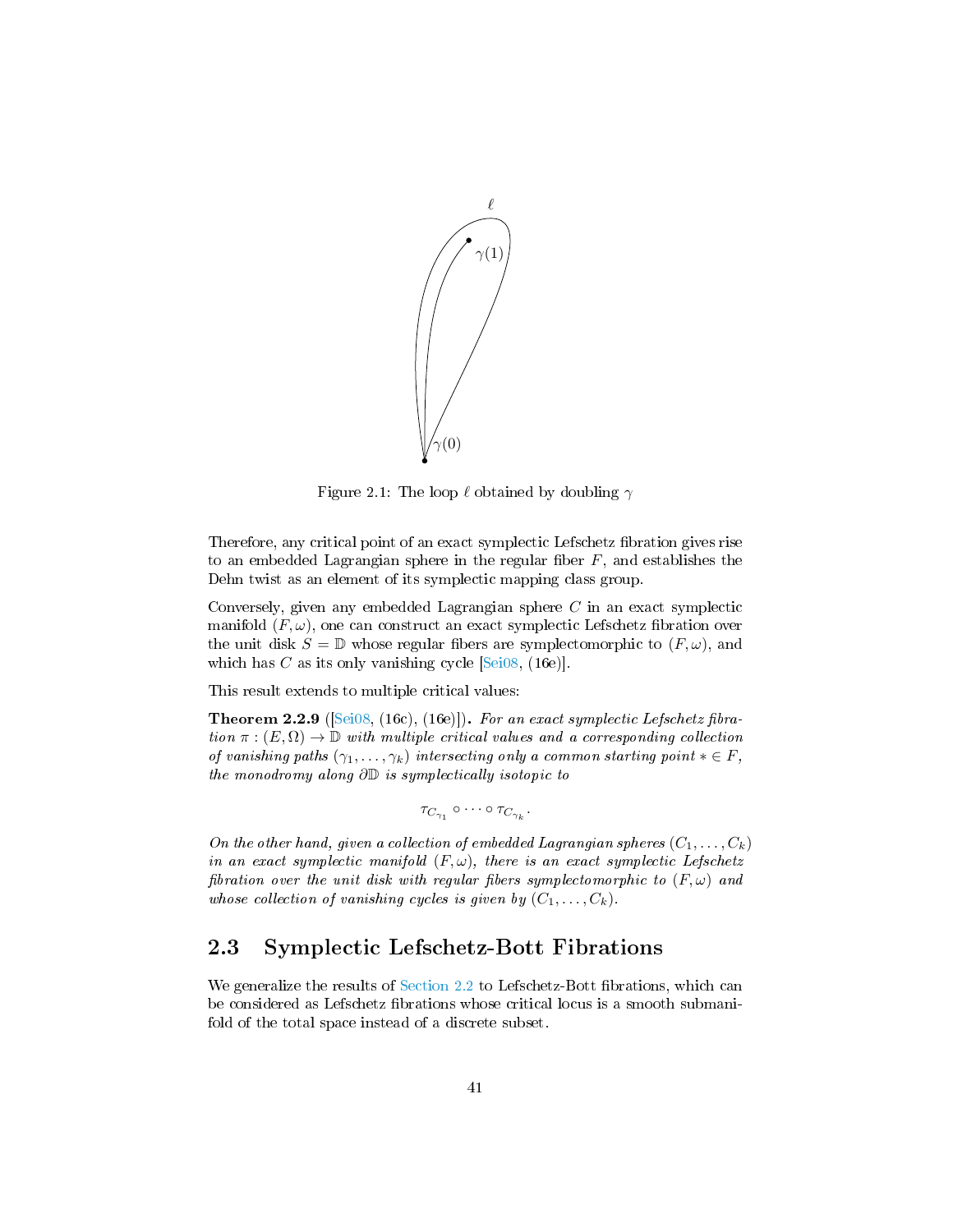The related theory is also known as *fibered Picard-Lefschetz theory*, and was mostly known to Seidel circa 1998 (unpublished notes). A first comprehensive reference was given by Perutz [\[Per07\]](#page-94-4), which largely shares the structure of Seidel's [\[Sei03\]](#page-94-2).

For our purposes, it suffices to consider Lefschetz-Bott fibrations over  $\mathbb{C}$ , although one could define them over any surface  $S$  as we did for Lefschetz fibra-tions. We use the definition given in [\[Oba20,](#page-94-1) Section 3.2].

As mentioned, the main generalization in sympletic Lefschetz-Bott fibrations from symplectic Lefschetz fibrations consists in allowing the critical locus  $E^{\text{crit}}$ to be a smooth submanifold, which requires a suitable modification of the nondegeneracy condition for the complex Hessian. To this end, we need a piece of vocabulary:

**Definition 2.3.1.** Let  $W^{2n}$  be a smooth manifold, equipped with an almost complex structure J and a closed 2-form  $\Omega$ . Let N be an almost complex submanifold of  $(W, J)$ . The form  $\Omega$  is said to be **normally Kähler** near N if there exists a tubular neighbourhood  $\nu_M(N)$  of N in W which can be foliated by normal slices  $\{D_x\}_{x \in N}$  so that  $J|_{TD_x}$  is integrable and  $\Omega|_{TD_x}$  is J–Kähler for each  $x \in N$ .

According to [\[Per07\]](#page-94-4), this is a technical convenience that could most likely be shown to always be satisfied after a perturbation of J and  $\Omega$ . We now state the definition of symplectic Lefschetz-Bott fibrations in full for the convenience of the reader, though one should note that only the conditions on  $E^{\text{crit}}$  and the Hessian differ from Definition 2.2.1.

**Definition 2.3.2.** A symplectic Lefschetz-Bott fibration is a tuple  $(E, \pi, \Omega, J, j)$ consisting of

- an even dimensional manifold  $E$ ;
- a smooth proper map  $\pi : E \to \mathbb{C}$  whose critical points  $E^{\text{crit}}$  lie in  $\text{int}(E)$ ;
- a closed 2-form  $\Omega$  on  $E$ ;
- an almost-complex structure J defined on a neighbourhood of  $E^{\text{crit}} \subset E$ ;
- a complex structure  $j$  on a neighbourhood of the critical values in  $\mathbb C$  compatible compatible with the standard orientation.

These are subject to the following conditions:

- (i)  $\pi$  is  $(J, j)$ -holomorphic near  $E^{\text{crit}}$  where J and j are defined;
- (ii)  $E^{\text{crit}}$  is a smooth submanifold of E with finitely many connected components;
- (iii)  $\Omega$  is nondegenerate on the vertical bundle  $T^v E = \ker D\pi$ ;
- (iv) Near  $E^{\text{crit}}$  where J is defined,  $\Omega$  is nondegenerate, compatible with J, and normally Kähler with respect to  $J$ ;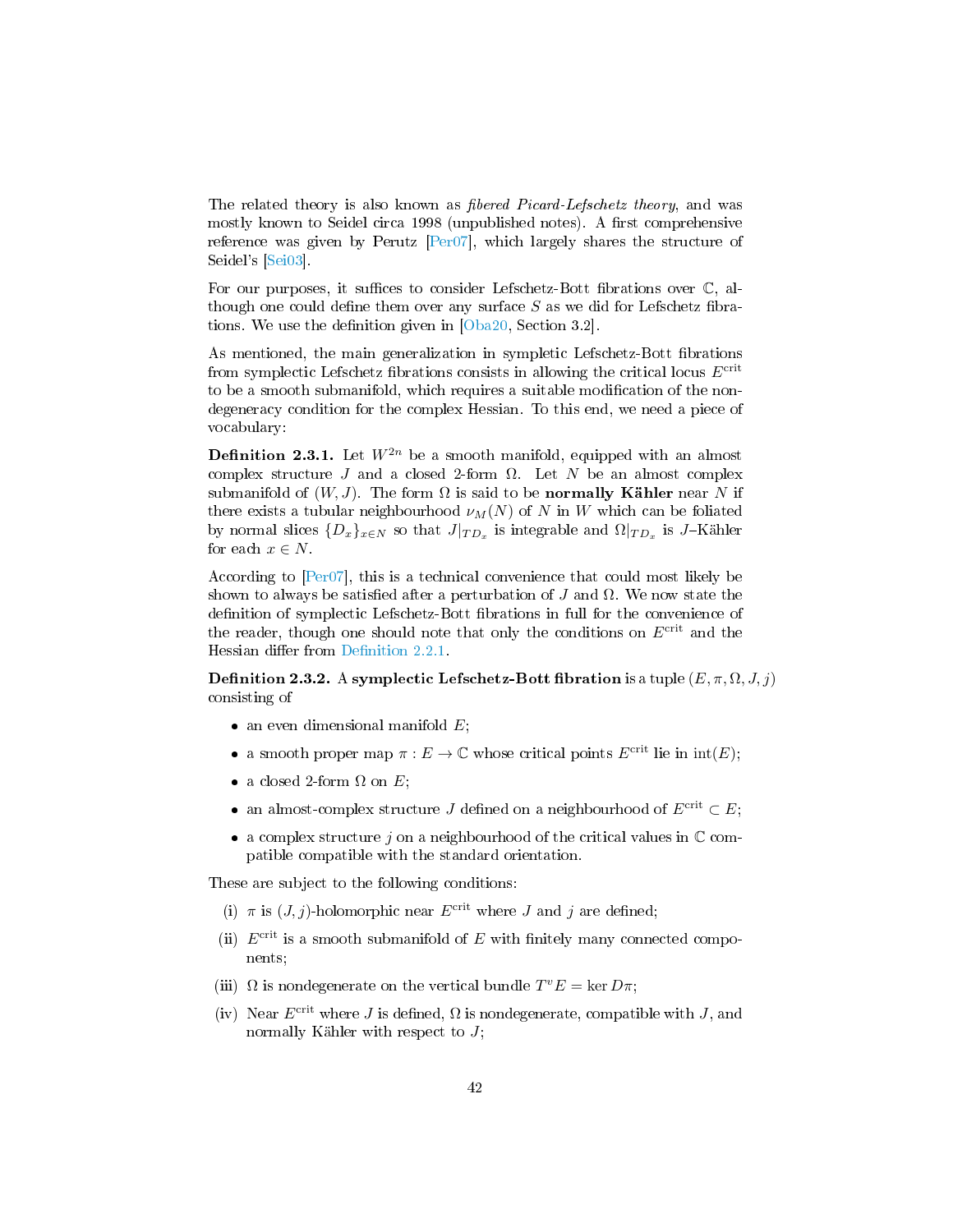(v) The complex normal Hessian  $D^2 \pi_x |_{TD_x \otimes TD_x}$  is nondegenerate for all  $x \in$  $E^{\text{crit}}$ , where  $D_x$  is a normal slice of a tubular neighbourhood of  $E^{\text{crit}}$ .

Again, we are mainly interested in the case where the base is the unit disk  $D$  and regular fibers have nonempty boundary. In this case, we additionally impose items (iv) and (v) from Definition  $2.2.1$ .

The complex structures  $J$  and  $j$  will occasionally be suppressed from the notation, so that we refer to symplectic Lefschetz-Bott fibrations by  $(E, \pi, \Omega)$  or by  $\pi : (E, \Omega) \to \mathbb{C}.$ 

When we are interested only in topological properties of Lefschetz-Bott fibrations, notably in section [Section 5.6,](#page-87-0) where we distinguish a collection of symplectic Lefschetz-Bott fibrations, we use the notion of a **topological Lefschetz-**Bott fibration. A topological Lefschetz-Bott fibration is a tuple  $(E, \pi, \Omega, J, j)$ for which  $E, \pi, J$ , and j satisfy the same conditions as a symplectic Lefschetz-Bott fibration, but where  $\Omega$  is only required to be a closed 2-form defined in a neighbourhood of  $E^{\text{crit}}$ . Item (iii) and horizontal triviality will no longer be required. We explained in [Section 2.2.1](#page-39-0) how ker $(D\pi(x))^{\Omega}$  defines a canonical connection on E if  $\Omega$  is global, so in the case of topological Lefschetz-Bott fibrations, instead of item (iv) from Definition 2.2.1, we require  $\mathcal{H}_x \subset T_x \partial_h E$  for all  $x \in \partial_h E$ , where  $\mathcal H$  is a chosen Ehresmann connection.

Remark 2.3.3. By the parametric version of the holomorphic Morse lemma [\[Arn+98\]](#page-92-2), for a topological Lefschetz fibration  $(E^{2n}, \Omega, \pi)$ , there exist charts  $(U, \sigma)$  on E near each critical point  $x_0 \in E^{\text{crit}}$  and  $(V, \tau)$  near each critical value on C in which we have

$$
\tau \circ \pi \circ \sigma^{-1}(z_1,\ldots,z_n) = \sum_{j=1}^k z_j^2,
$$

where k is the corank of  $D\pi(x_0)$  (or the codimension of  $E^{\text{crit}} \subset E$ ).

### 2.3.1 Vanishing Cycles

In our study of the singular fibers of Lefschetz fibrations, vanishing cycles have always consisted of a subset of the regular fiber; the singular fiber is then obtained by simply collapsing the vanishing cycle in the topological case, or by parallel transporting it along a vanishing path in the symplectic setting. For Lefschetz-Bott fibrations, the singular fibers are also obtained by contracting the corresponding vanishing cycle, although the contraction will no longer be to a single point.

Note that symplectic Lefschetz-Bott fibrations are symplectic fiber bundles in the sense of Definition 2.2.3 away from  $E^{\text{crit}}$ . The parallel transport maps  $\rho_{\gamma}$ along paths  $\gamma$  in  $\mathbb C$  can be extended to parallel transport along a vanishing path just as we did for Lefschetz fibrations  $[Per07, Section 2.3.1]$  $[Per07, Section 2.3.1]$ .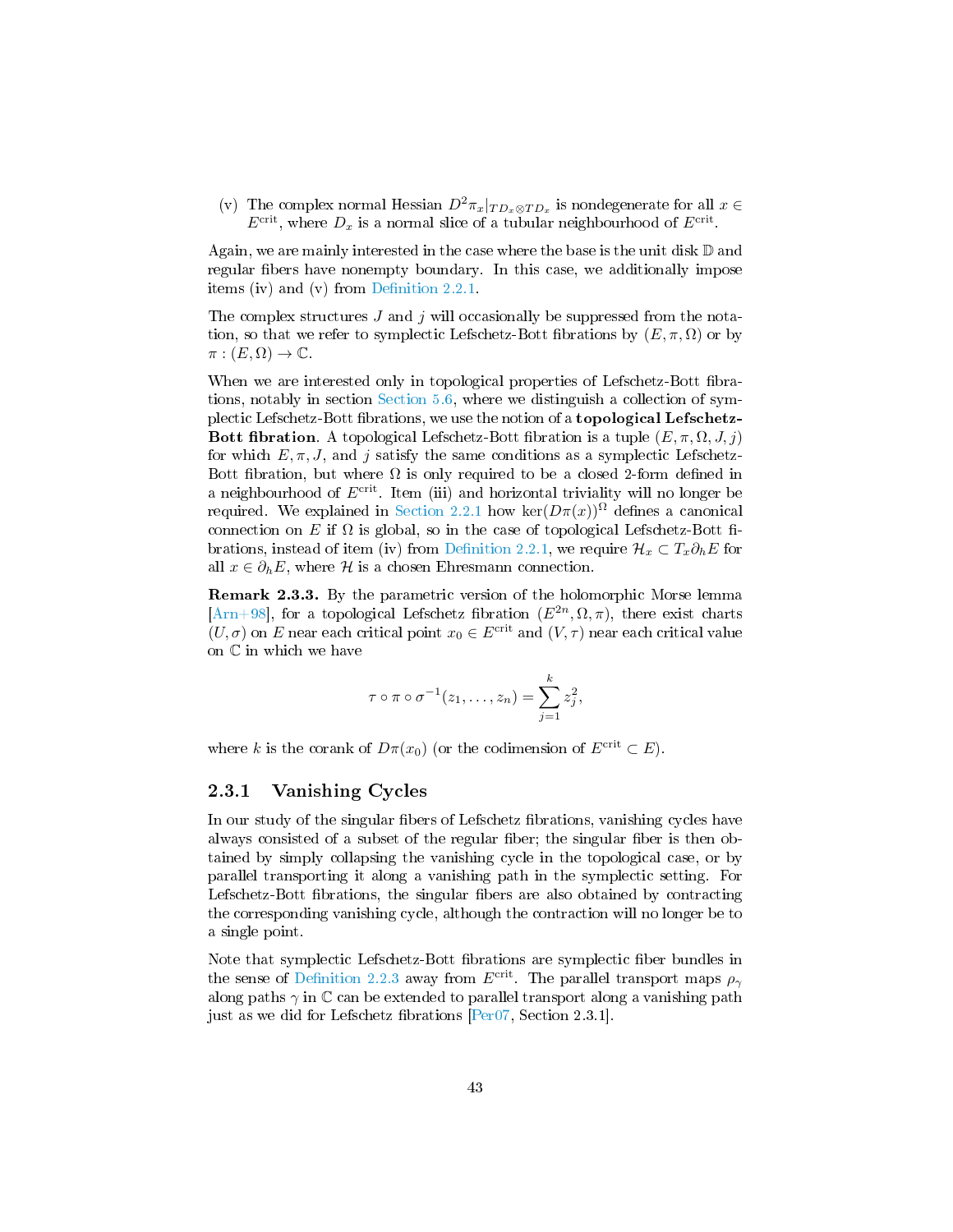**Definition 2.3.4.** Let  $\pi : (E, \Omega) \to \mathbb{D}$  be a symplectic Lefschetz-Bott fibration over the unit disk and  $\gamma : [0, 1] \to \mathbb{D}$  be a vanishing path to a critical value of π. To any connected component N of  $E^{\text{crit}} \cap E_{\gamma(1)}$ , associate the **vanishing** thimble

$$
T_{\gamma,N} = \left\{ x \in \bigcup_{t \in [0,1)} E_{\gamma(t)} \mid \lim_{t_0 \nearrow 1} \rho_{\gamma|_{[t,t_0]}}(x) \in N \right\} \cup N.
$$

Define the **vanishing cycle** associated to  $\gamma$  by

$$
C_{\gamma} = \partial T_{\gamma,N} = T_{\gamma,N} \cap E_{\gamma(0)}.
$$

The following lemma provides some intuition on the structure of the vanishing cycles.

<span id="page-45-0"></span>**Lemma 2.3.5** ([\[Per07,](#page-94-4) Lemma 2.5]).  $C_{\gamma}$  is a smooth coisotropic submanifold of  $E_{\gamma(0)}$ , and the restriction

 $\rho_{\gamma}: C_{\gamma} \to N$ 

is a smooth fiber bundle with spheres  $S^k$  as fibers, where k is the rank of  $D\pi$ . The structure group of  $C_{\gamma} \stackrel{\rho_{\gamma}}{\rightarrow} N$  can be reduced in a canonical way to  $O(k+1)$ .

The vanishing cycle  $C_{\gamma}$  consists of those points in  $E_{\gamma(0)}$  for which the limit parallel transport map  $\rho_{\gamma}$  is defined and lands in  $N \subset E^{\text{crit}} \cap E_{\gamma(1)}$ . The singular fiber  $E_{\gamma(1)}$  can hence be seen to be obtained from a regular fiber  $E_{\gamma(0)}$  by applying  $\rho_{\gamma}$ , which may be thought of as a deformation retract of the vanishing cycle  $C_{\gamma}$  to the submanifold N.

[\[Per07,](#page-94-4) p. 782] provides a discussion on how [Lemma 2.3.5](#page-45-0) gives  $C_{\gamma}$  the structure of a *spherically fibered coisotropic submanifold* of the regular fiber  $E_{\gamma(0)}$ . The significance of this result is that a generalization of the Dehn twist, called a fibered Dehn twist, reviewed in the next section, can be defined along any spherically fibered coisotropic.

#### 2.3.2 Fibered Dehn Twists as Monodromy Maps

Following  $[CDK14, Section 2]$  $[CDK14, Section 2]$ , we describe a model situation of the fibered Dehn twist. This time, the model is a contact manifold  $(P, \alpha)$  whose Reeb orbits are periodic, so that the flow of the Reeb vector field  $R_{\alpha}$  defines a right  $S^1$ -action on P. Note that in particular the Boothby-Wang bundles over integral symplectic manifolds encountered in Definition  $4.1.1$  satisfy this condition. Choose a function

$$
f:[0,1]\to\mathbb{R}
$$

which is constantly equal to  $2\pi$  in a neighbourhood of 0 and equal to 0 in a neighbourhood of 1. Consider now (a part of) the symplectization of  $(P, \alpha)$ 

$$
(P \times [0,1], d(e^t \alpha)).
$$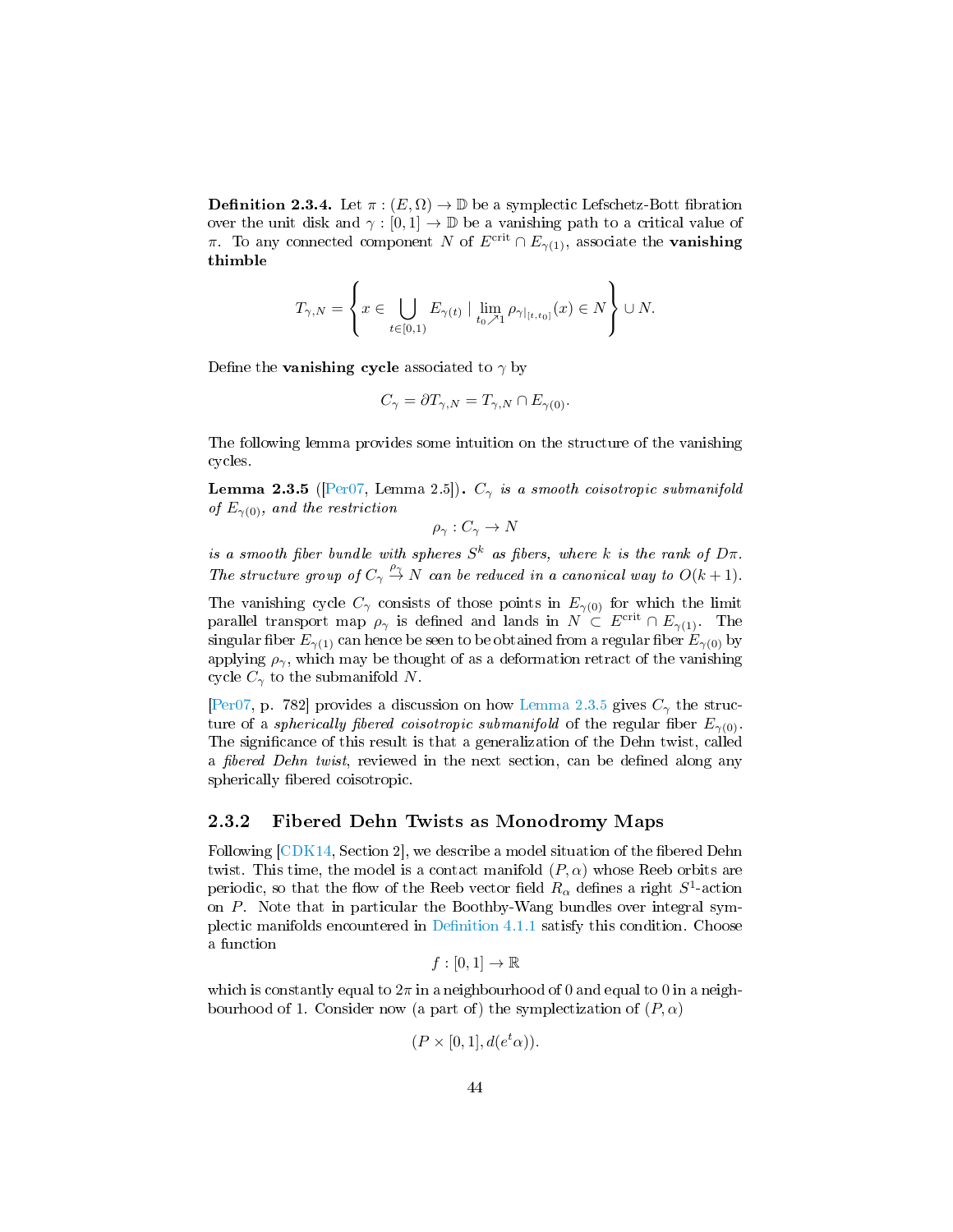On this domain, we construct a diffeomorphism equal to the identity near the boundary by setting

$$
\psi: (x, t) \mapsto (x \cdot f(t) \bmod 2\pi, t).
$$

The fact that  $\psi = id$  near the boundary follows from the choice of f. This is in fact a symplectomorphism: let  $\psi_t$  with a subscript denote the flow of the Reeb vector field  $R_{\alpha}$ . Then

$$
\frac{d}{dt}\psi^*(e^t\alpha) = \frac{d}{dt}\psi^*_{f(t)}(e^t\alpha) = \psi^*_{f(t)}(\mathcal{L}_{f(t)R_\alpha}(e^t\alpha) + e^t\alpha).
$$

The Lie derivative evaluates to

$$
\mathcal{L}_{f(t)R_{\alpha}} = d\imath_{f(t)R_{\alpha}}(e^t \alpha) + \imath_{f(t)R_{\alpha}}d(e^t \alpha)
$$
  
=  $d(f(t)e^t) + \imath_{f(t)\alpha}(e^t dt \wedge \alpha + d^t d\alpha)$   
=  $d(f(t)e^t) - f(t)e^t dt$   
=  $-d\left(-f(t)e^t + \int_0^t f(s)e^s ds + A\right)$ ,

where A is some integration constant. Thereby,

$$
\psi^*(e^t\alpha) = e^t\alpha - d\left(-f(t)e^t + \int_0^t f(s)e^s ds + A\right),
$$

which implies that  $\psi$  is a symplectomorphism.

**Definition 2.3.6.** Suppose that  $(W, \omega)$  is a symplectic manifold with convex boundary such that ∂W admits a contact form whose Reeb orbits are periodic. Then we may identify a collar neighbourhood with  $(P \times [0,1], d(e^t\alpha))$ , where  $(P = \partial W, \alpha)$  is a contact manifold just as above. Define a symplectomorphism  $\psi$  of W by setting it to be  $\psi$  on the collar neighbourhood and the identity on the rest of W. The map  $\tilde{\psi}$  is called a **right-handed fibered Dehn twist** along ∂W.

Remark 2.3.7. In fact, it is possible to define a fibered Dehn twist along any spherically fibered coisotropic submanifold  $C \subset W$  ([\[Per07\]](#page-94-4), [\[WW16\]](#page-95-1)). A simple case of a spherically fibered coisotropic is that of a Lagrangian sphere  $L$ , in which case a fibered Dehn twist along  $L$  reduces to a Dehn twist along  $L$ .

It is sometimes possible to establish relations between Dehn and fibered Dehn twists. A particular result we will make use of in section [Section 5.5,](#page-86-0) where we construct distinct fillings of the  $A_k$ -type singularity, describes the fibered Dehn twist along the boundary of a particular class of symplectic manifolds. Set

$$
V_d(\delta) = \left\{ (z_0, \ldots, z_n) \in \mathbb{C}^{n+1} \mid \sum_{j=0}^n z_j^d = 1 \right\} \cap \left\{ \sum_{j=0}^n |z_j|^2 \leq \delta^2 \right\}.
$$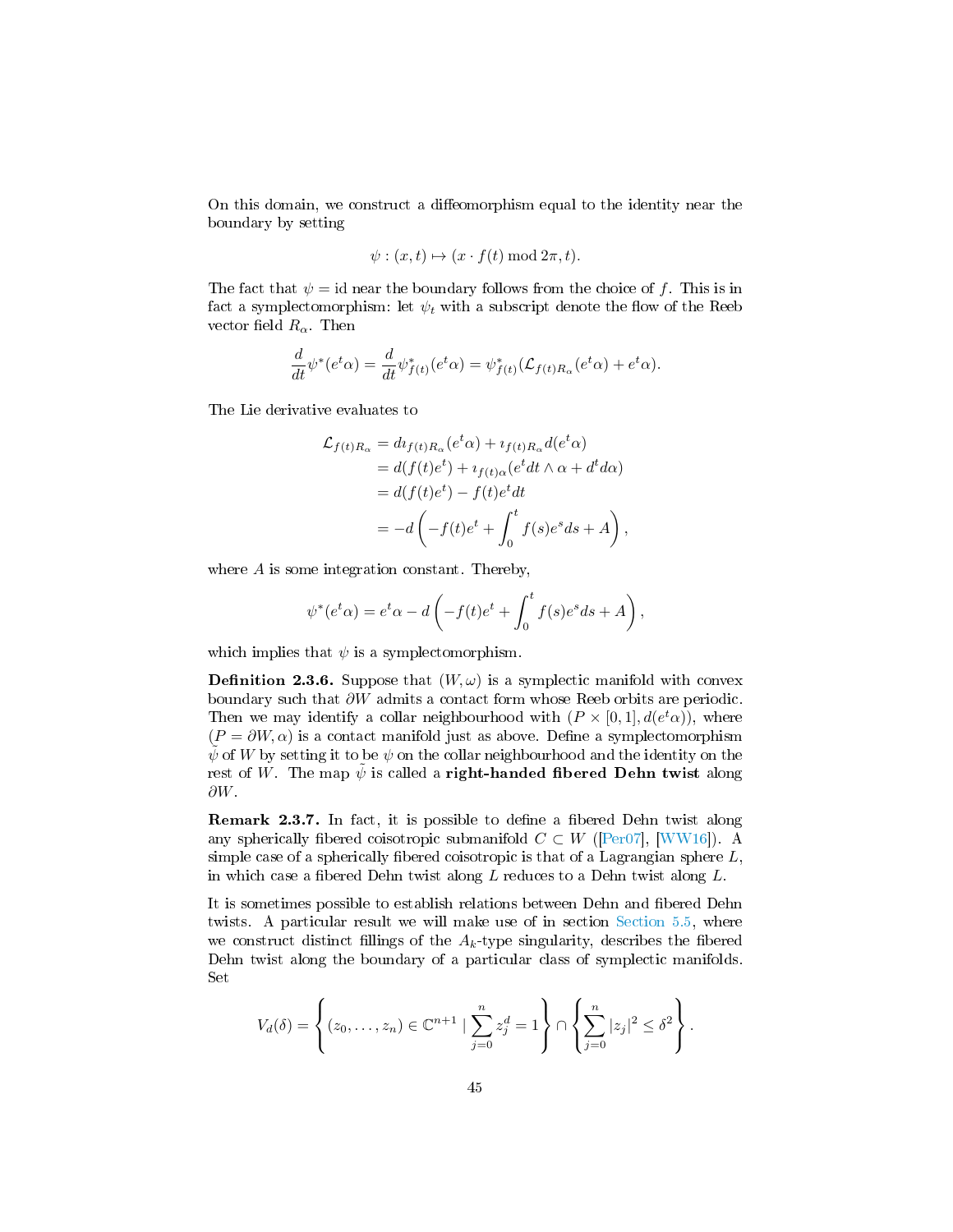**Theorem 2.3.8** ([\[AA16,](#page-92-4) Theorem 1.1]). Let  $\omega_0$  be the symplectic form on  $V_d(\delta)$ given by restricting the standard form on  $\mathbb{C}^{n+1}$ . With respect to this symplectic structure, a fibered Dehn twist along  $\partial V_d(\delta)$  is symplectically isotopic to the product of  $d(d-1)^{n+1}$  right-handed Dehn twists.

Fibered Dehn twists can be realized as monodromy maps of symplectic Lefschetz-Bott fibrations:

**Theorem 2.3.9** ([\[Per07,](#page-94-4) Monodromy Theorem 2.16]). Let  $\pi : (E, \Omega) \to \mathbb{D}$  be a symplectic Lefschetz-Bott fibration with a single critical value in int(D) and  $\gamma$ a corresponding vanishing path. Then the monodromy along the loop obtained by doubling  $\gamma$  based is symplectically isotopic to a fibered Dehn twist along  $C_{\gamma}$ , denoted by  $\tau_{C_{\gamma}}$ .

Moreover, an existence statement holds:

**Proposition 2.3.10** ([\[WW16,](#page-95-1) Proposition 2.13]). Let  $(M, \omega)$  be a symplectic manifold and  $C \subset M$  a spherically fibered coisotropic submanifold of M. Then there exists a symplectic Lefschetz-Bott fibration  $\pi : (E, \Omega) \to \mathbb{C}$  with a single critical value whose fibers are symplectomorphic to  $(M, \omega)$  and whose monodromy is symplectically isotopic to a fibered Dehn twist along  $C$ .

Note that by scaling  $\mathbb{C}$ , we may assume this Lefschetz-Bott fibration takes values in D.

Similar results hold for multiple critical values, just as in the case of Lefschetz brations [\[Sei08,](#page-94-3) (16e)].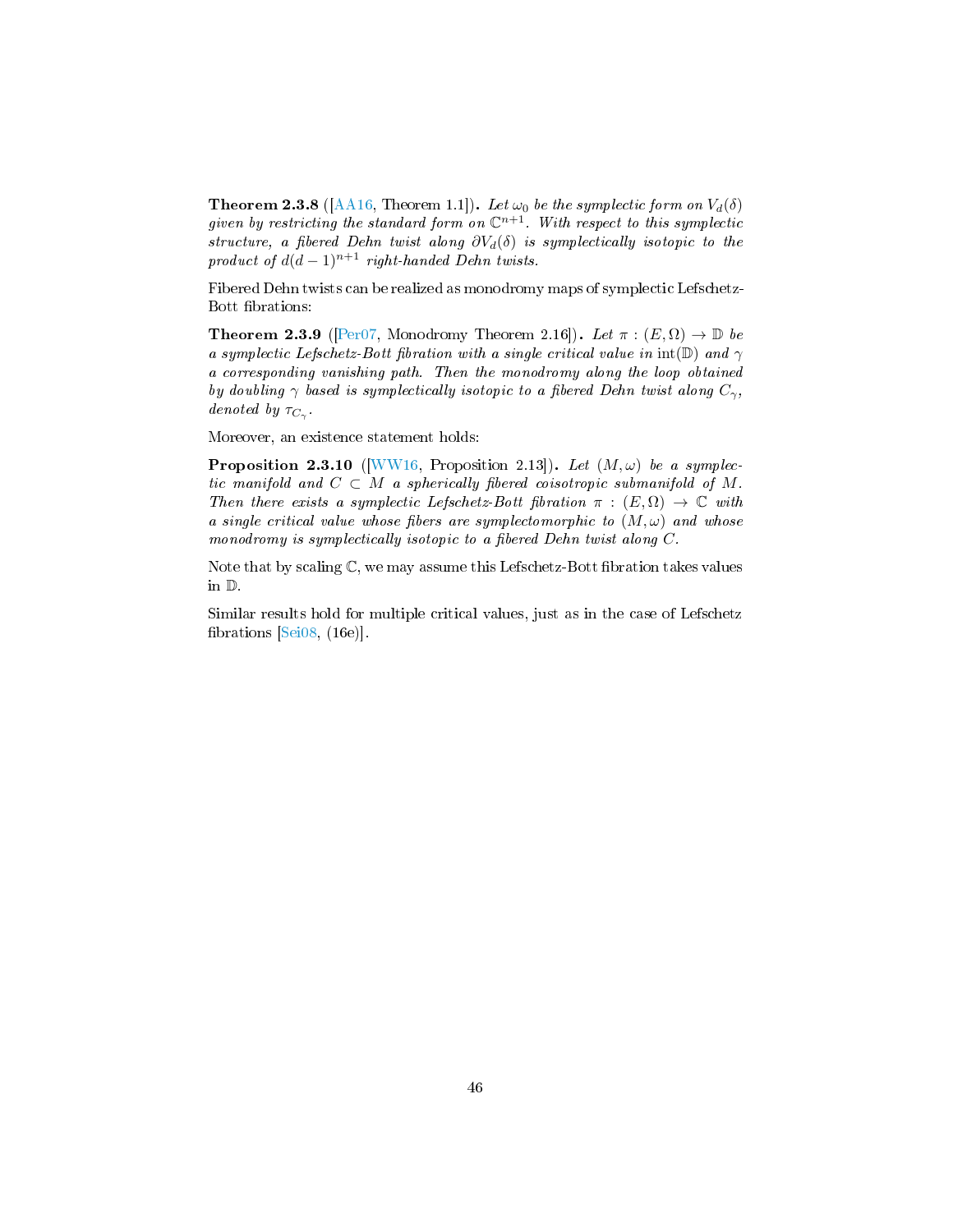# Chapter 3

# Open Book Decompositions

To motivate this chapter, let us have a look at the boundary of the total space of a Lefschetz-Bott bration. Recall that a topological Lefschetz-Bott bration  $(E, \pi, J, j)$  with fiber F over D is assumed to admit a decomposition of its total space as  $\partial E = \partial_v E \cup \partial_h E$ , where

- $\partial_v E := \pi^{-1}(\partial \mathbb{D})$ ; since  $\pi|_{\partial_v E}$  is a locally trivial  $S^1$ -bundle with fiber F, it is a mapping torus whose gluing is  $\psi$ , the monodromy of the Lefschetz-Bott fibration. Denote this mapping torus by  $\partial_{\nu}E = F(\psi)$ .
- $\partial_h E := \bigsqcup_{z \in \mathbb{D}} \partial(\pi^{-1}(z));$  as  $\pi|_{\partial_h E}$  has no critical values, it defines a fiber bundle over  $\mathbb{D}$ , which is contractible, and hence  $\partial_h E \cong \partial F \times \mathbb{D}$  is trivial.

Both boundary components meet in the codimension two corner given by

$$
\partial(\partial_v E) = \bigsqcup_{z \in \partial \mathbb{D}} \partial(\pi^{-1}(z)) = \partial(\partial_h E).
$$

Abstractly, this corner is diffeomorphic to  $\partial F \times S^1$ . Hence the boundary of the total space can be written as

$$
\partial E = F(\psi) \cup_{\partial F \times S^1} (\partial F \times \mathbb{D}).
$$

Starting from any manifold F and a diffeomorphism  $\psi \in \text{Diff}(F)$  which is the identity near  $\partial F$ , the same gluing procedure yields a new manifold  $OB(F; \psi)$ ; the pair  $(F, \psi)$  is known as an *abstract open book*.

<span id="page-48-0"></span>In [Section 3.1,](#page-48-0) we study general properties open books, before seeing when and how  $OB(F; \psi)$  can be endowed with a contact structure in [Section 3.2.](#page-55-0) Finally, in [Section 3.3,](#page-62-0) we return to Lefschetz-Bott fibrations to see how the total space of a symplectic Lefschetz-Bott fibration with regular fiber  $F$  and monodromy  $\psi$  can act as a strong (or Stein, in the Lefschetz case) symplectic filling of the contact manifold  $OB(F; \psi)$ .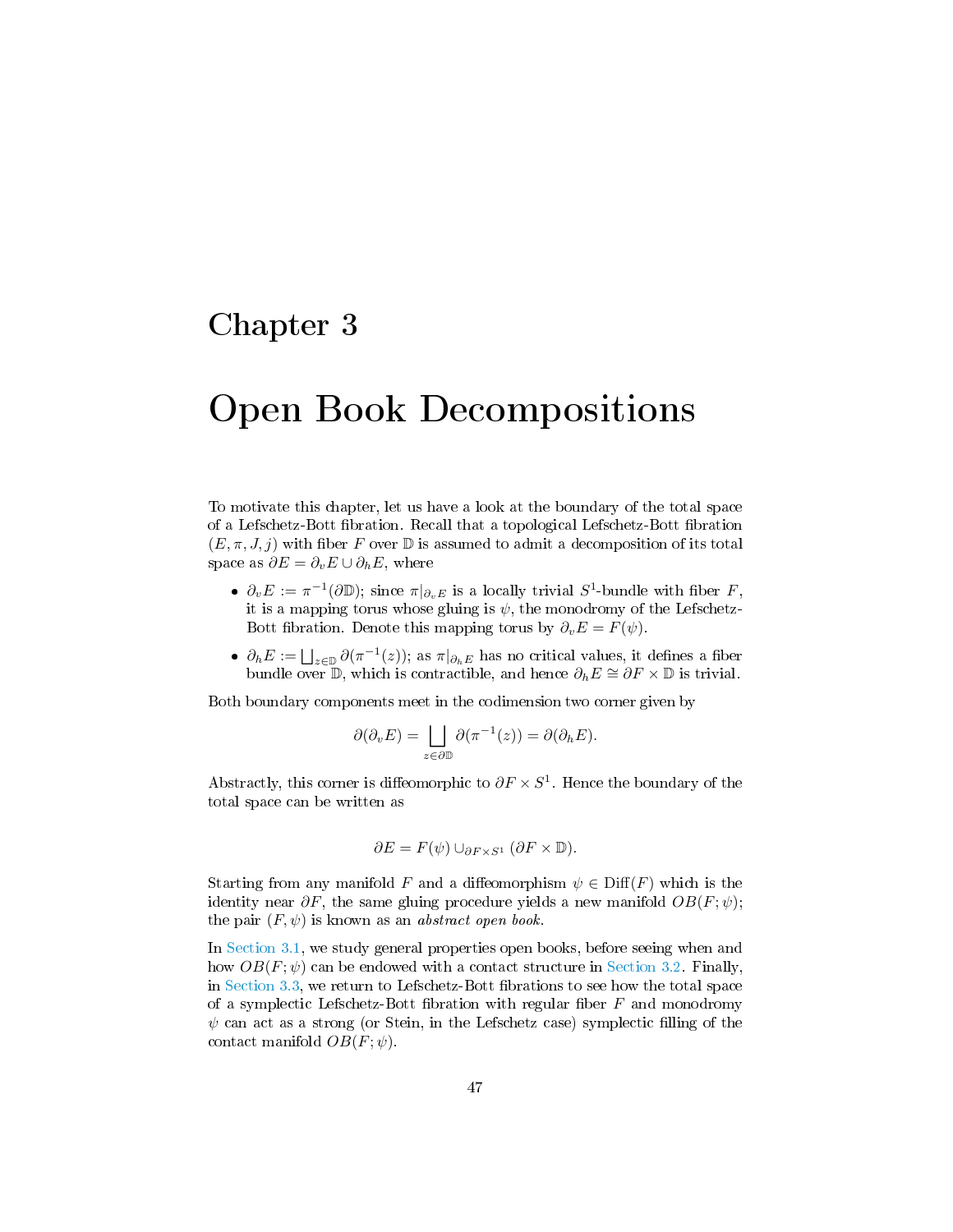# 3.1 Abstract Open Books and Open Book Decompositions

In this section, we first introduce the two flavours open books come in, and then explain in Section  $3.1.1$  how to move between these notions. We finish the section by examining different open book structures on  $S^3$ . For an excellent and thorough introduction to the subject, the author recommends  $[Ent]$ , although we mainly follow [\[Gei08,](#page-93-3) Chapter 7] in this exposition.

#### Abstract Open Books

**Definition 3.1.1.** An abstract open book is a pair  $(F, \psi)$ , where

- $\bullet$  F is an oriented compact manifold of dimension  $2n$  with boundary, and
- $\psi$ :  $F \to F$  is a diffeomorphism which is equal to the identity near  $\partial F$ .

The diffeomorphism  $\psi$  is called the **monodromy**, and F is called the **page** of the abstract open book.

Given an abstract open book with page F and monodromy  $\psi$ , we can construct a  $(2n + 1)$ -manifold  $OB(F; \psi)$ : first, define the **mapping torus** 

$$
F(\psi) := F \times [0, 2\pi] / ((x, 2\pi) \sim (\psi(x), 0)).
$$

This is a manifold of dimension  $2n + 1$  whose boundary is  $\partial F \times S^1$ . Note also that there is a natural fibration over  $S^1$  given by

$$
[x,\varphi]\mapsto\varphi.
$$

Next, consider  $\partial F \times \mathbb{D}$ . This is also a  $(2n+1)$ -manifold with boundary  $\partial F \times S^1$ , so we can glue these manifolds together at their common boundary by the identity map and set

<span id="page-49-0"></span>
$$
OB(F; \psi) := F(\psi) \cup_{\partial F \times S^1} (\partial F \times \mathbb{D}). \tag{3.1}
$$

**Remark 3.1.2.** Note that  $OB(F; \psi)$  has no boundary. Moreover, gluing along the boundary will not produce a smooth manifold in general. Therefore, one should instead glue collar neighbourhoods of the boundary when the smooth structure of  $OB(F; \psi)$  is relevant in applications, as in [Theorem 3.2.1](#page-55-1) below, where we will endow  $OB(F; \psi)$  with a contact structure.

The manifold  $OB(F; \psi)$  comes with a natural fiber bundle over  $S^1$ : on  $F(\psi)$ , we can take the obvious fibration  $[x, \varphi] \mapsto \varphi$  from before, but now we need to extend this to  $\partial F \times \mathbb{D}$ . Letting  $i : \partial F \times \mathbb{D} \hookrightarrow OB(F; \psi)$  be the embedding obtained by the inclusion into  $F(\psi) \sqcup (\partial F \times \mathbb{D})$  followed by the quotient projection, set

$$
B := i(\partial F \times \{\mathbf{0}\}).
$$

Then we may define the bundle

$$
p:OB(F; \psi) \setminus B \to S^1
$$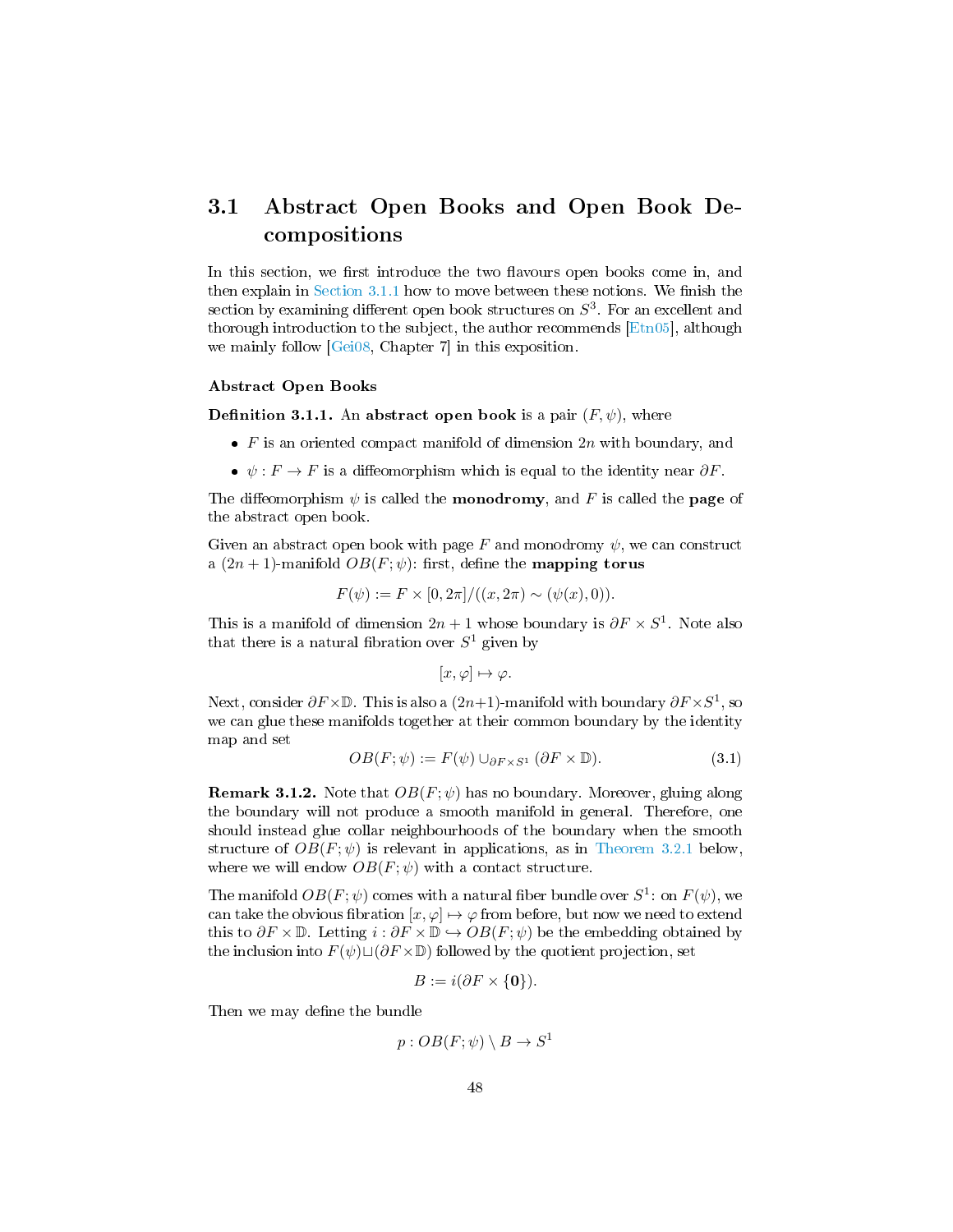defined for  $[x, \varphi] \in F(\psi)$  by

$$
p([x,\varphi]) = \varphi,
$$

and for  $[x, re^{i\varphi}] \in \partial F \times \mathbb{D}$  by

$$
p([x, re^{i\varphi}]) = \varphi.
$$

The fibers of  $p$  are seen to be

$$
p^{-1}(\varphi) = \{ [x, \varphi] \mid x \in F \} \cup_{\partial F \times S^1} \{ (y, re^{i\varphi}) \mid y \in \partial F, r \in (0, 1] \} \cong \text{int}(F),
$$

and they satisfy  $\partial \overline{p^{-1}(\varphi)} = i(\partial F \times {\bf{0}}) = B$ .

#### Open Book Decompositions

Open book decompositions place more emphasis on the  $S^1$ -bundle structure, like the one just constructed.

**Definition 3.1.3.** An open book decomposition of a manifold  $M$  is a pair  $(B, p)$  consisting of

- a codimension two submanifold  $B$  with trivial normal bundle in  $M$  called the binding of the decomposition, and
- a smooth fiber bundle  $p : M \setminus B \to S^1$ .

We further require that B have a trivial tubular neighbourhood  $B \times \mathbb{D}$  on which p is the projection to the angular coordinate of the D-factor. The fiber  $p^{-1}(\varphi)$ is called the page of the open book decomposition.

The pages  $p^{-1}(\varphi)$  are codimension one submanifolds of  $M\backslash B$  without boundary, and as on  $B \times \mathbb{D}$ , we have  $p(x, re^{i\varphi}) = \varphi$ , we see that

$$
p^{-1}(\varphi) \cap (B \times \mathbb{D}) = \{ (x, re^{i\varphi}) \mid x \in B, r \in (0,1) \}.
$$

The closure of the page in  $M$  is thus a codimension one submanifold with boundary B.

**Remark 3.1.4.** The fibration  $p: OB(F; \psi) \setminus B \rightarrow S^1$  constructed after [Equa](#page-49-0)[tion \(3.1\)](#page-49-0) defines an open book decomposition  $(B, p)$  on  $OB(F; \psi)$ .

**Remark 3.1.5.** In principle, one can define both abstract open books  $(F, \psi)$ and open book decompositions  $(B, p)$  on a manifold M without any constraints on  $\dim(M)$  or  $\dim(F)$ . For the contact geometric setting of this text, only the following cases are relevant:

- manifolds M or  $OB(F; \psi)$  admitting open book decompositions are of dimension  $2n + 1$ ;
- the pages F of abstract open books and the pages  $p^{-1}(\varphi)$  of open book decompositions have dimension 2n;
- <span id="page-50-0"></span>• the binding B has dimension  $2n - 1$ .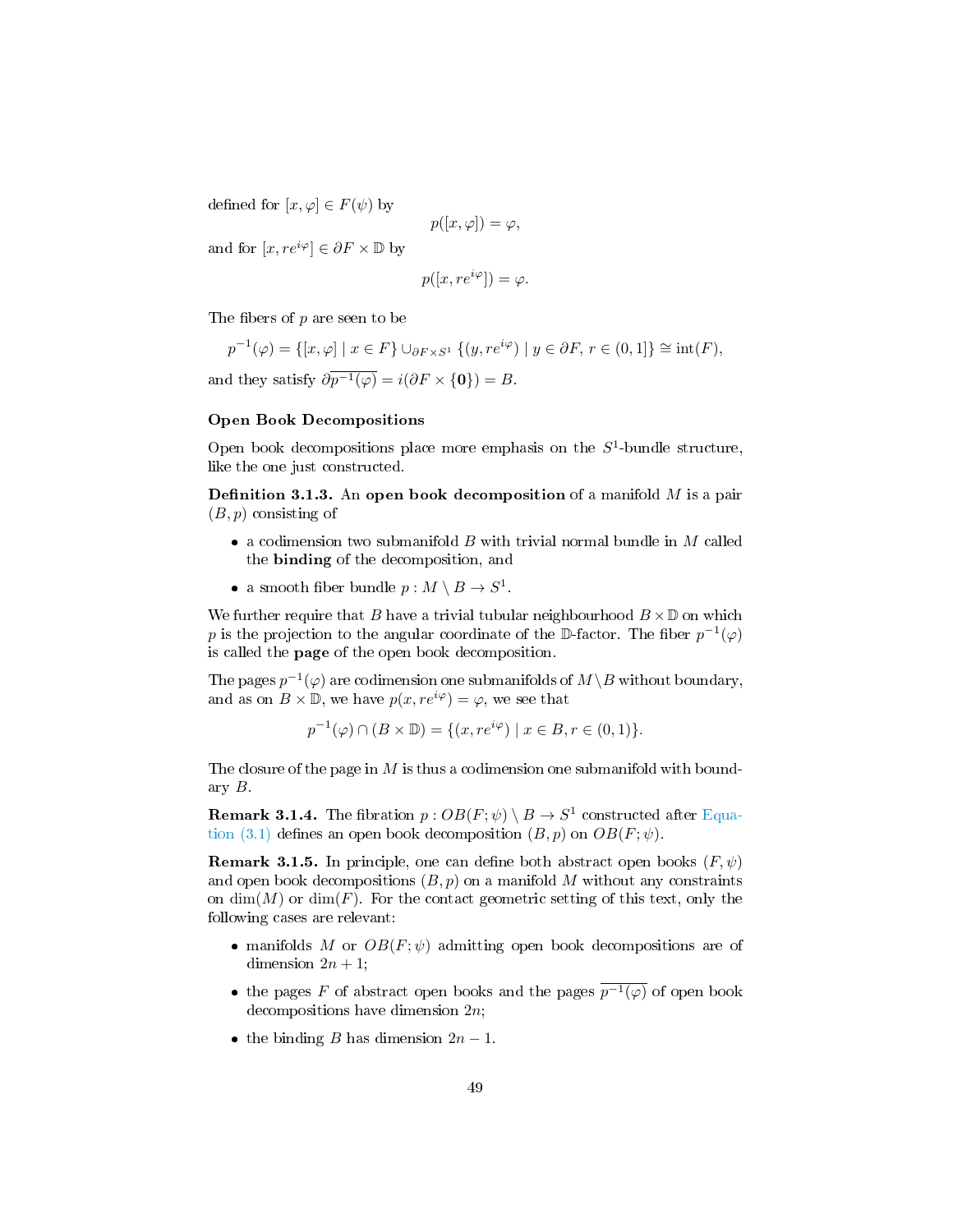#### 3.1.1 From an Open Book to an Abstract Open Book

Given an abstract open book  $(F^{2n}, \psi)$ , we have seen how the  $(2n+1)$ -manifold  $OB(F; \psi)$  defined in [Equation \(3.1\)](#page-49-0) admits an open book decomposition with binding  $B^{2n-1} = i(\partial F \times \{0\})$  and fiber bundle  $p : OB(F; \psi) \setminus B \to S^1$ . Conversely, given an open book decomposition, we may recover the abstract open book as follows:

**Construction 3.1.6** ( $[Gei08, p. 150]$  $[Gei08, p. 150]$ ). Let  $(B, p)$  be an open book decomposition of M. Define F as the intersection of any page, for example  $p^{-1}(1)$ , with the complement of an open tubular neighbourhood  $B \times \text{Int}(\mathbb{D}_1^2)$ . Choose a Riemannian metric on M and a vector field on M we shall call  $\partial_{\varphi}^{\frac{2}{2}}$  such that

- $\partial_{\varphi}$  is orthogonal to the pages;
- $Dp[\partial_{\varphi}] = \frac{\partial}{\partial \theta} \in \mathfrak{X}(S^1)$ , where we denote the coordinate on  $S^1$  by  $\theta$ ;
- $\partial_{\varphi}$  vanishes on B.

Letting  $\psi_t$  be the flow of  $\partial_\varphi$ , set  $\psi := \psi_{2\pi}$ . Then  $(F, \psi)$  is an abstract open book such that  $OB(F; \psi)$  is diffeomorphic to M.

Before verifying the consistency of this procedure, note that this allows us to speak of open book decompositions and abstract open books more or less interchangeably; the two concepts are not quite equivalent, however, as abstract open books are merely defined up to diffeomorphism, whereas we can consider open book decompositions up to isotopy. Moreover, we have defined abstract open books for compact pages F, so that also the manifold  $OB(F; \psi)$  is compact, whereas we did not require this for manifolds on which open book decompositions can be defined.

Claim 3.1.7. Such a vector field  $\partial_{\varphi} \in \mathfrak{X}(M)$  exists.

*Proof.* We start by taking the coordinate vector field  $\partial_{\varphi}$  on the tubular neighbourhood  $B \times (\mathbb{D} \setminus \{0\})$ . Write  $\mathbb{D}^{\times}$  for  $\mathbb{D} \setminus \{0\}$ .  $\partial_{\varphi}$  satisfies  $Dp[\partial_{\varphi}] = \frac{\partial}{\partial \theta}$ . Note that  $\partial_{\varphi}$  is transverse to the pages: suppose it were not, then at some point,  $\partial_{\varphi}$  would be tangent to a page and there would be a path in the page to that point whose velocity vector is  $\partial_{\varphi}$ . But along this path, p is constant, and so  $Dp[\partial_\varphi]=0$  at this point, which is a contradiction to  $Dp[\partial_\varphi]=\frac{\partial}{\partial \theta}$ . Hence as  $\partial_\varphi$  is transverse to the pages, it defines a nonzero section of  $T(B\times D^{\times})/Tp^{-1}(\varphi) \cong \mathbb{R}$ , and we may choose a metric which identifies this quotient with the orthogonal complement of  $Tp^{-1}(\varphi)$ . We may extend this metric to all of M by a partition of unity argument in such a way that  $TM/Tp^{-1}(\varphi) \cong Tp^{-1}(\varphi)^{\perp}$ .

Outside of the tubular neighbourhood  $B \times \mathbb{D}$ , extending  $\partial_{\varphi}$  by any smooth section of  $T(B \times \mathbb{D}^\times)/Tp^{-1}(\varphi) \cong \mathbb{R}$  yields a vector field on  $M \setminus B$  orthogonal to the pages.

To achieve that this extension satisfy  $Dp[\partial_{\varphi}] = \frac{\partial}{\partial \theta}$ , we construct an extension as follows. Let  $U \subset S^1$  a domain for a bundle chart  $\alpha : p^{-1}(U) \to F$ , where F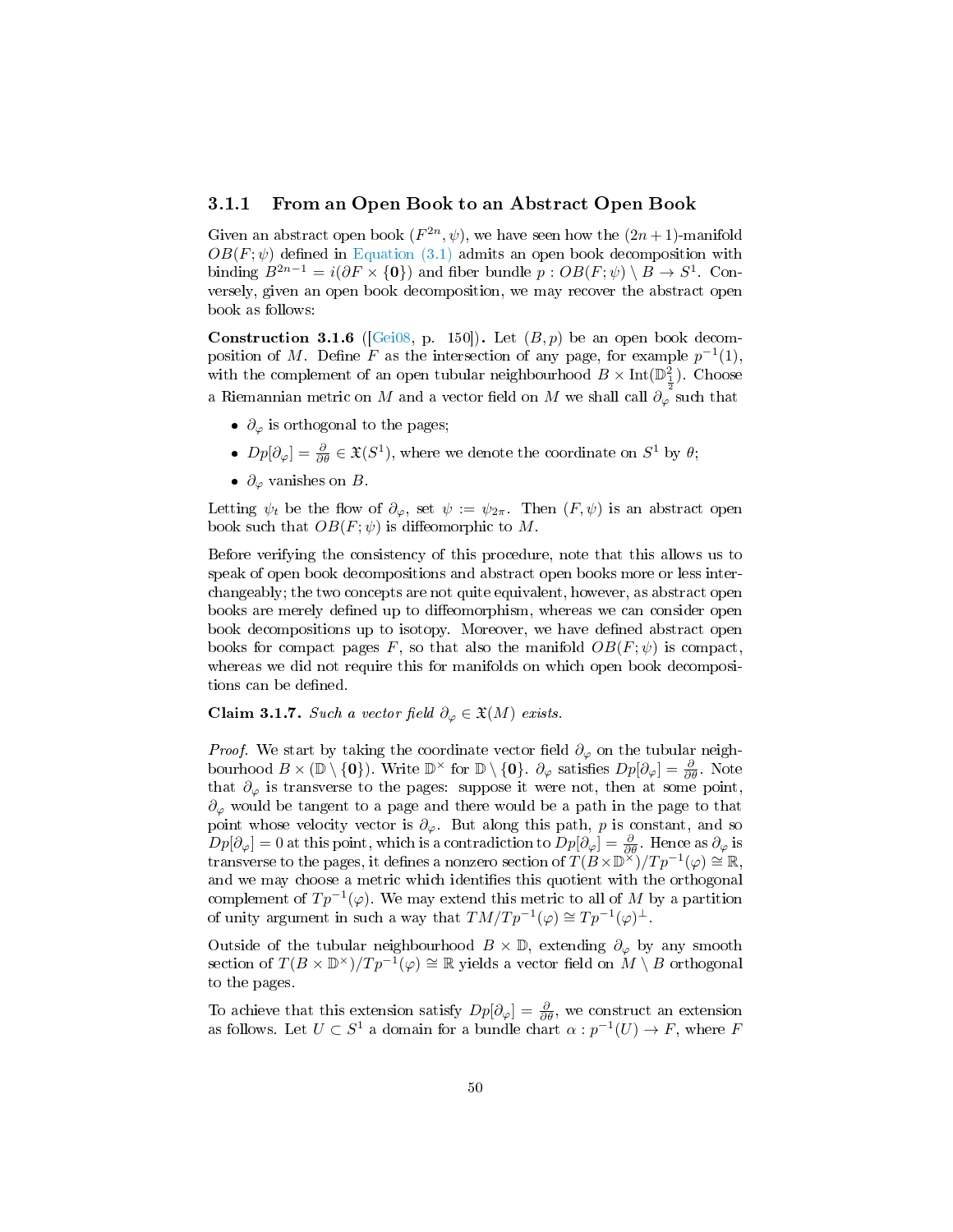denotes the abstract fiber. Recall that this means that  $(p, \alpha) : p^{-1}(U) \to U \times F$ is a diffeomorphism. Fixing  $q \in F$ , define

$$
s^q_\alpha: S^1 \to M \setminus B, \qquad s^q_\alpha(\varphi) := (p, \alpha)^{-1}(\varphi, q).
$$

We have  $p \circ s_\alpha^q(\theta) = \theta$ , so the  $(s_\alpha^q)_{q \in F}$  form a smooth family of sections foliating  $p^{-1}(U)$ ; the fact that  $s_\alpha^q$  is a section means that

$$
\frac{\partial}{\partial \theta} = D(p \circ s_{\alpha}^{q})(\theta) [\frac{\partial}{\partial \theta}] = Dp(s_{\alpha}^{q}(\theta)) Ds_{\alpha}^{q}(\theta) [\frac{\partial}{\partial \theta}].
$$

In view of this, for any  $x \in p^{-1}(U)$  there exists a unique  $q \in F$  and a unique  $\theta \in U \subset S^1$  such that  $x = s_\alpha^q(\theta)$ , which leads us to define  $\partial_\varphi$  on the set  $p^{-1}(U)$ as

$$
\partial_{\varphi,U}(x) := Ds_{\alpha}^{q}(\theta) \left[\frac{\partial}{\partial \theta}\right], \qquad x \in p^{-1}(U).
$$

As  $Dp[\partial_{\varphi,U}] = \frac{\partial}{\partial \theta}$ , we may conclude as for  $\partial_{\varphi}$  on the tubular neighbourhood that  $\partial_{\varphi,U}$  is transverse to the pages, and, if necessary, adjust the Riemannian metric on this coordinate patch to ensure it is orthogonal. Now let  $U$  be a cover of  $S^1$  by bundle chart domains and let  $\lambda_U, U \in \mathcal{U}$ , a partition of unity subordinate to this cover. Set

$$
\partial_\varphi:=\sum_{U\in\mathcal U}\lambda_U\partial_{\varphi,U},
$$

which is still orthogonal to the pages and satisfies

$$
Dp[\partial_{\varphi}] = \sum_{U} \lambda_{U} Dp[\partial_{\varphi,U}] = \sum_{U} \lambda_{U} \frac{\partial}{\partial \theta} = \frac{\partial}{\partial \theta}.
$$

Lastly, smoothly extend  $\partial_{\varphi}$  to B by setting  $\partial_{\varphi}|_B = 0$ .

**Claim 3.1.8.** The map  $\psi := \psi_{2\pi}$ , where  $\psi_t$  is the flow of  $\partial_{\varphi}$ , is a diffeomorphism of F (recall that F is the intersection of  $p^{-1}(\varphi)$  with the complement of  $\text{Int}(\mathbb{D}_{\frac{1}{2}}))$  which is the identity near the boundary.

*Proof.* Compute for  $x \in F$ 

$$
\frac{d}{dt}p \circ \psi_t(x) = Dp(\psi_t(x))[\partial_\varphi(\psi_t(x))]
$$

$$
= \frac{\partial}{\partial \theta}(p(\psi_t(x))).
$$

Hence  $p \circ \psi_t(x)$  is an integral curve of  $\frac{\partial}{\partial \theta}$ , whence by uniqueness of integral curves,  $p \circ \psi_t(x)$  coincides with the integral curve of  $\frac{\partial}{\partial \theta}$  starting at  $p(x)$ , which can be seen to be  $t \mapsto p(x) + t \in S^1 = \mathbb{R}/2\pi\mathbb{Z}$ . This is  $2\pi$ -periodic, and thus  $p(x) = p(\psi_{2\pi}(x))$ , so x and  $\psi_{2\pi}(x)$  lie in the same fiber.

 $\Box$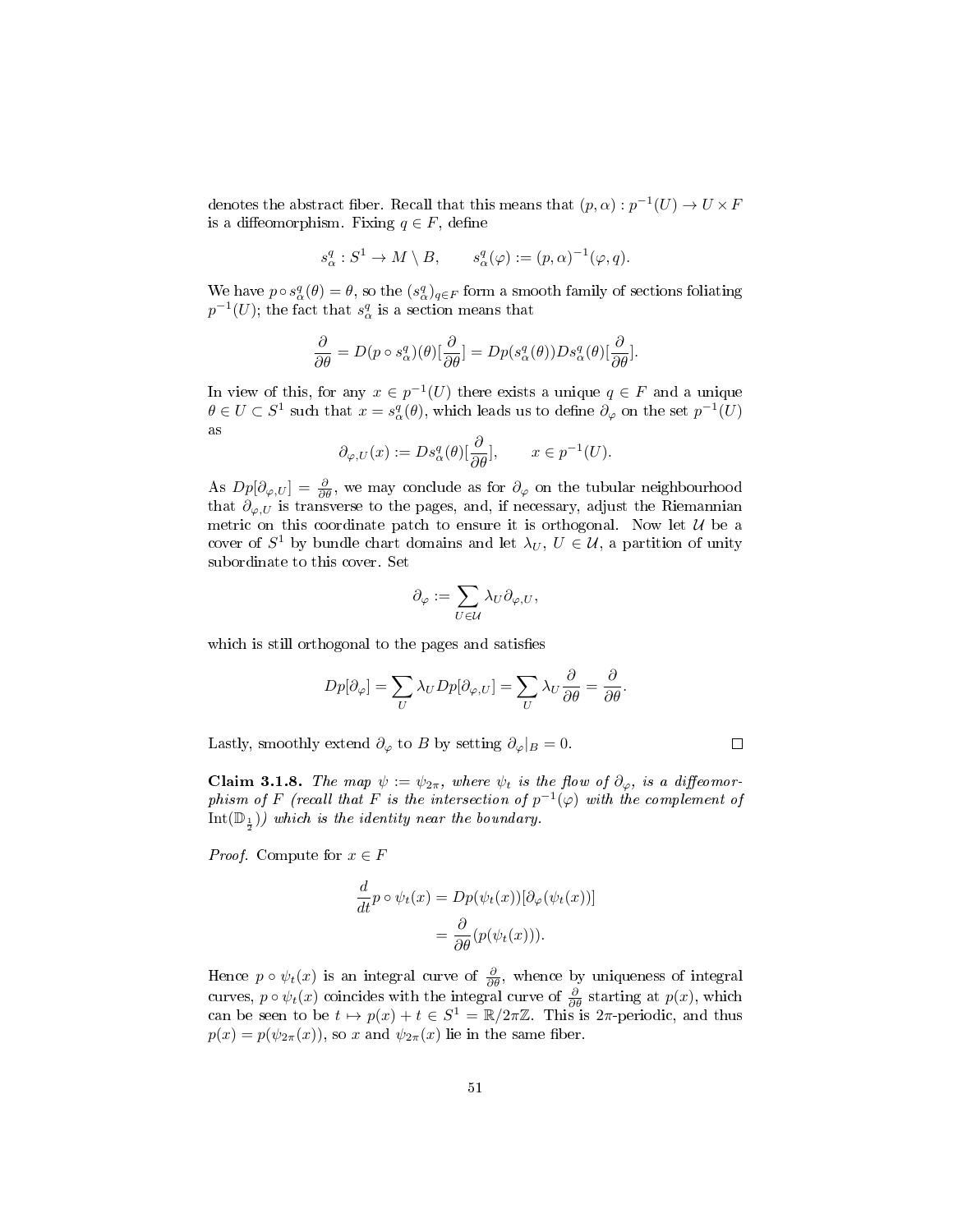On the tubular neighbourhood  $B \times \mathbb{D}$ , the flow of  $\partial_{\varphi}$  is just  $\psi_t(x, re^{i\varphi}) =$  $(x, re^{i(\varphi+t)})$ , which shows that on  $F \cap B \times \text{Int}(\mathbb{D})$ , which is an open neighbourhood of  $\partial F$  in F,  $\psi$  is the identity. This also shows that  $\psi$  maps F to itself: we already know  $\psi$  maps fibers to fibers, and that  $\psi$  is a diffeomorphism onto its image, so now that we know that  $\psi$  is the identity in the tubular neighbourhood of B, we conclude that no  $x \in F$  can be mapped into the part of the tubular neighbourhood with radial coordinate less than  $\frac{1}{2}$ . This proves the claim.  $\Box$ 

This establishes that  $(F, \psi)$  is a valid abstract open book to consider.

**Claim 3.1.9.** Denote the fibration associated to  $OB(F; \psi)$  by p' and the binding  $i(\partial F \times {\bf{0}})$  by B'. Then there is a fiber bundle isomorphism



Moreover,  $OB(F; \psi)$  and M are diffeomorphic.

*Proof.* It is clear by construction that F is diffeomorphic to the fibers of p, so that  $OB(F; \psi) \setminus B'$  and  $M \setminus B$  are fiberwise diffeomorphic. Denote this diffeomorphism by  $\eta_{\varphi}$ . Then sending  $(x,\varphi) \in \bigsqcup_{\varphi \in S^1} F_{\varphi} \cong OB(F;\psi) \setminus B'$  to  $(\eta_{\varphi}(x), \varphi)$  is the required fiber bundle isomorphism.

The fact that M and  $OB(F; \psi)$  are diffeomorphic now follows from the fact that the boundaries of the pages in M and  $OB(F; \psi)$  are B and B', respectively, which are diffeomorphic since  $B \cong \partial(\overline{p^{-1}(\varphi)}) \cong \partial F \cong i(\partial F \times \{0\}) = B'$ .  $\Box$ 

Observe that this also proves independence (up to diffeomorphism) of all the choices made in the construction of  $\partial_{\varphi}$ : namely, any vector field with the required properties gives rise to an abstract open book  $(F, \psi)$  such that  $OB(F, \psi) \cong$ M.

#### <span id="page-53-0"></span>3.1.2 Examples

Let us give some concrete examples. An easy but useful example of an open book decomposition is what we will refer to as the standard open book on  $\mathbb{C}$ 

Example 3.1.10. On C, there is an open book decomposition with binding  $B_0 = \{0\}$  and  $p_0 : \mathbb{C}^\times \to S^1$  given by  $p_0(z) = \frac{z}{|z|}$ . Note that in polar coordinates,  $p_0(re^{i\varphi}) = \varphi$ . The pages

$$
p_0^{-1}(\varphi) = \{re^{i\varphi} \mid r > 0\}
$$

are rays emanating from the origin.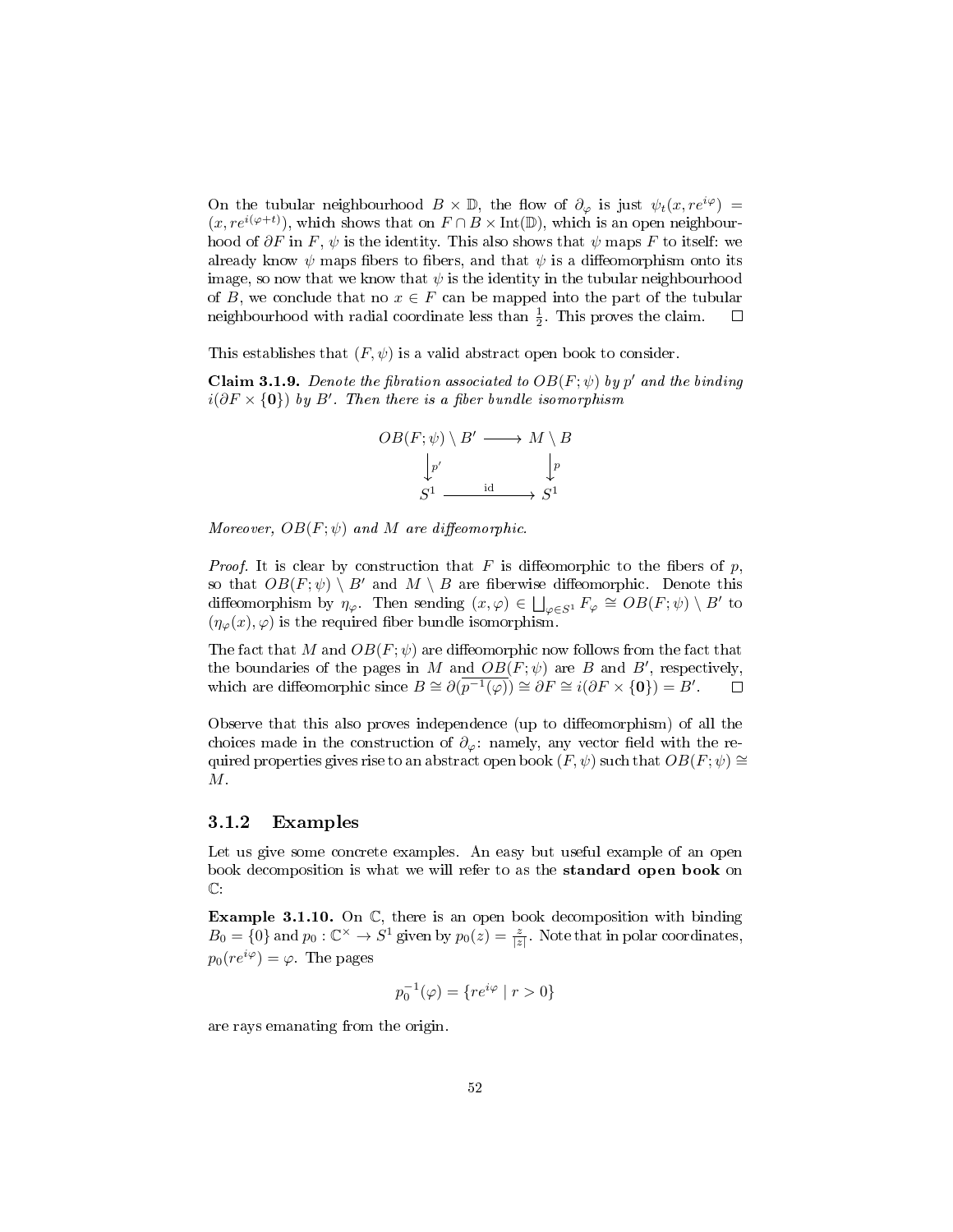This allows us to think of open books as induced by certain fibrations:

<span id="page-54-0"></span>**Proposition 3.1.11** ([\[Tor09,](#page-95-2) Definition 4]). Let  $f : M \to \mathbb{C}$  be a smooth function with regular value 0 such that f is transverse to the pages of the standard open book on  $\mathbb{C}$ . Then setting  $B := f^{-1}(0)$  and  $p := p_0 \circ f = \frac{f}{|f|}$  defines an open book decomposition of M.

#### Open Book Decompositions of  $S^3$

Example 3.1.12. Consider the 3-sphere

$$
S^{3} = \{ (z_{1}, z_{2}) \in \mathbb{C}^{2} \mid |z_{1}|^{2} + |z_{2}|^{2} = 1 \}.
$$

1. Define  $f: S^3 \to \mathbb{C}$  by  $f(z_1, z_2) = z_1$ . Using [Proposition 3.1.11,](#page-54-0) there is an open book decomposition of  $S^3$  induced by  $f$  with binding

$$
B = \{ (0, z_2) \in S^3 \},\
$$

and the fibration is

$$
p: S^3 \setminus B \to S^1 \subset \mathbb{C}
$$

$$
(z_1, z_2) \mapsto \frac{z_1}{|z_1|}.
$$

Note that in polar coordinates,  $p(r_1e^{i\varphi_1}, r_2e^{i\varphi_2}) = \varphi_1 \in S_1 = \mathbb{R}/2\pi\mathbb{Z}$ . The pages are given by

$$
p^{-1}(\varphi) = \{ (\sqrt{1 - |z_2|^2} e^{i\varphi}, z_2) \in S^3 \},
$$

which is diffeomorphic to an open unit 2-disk. An arbitrary tangent vector to the pages is

$$
\gamma' = -\frac{r_2\dot{r}_2}{\sqrt{1-r_2^2}}\partial_{r_1} + \dot{r}_2\partial_{r_2} + \dot{\varphi}_2\partial_{\varphi_2}.
$$

With the flat metric  $g = \sum_i (dx_i)^2$ , the coordinate vector fields are orthogonal. In polar coordinates on  $\mathbb{C}^2$ , this is

$$
g = dr_1^{\otimes 2} + r_1^2 d\varphi_1^{\otimes 2} + dr_2^{\otimes 2} + r_2^2 d\varphi_2^{\otimes 2}.
$$

Hence one sees that  $g(\partial_{\varphi_1}, \gamma') = 0$ . Thus  $\partial_{\varphi_1}$  is a vector field orthogonal to the pages, and  $Dp[\partial_{\varphi_1}] = \frac{\partial}{\partial \theta}$ . Let us compute its flow. In polar coordinates, requiring  $\frac{d}{dt}\psi_t(\mathbf{z}) = \partial_{\varphi_1}(\psi_t(\mathbf{z}))$  translates to

$$
\frac{d}{dt}\psi_t(\mathbf{z}) = -\frac{r_2\dot{r}_2}{\sqrt{1-r_2^2}}\partial_{r_1} + \dot{\varphi}_1\partial\varphi_1 + \dot{r}_2\partial_{r_2} + \dot{\varphi}_2\partial_{\varphi_2} = \partial_{\varphi_1}.
$$

Hence we must have  $\psi_t(\mathbf{z}) = (r_1 e^{i(t+\varphi_1)}, z_2)$ . The time-2 $\pi$  map, our monodromy, is hence the identity. This shows that  $(B, p)$  is an open book decomposition of  $S^3$  corresponding to the abstract open book  $(\mathbb{D}^2, \mathrm{id})$ .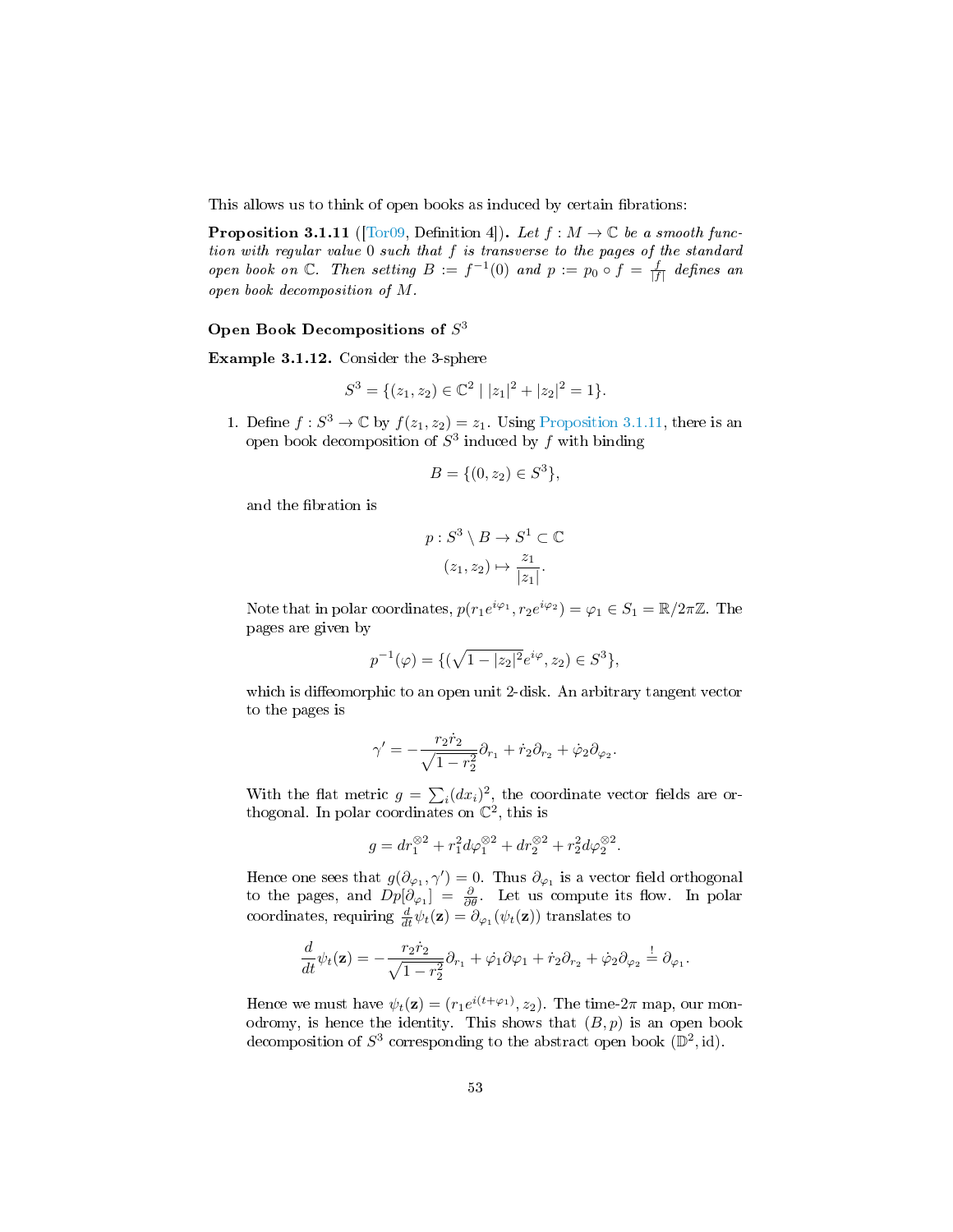2. Consider a map  $f': S^3 \to \mathbb{C}$ , given by  $f'(z_1, z_2) = z_1 z_2$ . By [Proposi](#page-54-0)[tion 3.1.11,](#page-54-0) we obtain an open book decomposition whose binding is

$$
B' = \{(z_1, z_2) \in S^3 \mid z_1 z_2 = 0\} = \{(z_1, 0) \in S^3\} \cup \{(0, z_2) \in S^3\}.
$$

The summands  $K_i = \{(z_1, z_2) \in S^3 \mid z_i = 0\}$  for  $i = 1, 2$  are called **Hopf** links. The fibration is

$$
p': S^3 \setminus B \to S^1 \subset \mathbb{C}
$$

$$
(z_1, z_2) \mapsto \frac{z_1 z_1}{|z_1 z_2|},
$$

which in polar coordinates reads

$$
(r_1 e^{i\varphi_1}, r_2 e^{i\varphi_2}) \mapsto \varphi_1 + \varphi_2.
$$

The pages are given by

$$
(p')^{-1}(\varphi) = \left\{ (r_1 e^{i\varphi_1}, \sqrt{1 - r_1^2} e^{i(\varphi - \varphi_1)}) \right\}
$$

for  $(r_1, \varphi_1) \in (0, 1) \times S^1$ , which is diffeomorphic to an annulus.

To find the monodromy of this open book, choose a smooth function  $\delta$ :  $[0, 1] \rightarrow [0, 1]$  such that  $\delta(r) = 1$  near  $r = 0$  and  $\delta(r) = 0$  near  $r = 1$ . Then define the flow

$$
\psi'_t : \begin{cases} \varphi_1 \mapsto \varphi_1 + \delta(r_1) \cdot t, \\ \varphi_2 \mapsto \varphi_2 + (1 - \delta(r_1)) \cdot t. \end{cases}
$$

Note that  $p' \circ \psi'_t(\mathbf{z}) = p'(\mathbf{z}) + t$ , implying that this flow is always transverse to the pages. It also evidently maps pages to pages. Note also that

$$
\psi'_t(\mathbf{z}) = \delta(r_1)\partial_{\varphi_1} + (1 - \delta(r_1))\partial_{\varphi_2},
$$

so that  $\phi'_t = \partial_{\varphi_i}$  near  $r_i = 0$ . Hence we can take a suitable metric so that this is always orthogonal to the pages, and consider  $\psi^{\prime}_{2\pi}$  the monodromy of the open book, which is just a right-handed Dehn twist.

## <span id="page-55-0"></span>3.2 Contact Structures on Open Books

<span id="page-55-1"></span>In this section, we will examine how we can endow the manifold  $OB(F; \psi)$ with a contact structure following [\[Gei08,](#page-93-3) Section 7.3]. Originally, these results are due to Giroux [\[Gir02\]](#page-93-4) (see also the translation by Acu [\[Gir\]](#page-93-5)), partially in collaboration with Mohsen  $[GM]$ . To do so, we require the pages to be Liouville domains  $(W, d\lambda)$ , and the monodromy to be a symplectomorphism which is the identity near ∂W. From now on, we will include the symplectic structure in the notation for abstract open books, and denote them by  $(W, \lambda; \psi)$ .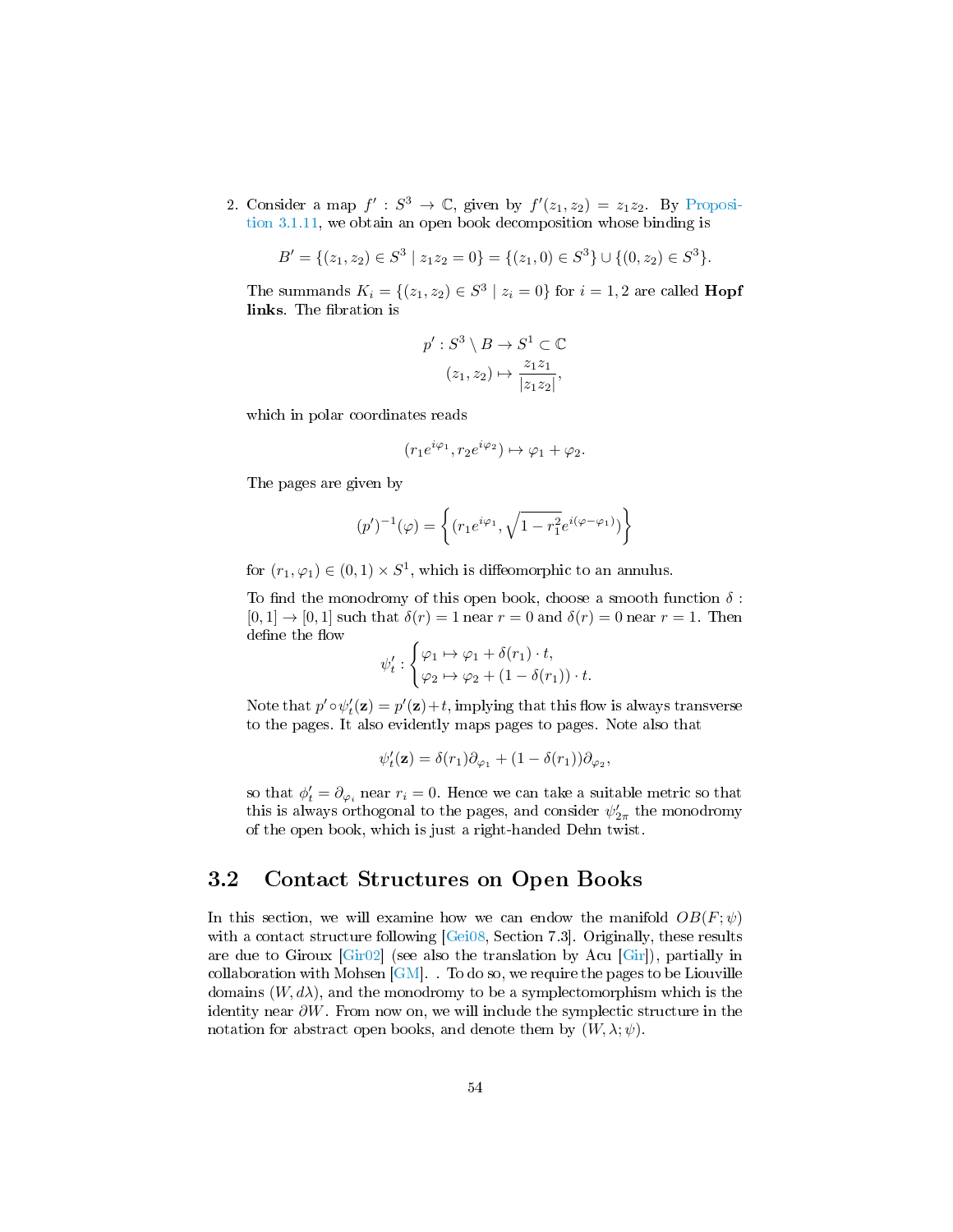**Theorem 3.2.1** ([\[GM\]](#page-93-6)). Let  $(W, \lambda; \psi)$  be an abstract open book whose pages are Liouville domains  $(W, d\lambda)$ . Then  $OB(W; \psi)$  admits a contact form. We write  $OB(W, \lambda; \psi)$  for the resulting contact manifold.

In the proof, it will be convenient to consider a manifold diffeomorphic to  $OB(W; \psi)$  obtained from a generalized version of the mapping torus. Suppose  $\eta: W \to \mathbb{R}_+$  is a smooth function which is constant near  $\partial W$ . Define the generalized mapping torus as

$$
W_{\eta}(\psi) = \{(x, \varphi) \in W \times \mathbb{R} \mid \varphi \in [0, \eta(x)]\}/\sim,
$$

where we identify  $(x, \eta(x))$  with  $(\psi(x), 0)$ .

The manifold analogous to  $OB(W; \psi)$  obtained through the generalized mapping torus is

$$
OB(W, \lambda; \psi) = W_{\eta}(\psi) \sqcup \partial W \times \mathbb{D}/\sim,
$$

glued along the boundary by the identity, which is the manifold we are going to endow with a contact structure. Note that  $W_n(\psi)$  is diffeomorphic to the usual mapping torus  $W(\psi)$  (see [\[Gei08,](#page-93-3) Section 7]), and hence the glued manifold using the generalized mapping torus is diffeomorphic to  $OB(W; \psi)$ .

Before starting the proof, let us make this gluing more precise, and moreover smooth. Suppose  $\eta$  takes the value  $c > 0$  near all boundary components. Then we may identify the boundary of  $\partial(W_n(\psi))$  with

$$
\partial(W_{\eta}(\psi)) = \partial W \times [0, c]/(x, c) \sim (\psi(x), 0) \cong \partial W \times S^1
$$

for  $S^1 = \mathbb{R}/c\mathbb{Z}$ .

This allows us to identify a collar neighbourhood of  $\partial (W_n(\psi))$  with  $\partial W \times$  $[-\epsilon, 0] \times S^1$ , for  $S^1 = \mathbb{R}/c\mathbb{Z}$ . Denote the coordinates in this neighbourhood by  $(x, s, \varphi)$ .

Take in turn a collar neighbourhood of  $\partial(\partial W \times \mathbb{D}(1+\epsilon))$  (the slight extension of the radius of the disk is negligible), which we may identify with

$$
\partial W \times \mathbb{A}(1, 1 + \epsilon).
$$

Here,  $\mathbb{A}(1, 1+\epsilon) := \{z \in \mathbb{C} \mid |z| \in [1, 1+\epsilon] \}$ . Denote coordinates by  $(x, re^{2\pi i \theta})$ .

Define the gluing map

$$
\Phi: \underbrace{\partial W \times \mathbb{A}(1, 1 + \epsilon)}_{\subset \partial W \times \mathbb{D}(1 + \epsilon)} \longrightarrow \underbrace{\partial W \times [-\epsilon, 0] \times S^1}_{\subset W_\eta(\psi)} \\
(x, re^{2\pi i \theta}) \longmapsto (x, 1 - r, c\theta),
$$

so that as a smooth manifold,

$$
OB(W, \lambda; \psi) = W_{\eta}(\psi) \cup_{\Phi} (\partial W \times \mathbb{D}(1+\epsilon)).
$$

With this preparation, we can now prove [Theorem 3.2.1.](#page-55-1)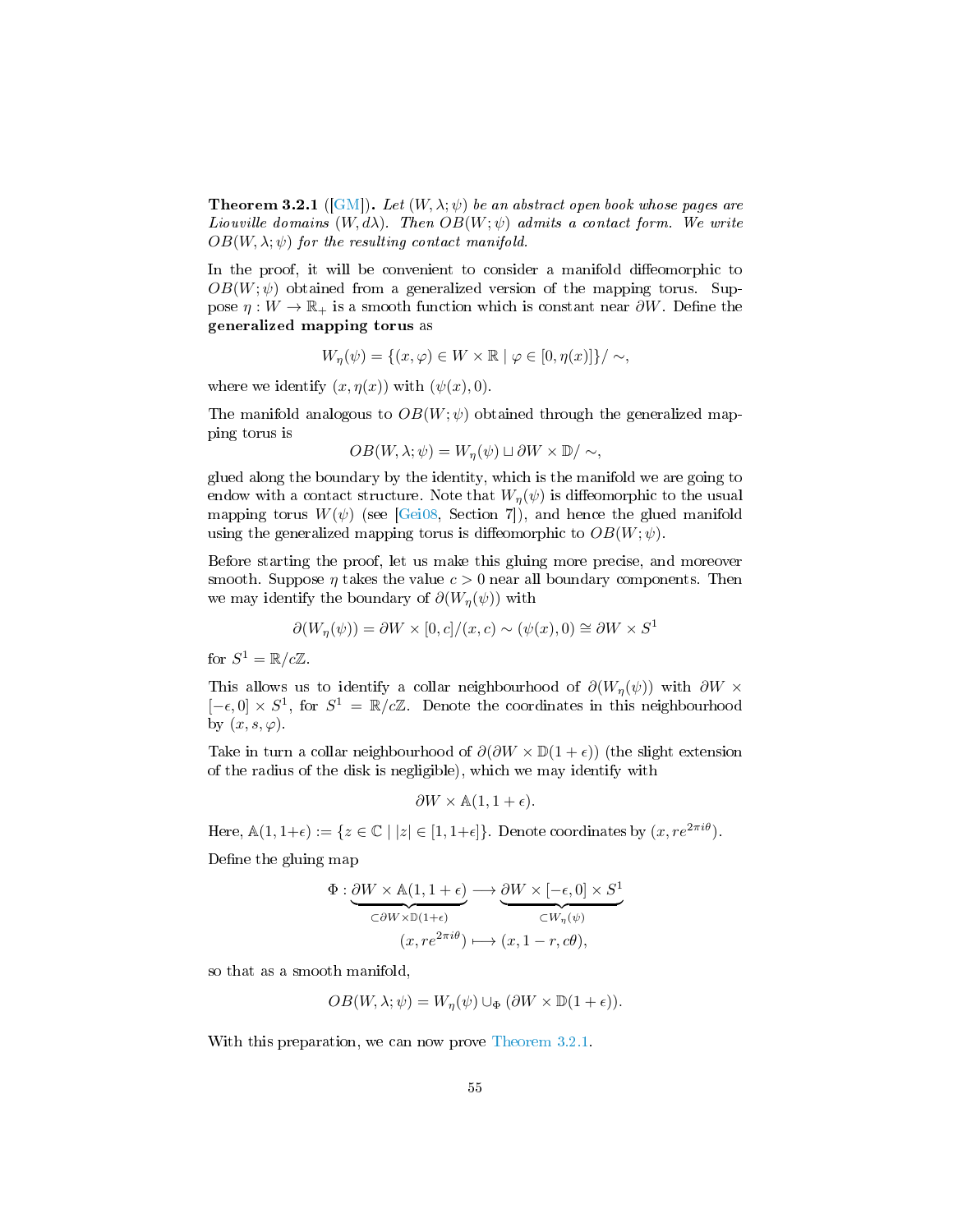#### Step 1: Construction of a contact form on the mapping torus

First, we may assume by [\[Gei08,](#page-93-3) Lemma 7.3.4] that  $\psi$  is an exact symplectomorphism. This means that

$$
\psi^* \lambda - \lambda = d\eta
$$

for some function  $\eta$  defined up to a constant. By compactness of W, we may assume  $\eta$  only takes positive values. Set

$$
\alpha := \lambda + d\varphi \in \Omega^1(W \times \mathbb{R}).
$$

Here,  $\varphi$  denotes the coordinate on R. As  $d\lambda$  is symplectic,  $\alpha$  is contact. It is also invariant under

$$
\phi: (x,\varphi) \mapsto (\psi(x), \varphi - \eta(x)) :
$$

We have  $\phi^* \alpha = \psi^* \lambda + \phi^* d\varphi = \lambda + d\eta + d\varphi - d\eta = \alpha$ , and thus  $\alpha$  descends to a contact form on the generalised mapping torus  $W_{\eta}(\psi)$ . Note that  $\psi$  is the identity near the boundary, so  $\eta$  is locally constant near the boundary, hence the generalized mapping torus makes sense to define.

As  $(W, d\lambda)$  is a Liouville domain, we may assume there is a symplectic collar of  $\partial W$ ,

$$
\partial W \times [-\epsilon, 0] \to W, \quad (x, s) \mapsto \vartheta_s(x),
$$

where  $\vartheta$  denotes the flow of the Liouville vector field induced by  $\lambda$ .  $\lambda$  may be expressed as  $e^{s}i^{*}\lambda$ , where  $i : \partial W \hookrightarrow W$  denotes the inclusion. This collar descends to the mapping torus:

$$
j: \partial W \times [-\epsilon, 0] \times S^1 \to W_\eta(\psi), \qquad (x, s, \varphi) \mapsto [\vartheta_s(x), \varphi].
$$

Note that the  $S^1$ -factor above is still considered as  $S^1 = \mathbb{R}/c\mathbb{Z}$ .

On this collar, we may write  $\alpha$  as  $j^*\alpha = e^{si*\lambda} + d\varphi$ .

#### Step 2: Extending  $\alpha$  to  $\partial W \times \mathbb{D}$

To define a contact form on  $\partial W \times \mathbb{D}$ , make the ansatz

$$
\delta = f(r)i^* \lambda + g(r)d\varphi \in \Omega^1(\partial W \times \mathbb{D}),
$$

where  $f, g : [0, 1 + \epsilon] \to \mathbb{R}$  are smooth functions. We have to choose f and g appropriately so that  $\delta$  becomes contact and coincides with  $\alpha$  under the identifications made by  $\Phi$ .

Let us start with compatibility with  $\alpha$ . We have that

$$
\Phi^*\alpha = \Phi^*(e^{s}i^*\lambda + d\varphi) = e^{1-s}i^*\lambda + cd\varphi.
$$

Hence on the collar  $\partial W \times \mathbb{A}(1, 1 + \epsilon)$ , meaning for  $r \geq 1$ , we can phrase the compatibility constraints on  $f$  and  $g$  as follows: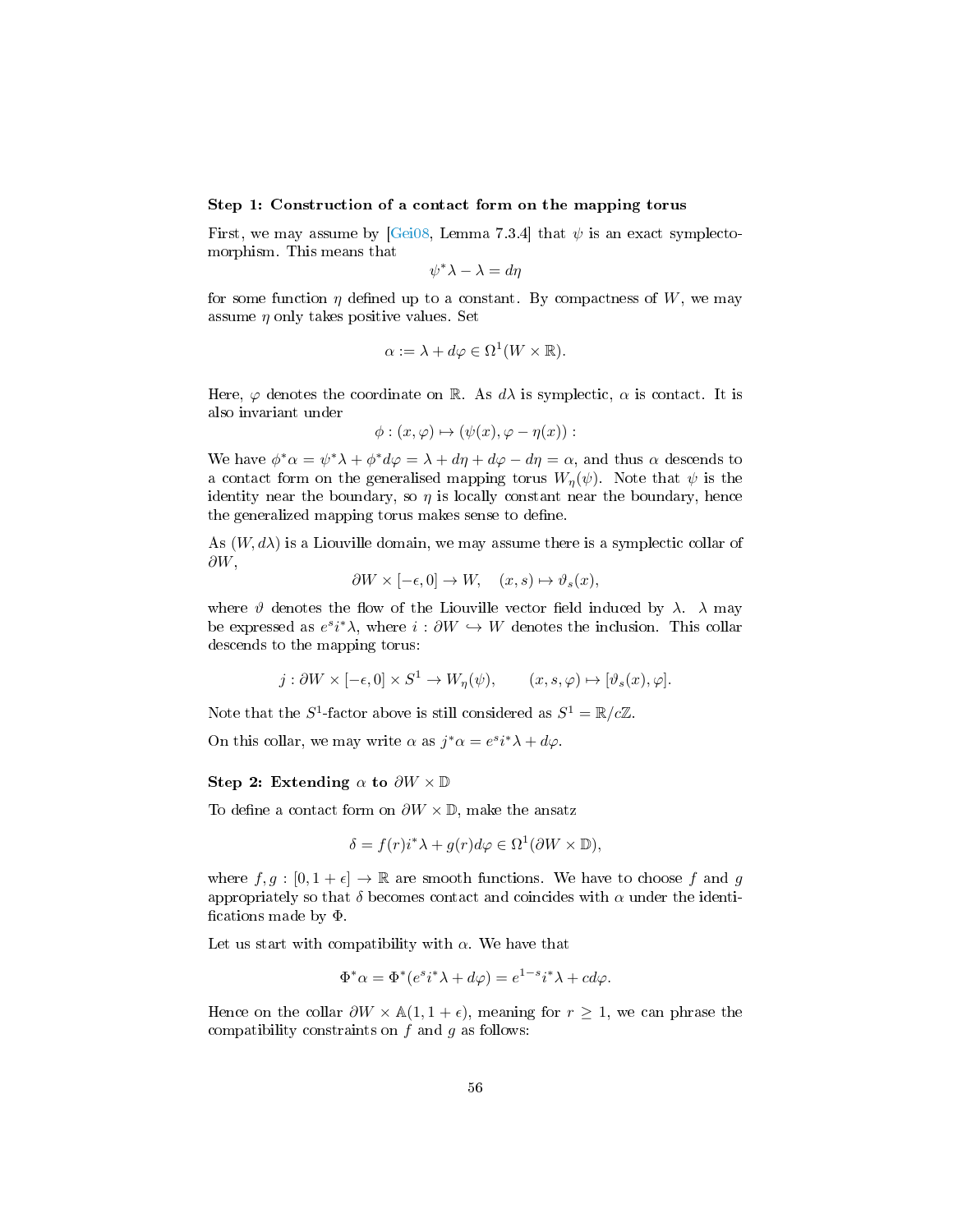1.  $f(r) = e^{1-r}$  and  $g(r) = c$  for  $r \ge 1$ .

Near the centre of  $\partial W \times \mathbb{D}$ , we prescribe the following form for  $\delta$ :

2.  $f(r) = C_0$  and  $g(r) = C_1 r^2$  for  $r \leq \epsilon/2$ , where  $C_0 > 1$  and  $C_1 > 0$  are constants.

To ensure that the contact condition is satisfied, a straightforward computation shows

$$
\delta \wedge (d\delta)^n = n f^{n-1} (f g' - f' g) i^* \lambda \wedge (d i^* \lambda)^{n-1} \wedge dr \wedge d\varphi.
$$

Hence for  $\delta$  to be contact, we need that

3.  $(f(r), g(r))$  is never parallel to its tangent vector  $(f'(r), g'(r))$  for  $r \neq 0$ .

For any such choice of functions  $f$  and  $g$ , we hence obtain a contact structure on the glued manifold  $OB(W, \lambda; \psi)$ , finishing the proof.

A manifold admitting an open book decomposition might already be endowed with a contact structure. The following definition provides a notion of compatibility between contact forms and open book decompositions. Before stating it, let us fix the orientation conventions we use for open book decompositions.

Let  $M$  be an odd-dimensional oriented manifold with an open book decomposition  $(B, p)$ , where B also carries an orientation. Orient the pages  $p^{-1}(\varphi)$  by requiring that the induced orientation on the boundary of the closure of the pages coincide with the orientation of  $B$ . This is equivalent to saying that a basis of the tangent space of the pages is positive if and only if the basis together with  $\partial_{\varphi}$ , the vector field orthogonal to the pages and vanishing on B, gives a positive basis of M.

<span id="page-58-0"></span>**Definition 3.2.2.** A contact structure  $\xi$  on M is said to be **supported by** the open book decomposition  $(B, p)$  if there is positive contact form  $\alpha$  for  $\xi$  such that

- 1.  $d\alpha$  restricted to the tangent space of the pages induces a symplectic form on each page such that the orientation induced by  $d\alpha$  coincides with the orientation of the page;
- 2.  $\alpha$  induces a positive contact structure on B.

Such a 1-form is called a Giroux form.

Remark 3.2.3. A more concise way of phrasing conditions 1. and 2. in the above definition would be to say that for each page  $W_{\varphi} = p^{-1}(\varphi)$ , the manifold  $(W_{\varphi}, d\alpha|_{TW_{\varphi}})$  has to be a Liouville domain, respecting the orientation of  $W_{\varphi}$ .

<span id="page-58-1"></span>Lemma 3.2.4 ( $[Gei08, p. 348]$  $[Gei08, p. 348]$ ). The contact structure constructed in [Theo](#page-55-1)[rem 3.2.1](#page-55-1) is supported by the open book decomposition induced by  $(W, \lambda; \psi)$ .

*Proof.* Recall that the form defined in the theorem is defined by  $\alpha = \lambda + d\varphi$  on  $W_{\eta}(\psi)$  and by  $fi^*\lambda + gd\varphi$  on  $\partial W \times \mathbb{D}$ . By restricting to the tangent space of a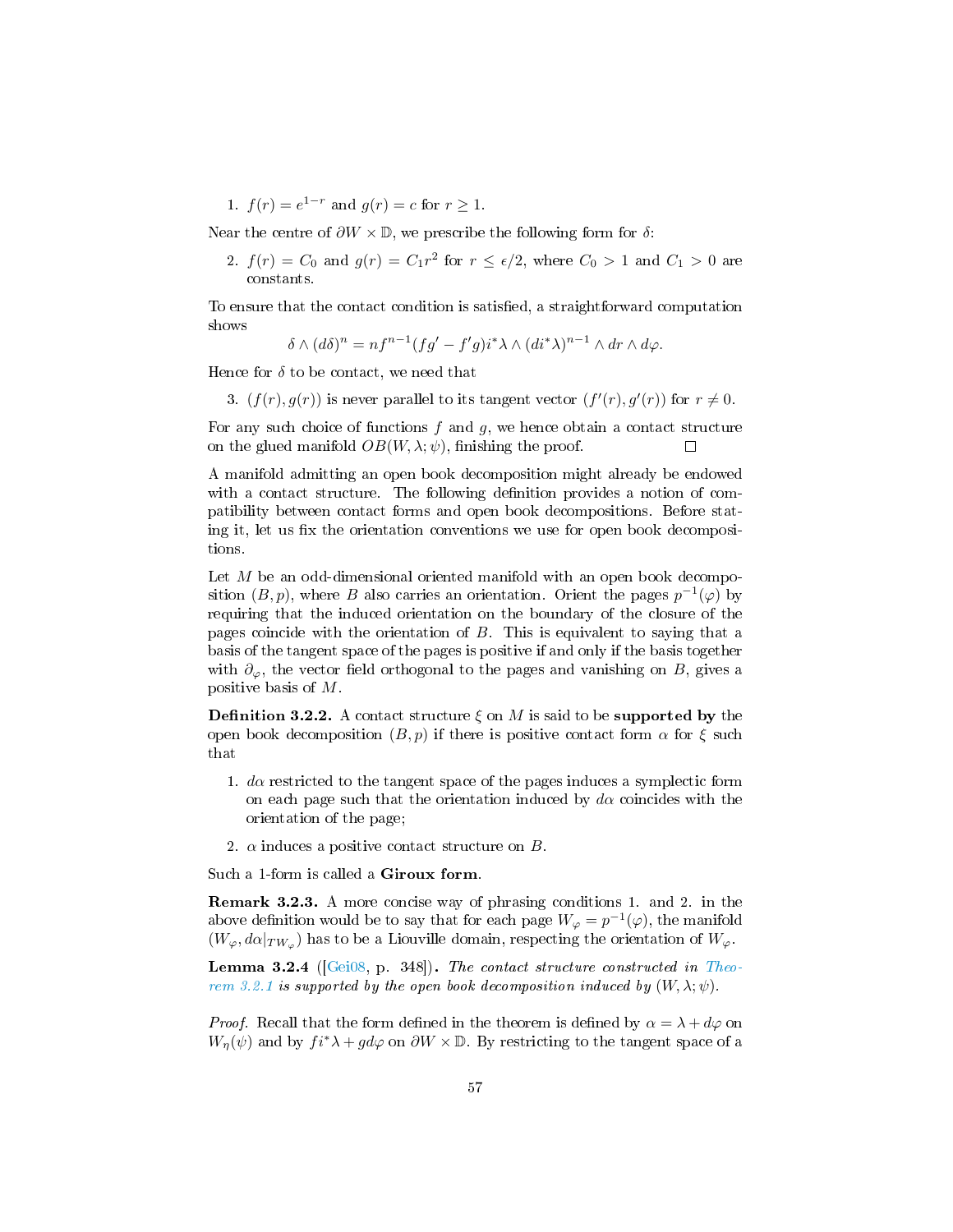page,  $d\varphi$  vanishes, and thus the pages are just  $(W, d\lambda)$ , which were assumed to be Liouville domains.  $\Box$ 

### 3.2.1 Uniqueness of  $OB(W, \lambda; \psi)$

It is of course natural to ask if the above construction of the contact manifold  $OB(W, \lambda; \psi)$  is well-defined. We address this question to establish welldefinedness up to contactomorphism, which also provides a strategy to prove when two contact manifolds are contactomorphic. We will utilizes this technique in the proof of [Theorem 5.0.1.](#page-81-0) All these ideas are due to [\[Gir02\]](#page-93-4).

**Proposition 3.2.5.** Let  $M^{2n+1}$  be a closed oriented manifold and  $\xi_i = \ker \alpha_i$  be two positive contact structures supported by the same open book decomposition  $(B, p)$  of M. Then  $\xi_0$  and  $\xi_1$  are isotopic.

*Proof.* Let  $(W, \lambda_i)$  denote the abstract page of the open book decomposition, where we set  $\lambda_i = \alpha_i |_{TW}$ . Recall that  $\partial W = B$  and take a small tubular neighbourhood  $B \times \mathbb{D}_{\epsilon}$ . Let  $h : [0, \epsilon] \to \mathbb{R}$  be a function with

- $h(0) = 0, h'(r) \ge 0$  near  $r = 0$ ;
- $h \equiv 1$  for  $r > \epsilon/2$ .

Consider h as a function with domain  $B \times \mathbb{D}_{\epsilon}$  and set for any  $R > 0$ 

$$
\alpha_{i,R} := \alpha_i + Rh(r)d\varphi.
$$

A short computation shows that

<span id="page-59-0"></span>
$$
\alpha_{i,R} \wedge (d\alpha_{i,R})^n = \alpha_i \wedge (d\alpha_i)^n + Rh(r) d\varphi \wedge (d\alpha_i)^n + Rh'(r) \alpha_i \wedge (d\alpha_i)^{n-1} \wedge dr \wedge d\varphi.
$$
\n(3.2)

The first term is positive since the  $\alpha_i$  are contact forms. The second term is nonnegative as  $d\alpha_i$  is symplectic on the pages inducing the given orientation, which means by definition that any positive basis of the tangent space of a page together with  $\partial_{\varphi}$  is a positive basis of the tangent space of M. Hence,  $d\varphi \wedge (d\alpha_i)^n$  is a positive volume form.

For the third term, let  $\epsilon$  be small enough so that the intersection of the tubular neighbourhood  $B \times \mathbb{D}_\epsilon$  with any page is contained within a symplectic collar of the pages. It does not matter whether we choose the Liouville vector field associated to  $\alpha_1$  or  $\alpha_2$  for the construction of the symplectic collar, as long as the flow preserves the orientation (which is clear as  $\mathcal{L}_W(\omega) = \omega$  for any Liouville vector field).

Suppose for concreteness that we evaluate  $\alpha_i \wedge (d\alpha_i)^{n-1} \wedge dr \wedge d\varphi$  at a point  $x \in B \times \mathbb{D}_{\epsilon} \subset M$  such that  $p(x) = \varphi_0$ . By assumption on  $\epsilon$ , we may identify

$$
(B \times \mathbb{D}_\epsilon \cap W_{\varphi_0}, d\alpha_i|_{TW_{\varphi_0}}) \cong (B \times [-\epsilon, 0], d(e^t \lambda_i)).
$$

Recall that as the  $\alpha_i$  are Giroux forms, the  $\lambda_i$  are contact structures when restricted to B. Assume that  $x = (p_0, t_0)$ , which corresponds to  $\phi_{t_0}(x)$  if  $\phi$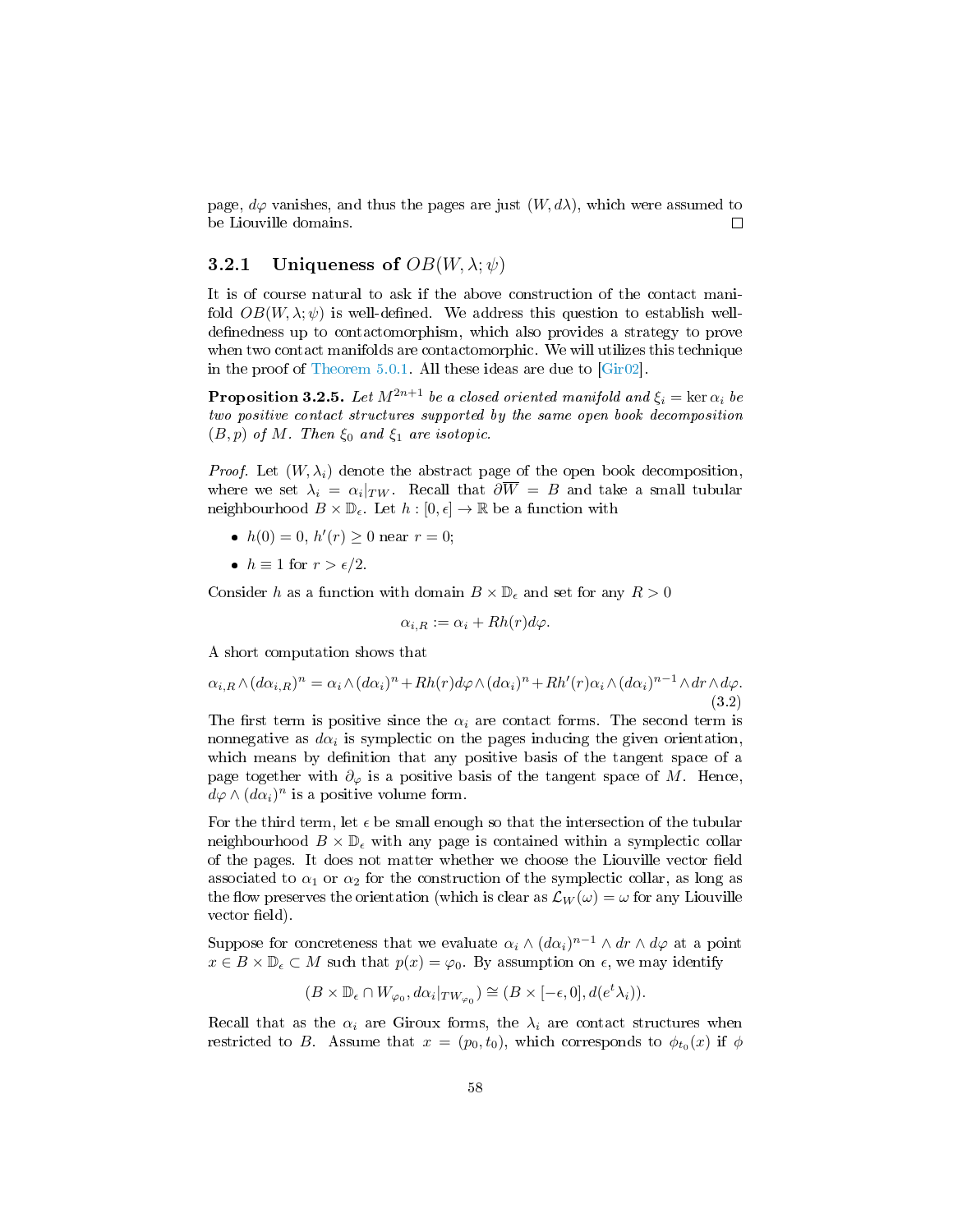denotes the flow of the Liouville vector field used to construct the symplectic collar. Note that  $t \in [-\epsilon, 0]$ .

Now choose a positive basis  $(u_1, \ldots, u_{2n-1})$  of  $T_{p_0}B$  and transport it to  $T_xW_{\varphi_0}$ by setting

$$
v_j = D\phi_{t_0}(p_0)[u_j].
$$

As  $\psi_t$  is an orientation-preserving diffeomorphism of  $W_{\varphi_0}$  and by the orientation conventions in Definition 3.2.2,  $(\frac{\partial}{\partial t}, v_1, \ldots, v_{2n-1})$  is a positive basis of  $T_xW_{\varphi_0}$  $\left(\frac{\partial}{\partial t}\right)$  is outward-pointing on  $\partial W$ ). Note that under the identification with the symplectic collar, we may express

$$
v_j = u_j + t_0 \frac{\partial}{\partial t} |_{t_0}.
$$

Our preliminary goal is to show that  $\alpha_i \wedge (d\alpha_i)^{n-1} \wedge dr|_{TW_{\varphi_0}}$  is a volume form on  $W_{\varphi_0} \cap B \times \mathbb{D}_{\epsilon}$ . On the symplectic collar, we have

$$
\alpha_i \wedge (d\alpha_i)^{n-1} = (e^t \lambda_i) \wedge (d(e^t \lambda_i))^{n-1}
$$
  
=  $e^t \lambda_i \wedge (e^t dt \wedge \lambda_i + e^t d\lambda_i)^{n-1}$   
=  $e^t \lambda_i \wedge (e^{(n-1)t} (d\lambda_i)^{n-1} + (n-1)e^{(n-1)t} dt \wedge \lambda_i \wedge (d\lambda_i)^{n-2})$   
=  $e^{nt} \lambda_i \wedge (d\lambda_i)^{n-1}$ .

Evaluating  $\alpha_i \wedge (d\alpha_i)^{n-1} \wedge dr|_{TW_{\varphi_0}}$  at the positive basis  $(\frac{\partial}{\partial t}, v_1, \ldots, v_{2n-1})$  gives

$$
-dr\left(\frac{\partial}{\partial t}\right) \cdot e^{nt_0}\lambda_i \wedge (d\lambda_i)^{n-1}(u_1,\ldots,u_{2n-1}).
$$

The second factor is positive as the  $\lambda_i$  are positive contact forms on B and the  $u_j$  are a positive basis. Also,  $dr(\frac{\partial}{\partial t}) < 0$  for  $\epsilon$  small enough as r is decreasing along flow lines of the Liouville vector field in a neighbourhood of the binding, which proves that  $\alpha_i \wedge (d\alpha_i)^{n-1} \wedge dr > 0$  in a neighbourhood of B (though not on  $B$  itself, as there,  $dr$  is not defined).

Finally,  $d\varphi(\partial_{\varphi}) > 0$ , so that

$$
\alpha_i \wedge (d\alpha_i)^{n-1} \wedge dr \wedge d\varphi(v_1,\ldots,v_{2n-1},\frac{\partial}{\partial t},\partial_{\varphi}) > 0,
$$

which establishes that also the third term is nonnegative. The last two terms in Equation  $(3.2)$  may vanish due to being multiplied by h or h', but the first is always positive. As we have shown that all terms evaluate to something nonnegative or positive on positively oriented bases, this establishes that both  $\alpha_{i,R}$  are positive contact forms inducing the same contact structure as  $\alpha_i$ .

We now obtain an isotopy between  $\xi_0$  and  $\xi_1$  by the convex combination

$$
\alpha_t = (1 - t)\alpha_{0,R} + t\alpha_{1,R},
$$

which is contact for all  $t \in [0,1]$  if R is large enough.

 $\Box$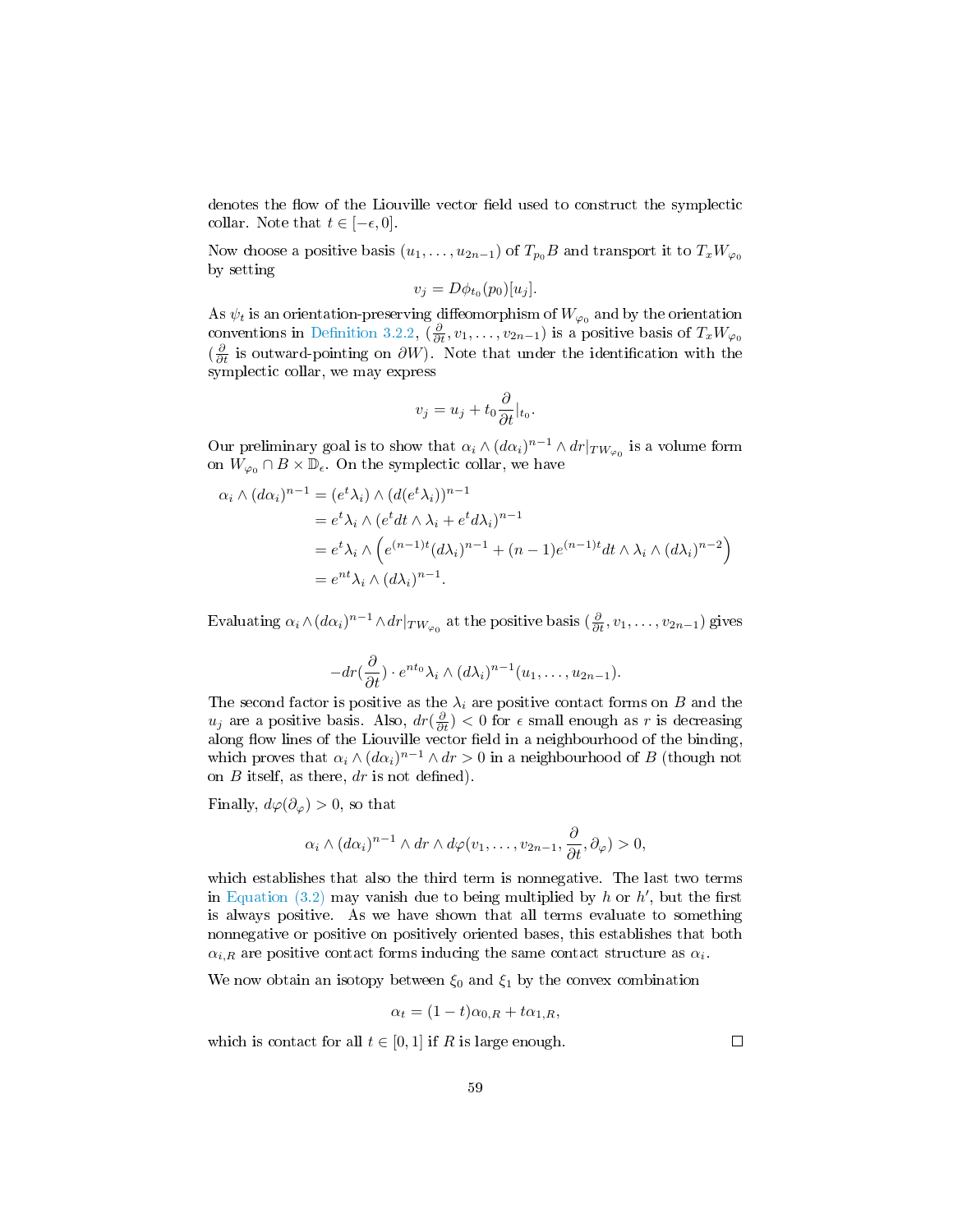As promised, we obtain that the contact structure on  $OB(W, \lambda; \psi)$  does not depend on the choices made in the construction:

**Corollary 3.2.6.** The contact manifold  $OB(W, \lambda; \psi)$  is well-defined up to contactomorphism.

*Proof.* The base manifold is always diffeomorphic to  $OB(W; \psi)$ , and if  $\xi_0$  and  $\xi_1$  are two contact structures on  $OB(W; \psi)$  arising through different choices regarding f and q in the construction in [Theorem 3.2.1,](#page-55-1) then by [Lemma 3.2.4,](#page-58-1) both are supported by the open book decomposition induced by the abstract open book  $(W, \lambda; \psi)$  on  $OB(W; \psi)$ . Thus we conclude immediately by the preceding proposition.  $\Box$ 

Perhaps more interestingly, this provides a technique to prove that two contact manifolds are contactomorphic.

Corollary 3.2.7. If two contact manifolds  $(M_0, \xi_0)$  and  $(M_1, \xi_1)$  admit supporting open book decompositions so that their respective abstract pages are symplectomorphic to the Liouville domain  $(W, \lambda)$  and their monodromies are symplectically isotopic to  $\psi$ , then  $(M_0, \xi_0)$  and  $(M_1, \xi_1)$  are contactomorphic.

Proof. From the assumptions and the uniqueness proposition, it follows immediately that

$$
(M_0, \xi_0) \cong OB(W, \lambda; \psi) \cong (M_1, \xi_1),
$$

 $\Box$ 

where ∼= denotes contactomorphism.

Remark 3.2.8. In dimension 3, the interplay between open book decompositions of contact manifolds and their contact structures can be made more precise, which is the content of the celebrated Giroux Correspondence Theorem  $[Gir02]$ 

Theorem 3.2.9 (Giroux). Let M be a closed oriented 3-manifold. Then there is a one-to-one correspondence between

{*oriented contact structures on*  $M$  *up to isotopy* }

and

{open book decompositions of  $M$  up to positive stabilization}.

The equivalence relation of positive stabilization of open books is defined by adding a 1-handle to the page and composing the monodromy with a righthanded Dehn twist along a closed simple embedded curve going exactly once around the handle.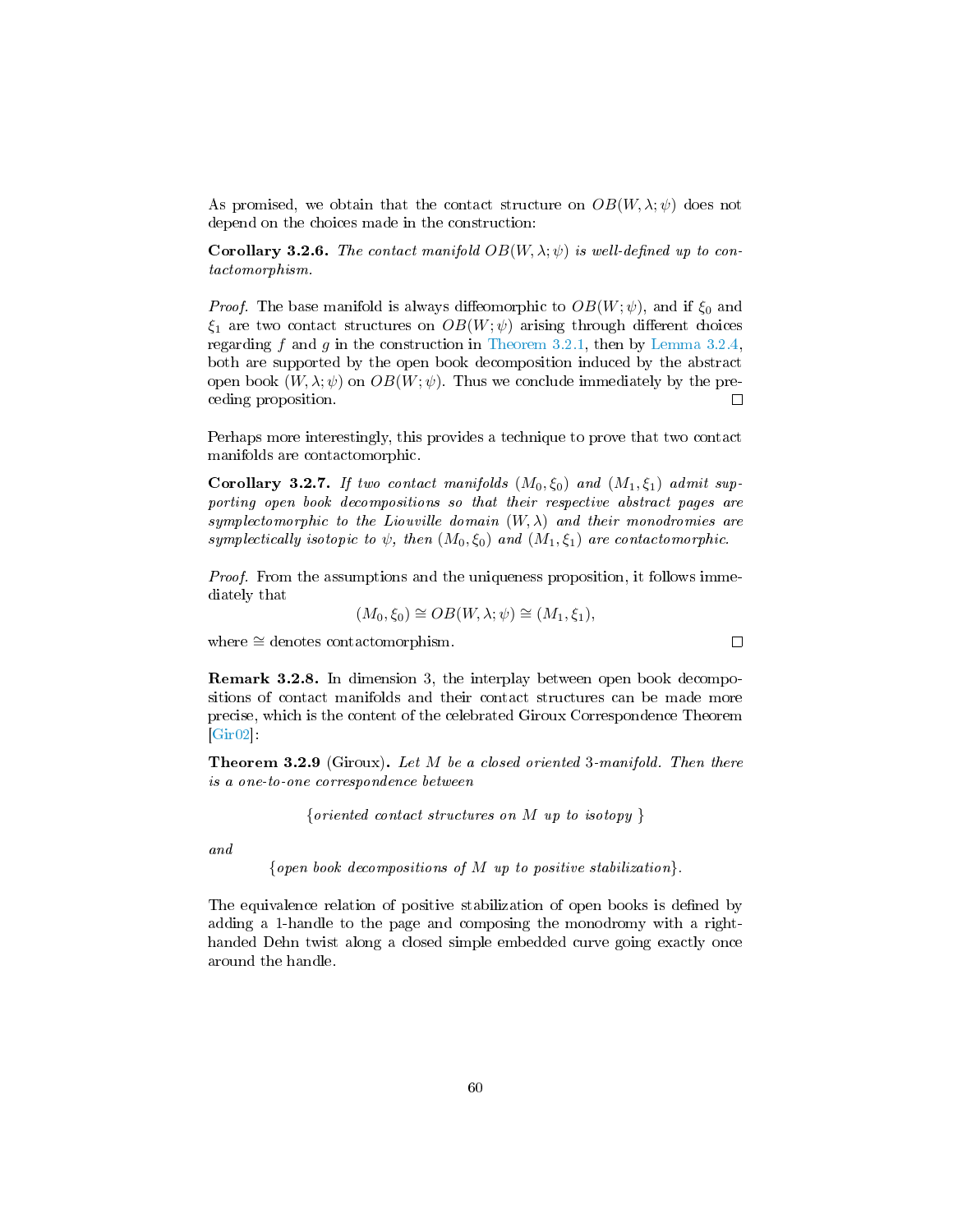### 3.2.2 Examples

Returning to the examples of  $S^3$  we encountered earlier, we check if the standard contact structure on  $S^3$  defined by

$$
\alpha = r_1^2 d\varphi_1 + r_2^2 d\varphi_2
$$

is supported by the open book decompositions considered in [Section 3.1.2.](#page-53-0)

#### Example 3.2.10.

1. We first treated  $B = \{(0, z_2) \in S^3\}$  together with  $p(z_1, z_2) = \frac{z_1}{|z_1|}$  and found the corresponding abstract open book to be  $(\mathbb{D}^2, \psi = id)$ .

On B,  $\alpha$  restricts to  $d\varphi_2$ , which is the standard contact form on  $S^1$  again. On the pages,  $d\alpha = r_1 dr_1 \wedge d\varphi_1 + r_2 dr_2 \wedge d\varphi_2$  restricts to  $r_2 dr_2 \wedge d\varphi_2$ , as  $\varphi_1$  is constant on the pages. This is a symplectic form, which shows that the the standard contact structure ker  $\alpha$  is supported by the open book decomposition  $(B, p)$ .

2. For the other binding

$$
B' = \{(z_1, 0) \in S^3\} \cup \{(0, z_2) \in S^3\},\
$$

we see that on  $K_i \subset B$ , the standard contact form  $\alpha$  restricts to  $d\varphi_i$ , once more the standard contact form on  $S^1$ . Using the parametrisation of the pages

$$
(p')^{-1}(\varphi) = \left\{ (r_1 e^{i\varphi_1}, \sqrt{1 - r_1^2} e^{i(\varphi - \varphi_1)}) \right\}
$$

for  $(r_1, \varphi_1) \in (0, 1) \times S^1$ , we get

$$
d\alpha = r_1 dr_1 \wedge d\varphi_1 + \sqrt{1 - r_1^2} d(\sqrt{1 - r_1^2}) \wedge d(\varphi - \varphi_1) = 2r_1 dr_1 \wedge d\varphi_1.
$$

This is symplectic and hence  $(p', B')$  also supports ker  $\alpha$ .

## <span id="page-62-0"></span>3.3 Symplectic Fillings by Lefschetz-Bott Fibrations

This section explains how to obtain symplectic fillings from Lefschetz-Bott fibrations using open books. We use this technique in Section  $5.5$  to exhibit different symplectic fillings of the  $A_k$ -type singularity.

Recall from the beginning of this chapter that a topological Lefschetz-Bott fibration  $(E, \pi, J, i)$  with regular fiber F over  $\mathbb D$  admits a topological description of its total space as

$$
\partial E = F(\psi) \cup_{\partial F \times S^1} (\partial F \times \mathbb{D}).
$$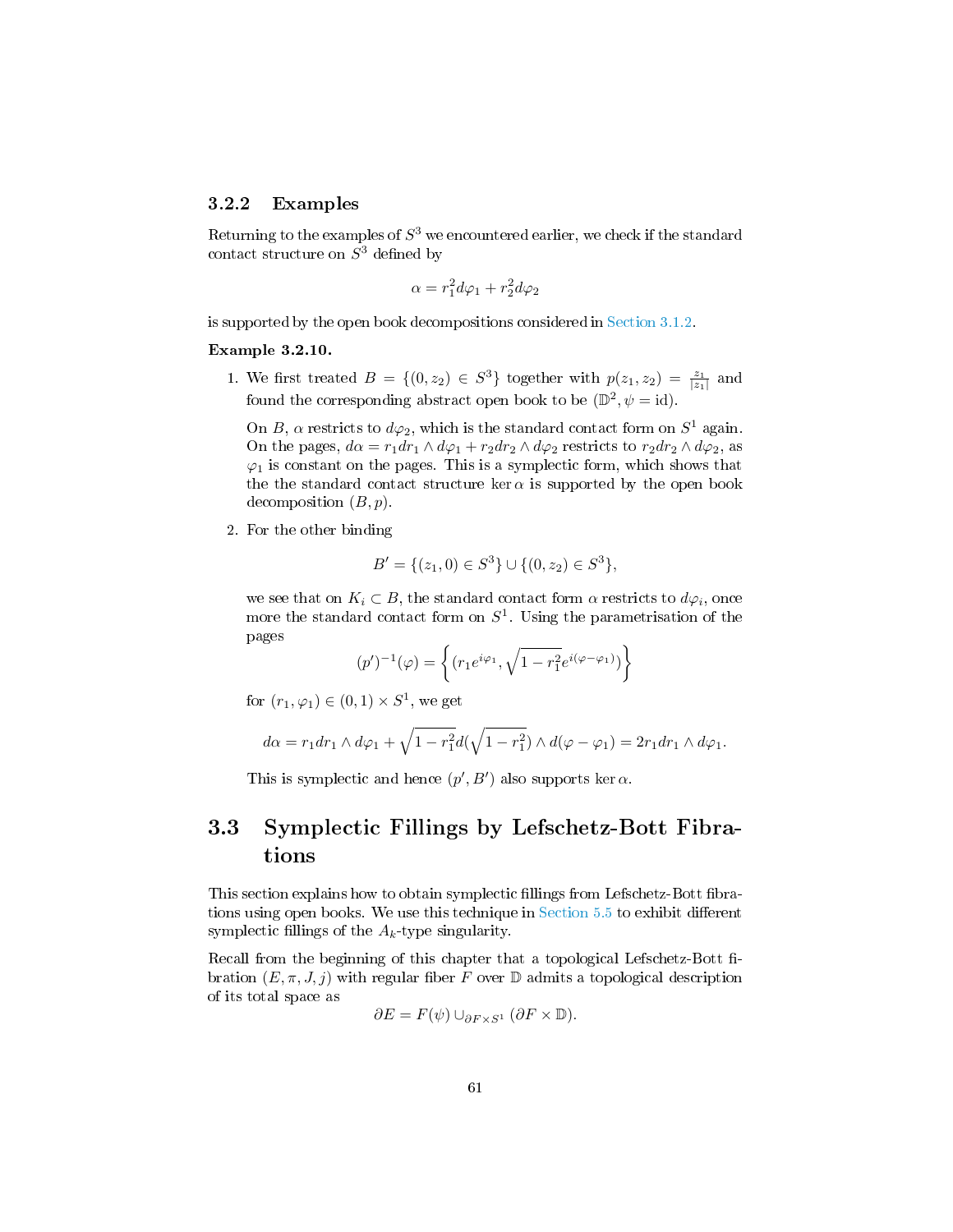This suggests an identification of  $\partial E$  with the abstract open book  $(F, \psi)$ , though one has to be careful about the fact  $E$  has a corner. On the other hand, the manifold  $OB(F; \psi)$  is constructed with a gluing as discussed after [Theorem 3.2.1,](#page-55-1) so that  $OB(F; \psi)$  is closed.

Suppose the corner can be smoothed. We may then identify the resulting manifold E' with  $OB(F; \psi)$  induced from the abstract open book  $(F, \psi)$ . We have seen in [Theorem 3.2.1](#page-55-1) that  $OB(F; \psi)$  admits a contact structure if we further endow the page F with a 1-form  $\lambda$  making  $(F, d\lambda)$  into a Liouville domain; recall that we denoted the resulting contact manifold by  $OB(F, \lambda; \psi)$ .

It is then natural to attempt to expand this to the symplectic setting and ask if there is a notion of compatibility between the symplectic structure of the Lefschetz-Bott fibration and the contact structure on the boundary. In particular, one may be interested in the possibility that  $(E, \Omega)$  could, after smoothing corners, serve as a strong symplectic lling of a contact open book associated to  $\partial E$ .

A strong symplectic filling  $(W, \omega = d\lambda)$  of a contact manifold  $(M, \alpha)$  must satisfy that  $\omega$  is symplectic (evidently), and that  $\omega$  is exact near the boundary with outward pointing Liouville vector field  $V$ . For a symplectic Lefschetz-Bott fibration  $(E, \pi, \Omega)$  over  $\mathbb{D}$ , let us hence require that

- (1)  $\Omega$  is symplectic on all of E, and
- (2)  $\Omega = d\lambda$  is exact near  $\partial E$ , and both  $\lambda|_{\partial h E}$  and  $\lambda|_{\partial v E}$  are positive contact forms.

It turns out that one can "interpolate between" the Liouville vector fields associated to  $\lambda|_{\partial_h E}$  and  $\lambda|_{\partial_v E}$  (which are outward pointing along  $\partial_h E$  and  $\partial_v E$ as they are assumed to be positively contact) to obtain another Liouville vector field V which is transverse to the boundary of a manifold  $E'$  obtained by smoothing the corners of  $E$  (cf. [\[LHW18,](#page-94-5) Section 2.5]).

Thus if (1) and (2) hold,  $(E', \Omega)$  is a strong symplectic filling of  $(\partial E', \ker \lambda)$ .

To obtain a contact open book description of  $\partial E'$ , we require that  $(F; \psi)$  can be made into a Liouville domain. This suggests that we should impose

(3)  $(\pi^{-1}(z) \setminus E^{\rm crit}, \Omega|_{\pi^{-1}(z)})$  is a Liouville domain for all  $z \in \mathbb{D}$ .

Denote a regular reference fiber by  $(F, d\lambda) = (\pi^{-1}(1), \Omega|_{\pi^{-1}(1)})$ . If  $(E, \pi, \Omega)$  sat-isfies (1)-(3), [Theorem 3.2.1](#page-55-1) together with [Lemma 3.2.4](#page-58-1) give that  $\lambda$  is a Giroux form for the open book decomposition of the contact manifold  $OB(F, \lambda; \psi)$ .

Therefore, to establish that a symplectic Lefschetz-Bott fibration  $(E, \pi, \Omega)$  as above induces a strong symplectic filling of the contact manifold  $OB(F, \lambda; \psi)$ , one needs to verify that

 $(E', \ker \lambda)$  is contactomorphic to  $OB(F, \lambda; \psi)$ .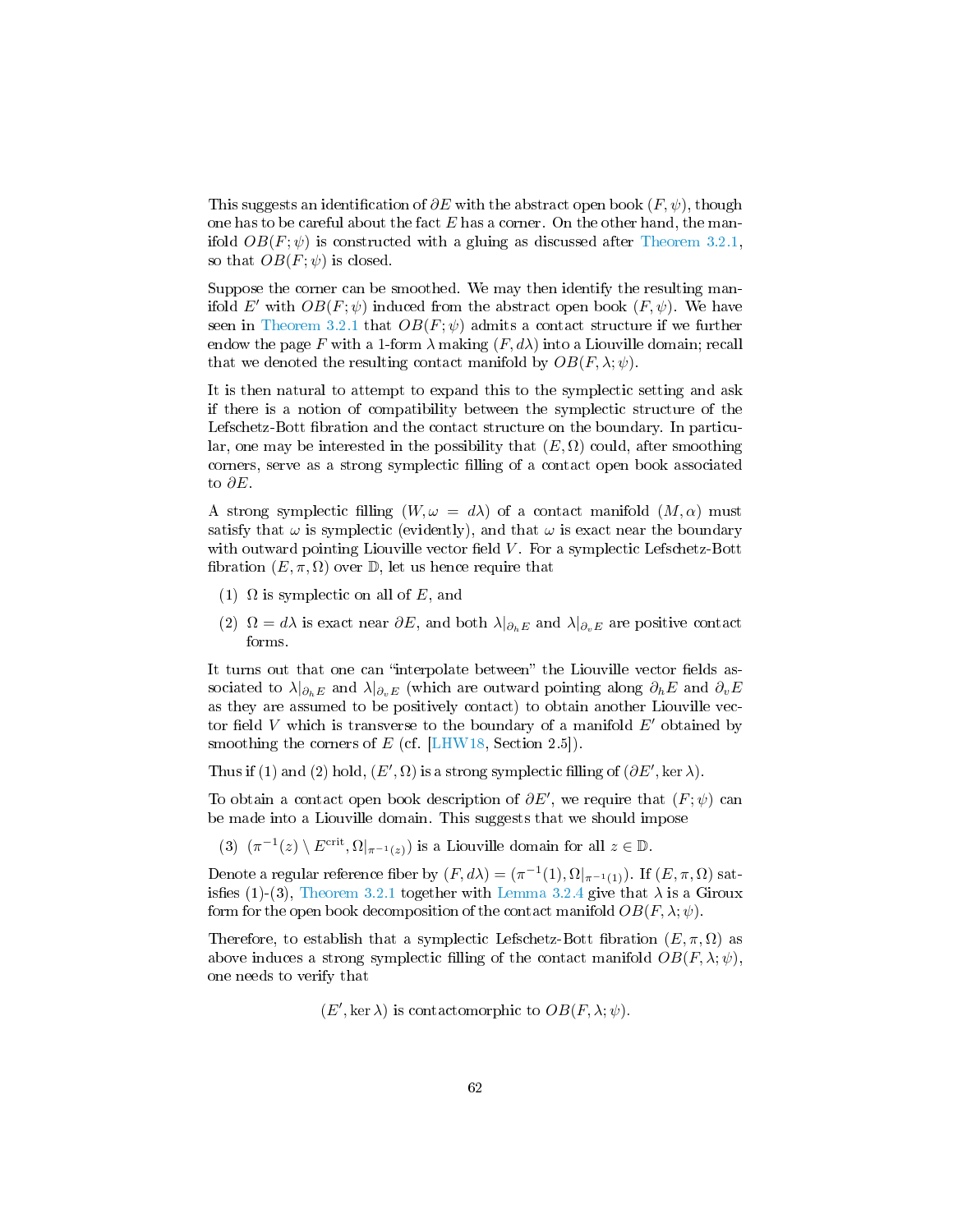This is shown in [\[Oba20,](#page-94-1) Proposition B.3], which also reviews the smoothing of the corners of  $E$ .

Let us state this as a proposition.

Proposition 3.3.1 ([\[LHW18,](#page-94-5) Section 2.5], [\[Oba20,](#page-94-1) Proposition B.3]). Let  $(E, \pi, \Omega)$  be a symplectic Lefschetz-Bott fibration over  $\mathbb D$  with monodromy  $\psi$ and generic fiber the Liouville domain  $(F, d\lambda) = (\pi^{-1}(z) \setminus E^{\text{crit}}, \Omega|_{\pi^{-1}(z)})$ . Suppose  $\Omega$  is nondegenerate on E and exact near  $\partial E$  and on each regular fiber of π.

Then  $\Omega$  can be deformed and the corners of E can be smoothed so that  $(E, \Omega)$ is a strong symplectic filling of the contact manifold  $OB(F, \lambda; \psi)$ 

This proposition allows us in certain cases to read off fillability of a contact manifold.

Corollary 3.3.2 ([\[Oba20,](#page-94-1) Corollary B.4]). Suppose a contact manifold  $(M,\xi)$ is supported by an open book decomposition with pages symplectomorphic to the Liouville domain  $(V, \omega = d\lambda)$  and monodromy  $\psi \in \text{Symp}(V, \omega)$ . Suppose that  $\psi$ is symplectically isotopic to the composition of right-handed fibered Dehn twists

$$
\psi \cong \tau_{C_1} \circ \ldots \circ \tau_{C_k}
$$

for  $C_1, \ldots, C_k$  a collection of spherically fibered coisotropic submanifolds. Then  $(M, \xi)$  is strongly fillable.

**Remark 3.3.3.** Recall that the total space of a Lefschetz fibration  $\pi : E^{2n} \to \mathbb{D}$ admits a handlebody decomposition with no handles of index greater than  $n$ . If E satisfies (1), then in particular, there exists a global symplectic form  $\Omega \in$  $\Omega^2(E)$ . Therefore, one can choose a compatible almost complex structure J on E and we are in position to apply [Theorem 1.4.22](#page-26-0) to conclude that there exists a Stein structure on  $E$ . In particular, any strong symplectic filling induced by a Lefschetz fibration is in fact a Stein filling.

Remark 3.3.4. [\[LHW18\]](#page-94-5) is an extensive reference for results of this type for Lefschetz fibrations on 4-manifolds, see in particular theorem  $1.24$ . It is shown that for topological Lefschetz fibrations  $(E, \pi)$ , the space of symplectic forms  $\Omega \in \Omega^2(E)$  making  $(E, \pi, \Omega)$  into a symplectic Lefschetz fibration satisfying (1)-(3) are nonempty and contractible, and that picking any such form, the corners of E can be smoothed so that  $(E, \Omega)$  is a strong symplectic filling of a contact manifold supported by the induced open book decomposition of the boundary.

If moreover the Lefschetz fibration is **allowable**, which means that none of its vanishing cycles is homologically trivial in the fiber, then the same is true for the following spaces:

• the space of symplectic forms on E giving  $\pi$  the structure of an exact symplectic Lefschetz fibration, thereby inducing a Liouville filling;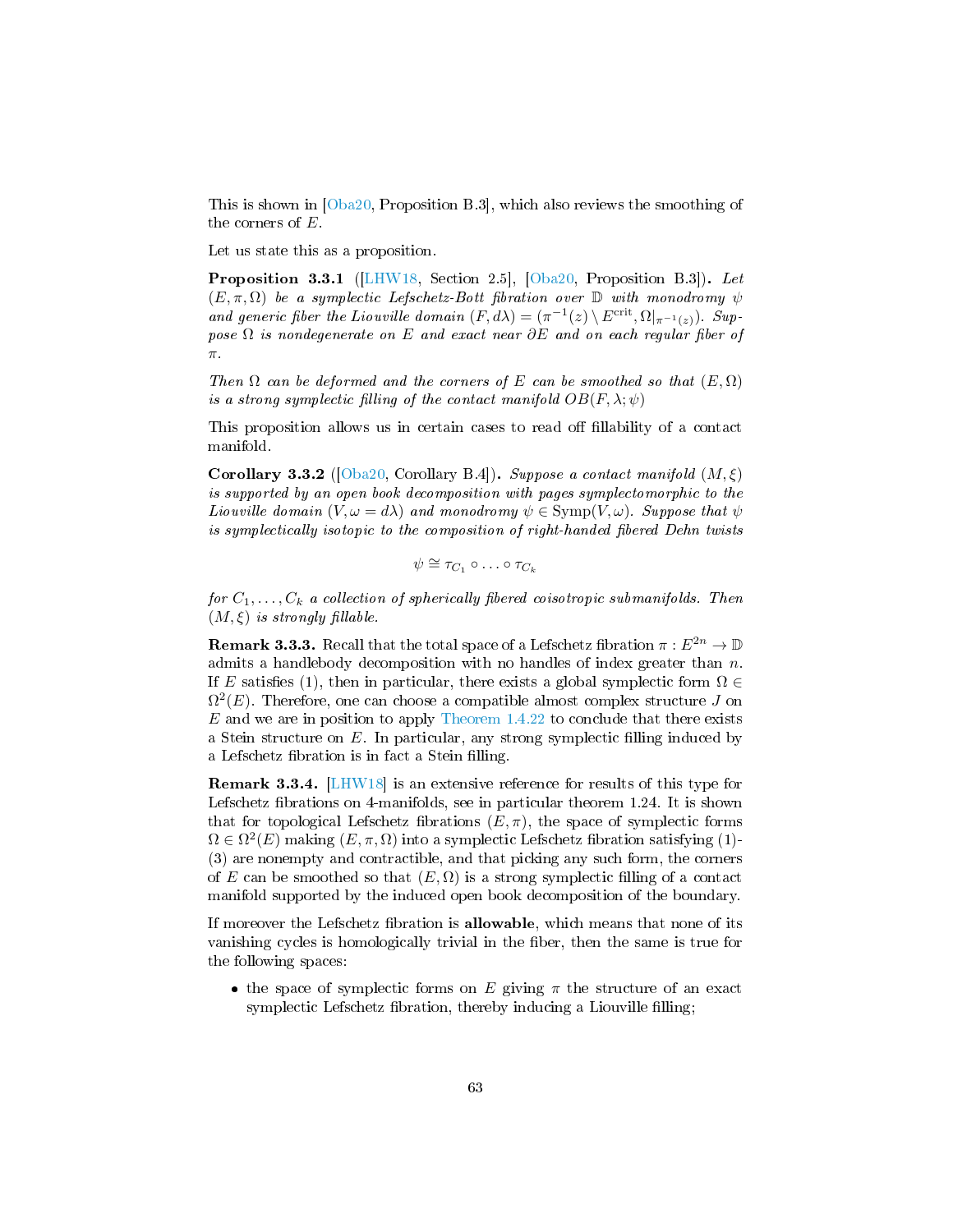• the space of almost Stein structures  $(J, \phi)$ , which consist of an almost complex structure J and a J-convex function  $\phi$  so that  $-dd^{\mathbb{C}}\phi$  restricts to a contact form on the faces of  $\partial E$ . It is explained how this gives rise to a veritable Stein structure on  $E$  after smoothing corners, producing a Stein filling.

Conversely, Giroux and Pardon proved in [\[GP17\]](#page-93-7) that every Stein domain W admits a Lefschetz fibration  $(W', \pi)$  whose fibers are Stein domains and so that  $W'$  can be deformed to  $W$ . This proves that any Stein domain admits a Lefschetz fibration, and that the total space of any Lefschetz fibration can be deformed to a Stein domain.

Remark 3.3.5. Note in particular that this result implies that any manifold which arises as the boundary of the total space of a Lefschetz fibration (with smoothed corners) admits a Stein fillable contact structure.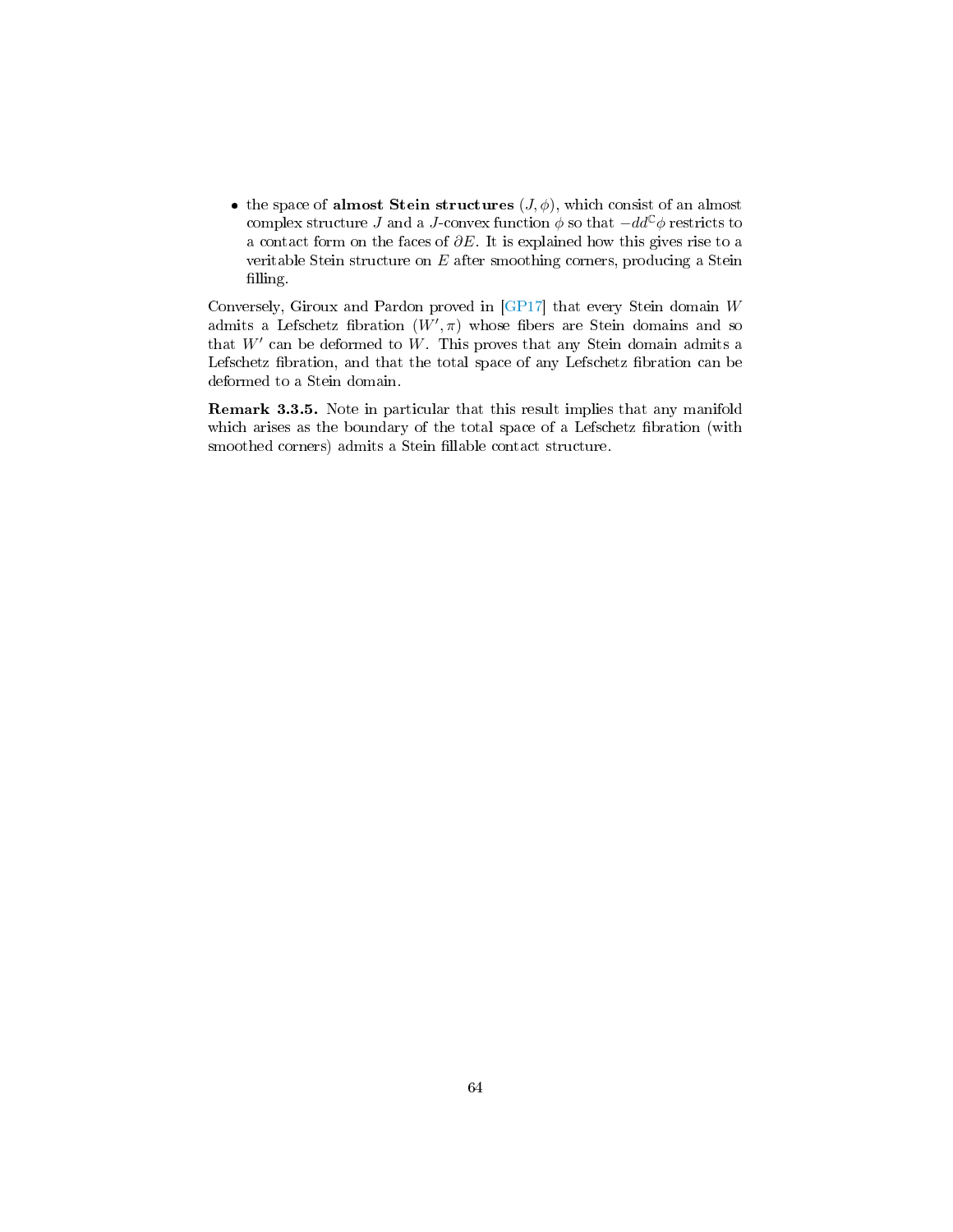# Chapter 4

# Lefschetz-Bott Fibrations on Line Bundles

The aim of this chapter is to prove the following:

<span id="page-66-0"></span>**Theorem 4.0.1** ([\[Oba20,](#page-94-1) Theorem 1.1]). Let  $(M, \omega)$  be a closed symplectic manifold. Suppose that  $[\omega/2\pi] \in H^2(M;\mathbb{R})$  has an integral lift Poincaré dual to the homology class of a symplectic hypersurface H in  $(M, \omega)$ . Then there exists a complex line bundle L over  $(M, \omega)$  with first Chern class  $c_1(L) = -[\omega/2\pi]$ which admits a symplectic Lefschetz-Bott fibration over  $\mathbb C$  with fibers  $M \setminus H$  and critical set H.

Let us first recall the notion of Chern classes. Suppose  $\pi : L \to M$  is a complex vector bundle of rank k. Then the r-th Chern class  $c_r(L)$  is a cohomology class in  $H^{2r}(M;\mathbb{Z})$ . Their significance in the case of complex line bundles lies in the fact that the first Chern class  $c_1(L) \in H^2(M;\mathbb{Z})$  turns out to be a complete invariant: complex line bundles over a manifold  $M$  are classified up to isomorphism by  $c_1(L)$  (see e.g. [\[Hus94,](#page-93-8) Theorem 3.4]).

We refer to the classical textbook [\[MS74\]](#page-94-6) for the general theory of characteristic classes, in particular to Chapter 14 for the theory on Chern classes, and to Appendix C for their relation to Chern-Weil theory. For our purposes, we content ourselves by giving a way to define the first Chern class: suppose  $p$ :  $L \to M$  is a complex line bundle over a manifold M. Choose a connection form  $\alpha \in \Omega^1(L)$ . The curvature form associated to  $\alpha$  is a 2-form  $\beta \in \Omega^2(M)$  on the base satisfying  $p^*\beta = d\alpha$ . Then in our convention, the first Chern class of the bundle L is

$$
c_1(L) = [-\beta/2\pi].
$$

The assumptions on  $\omega$  and H are motivated by an important result of Donaldson: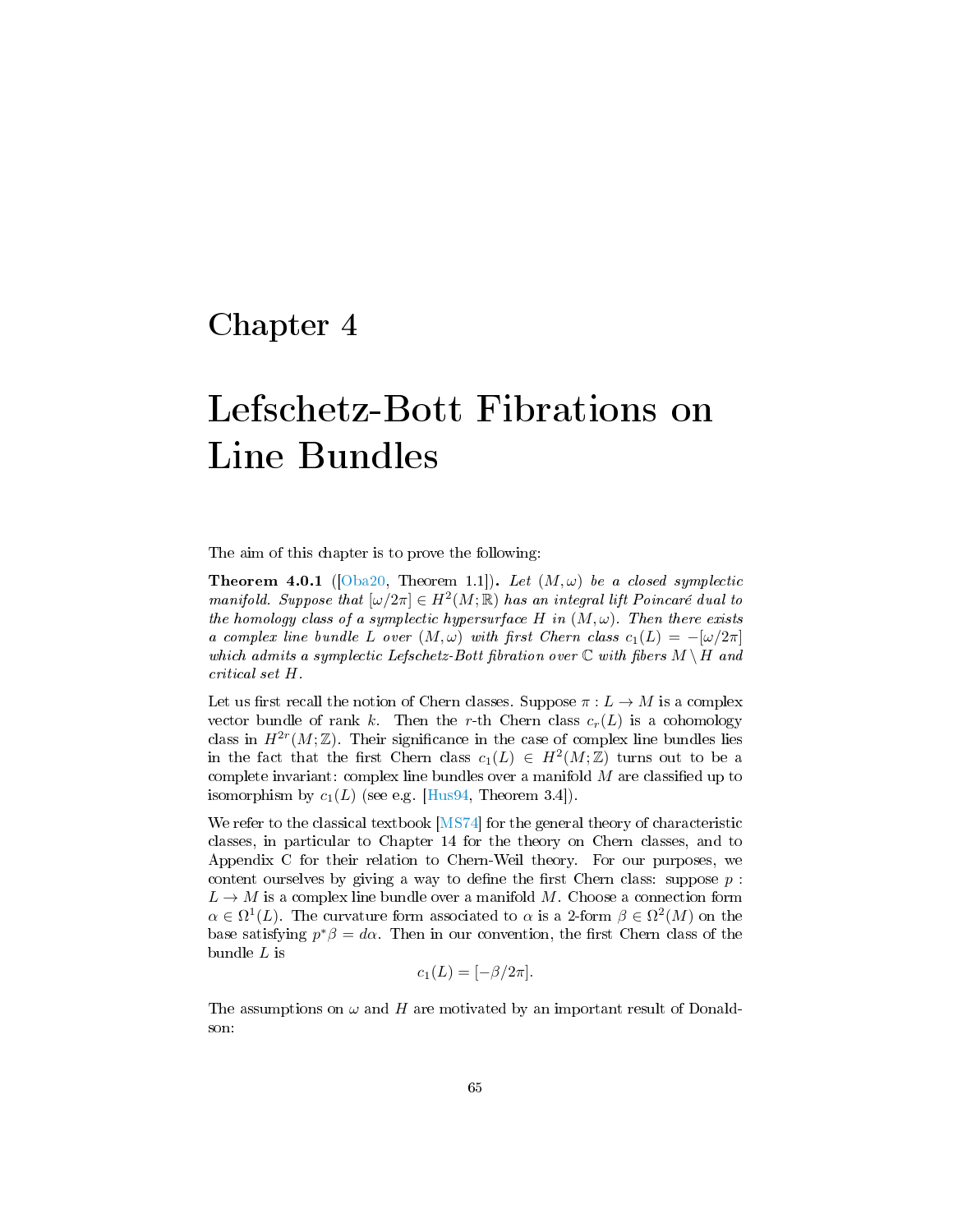**Theorem 4.0.2** ([\[Don96\]](#page-93-9)). Let  $(M, \omega)$  be an integral closed symplectic manifold. Then there exists a sufficiently large integer  $k > 0$  such that  $[k\omega/2\pi]$  is Poincaré dual to the orientation class of a symplectic hypersurface H in M.

The hypersurface  $H$  is called a **Donaldson hypersurface**, and in the following we normalize the symplectic form in order to assume  $k = 1$ .

Hypersurfaces of this type are also known as symplectic divisors, and a tuple  $(M, \omega, H)$  consisting of an integral symplectic manifold  $(M, \omega)$  together with a Donaldson hypersurface H is referred to as a **polarized manifold**. In [\[BC01\]](#page-92-5), Biran and Cieliebak studied properties of polarized manifolds and provided numerous examples to which [Theorem 4.0.1](#page-66-0) could potentially be applied. One easy consequence from the definition is that polarized manifolds are exact away from the Donaldson hypersurface  $H$ .

<span id="page-67-0"></span>**Lemma 4.0.3.** Let  $(M, \omega, H)$  be a polarized symplectic manifold. Then  $\omega$  is exact away from H.

*Proof.* Set  $X = M \setminus H$  and denote the inclusion by  $i : H \hookrightarrow M$ . We show that  $[i^*\omega/2\pi] = 0 \in H^2(X;\mathbb{R}) \cong \text{Hom}(H_2(X;\mathbb{Z});\mathbb{R})$ , which by the de Rham isomorphism amounts to showing that for any 2-cycle  $c \in C_2(X;\mathbb{Z})$ , we have

$$
\int_c i^* \omega / 2\pi = 0.
$$

Indeed, because  $[\omega/2\pi]$  is Poincaré dual to [H], we have

$$
\int_{c} i^{*} \omega / 2\pi = \int_{i(c)} \omega / 2\pi = \int_{i(c)} PD[H] = i * [c] \cdot [H] = 0
$$

 $\Box$ 

since  $c$  and  $H$  are disjoint.

The construction of the line bundle  $L$  and the Lefschetz-Bott fibration associated to a Donaldson hypersurface  $H \subset (M,\omega)$  will proceed along the following program:

#### Outline

- 1. Building a local model: construct an associated  $S^1$ -bundle over H with a symplectic form [\(Section 4.1\)](#page-68-1).
- 2. Construct a neighbourhood  $\nu(H)$  of H which can be symplectically identified with the previous associated bundle, so that  $M = \nu(H) \cup V$ , where V is the complement of  $\nu(H)$  [\(Section 4.2\)](#page-69-0).
- 3. Define complex line bundles over V and  $\nu(H)$  as an associated bundle to a suitable  $S^1$ -action on  $\mathbb C$  and endow their total spaces with symplectic forms [\(Section 4.3\)](#page-70-0); symplectically glue them to a line bundle  $L$  over  $M$ [\(Section 4.4\)](#page-72-0).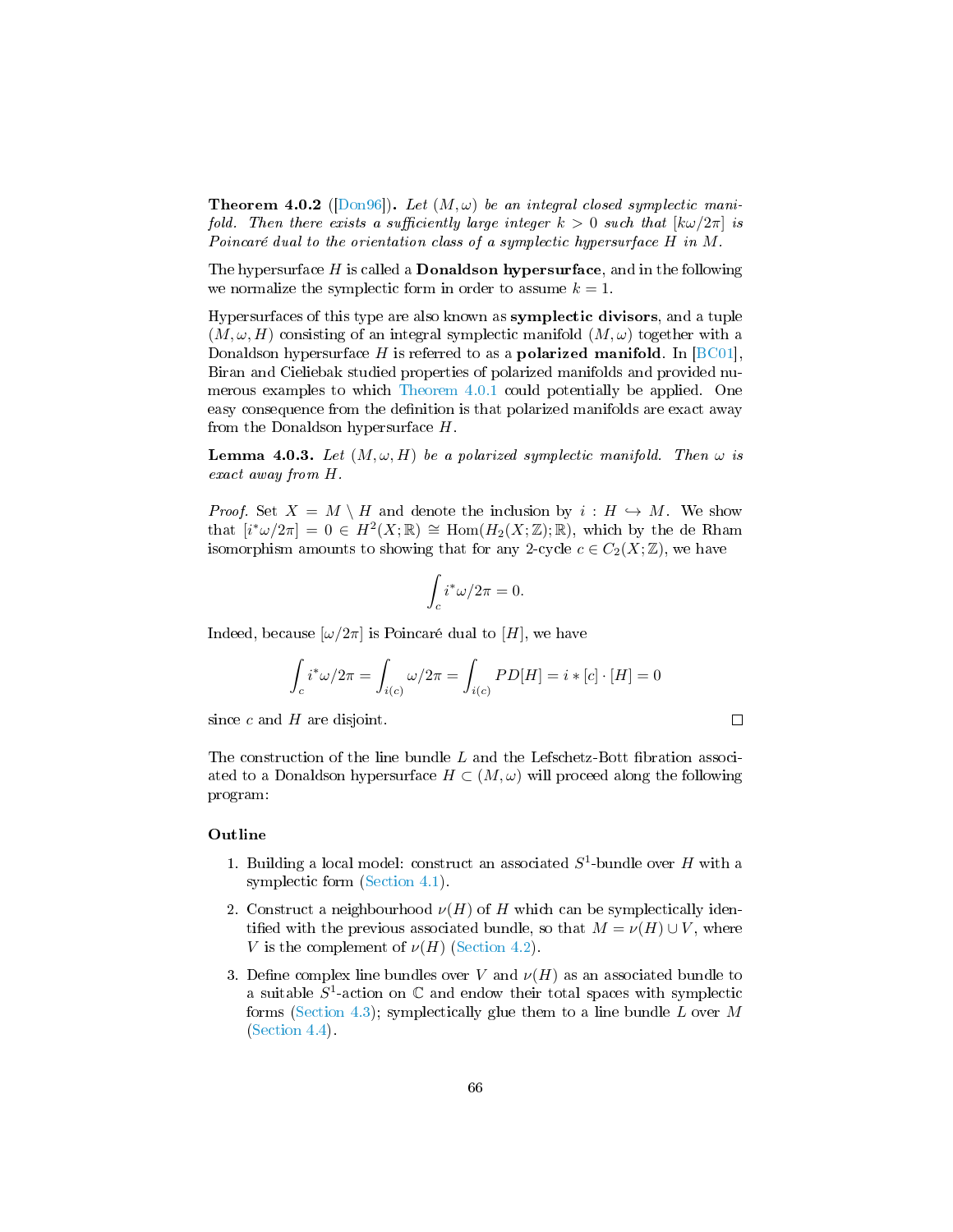- 4. Define a tentative Lefschetz-Bott fibration  $\pi : L \to \mathbb{C}$  whose critical submanifold is the zero section of  $H$  [\(Section 4.5\)](#page-74-0).
- 5. Deform the symplectic structure on  $L$  such that the fibers carry a standard symplectic structure [\(Section 4.6\)](#page-75-0).
- 6. Construct an almost complex structure  $J$  on  $L$  such that the symplectic structure is normally Kähler near the zero section of  $H$  in  $L$  [\(Section 4.7\)](#page-78-0).
- 7. Show that all the data constructed above dene a symplectic Lefschetz-Bott fibration (also [Section 4.7\)](#page-78-0).

## <span id="page-68-1"></span>4.1 The Local Model

We will model a neighbourhood of the Donaldson hypersurface  $H \subset M$  on a bundle associated to a special principal  $S^1$ -bundle, which we now define.

<span id="page-68-0"></span>**Definition 4.1.1.** Let  $(M, \omega)$  be a closed symplectic manifold. The **Boothby-Wang bundle**  $p:(P,\alpha) \to (M,\omega)$  over  $(M,\omega)$  is a principal  $S^1$ -bundle with connection 1-form  $\alpha \in \Omega^1(P; \mathfrak{s}^1)$  such that  $d\alpha = p^*\omega$ , and such that  $\alpha$  is a contact form.

**Remark 4.1.2.** As  $\mathfrak{s}^1 \cong \mathbb{R}$ , we view  $\alpha$  as an ordinary 1-form on P with values in R.

**Definition 4.1.3.** Suppose  $\omega$  is **integral**, then in our convention,  $[\omega/2\pi] \in$  $H^2(M;\mathbb{R})$  lies in the image of the map  $H^2(M;\mathbb{Z}) \to H^2(M;\mathbb{R})$  induced by the inclusion  $\mathbb{Z} \hookrightarrow \mathbb{R}$ .

We call a preimage of  $\left[\omega/2\pi\right]$  in  $H^2(M;\mathbb{Z})$  an integral lift of  $\omega$ .

A symplectic manifold  $(M, \omega)$  whose symplectic form  $\omega$  is integral is referred to as an integral symplectic manifold.

Fixing an integral lift of an integral symplectic form, the Boothby-Wang bundle over  $(M, \omega)$  exists and is unique up to isomorphism (see [\[BW58\]](#page-92-6)).

**Proposition 4.1.4** (Properties of the Boothby-Wang bundle). Let  $p:(P,\alpha) \rightarrow$  $(M, \omega)$  be the Boothby-Wang bundle over  $(M, \omega)$  and write

$$
\xi_s(p) = \left. \frac{d}{dt} \right|_{t=s} \exp(ts) \cdot p, \quad p \in P,
$$

for the infinitesimal generator associated to the  $S^1$ -action on P. Then  $\xi_1=R_\alpha$ is the Reeb vector field of  $\alpha$ , and all its orbits are periodic.

*Proof.* Since  $\alpha$  is a connection form,  $i_{\xi_s} \alpha = s$  for all  $s \in \mathfrak{s}^1$ , so  $i_{\xi_1} \alpha = 1$ . Note that as the action is fiber-preserving, we have  $Dp(x)[\xi_s(p)] = 0$  for any  $s \in \mathfrak{s}^1$ and  $x \in P$ , so that

$$
\iota_{\xi_1}(d\alpha) = \iota_{\xi_1}(p^*\omega) = 0.
$$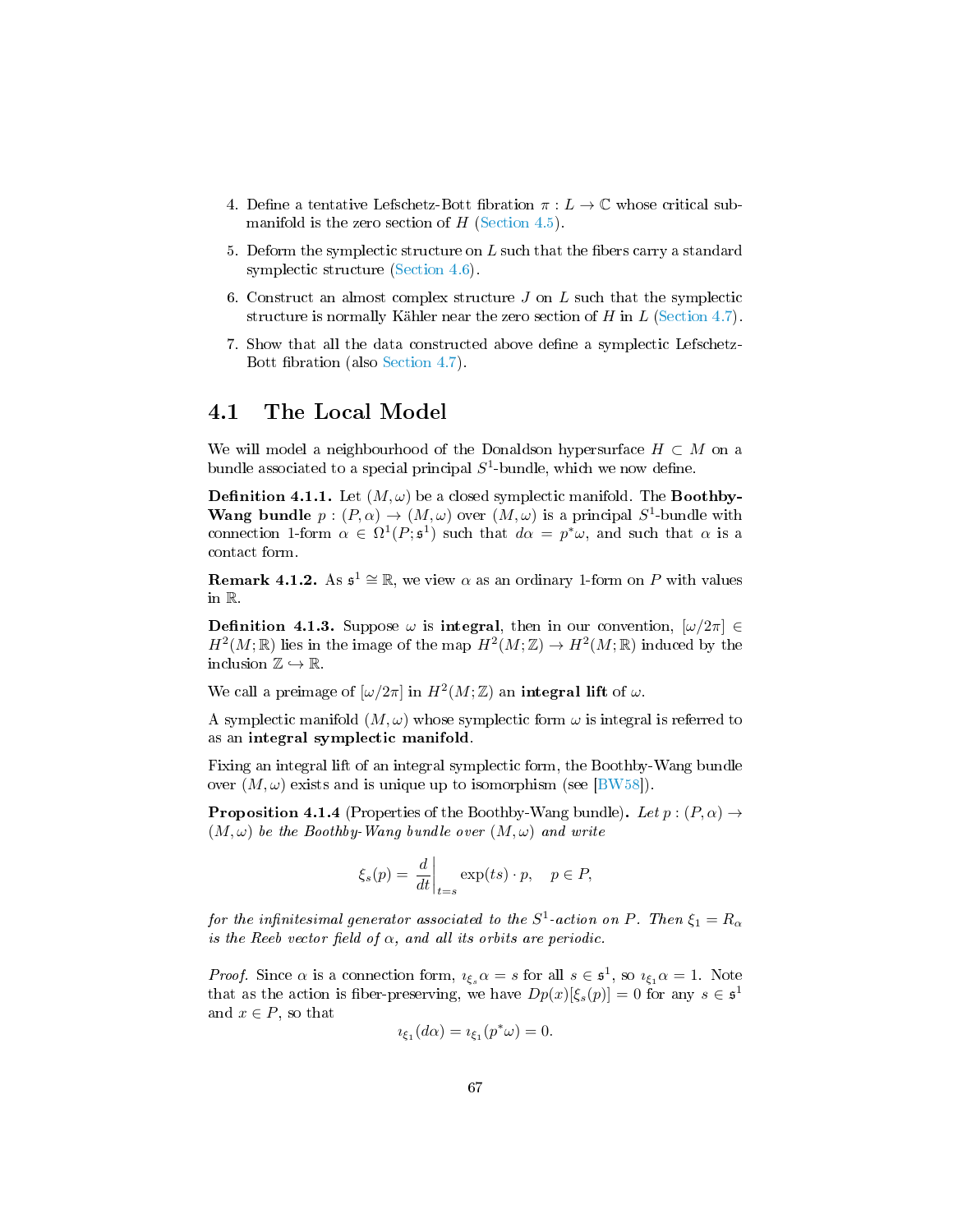The flow of  $\xi_1$  is  $\varphi_t(x) = \exp(t) \cdot x$ , which is evidently  $2\pi$ -periodic as  $\exp(t)$  is the element  $e^{it} \in S^1$ .  $\Box$ 

The relevant associated bundles are obtained from two actions of  $S^1$  on  $\mathbb C$ . Consider the group homomorphisms  $\rho, \bar{\rho}: S^1 \to S^1$  given by

$$
\rho(\theta) = e^{2\pi i \theta}, \qquad \bar{\rho}(\theta) = e^{-2\pi i \theta}.
$$

These define  $S^1$ -actions on  $\mathbb C$  via  $\theta \cdot z := \rho(\theta)z$ , and similarly for  $\bar{\rho}$ . As  $S^1$  also acts on P, consider the right action on the product  $P \times \mathbb{C}$  given in the standard way by

$$
(p, z) \cdot \theta := (p \cdot \theta, \theta^{-1} \cdot z).
$$

The associated bundle  $P \times_{\rho} \mathbb{C}$  is thus  $P \times \mathbb{C}$  divided by the action

$$
(p, z) \cdot \theta = (p \cdot \theta, e^{-2\pi i \theta} z),
$$

and  $P \times_{\bar{\rho}} \mathbb{C}$  is  $P \times \mathbb{C}$  divided by the action

$$
(p, z) \cdot \theta = (p \cdot \theta, e^{2\pi i \theta} z).
$$

**Lemma 4.1.5** ([\[Oba20,](#page-94-1) Section 2.1]). Define the forms  $\omega'_\n\alpha, \omega'_{\overline{\alpha}} \in \Omega^2(P \times \mathbb{C})$  by

$$
\omega'_{\alpha} = p^* \omega + d(r^2 d\theta) + d(r^2 \alpha) = d((1+r^2)(\alpha + d\theta));
$$
  

$$
\omega'_{\alpha} = p^* \omega + d(r^2 d\theta) - d(r^2 \alpha) = d((1-r^2)(\alpha - d\theta)).
$$

The coordinates  $(r, \theta)$  denote polar coordinates on  $\mathbb{C}$ . Their kernels are given by

$$
\ker(\omega'_{\alpha})_{(p,z)} = (R_{\alpha} - \frac{\partial}{\partial \theta})_{(p,z)}
$$

$$
\ker(\omega'_{\overline{\alpha}})_{(p,z)} = (R_{\alpha} + \frac{\partial}{\partial \theta})_{(p,z)}
$$

for all  $(p, z) \in P \times \mathbb{C}$ , that is, it is spanned by the generator of the corresponding  $S^1$ -action. Hence  $\omega'_\alpha$  and  $\omega'_{\overline{\alpha}}$  descend to symplectic forms

$$
\omega_{\alpha} \in \Omega^2(P \times_{\rho} \mathbb{C}), \qquad \omega_{\overline{\alpha}} \in \Omega^2(P \times_{\overline{\rho}} \mathbb{\mathring{D}}).
$$

Remark 4.1.6. We may define a zero section not only for vector bundles, but for any fiber bundle with groups as fibers by sending elements in the base to the identity element in their fiber.

**Remark 4.1.7.** Away from the zero section,  $\omega_{\overline{\alpha}}$  is exact with primitive

$$
\lambda_{\overline{\alpha}} = (1 - r^2)(\alpha - d\theta).
$$

The local model for our neighbourhood of  $H$  in  $M$  will be the symplectic manifold

$$
(P\times_{\bar{\rho}}\mathring{\mathbb{D}},\omega_{\bar{\alpha}}),
$$

<span id="page-69-0"></span>where  $P$  is now the Boothby-Wang bundle over the Donaldson hypersurface H.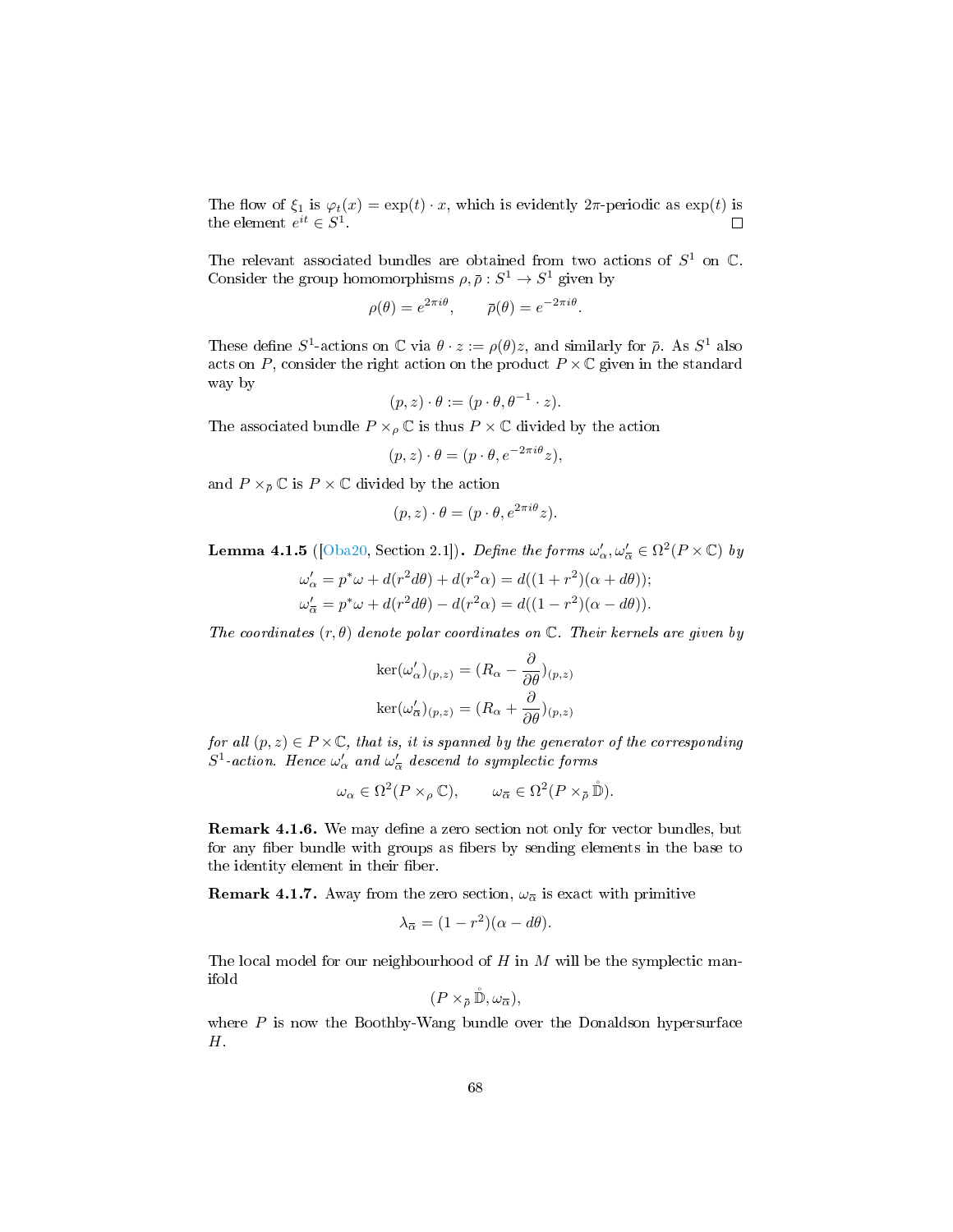## 4.2 The Neighbourhood of H

Here we construct a neighbourhood of a symplectic hypersurface H modelled on the associated bundle  $P_H \times_{\bar{\rho}} \mathbb{D}$  constructed above. Let  $(M, \omega)$  be an integral symplectic manifold with a Donaldson hypersurface  $H \subset M$ , and denote by  $i: H \hookrightarrow M$  the inclusion. Set  $\omega_H := i^*\omega$  and denote by

$$
p:(P,\alpha)\to (H,\omega_H)
$$

the Boothby-Wang bundle over  $(H, \omega_H)$ . The construction in the previous subsection gives rise to a bundle

$$
P\times_{\bar{\rho}} \mathring{\mathbb{D}} \to H
$$

whose total space carries a symplectic form  $\omega_{\overline{\alpha}}$  which is exact away from the zero section  $i_0(H)$  with primitive  $\lambda_{\overline{\alpha}}$ . The following proposition allows us to think of a tubular neighbourhood of  $H$  as a convex neighbourhood of the zero section in  $P \times_{\bar{\rho}} D$ . Recall from [Lemma 4.0.3](#page-67-0) that  $\omega$  is exact away from H.

Proposition 4.2.1 ([\[DL19,](#page-93-10) Lemma 2.2]). Let H be a symplectic hypersurface of an integral symplectic manifold  $(M, \omega)$  with  $PD[H] = [\omega/2\pi]$ . Then there exists some  $\delta \in (0,1)$ , a primitive  $\lambda \in \Omega^1(M \setminus H)$  of  $\omega$ , and a symplectic embedding  $\nu$ such that



commutes, and moreover  $\nu^* \lambda = \lambda_{\overline{\alpha}}$ .

The proof relies on the Weinstein tubular neighbourhood theorem combined with [\[DL19,](#page-93-10) Lemma 2.2] by Diogo and Lisi.

The desired neighbourhood is now given by

$$
\nu_M(H) := \nu(P \times_{\bar{\rho}} \mathbb{D}(\delta)).
$$

Also set

$$
V := M \setminus \mathring{\nu}_M(H),
$$

<span id="page-70-0"></span>so that  $M = \nu_M(H) \cup M$ . Note that  $V \cap \nu_M(H) = \partial \nu_M(H)$ .

## 4.3 Line Bundles over the Decomposed Manifold

We build a complex line bundle over both V and  $\nu_M(H)$  and endow their total spaces with a symplectic form. Let us begin with the bundle over  $V$ .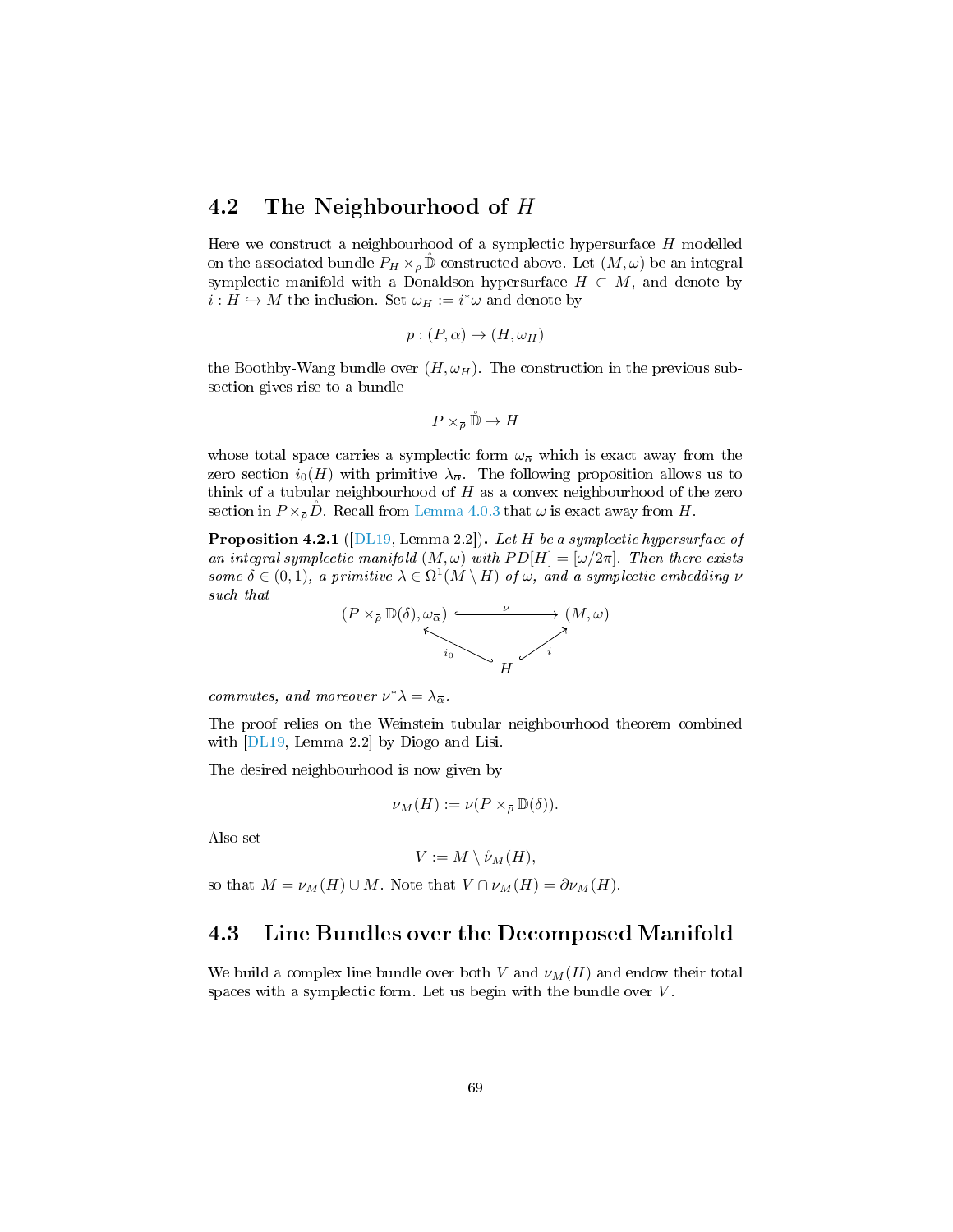#### The Bundle over V

Denote by  $p_V: V \times S^1 \to V$  the projection to V and let  $S^1$  act on  $V \times S^1$ by

$$
(x,\theta_1)\cdot\theta:=(x,\theta_1+\theta),
$$

where  $\theta_1$  is the coordinate on  $S^1$ . We may regard  $p_V$  as a principal  $S^1$ -bundle. Letting  $S^1$  act on  $\mathbb C$  via  $\rho$ , consider the associated bundle

$$
(V \times S^1) \times_{\rho} \mathbb{C} \to V.
$$

To construct a symplectic form on the total space, endow  $p_V$  with a connection form

$$
\alpha_V = \lambda + d\theta_1.
$$

This is indeed a connection form: the infinitesimal generator is given by  $\xi_s =$  $s\frac{\partial}{\partial \theta_1}$ , and thus  $\alpha_V(\xi_s) \equiv s$  for all  $s \in \mathfrak{s}^1 \cong \mathbb{R}$ . Moreover,  $\alpha_V$  is evidently invariant under the action.

Let  $(r_2, \theta_2)$  denote coordinates on  $\mathbb C$  and define a form in  $\Omega^2((V \times S^1) \times \mathbb C)$ by

$$
p_V^*(d\lambda) + d(r_2^2 d\theta_2) + d(r_2^2 \alpha_V) = d((1 + r_2^2)(\lambda + d\theta_1 + d\theta_2)).
$$

This is  $S^1$ -invariant and hence descends to a symplectic form  $\omega_{\alpha_V} \in \Omega^2((V \times$  $S^1$   $\times$   $\varphi$   $\mathbb{C}$ ).

In fact, this bundle is symplectomorphic to the trivial bundle  $\Pi_V : V \times \mathbb{C} \to V$ equipped with the symplectic form

$$
\Omega_V = d\left( (1+r^2)(\lambda + d\theta) \right),
$$

which is the bundle over  $V$  we are interested in. The symplectomorphism is given by

$$
\Psi_V : (V \times S^1) \times_{\rho} \mathbb{C} \to V \times \mathbb{C}
$$
  

$$
[x, \theta_1, (r_2, \theta_2)] \mapsto (x, (r_2, \theta_1 + \theta_2)).
$$

#### The Bundle over  $\nu_M(H)$

As for the bundle over  $\nu_M(H) \cong P \times_{\bar{\rho}} \mathbb{D}(\delta)$ , consider the quotient projection  $p_{\nu}: P \times \mathbb{D}(\delta) \to P \times_{\bar{\rho}} \mathbb{D}(\delta)$ . This is a principal  $S^1$ -bundle, and

$$
\alpha_{\nu} = (1 - r_1^2)\alpha + r_1^2 d\theta_1
$$

is well-defined and a connection form: the infinitesimal generator is  $\xi_s' + s \frac{\partial}{\partial \theta_1}$ for  $\xi_s'$  the infinitesimal generator of the  $S^1$ -action on P, so that

$$
\alpha_{\nu}(\xi_s' - s\frac{\partial}{\partial \theta_1}) = (1 - r_1^2)s + r_1^2s = s.
$$

Invariance under the action follows similarly from the fact that  $\alpha$  and  $d\theta$  are connection forms on  $P$  and  $S^1$ , respectively.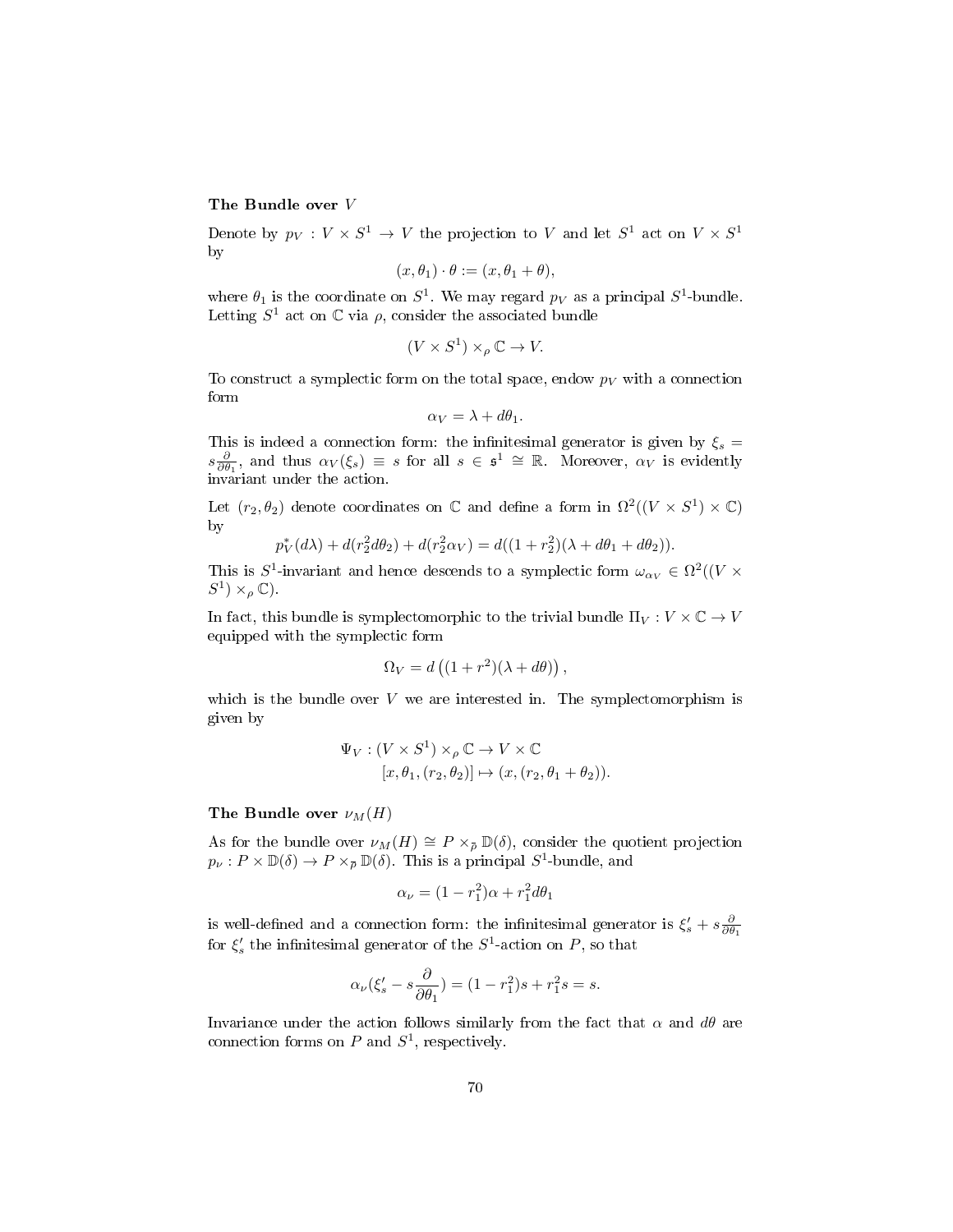To obtain a bundle over  $\nu_M(H)$ , we compose with  $\nu$  so that

$$
\nu \circ p_{\nu} : P \times \mathbb{D}(\delta) \to \nu_M(H)
$$

is a principal  $S^1$ -bundle with the same connection form. To make this into a complex line bundle, set

$$
\begin{aligned} \Pi_\nu: (P \times \mathbb{D}(\delta)) \times_\rho \mathbb{C} &\to \nu_M(H) \\ [(x, (r_1, \theta_1), (r_2, \theta_2))] &\mapsto \nu([x, (r_1, \theta_1)]). \end{aligned}
$$

The form on  $P \times \mathbb{D}(\delta) \times \mathbb{C}$  defined by

$$
d\alpha_{\nu} + d(r_2^2 d\theta_2) + d(r_2^2 \alpha_{\nu}) = d((1 + r_2^2)(\alpha_{\nu} + d\theta_2))
$$

descends to a symplectic form  $\omega_{\alpha_{\nu}} \in \Omega^2((P \times \mathbb{D}(\delta)) \times_{\rho} \mathbb{C})$ .

## 4.4 Gluing to a Bundle over M

We now show that the bundles  $\Pi_V$  and  $\Pi_\nu$  glue together symplectically to a bundle over  $M = V \cup \nu_M(H)$ . The first step is to slightly modify our definition of  $\nu_M(H)$  and V in such a way that they overlap in an open set on which we can define a collar neighbourhood. On this collar, we will define a gluing symplectomorphism.

The modification of  $\nu_M(H)$  consists in slightly shrinking  $\delta$  and taking some  $\delta' > \delta$  such that the tubular neighbourhood

$$
\nu_M(H) = \nu(P \times_{\bar{\rho}} \mathbb{D}(\delta))
$$

is contained in  $\nu(P \times_{\bar{\rho}} \mathbb{D}(\delta'))$ . Note that shrinking  $\delta$  shrinks the tubular neighbourhood  $\nu_M(H)$  and thus enlarges its complement V. We may view the overlap of  $\nu(P \times_{\bar{\rho}} \mathbb{D}(\delta))$  and  $\nu(P \times_{\bar{\rho}} \mathbb{D}(\delta'))$ , which is

$$
\nu_V(\partial V) := \nu(P \times_{\bar{\rho}} \mathbb{A}(\delta, \delta')) \hookrightarrow (M, \omega),
$$

as a symplectically embedded annulus bundle, where  $\mathbb{A}(\delta,\delta') = \{z \in \mathbb{C} \mid |z| \in \mathbb{C} \}$  $[\delta, \delta']$ . Note that the image does in fact lie in V, and that  $\nu(P \times_{\bar{\rho}} S^1(\delta)) =$  $\partial V$ ; hence we may view  $\nu_V(\partial V)$  as our desired collar neighbourhood of  $\partial V$  in  $V$  .

Lemma 4.4.1. The gluing map defined by

$$
\Phi : (P \times \mathbb{A}(\delta, \delta')) \times_{\rho} \mathbb{C} \to \nu_V(\partial V) \times \mathbb{C}
$$
\n(4.1)

$$
[x,(r_1,\theta_1),(r_2,\theta_2)] \mapsto (\nu([x,(r_1,\theta_1)]),(r_2,\theta_1+\theta_2)). \tag{4.2}
$$

is a symplectomorphism.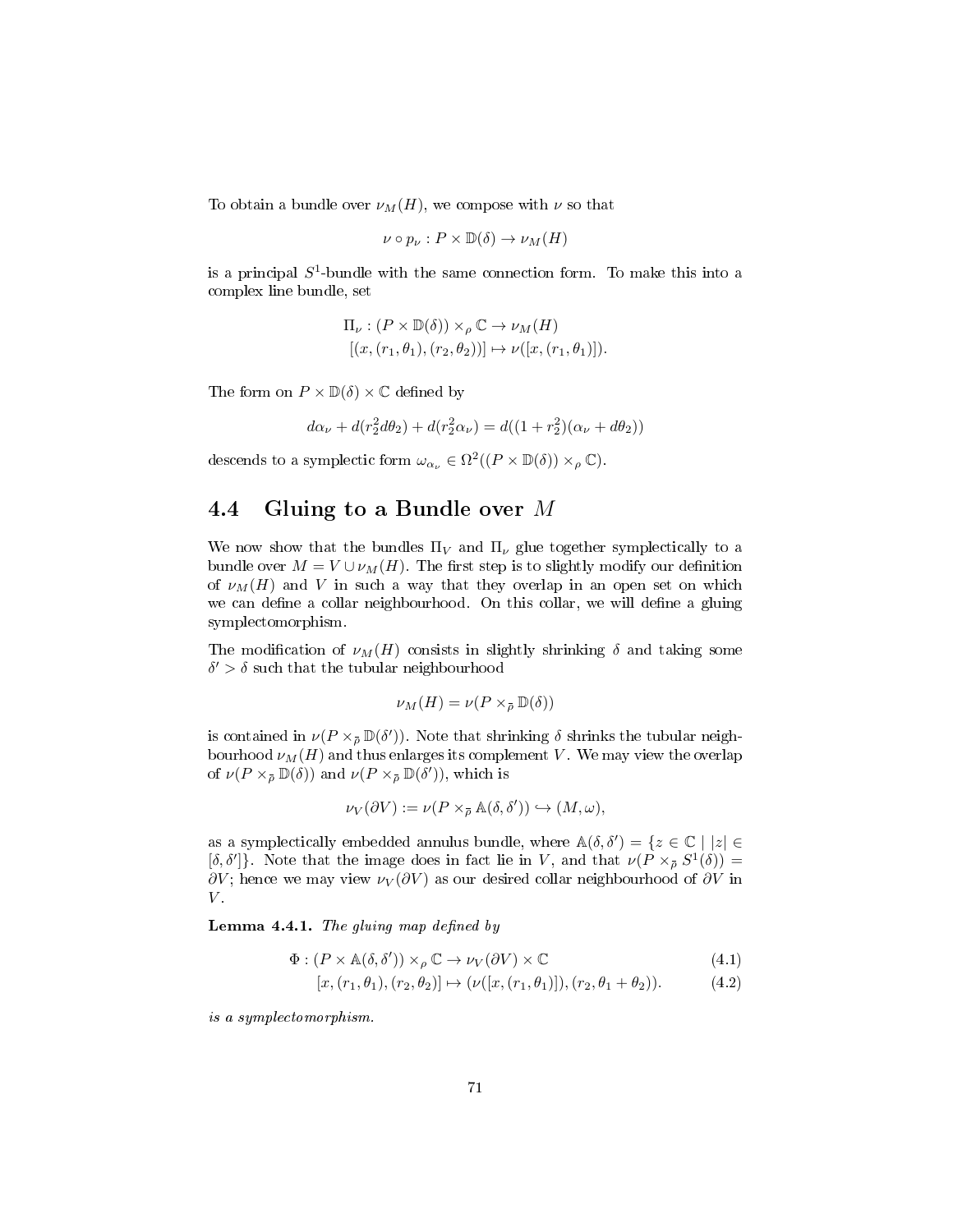*Proof.* Recall that the symplectic form on  $\nu_V(\partial V) \times \mathbb{C} \subset V \times \mathbb{C}$  is

$$
\Omega_V = d\left((1+r^2)(\lambda+d\theta)\right),\,
$$

and that  $\omega_{\alpha_{\nu}} \in \Omega^2((P \times \mathbb{D}(\delta')) \times_{\rho} \mathbb{C})$  is the reduction of

$$
d((1+r_2^2)(\alpha_\nu+d\theta_2))\in\Omega^2(P\times\mathbb{D}(\delta')\times\mathbb{C}),
$$

where  $\alpha_{\nu} = (1 - r_1^2)\alpha + r_1^2 d\theta_1$  and  $\alpha$  is the connection-contact form on P.

Further recall from [Proposition 4.2.1](#page-70-0) that the embedding  $\nu : P \times_{\overline{\rho}} \mathbb{D}(\delta') \hookrightarrow$  $(M, \omega)$  satisfies  $\nu^* \lambda = (1 - r^2)(\alpha - d\theta)$ . Combining this with

$$
\Phi^* r = r_2, \qquad \Phi^* \theta = \theta_1 + \theta_2,
$$

a direct computation shows that

$$
\Phi^* ((1 + r^2)(\lambda + d\theta)) = ((1 + \Phi^*r^2)(\Phi^*\lambda + d\Phi^*\theta))
$$
  
= ((1 + r<sub>2</sub><sup>2</sup>)((1 - r<sub>1</sub><sup>2</sup>)(\alpha - d\theta<sub>1</sub>) + d\theta<sub>1</sub> + d\theta<sub>2</sub>))  
= ((1 + r<sub>2</sub><sup>2</sup>)((1 - r<sub>1</sub><sup>2</sup>)\alpha + r<sub>1</sub><sup>2</sup>d\theta<sub>1</sub> - d\theta<sub>1</sub> + d\theta<sub>1</sub> + d\theta<sub>2</sub>))  
= ((1 + r<sub>2</sub><sup>2</sup>)(\alpha<sub>\nu</sub> + d\theta<sub>2</sub>)).

As the domain of  $\Phi$  does not contain (the zero section of) H, the symplectic forms are exact on the entire domain and target, so this argument suffices to establish that  $\Phi$  is a symplectomorphism  $\Box$ 

We may hence consider the glued bundle

$$
\Pi: V \times \mathbb{C} \cup_{\Phi} (P \times \mathbb{D}(\delta')) \times_{\rho} \mathbb{C} \to V \cup \nu_M(H) = M,
$$

defined by

$$
\Pi(x,(r,\theta)) = \Pi_V(x,(r,\theta)) = x
$$

on  $V \times \mathbb{C}$ , and by

$$
\Pi([x,(r_1,\theta_1),(r_2,\theta_2)]) = \Pi_{\nu}([x,(r_1,\theta_1),(r_2,\theta_2)]) = \nu([x,(r_1,\theta_1)])
$$

on  $(P \times \mathbb{D}(\delta')) \times_{\rho} \mathbb{C}$ . Denote this bundle by  $\Pi: L \to M$ .

Let us determine the Chern class  $c_1(L)$ . Note that due to the correspondence of rank-k complex vector bundles and principal  $U(k)$ -bundles, the Chern class of an associated bundle  $P \times_{\rho} \mathbb{C}$  is given by the Chern class of the associated bundle P.

We will thus show that the curvature forms associated to the connection forms chosen on the bundles over V and  $\nu_M(H)$  are given by  $\omega|_V$  and  $\omega|_\nu$ , respectively, which implies that the Chern class is  $c_1(L) = [-\omega/2\pi]$ .

Recall that the bundle over V was defined as  $(V \times S^1) \times_{\rho} \mathbb{C}$ , where we endowed  $V \times S^1$  with the connection form  $\alpha_V = \lambda + d\theta_1$ . Then we have

$$
d\alpha_V = d\lambda = p_V^*\omega,
$$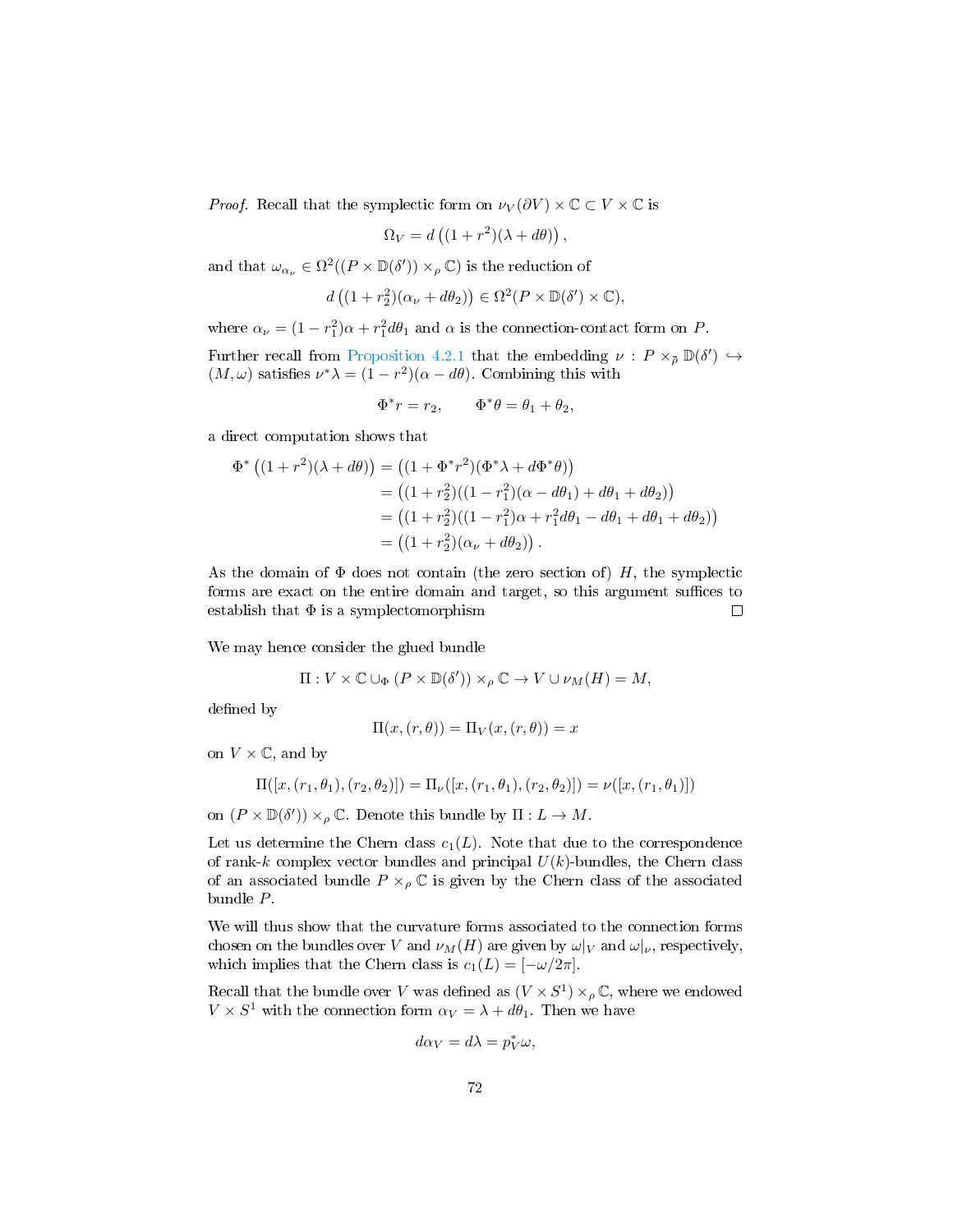so that  $\omega|_V$  is indeed the curvature form of the bundle over V.

As for the bundle over  $\nu_M(H)$ , the connection form on  $\nu \circ p_\nu : P \times \mathbb{D}(\delta') \to$  $\nu_M(H)$  was chosen to be

$$
\alpha_{\nu} = (1 - r_1^2)\alpha + r_1^2 d\theta_1.
$$

Then  $d\alpha_{\nu} = d((1 - r_1^2)(\alpha - d\theta_1))$ , which coincides with  $p_{\nu}^* \omega_{\overline{\alpha}}$ . On the other hand, we have

$$
\nu^*\omega=\omega_{\overline{\alpha}}
$$

by [Proposition 4.2.1,](#page-70-0) so that  $(\nu \circ p_{\nu})^* \omega = d \alpha \nu$ , establishing that the curvature form of  $\alpha_{\nu}$  is  $\omega|_{\nu_M(H)}$ .

## <span id="page-74-1"></span>4.5 A Fibration on the Line Bundle

Here we define what will be a Lefschetz-Bott fibration on the space  $L$  we con-structed above. Following the notation in [\[Oba20\]](#page-94-0), abbreviate  $P(\mathbb{D}(\delta'), \mathbb{C}) :=$  $(P \times \mathbb{D}(\delta')) \times_{\rho} \mathbb{C}$ . We define the fibration separately over each piece of  $L =$  $V \times \mathbb{C} \cup_{\Phi} P(\mathbb{D}(\delta'), \mathbb{C})$  as follows:

$$
\pi_V: V \times \mathbb{C} \to \mathbb{C}, \qquad (x, (r, \theta)) \mapsto (r, \theta),
$$

and

$$
\pi_{\nu}: P(\mathbb{D}(\delta'), \mathbb{C}) \to \mathbb{C}, \qquad [x, (r_1, \theta_1), (r_2, \theta_2)] \mapsto (\mu(r_1)r_2, \theta_1 + \theta_2).
$$

Here,  $\mu : \mathbb{R} \to \mathbb{R}$  is a smooth function with

- $\mu(r) = r$  for  $r \leq \epsilon$ , where  $0 < \epsilon < \delta$ ;
- $\mu(r) \equiv 1$  for  $r \geq \delta$ ;
- $\mu'(r) \geq 0$  for all r.

<span id="page-74-0"></span>**Lemma 4.5.1.** The map  $\pi := \pi_V \cup \pi_V : M \to \mathbb{C}$  defined by  $\pi_V$  on V and  $\pi_V$ on  $\nu_M(H)$  is well-defined.

*Proof.* We first show that the map  $\pi_{\nu}$  is well-defined, and then that  $\pi$  respects the gluing by Φ.

The map  $\pi_{\nu}$  is well-defined since  $S^1$  acts on  $\mathbb{D}(\delta')$  via  $\bar{\rho}$  and on  $\mathbb{C}$  via  $\rho$ :

$$
\pi_{\nu}([(x,(r_1,\theta_1),(r_2,\theta_2))\cdot\theta]) = \pi_{\nu}([x\cdot_{P}\theta,(r_1,\theta_1)\cdot_{\bar{\rho}}\theta^{-1},(r_2,\theta_2)\cdot_{\rho}\theta^{-1}])
$$
  
\n
$$
= \pi_{\nu}([x\cdot_{P}\theta,(r_1,\theta_1+\theta),(r_2,\theta_2-\theta)])
$$
  
\n
$$
= (\mu(r_1)r_2,\theta_1+\theta_2)
$$
  
\n
$$
= \pi_{\nu}([x,(r_1,\theta_1),(r_2,\theta_2)]).
$$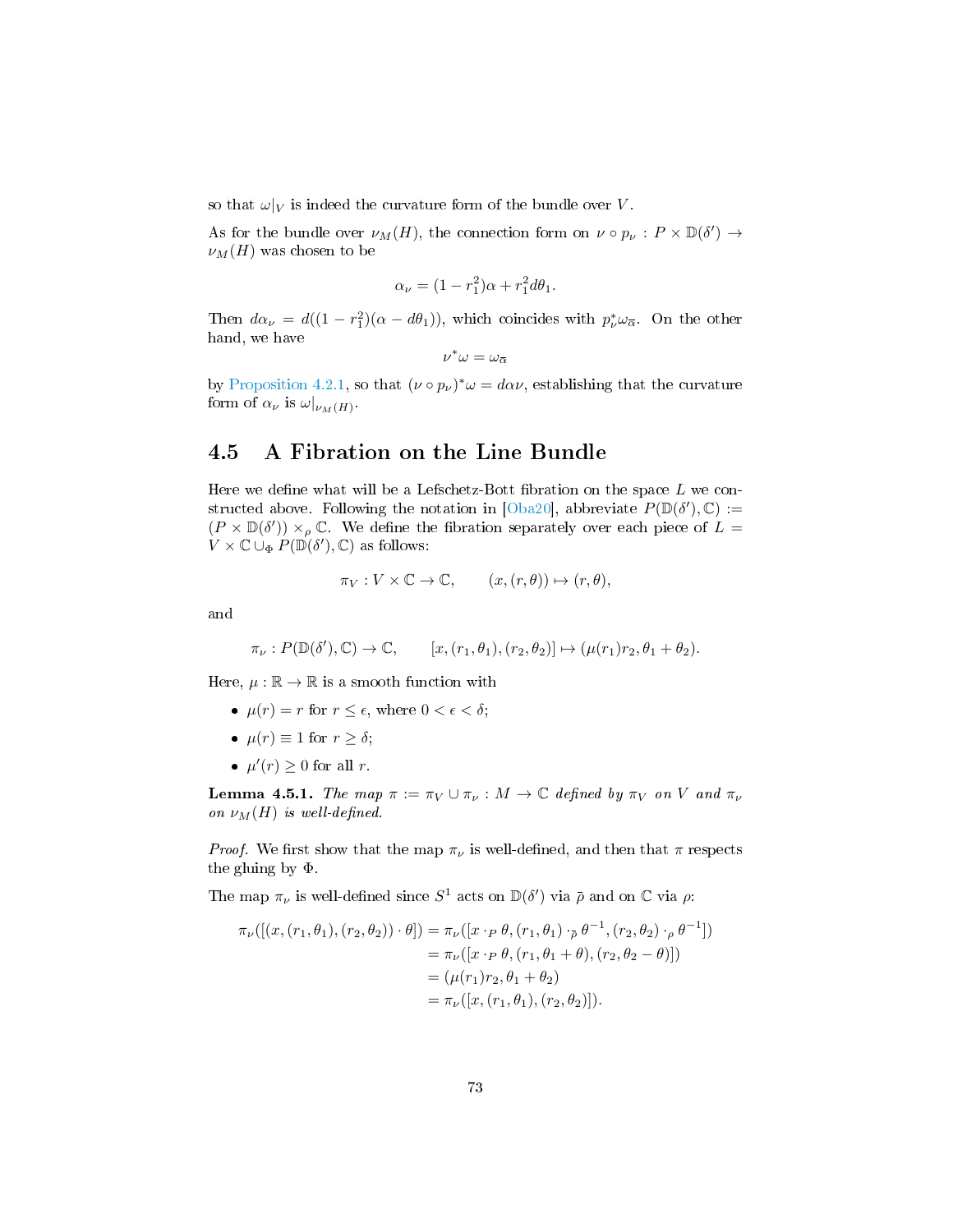To show that  $\pi := \pi_V \cup \pi_V : L \to \mathbb{C}$  is well-defined, we need to verify that for  $[(x,(r_1,\theta_1),(r_2,\theta_2))] \in (P \times \mathbb{A}(\delta,\delta')) \times_{\rho} \mathbb{C}$ , we have

$$
\pi_{\nu}\left(\left[ (x,(r_1,\theta_1),(r_2,\theta_2)) \right] \right) \stackrel{!}{=} \pi_{V}\left( \Phi(\left[ (x,(r_1,\theta_1),(r_2,\theta_2)) \right] \right).
$$

So we compute the right hand side, which is

$$
\pi_V(\Phi([(x,(r_1,\theta_1),(r_2,\theta_2))])) = \pi_V(\nu(x,(r_1,\theta_1)),(r_2,\theta_1+\theta_2))
$$
  
=  $(r_2,\theta_1+\theta_2).$ 

Since  $(r_1, \theta_1) \in \mathbb{A}(\delta, \delta')$ , we have  $\mu(r_1) = 1$ , which means  $\pi$  is well-defined.  $\Box$ 

Note that we may write  $\pi$  on  $P(\mathbb{D}(\delta'), \mathbb{C})$  as

$$
\pi([x, z_1, z_2]) = \frac{\mu(|z_1|)}{|z_1|} z_1 z_2, \tag{4.3}
$$

and that near  $H_0$ , specifically for  $|z_1| \leq \epsilon$ , we have

$$
\pi([x,z_1,z_2]) = z_1z_2.
$$

**Proposition 4.5.2** ([\[Oba20,](#page-94-0) Section 3.3]). The critical point set of  $\pi$  is

$$
H_0 = \{ [x, z_1, z_2] \in P(\mathbb{D}(\delta'), \mathbb{C}) \mid z_1 = z_2 = 0 \}.
$$

Proof. We have

$$
d\pi_{[x,z_1,z_2]} = \mu'(r_1)r_2dr_1 + \mu(r_1)dr_2 + d\theta_1 + d\theta_2
$$

on  $P(\mathbb{D}(\delta'), \mathbb{C})$ , which vanishes precisely for  $r_1 = r_2 = 0$ . On  $V \times \mathbb{C}$ , there are no critical points.  $\Box$ 

**Remark 4.5.3.** The critical manifold  $H_0$  can be seen as the zero section of the bundle

$$
P(\mathbb{D}(\delta'), \mathbb{C}) \to H;
$$

Indeed, the zero section of  $P \times \mathbb{D}(\delta') \to H$  is just  $\{(1_y, 0) \in P \times \mathbb{D}(\delta') \mid y \in H\}$ , where  $1_y$  denotes the neutral element of the fiber  $P_y \cong S^1$ . By definition of principal bundles, the fibers of P are precisely the orbits of the action by  $S^1$ , so that  $(1_y, 0)$  and  $(x, 0)$  are in the same orbit for all  $x \in P_y$ , which means that when passing to the associated bundle, the zero section is  $H_0$ , as claimed.

<span id="page-75-0"></span>Note that  $\pi(H_0) = 0 \in \mathbb{C}$ , so that 0 is the only critical value of  $\pi$ .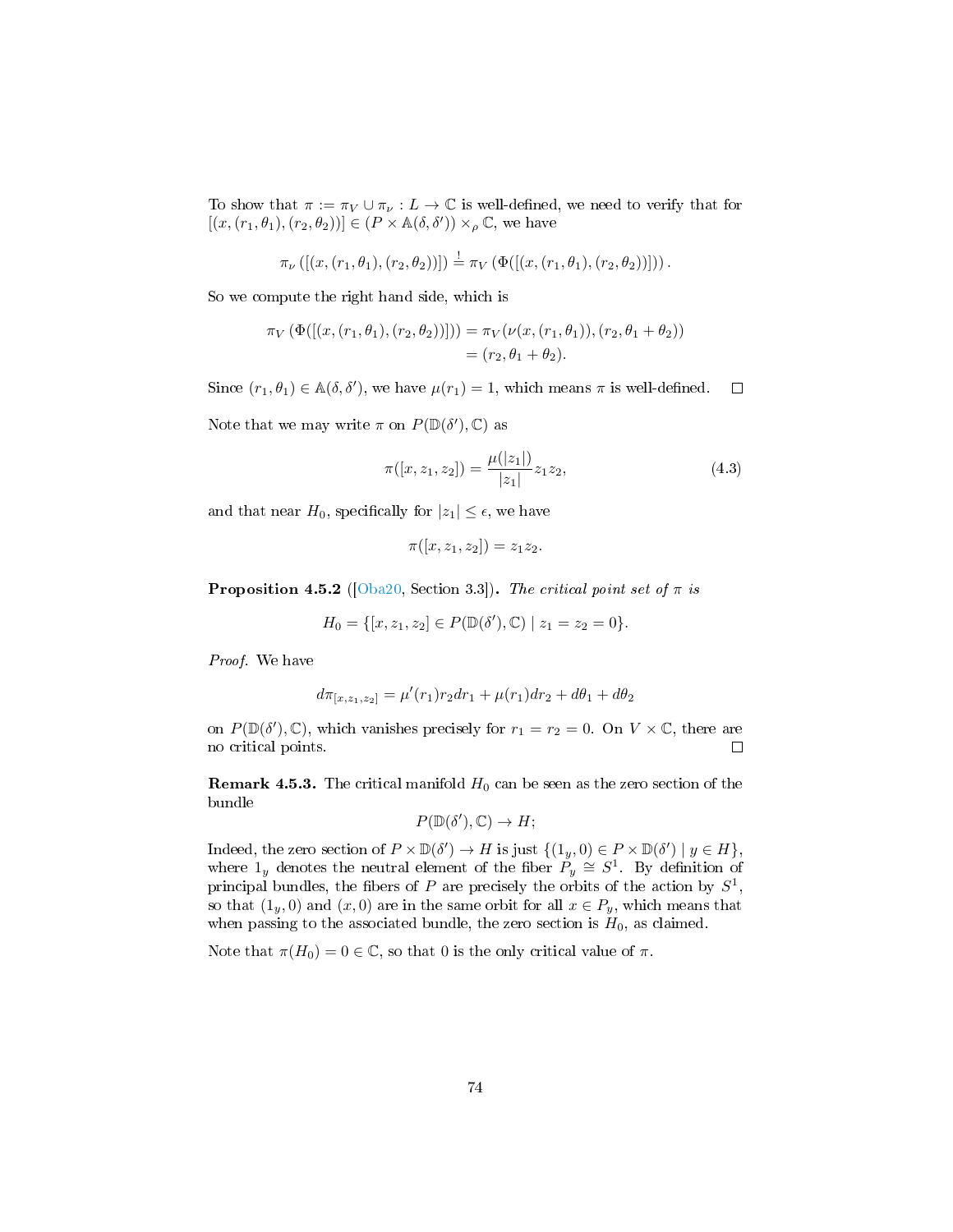#### 4.6 Deformation of the Symplectic Structure

Recall once more that the symplectic structure  $\omega_{\alpha_{\nu}} \in \Omega^2(P(\mathbb{D}(\delta), \mathbb{C}))$  is the reduction of

$$
d\alpha_{\nu} + d(r_2^2 d\theta_2) + d(r_2^2 \alpha_{\nu}) = d\left((1+r_1^2)(\alpha_{\nu} + d\theta_2)\right) \in \Omega^2(P \times \mathbb{D}(\delta') \times \mathbb{C}),
$$

where  $\alpha_{\nu} = (1 - r_1^2)\alpha + r_1^2 d\theta_1$ . For  $\epsilon$  as in the definition of the function  $\mu$  we used to define the fibration  $\pi$  before [Lemma 4.5.1,](#page-74-0) define a neighbourhood of the critical locus

$$
\nu_{\epsilon}(H_0):=\{[x,z_1,z_2]\in P(\mathbb{D}(\delta'),\mathbb{C})\mid |z_1|^2+|z_2|^2\leq \epsilon\}\subset P(\mathbb{D}(\delta'),\mathbb{C}).
$$

Recall that for a symplectic Lefschetz-Bott fibration, we require the fibers to be symplectic, and for a neighbourhood of the critical locus to be foliated by slices on which there is a complex structure which is Kähler for the symplectic structure. This is the neighbourhood on which we are going to exhibit such a complex structure.

Considering the restricted bundle  $\nu_e(H_0) \to H$ , the fibers may be regarded as  $\mathbb{D}(\delta') \times \mathbb{D}(\epsilon)$ , on which the standard symplectic structure is

$$
\omega_0 = r_1 dr_1 \wedge d\theta_1 + r_2 dr_2 \wedge d\theta_2.
$$

Observe, however, that  $\omega_{\alpha_{\nu}}$  restricted to the fibers lifts to a different structure. We now deform the symplectic structure near the critical locus to attain the standard symplectic form on the fibers.

**Lemma 4.6.1** ( $\lceil \text{Oba20} \rceil$ , Lemma 3.5]). There exists a symplectic form  $\Omega_{\nu} \in$  $\Omega^2(P(\mathbb{D}(\delta'), \mathbb{C}))$  with the following properties:

- $\Omega_{\nu}$  coincides with  $\omega_{\alpha_{\nu}}$  outside of  $\nu_{\eta}(H_0)$  for some  $\epsilon < \eta < 1$ ;
- $\Omega_{\nu}$  restricts to twice the standard symplectic form on the fibers in  $\nu_{\epsilon}(H_0)$ .

Moreover, there exists a symplectomorphism between  $(P(\mathbb{D}(\delta'), \mathbb{C}), \Omega_{\nu})$  and  $(P(\mathbb{D}(\delta'), \mathbb{C}), \omega_{\alpha_{\nu}})$ supported in  $\nu_{\eta}(H_0)$ .

#### *Proof.* Construction of  $\Omega_{\nu}$

To construct  $\Omega_{\nu}$ , pick a smooth function  $u : \mathbb{R} \to \mathbb{R}$  and some  $0 \leq \epsilon', \epsilon''$  with  $\epsilon < \epsilon' < \epsilon'' < 1$  so that

- $u(s) \equiv 0$  for  $s \leq \epsilon'$ ;
- $u(s) \equiv 1$  for  $s \geq \epsilon''$ ;
- $u'(s) \geq 0$  for all s.

Now set  $f(r_1, r_2) = u(r_1^2 + r_2^2)$  for  $(r_1, r_2) \in [0, \delta') \times [0, \infty)$ , and the 2-form

$$
\tilde{\Omega}_{\nu} = d((1+r_2^2)(d\theta_2 + \alpha)) + d((1+f(r_1,r_2)r_2^2)r_1^2(d\theta_1 - \alpha)).
$$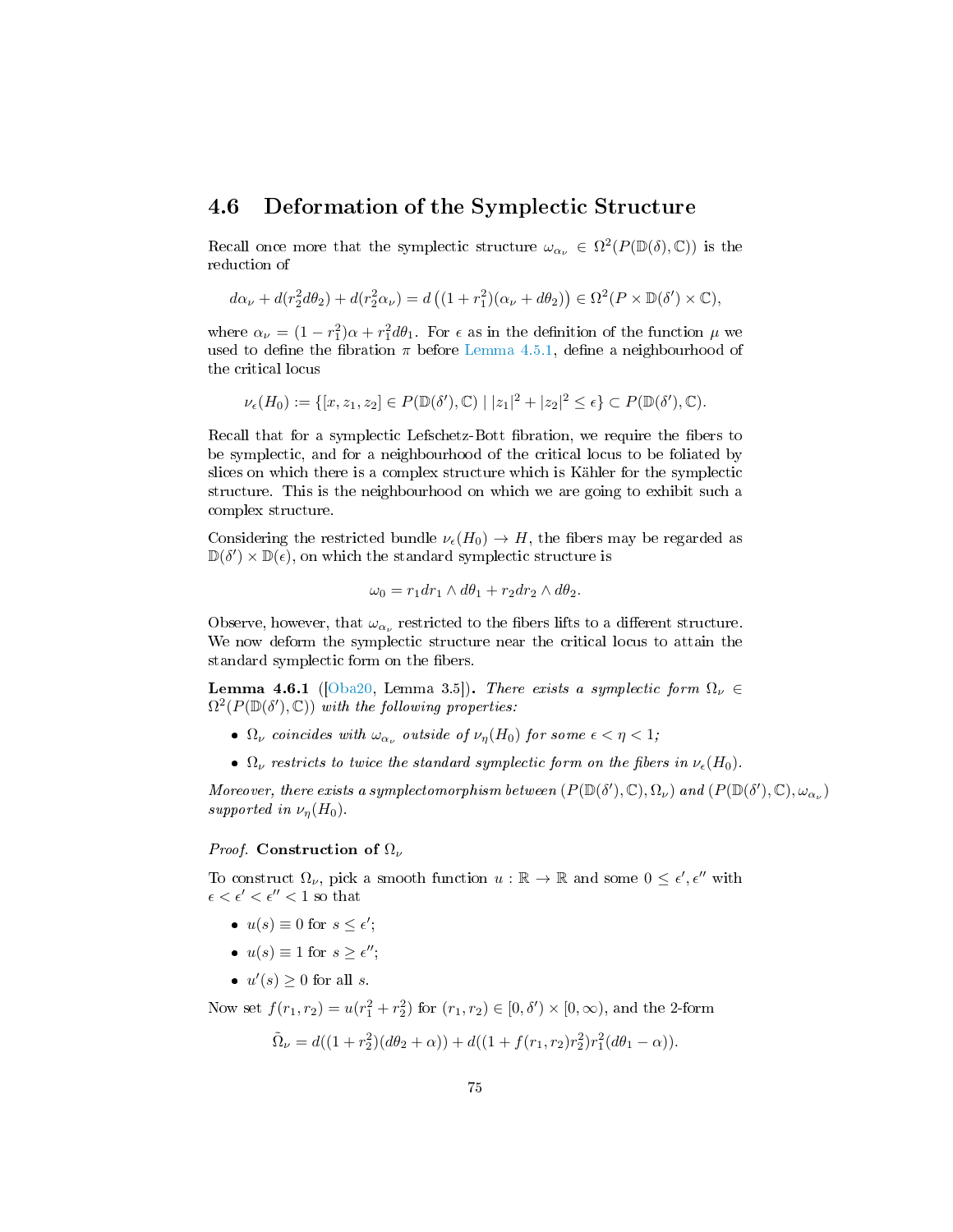The form is  $S^1$ -invariant and hence descends to a 2-form  $\Omega_{\nu} \in \Omega^2(P(\mathbb{D}(\delta'), \mathbb{C}))$ .

Outside of  $\nu_{\epsilon''}(H_0)$ , we have  $f(r_1^2 + r_2^2) \equiv 1$ , so that in this region, we have

$$
\tilde{\Omega}_{\nu} = d((1+r_2^2)(d\theta_2 + \alpha)) + d((1+r_1^2r_2^2)(d\theta_1 - \alpha)).
$$

A quick computation shows that this is agrees with  $\omega_{\alpha_{\nu}}$ .

#### Nondegeneracy of  $\Omega_{\nu}$

We now prove that  $\Omega_{\nu}$  is a symplectic form and find a symplectomorphism

$$
(P(\mathbb{D}(\delta'), \mathbb{C}), \omega_{\alpha_{\nu}}) \to (P(\mathbb{D}(\delta 0), \mathbb{C}), \Omega_{\nu}).
$$

For nondegeneracy, note first that  $\dim(M) = 2n$ ,  $\dim(H) = 2n - 2$ , and hence  $\dim(P) = 2n - 1$ . Since of course  $\dim(S^1) = 1$ , this implies  $\dim(P(\mathbb{D}(\delta'), \mathbb{C})) =$  $2n + 2$ . One can now compute

$$
\tilde{\Omega}^{n+1}_{\nu} = C(r_1, r_2) dr_1^2 \wedge (d\theta_1 - \alpha) \wedge dr_2^2 \wedge (d\theta + \alpha) \wedge (d\alpha)^{n-1}
$$

for  $C(r_1, r_2) = n(n+1)(1 - r_1^2 + r_2^2(1 - fr_1^2))^{n-1}(r_1^2r_2^2u' + fr_2^2 + 1)$ . This function is strictly positive, and the wedge product of forms following it is a volume form (recall that  $\alpha$  is contact).

We will obtain a symplectomorphism by applying the Moser trick. We have that

$$
\omega_{\alpha_{\nu}} - \Omega_{\nu} = d(r_1^2 r_2^2 (d\theta_1 - \alpha)(1 - f(r_1, r_2))),
$$

which is exact. Thus  $\omega_{\alpha_{\nu}}$  and  $\Omega_{\nu}$  are cohomologous, as well as the convex combinations  $\omega_t := (1 - t)\omega_{\alpha_{\nu}} + t\Omega_{\nu}$  for  $t \in [0, 1]$ . Therefore, by Moser's argument, there exists an isotopy  $\varphi_t$  of  $P(\mathbb{D}(\delta'), \mathbb{C})$  with  $\varphi_t^* \omega_t = \omega_0 = \omega_{\alpha_{\nu}}$ .

Let us repeat Moser's argument in this case to show that the symplectomorphism is supported in  $\nu_{\epsilon^{\prime\prime}}(H_0)$ . Since the  $\omega_t$  are cohomologous, we may find a smoothly varying family of 1-forms  $\beta_t$  so that  $\dot{\omega}_t = -d\beta_t$ . Recall that the isotopy  $\varphi_t$  is the flow of the time-dependent vector field  $V_t$  defined by

$$
\iota_{V_t}\omega_t=\beta_t.
$$

This flow satisfies

$$
\frac{d}{dt}\varphi_t^*\omega_t = \varphi_t^*\left(\mathcal{L}_{V_t}\omega_t + \dot{\omega}_t\right) = \varphi_t^*\left(d_{V_t}\omega_t - d\beta_t\right) = 0,
$$

which proves that  $\varphi_t$  is the desired isotopy.

Outside of  $\nu_{\epsilon}$  (H<sub>0</sub>), we have remarked that  $\omega_{\alpha_{\nu}} - \Omega_{\nu} = 0$ , so that also  $\beta_t = 0$ . Thus we have  $i_{V_t}\omega_t = 0$ , which by nondegeneracy implies  $V_t = 0$  outside of  $\nu_{\epsilon''}(H_0)$ . The flow  $\varphi_t$  is hence the identity in this region, proving the claim.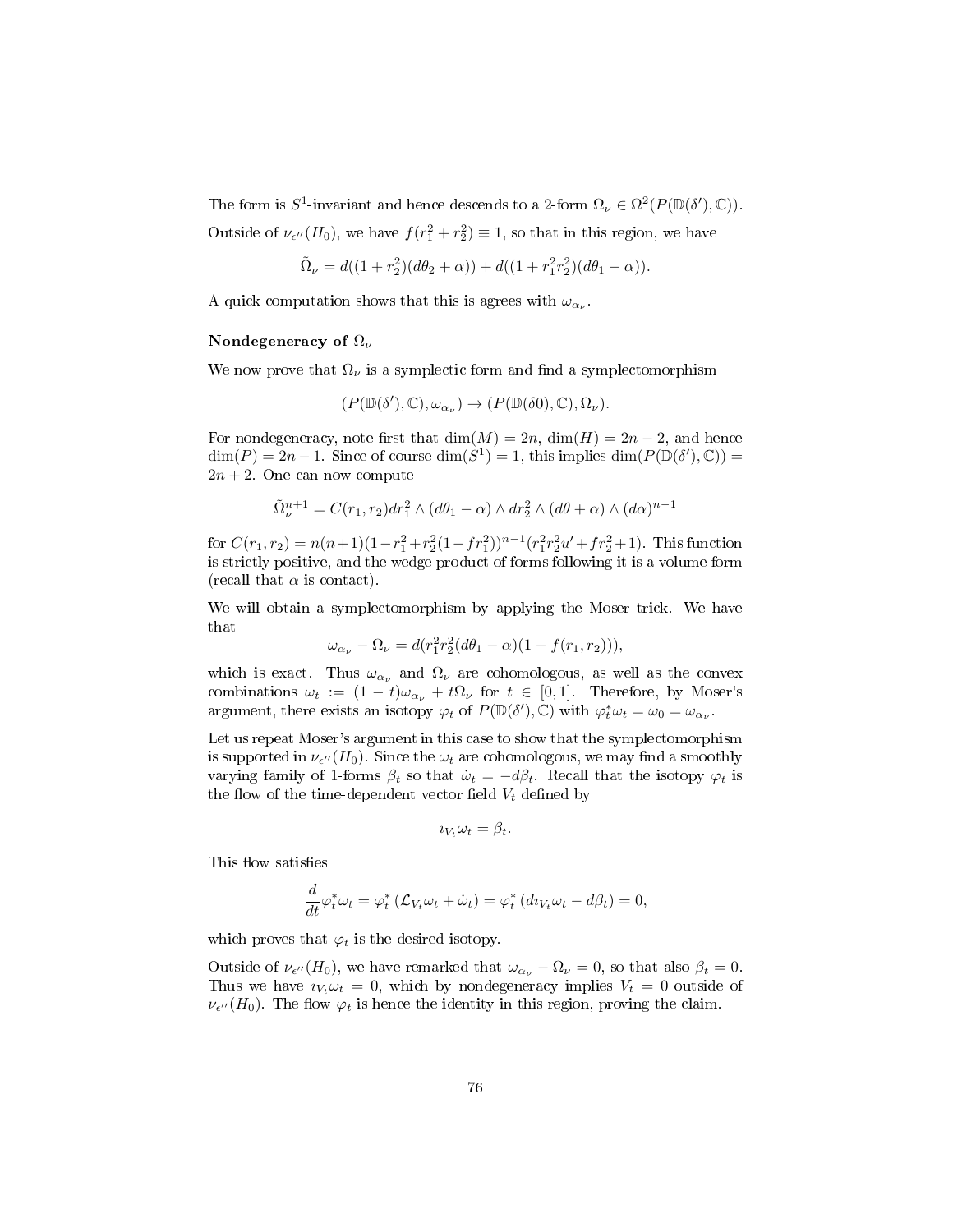#### Restriction to the fibers

The last claim to verify is that  $\Omega_{\nu}$  restricts to twice the standard symplectic form on the fibers of the bundle  $\nu_{\epsilon}(H_0) \to H$ . Let  $j_x$  denote the inclusion of the fiber over  $x \in H$ . As  $\epsilon \leq \epsilon'$ , by choice of u, the restricted form is

$$
j_x^* \Omega_\nu = d((1+r_2^2)d\theta_2) + d(r_1^2 d\theta_1)
$$
  
=  $2r_2 dr_2 \wedge d\theta_2 + 2r_1 dr_1 \wedge d\theta_1$ ,

as claimed.

### 4.7 Construction of the Kähler Structure

Our setting is now that of a line bundle  $L$  given by

$$
\Pi: V \times \mathbb{C} \cup_{\Phi} P(\mathbb{D}(\delta'), \mathbb{C}) \to M,
$$

which is the trivial projection to V on  $V \times \mathbb{C}$ , and which maps  $[x,(r_1,\theta_1),(r_2,\theta_2)] \in$  $P(\mathbb{D}(\delta'), \mathbb{C})$  to  $\nu(x, (r_1, \theta_1)) \in \nu_M(H) \subset M$ .  $V \times \mathbb{C}$  carries the symplectic form  $\Omega_V$ , and we endow  $P(\mathbb{D}(\delta'), \mathbb{C})$  with  $\Omega_V$  constructed in [Section 4.6.](#page-75-0) As  $\Omega_V$  coincides with  $\omega_{\alpha_{\nu}}$  outside of  $\nu_{\epsilon}(H_0)$ , the symplectic gluing via  $\Phi$  goes through without change so that L carries a global symplectic form  $\Omega$  defined on the two factors by

$$
\Omega|_{V \times \mathbb{C}} = \Omega_V
$$
 and  $\Omega|_{P(\mathbb{D}(\delta'), \mathbb{C})} = \Omega_{\nu}$ .

<span id="page-78-1"></span>**Remark 4.7.1.** The definition of a symplectic Lefschetz-Bott fibration only requires the 2-form on the total space to be symplectic on the vertical subbbundle, not globally. The 2-form  $\Omega \in \Omega^2(L)$  constructed here is globally symplectic, however.

We are now ready to construct the final piece of data constituting a Lefschetz-Bott fibration.

<span id="page-78-0"></span>**Lemma 4.7.2** ( $[Oba20, Lemma 3.6]$  $[Oba20, Lemma 3.6]$ ). There exists an almost complex structure J on  $P(\mathbb{D}(\delta'), \mathbb{C})$  compatible with  $\Omega_{\nu}$  such that  $H_0$  is an almost complex submanifold of  $(\nu_{\epsilon}(H_0), J)$ , and  $\Omega_{\nu}$  is normally Kähler near  $H_0$ .

*Proof.* We first construct a Riemannian metric on each factor of  $P \times \mathbb{D}(\delta') \times \mathbb{C}$ which is invariant under the action of  $S^1$ , so that it descends to  $P(\mathbb{D}(\delta'), \mathbb{C})$ .

Further recall that  $\alpha$  is a contact form on P, so that  $d\alpha$  is a symplectic form on ker  $\alpha \subset TP$ . Choose an almost complex structure  $J_{\alpha}$  which is compatible with  $d\alpha$ , which means  $d\alpha(\cdot, J_{\alpha})$  is a Riemannian metric on ker  $\alpha$ . To make this into a Riemannian metric on all of  $TP$ , set

$$
g_{\alpha}(u,v) := d\alpha(u,J_{\alpha}v) + \alpha(u)\alpha(v).
$$

The forms  $\alpha$  and  $d\alpha$  are  $S^1$ -invariant by virtue of  $\alpha$  being a connection form, so that also  $g_{\alpha}$  is invariant under the action of  $S^1$  on P. Endow  $\mathbb{D}(\delta')$  and  $\mathbb{C}$  with

 $\Box$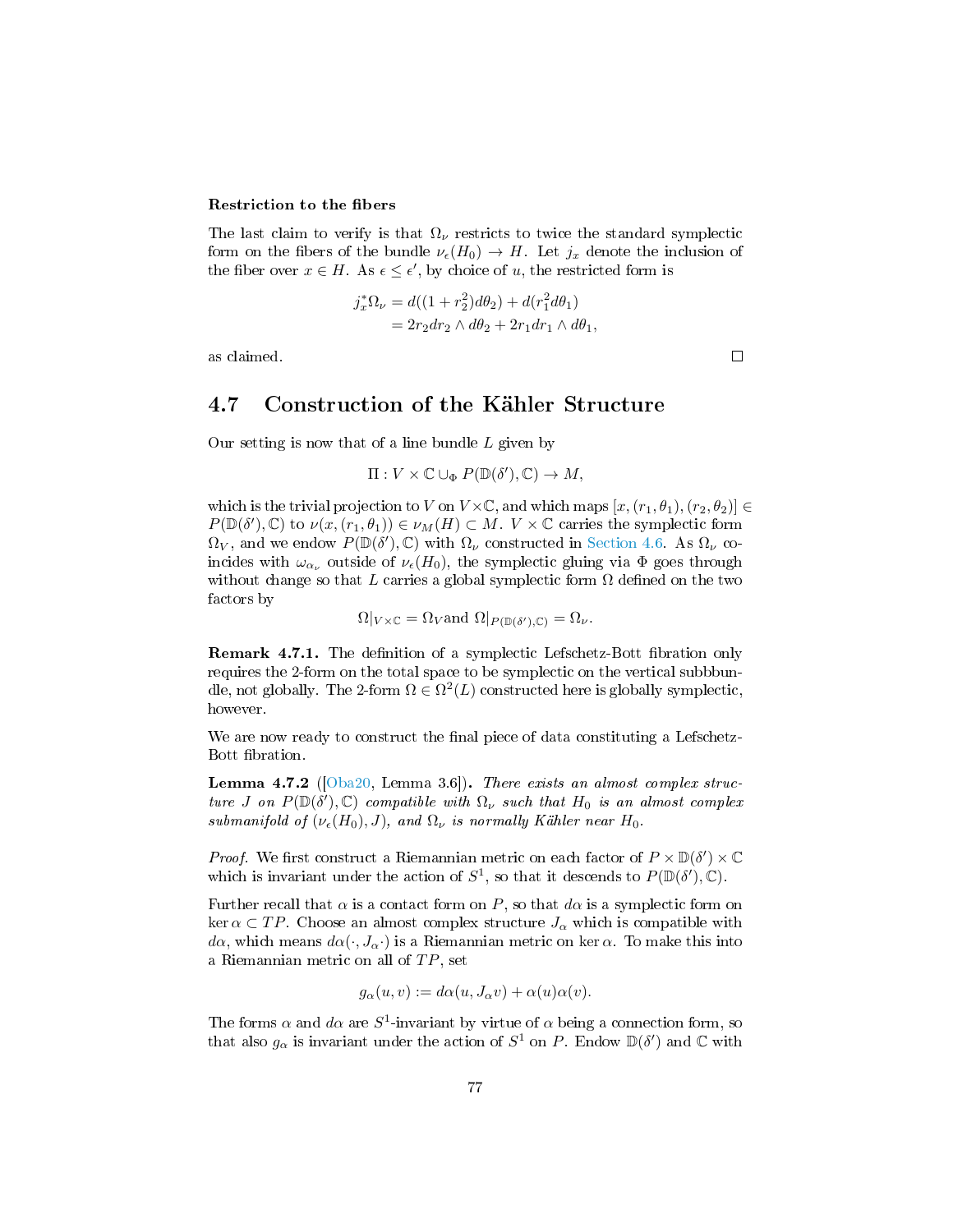the standard Riemannian metrics  $g_1$  and  $g_2$ , which are also  $S^1$ -invariant, as the action is just a rotation. Hence,

$$
g := g_{\alpha} + g_1 + g_2
$$

induces a Riemannian metric on the quotient  $P(\mathbb{D}(\delta), \mathbb{C})$ . Thus the polar decomposition of  $(P(\mathbb{D}(\delta'), \mathbb{C}), \Omega_{\nu})$  with respect to g (see [\[Can06,](#page-92-0) Chapter 12]) provides a compatible almost complex structure  $J$  on  $P(\mathbb{D}(\delta'), \mathbb{C})$  (though the induced metric need not necessarily coincide with g). Restricting to  $H_0$ , J is the almost complex structure arising from the polar decomposition of  $g_{\alpha}$  (on the quotient  $P(\mathbb{D}(\delta'), \mathbb{C})$ , and thus  $H_0$  is an almost complex submanifold of  $(P(\mathbb{D}(\delta'), \mathbb{C}), J).$ 

With respect to J,  $\Omega_{\nu}$  is normally Kähler near  $H_0$ : we can foliate the tubular neighbourhood  $\nu_M(H_0)$  of the critical locus by normal slices  $D_x$  for  $[x, 0, 0]$ ranging in  $H_0$ , where

$$
D_x = \{ [x, z_1, z_2] \in P(\mathbb{D}(\delta'), \mathbb{C}) \mid |z_1|^2 + |z_2|^2 < \epsilon \}.
$$

The almost complex structure  $J$  restricted to  $D_x$  is just the standard complex structure on  $\mathbb{C}^2$ , and  $\Omega_{\nu}|_{D_x} = 2(r_1 dr_1 \wedge d\theta_1 + r_2 dr_2 \wedge d\theta_2)$  is twice the standard symplectic structure. In particular,  $J|_{D_x}$  is integrable and compatible with  $\Omega_{\nu}|_{D_x}$ , which is closed, and hence Kähler.  $\Box$ 

With all this in place, it is now straightforward to prove

**Theorem 4.7.3** ([\[Oba20,](#page-94-0) Section 3.3]). The tuple  $(L, \pi, \Omega, J, j_0)$ , where  $j_0$  is the standard complex structure on  $\mathbb{C}$ , is a symplectic Lefschetz-Bott fibration.

*Proof.* The critical locus of  $\pi$  is  $H_0$ , which is a smooth submanifold of L with finitely many connected components. Near  $H_0$ , more precisely, on  $\nu_e(H_0)$ ,  $\Omega$  is normally J-Kähler by [Lemma 4.7.2.](#page-78-0) Three points remain to be shown:

- The form  $\Omega$  is nondegenerate on ker Dπ: note that ker  $D\pi_{\nu} = TP/S^1 \cong$ TH, and that ker  $D\pi_V = TV$ . Restricting  $\Omega_V$  to TV is d $\lambda$ , which is the symplectic form  $\omega \in \Omega^2(M)$ , whereas nondegeneracy of  $\Omega_{\nu}$  restricted to  $1TP/S<sup>1</sup>$  follows by a computation.
- The fibration  $\pi$  is  $(J, j_0)$ -holomorphic: on the normal slices  $D_x$ ,  $\mu(r_1) = r_1$ , and thus  $\pi|_{D_x}$  may be written as

$$
\pi|_{D_x}([x,z_1,z_2]) = z_1z_2.
$$

As  $J$  is the standard complex structure on the  $\mathbb{D}(\delta')$ - and  $\mathbb{C}\text{-factors}, \pi|_{D_x}$ is clearly  $(J, j_0)$ -holomorphic, and we see that J preserves  $TD_x$  and its orthogonal complement with respect to  $g$ , which consists of the tangent vectors in TP. Since  $TP \subset \text{ker}(D\pi)$ , we have for any  $u + v \in TD_x \oplus TD_x^{\perp}$  $_{\rm that}$ 

$$
D\pi[u+v] = D\pi[u].
$$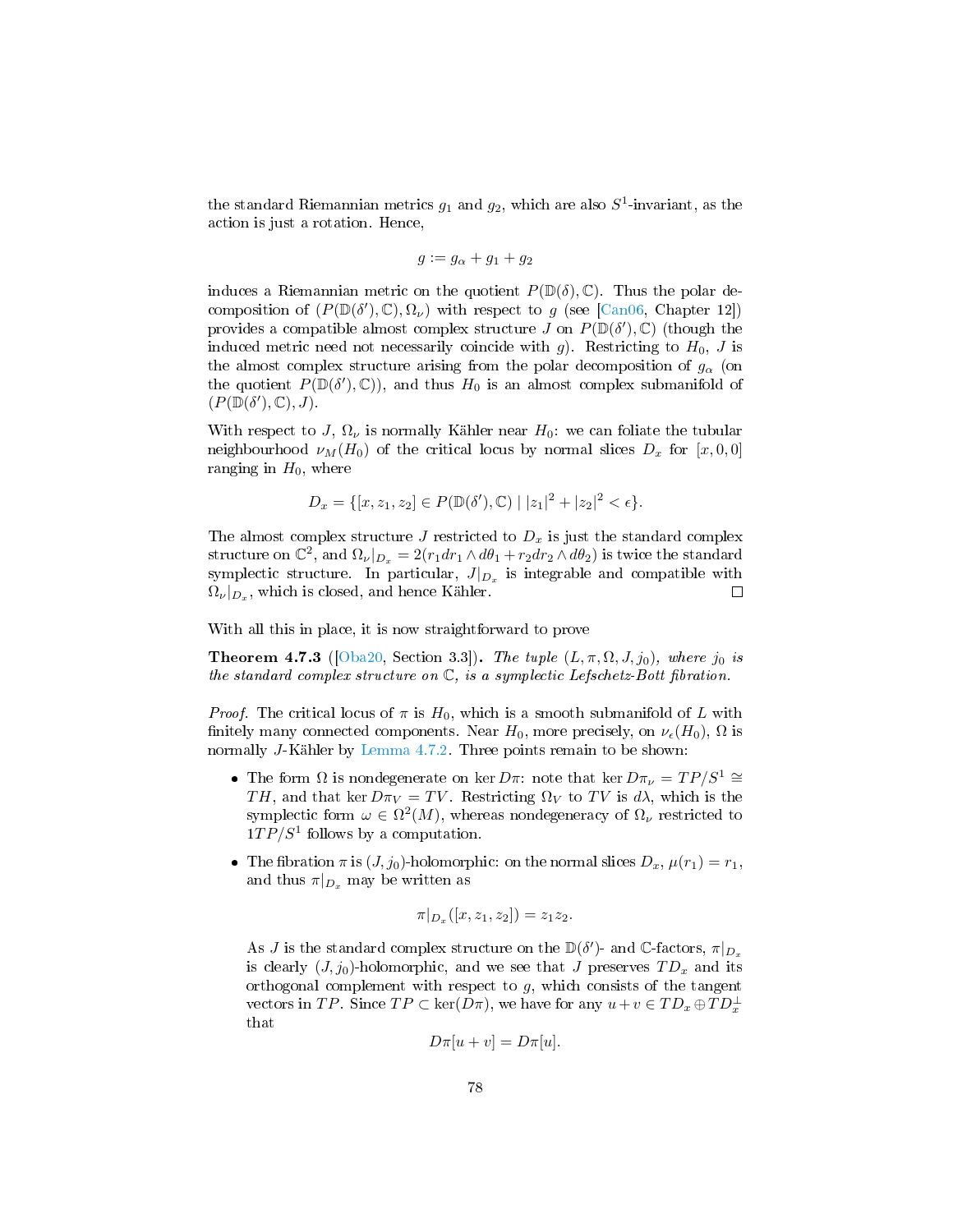Thus the fact that J preserves both  $TD_x$  and  $TD_x^{\perp}$  yields immediately that

$$
D\pi_{[x,z_1,z_2]}[J(u+v)] = D\pi_{[x,z_1,z_2]}[Ju] = j_0 D\pi_{[x,z_1,z_2]}[J(u+v)],
$$

so that  $\pi$  is holomorphic on all of  $\nu_{\epsilon}(H)$ .

 The complex normal Hessian is everywhere nondegenerate: the local expression for  $\pi$  on the normal slices  $D_x$  yields immediately that at any  $[x, z_1, z_2] \in D_x$ , the holomorphic normal Hessian is

$$
\begin{pmatrix} 0 & 1 \\ 1 & 0 \end{pmatrix}.
$$

This is nondegenerate and holds in particular for all  $[x, 0, 0] \in H_0$ , which concludes the proof.

 $\Box$ 

**Remark 4.7.4.** Note that  $H_{2n}(L;\mathbb{Z}) \cong H_{2n}(M;\mathbb{Z}) \cong \mathbb{Z}$  since M is a closed orientable 2n-dimensional manifold. This implies by cellular homology that any handle decomposition of L contains a handle of index  $\geq 2n > \dim(L)/2 = n+1$ , so that by [Remark 1.4.20,](#page-26-0) L cannot carry a Stein structure, and thus by  $[GP17]$ ,  $L$  does not admit a Lefschetz fibration.

**Remark 4.7.5.** From this construction, it follows that the regular fibers  $\pi^{-1}(z)$ for  $z \neq 0$  can be identified with  $M \setminus H$ . However, this identification is never symplectic, since the fibers of  $\pi$  have infinite volume with respect to  $\Omega$  (see [\[Oba20,](#page-94-0) Remark 3.7]), whereas  $(M \setminus H, \omega|_{M \setminus H})$  has finite volume due to M being a closed symplectic manifold.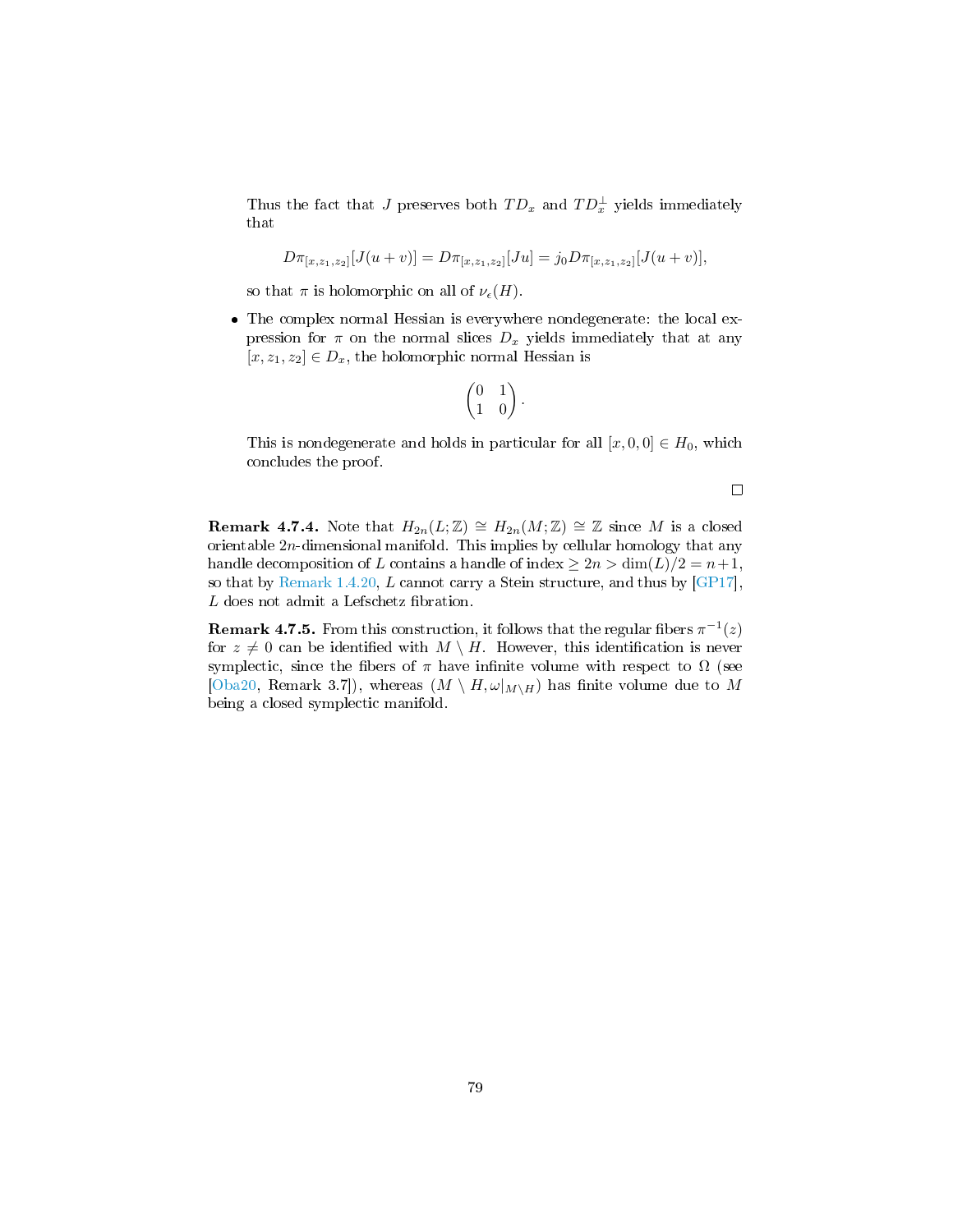## Chapter 5

# Distinct Strong Symplectic Fillings of the Link of the  $A_k$ -Type Singularity

In this chapter, we utilize the machinery of Lefschetz-Bott fibrations through the existence Theorem  $4.0.1$ , together with the strong symplectic filling they induce by [Proposition 3.3.1](#page-64-0) when restricted to the disk, to exhibit mutually non-homotopic strong symplectic fillings of the link of the  $A_k$ -type singularity. The precise statement is the following:

<span id="page-81-0"></span>**Theorem 5.0.1** ([\[Oba20,](#page-94-0) Theorem 1.2]). Let  $\Sigma_k$  be the link of the  $A_k$ -type singularity endowed with the canonical contact structure  $\xi_{\text{can}}$  inherited from the standard contact structure on the unit sphere  $S^{2n+3}$ . Then if  $\dim(\Sigma_k) \geq 5$ , there are at least  $\lceil k/2 \rceil + 1$  distinct strong symplectic fillings up to homotopy.

#### 5.1 Main Ingredients

Let us start by explaining some terminology and collecting the main tools involved in the construction.

**Definition 5.1.1.** For an integer  $k \geq 1$ , consider the complex polynomial  $f_k \in$  $\mathbb{C}[z_0,\ldots,z_{n+1}]$  given by

$$
f(z_0, \ldots, z_{n+1}) = z_0^2 + \ldots + z_n^2 + z_{n+1}^{k+1},
$$

and denote its vanishing locus by  $V_k := \{ \mathbf{z} \in \mathbb{C}^{n+2} \mid f(\mathbf{z}) = 0 \}.$  This variety has a unique singularity at the origin, which is called the  $A_k$ -type singularity.

Considering the unit sphere  $S^{2n+3} \subset \mathbb{C}^{n+2}$ , set

$$
\Sigma_k := V_k \cap S^{2n+3},
$$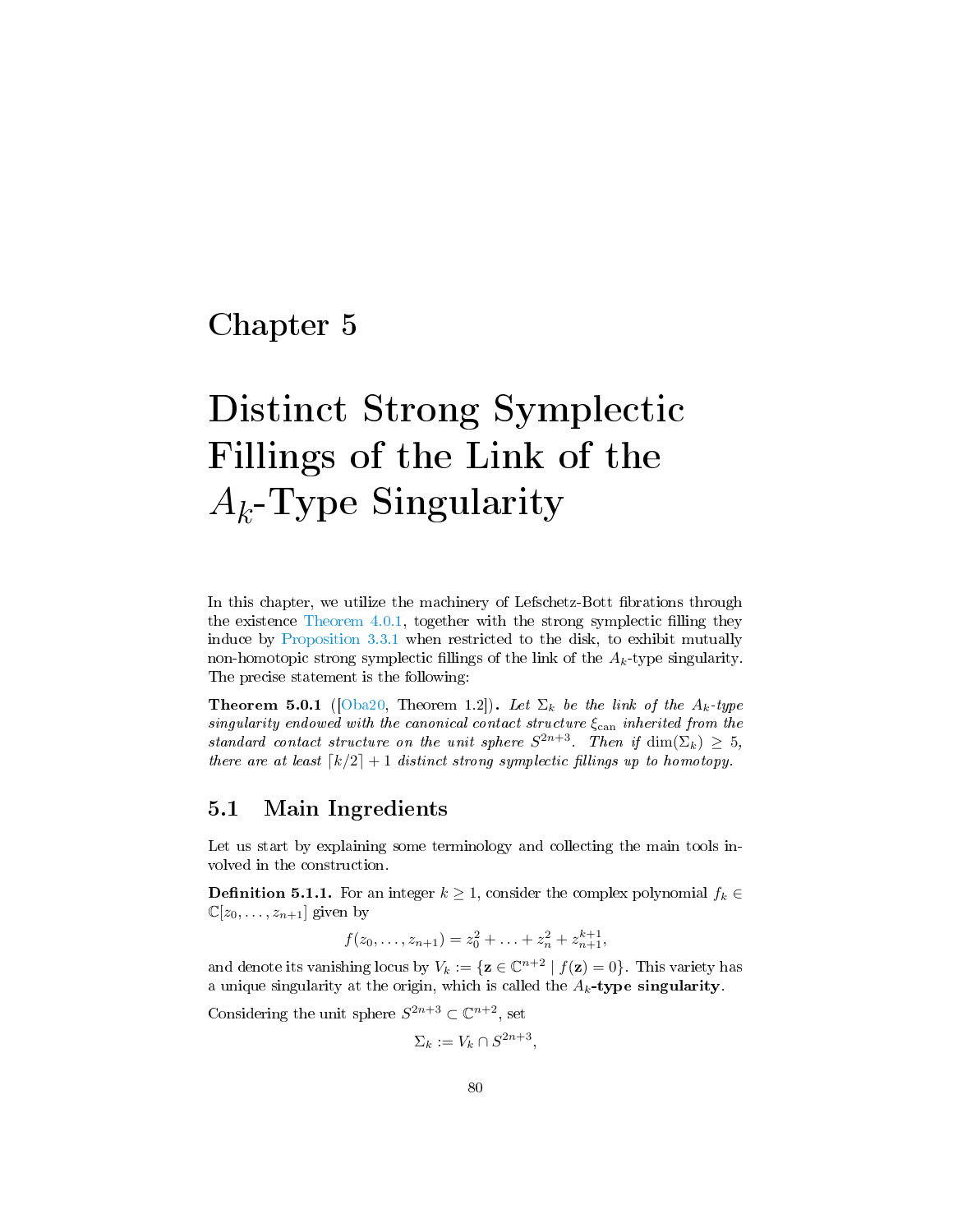which is known as the link of the singularity. We endow  $\Sigma_k$  with the contact structure  $\xi_{\text{can}}$  inherited from the standard contact structure on the sphere, as defined in [Example 1.1.13.](#page-11-0)

The symplectic fillings of the link of the  $A_k$ -type singularity will be obtained by exhibiting different Lefschetz-Bott fibrations from  $V_k \cap \mathbb{D}^{2n+4}$  to the disk D by prescribing their collection of vanishing cycles. The total spaces of these fibrations provide the desired fillings. We may describe these total spaces topologically as arising from a certain gluing construction involving the vanishing cycles:

**Construction 5.1.2.** Suppose  $\pi_i : E_i \to \mathbb{D}$  for  $i = 1, 2$  are two topological Lefschetz-Bott fibrations over the disk whose regular fibers are diffeomorphic to *F*. Fix base points  $z_i \in \partial \mathbb{D}$  and denote their fibers by  $F_i = \pi_i^{-1}(z_i)$ . Now take tubular neighbourhoods  $\nu(F_i)$  of the fibers in their respective vertical bundle  $\partial_v E_i$ . The normal bundle of  $F_i$  in  $\partial_v E_i$  is trivial, and hence

$$
\nu(F_i) \cong [-\epsilon, \epsilon] \times F
$$

for some small  $\epsilon > 0$ . As both fibers  $F_i$  are diffeomorphic to F, we may choose a fiber-preserving diffeomorphism

$$
f:\nu(F_1)\to\nu(F_2)
$$

to glue the total spaces  $E_i$  along  $\nu(F_i)$ , yielding a new manifold

$$
E_1 \#_f E_2 := (E_1 \cup E_2) / (x \sim f(x)), \qquad \forall x \in \nu(F_1).
$$

This is called the fiber sum of  $E_1$  and  $E_2$ , and the total space admits a topological Lefschetz-Bott fibration

$$
\pi: E_1 \#_f E_2 \to \mathbb{D} \sharp \mathbb{D} \cong \mathbb{D},
$$

where  $\sharp$  denotes gluing along  $\pi_i(\nu(F_i))$ , and where  $\pi$  is defined by  $\pi|_{E_i} = \pi_i$ .

To distinguish the total spaces of the fibrations of interest, we will use the following:

<span id="page-82-0"></span>**Lemma 5.1.3** ([\[Oba20,](#page-94-0) Lemma 4.1]). Let  $\pi_i : E_i \to \mathbb{D}$  be topological Lefschetz-Bott fibrations over the disk, for  $i = 1, 2$ , both with regular fibers isomorphic to F. Let  $F_i$  be a regular fiber of  $\pi_i$ , and let  $f : F_1 \to F_2$  be a diffeomorphism. Then

$$
\chi(E_1 \#_f E_2) = \chi(E_1) + \chi(E_2) - \chi(F).
$$

*Proof.* Let  $p_i : E_i \to E_1 \#_f E_2$  the inclusion  $E_i \hookrightarrow E_1 \sqcup E_2$  followed by the quotient projection to  $E_1 \#_f E_2$ . Then we have  $E_1 \#_f E_2 = p_1(E_1) \cup p_2(E_2)$ , where  $p_1(E_1) \cap p_2(E_2) \cong \nu(F)$ . The claim then immediately follows from the fact that  $\chi(A \cup B) = \chi(A) + \chi(B) - \chi(A \cap B)$  for any two subspaces A, B of a topological space so that the interiors of A and B still cover the union  $A\cup B$ .  $\square$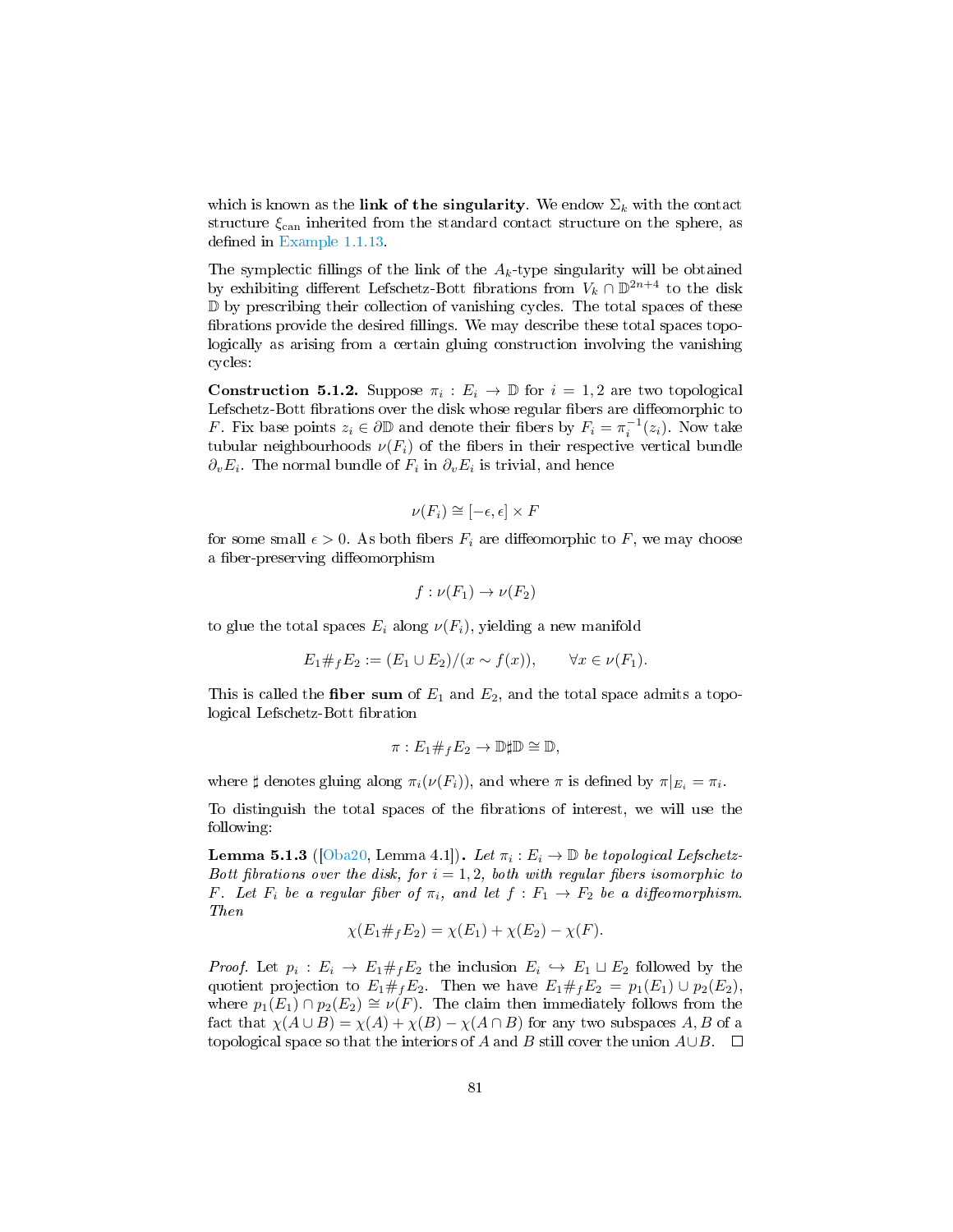Moreover, to describe the fibrations constructed in the proof, it will be helpful to consider a Lefschetz-Bott fibration over the disk obtained by appropriately restricting the fibration on a complex line bundle over  $M$  constructed in [Theo](#page-66-0)[rem 4.0.1.](#page-66-0) We refer the reader to appendix A in  $\vert$ Oba20 $\vert$  for details.

<span id="page-83-0"></span>**Proposition 5.1.4** ([\[Oba20,](#page-94-0) Proposition A.2]). Let  $(L, \pi, \Omega, J, j_0)$  be the Lefschetz-Bott fibration constructed in Theorem  $4.0.1$ . Then there exist

- a compact submanifold with corners  $E_c \subset L$  which contains  $H_0$  such that  $\pi_c := \pi|_{E_c}$  takes values in  $\mathbb{D}^2 \subset \mathbb{C}$ , and
- a symplectic form  $\Omega_c \in \Omega^2(E_c)$  which agrees with  $\Omega$  on the fibers of  $\pi$

such that  $(E_c, \pi_c, \Omega_c, J, j_0)$  is a Lefschetz-Bott fibration over the closed unit disk D whose fibers are canonically identified with  $V = M \setminus \nu_M(H)$ , and whose critical point set is canonically identified with H. Its monodromy along  $\partial D$  is symplectically isotopic to a fibered Dehn twist along the boundary of a regular fiber.

## 5.2 Construction of the Strong Symplectic Fillings

With these preliminaries in hand, we are ready to prove [Theorem 5.0.1.](#page-81-0)

#### Outline

**Step 1:.** We begin in [Section 5.3](#page-84-0) by considering the compactified cotangent bundle  $\mathbb{D}T^*S^n \to S^n$ , which will act as the fiber of the symplectic Lefschetz-Bott fibration inducing the desired filling. The first step is to identify  $\mathbb{D}T^*S^n$  with a suitable subset of  $\mathbb{C}P^{n+1}$ , endowed with the Fubini-Study from [Examples 1.1.5,](#page-8-0) to which we can apply [Theorem 4.0.1.](#page-66-0) All symplectic structures that follow will by induced by the Fubini-Study form.

**Step 2:.** Connecting this to the link  $\Sigma_k$ , we prove in [Section 5.4](#page-85-0) that the contact manifold  $(\Sigma_k, \xi_{\text{can}})$  is contactomorphic to an open book with pages  $\mathbb{D}T^{*}S^{n}$  and suitable monodromy, which arises through the open book decomposition induced on the boundary of a Lefschetz fibration  $V_k \cap \mathbb{D}^{2n+4} \to \mathbb{D}$ .

Step 3:. To construct various symplectic fillings of the link, we define different symplectic Lefschetz-Bott fibrations by specifying their fiber  $\mathbb{D}T^*S^n$  and vanishing cycles in [Section 5.5.](#page-86-0) The vanishing cycles we consider are  $\partial \mathbb{D} T^* S^n$ and the zero section  $S_0$ , and we will vary the number of times each manifold occurs as a vanishing cycle to obtain different Lefschetz-Bott fibrations. The fashion in which this is performed gives rise to the same monodromy map for all fibrations - the monodromy of the contact open book identified with  $\Sigma_k$ .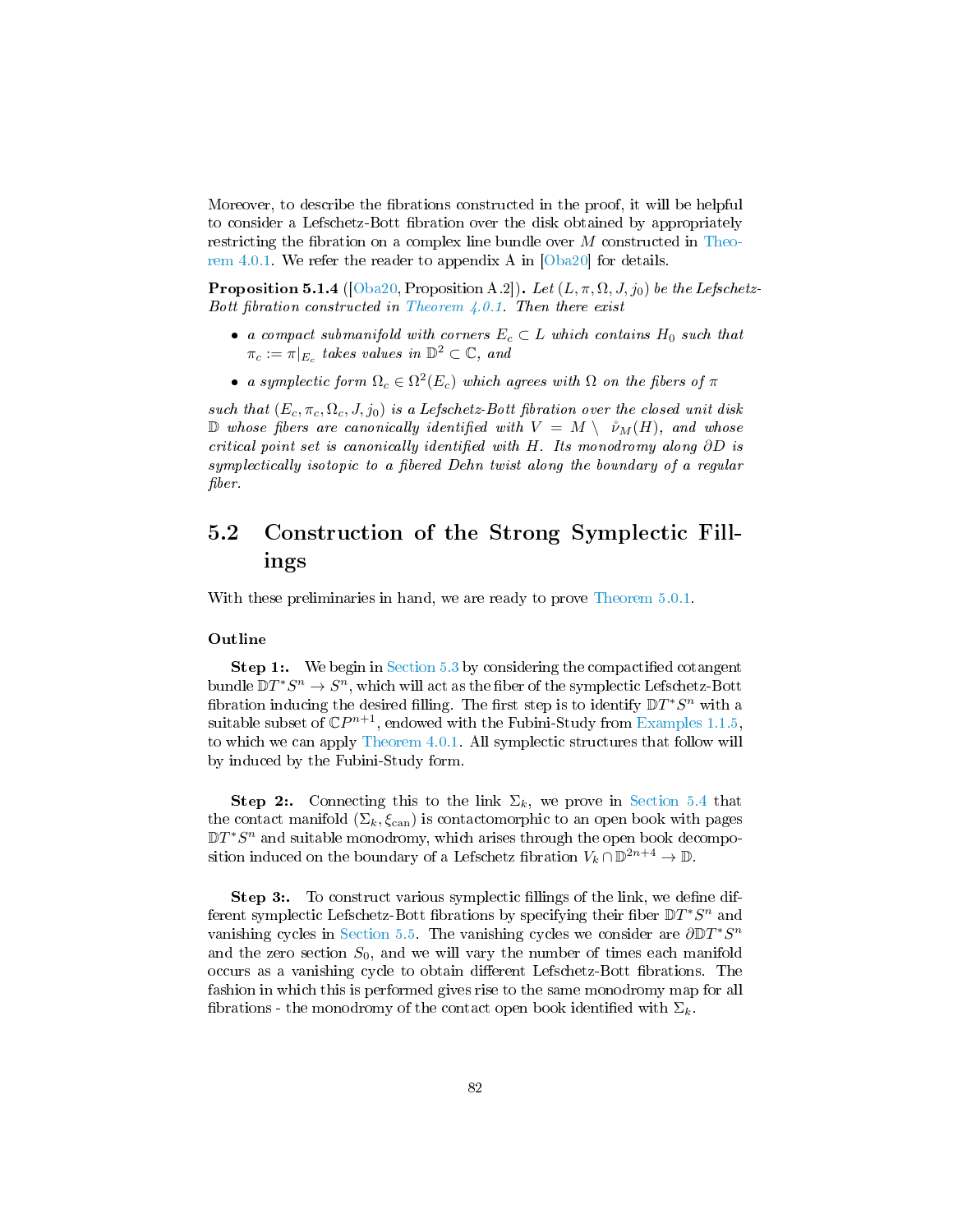This implies that the open book induced on the boundary of their total spaces is the same as that which was previously identified with  $\Sigma_k$ , so that their total space provides a strong symplectic filling of  $\Sigma_k$ .

Step 4:. The final step is to distinguish these fillings, which is done by comparing their Euler characteristic in [Section 5.6.](#page-87-0) Let  $E_1$  and  $E_2$  be symplectic Lefschetz-Bott fibrations with vanishing cycle  $\partial \mathbb{D} T^* S^n$  or  $S_0$ , respectively. Note that topologically, the Lefschetz-Bott fibrations constructed above are isomorphic to fiber sums of  $E_1$  and  $E_2$ . This is where the identification of  $\mathbb{D}T^*S^n$ with a subset of  $\mathbb{C}P^{n+1}$  from Step 1 becomes crucial, as [Theorem 4.0.1](#page-66-0) will allow us to identify  $E_1$  with a better known Lefschetz-Bott fibration on  $\mathbb{C}P^{n+1}$  whose Euler characteristic is known. By previous work, we also know the Euler characteristic of  $E_2$ . Hence, we may conclude the proof by the repeated application of [Lemma 5.1.3.](#page-82-0)

#### <span id="page-84-0"></span>5.3 Description of the fiber

We describe  $DT^*S^n$  in terms of quadrics in  $\mathbb{C}P^{n+1}$ . More precisely, set

$$
Q^n := \{ [z_0 : \ldots : z_{n+1}] \in \mathbb{C}P^{n+1} \mid z_0^2 + \ldots + z_{n+1}^2 = 0 \}, \quad Q^{n-1} := Q^n \cap \{ z_{n+1} = 0 \}.
$$

Lemma 5.3.1.  $Q^n \setminus Q^{n-1}$  is diffeomorphic to  $T^*S^n$ .

*Proof.* Letting  $z_{n+1} = 1$ , we may identify

$$
Q^{n} \setminus Q^{n-1} \cong \{ (w_0, \ldots, w_n) \in \mathbb{C}^{n+1} \mid w_0^2 + \ldots + w_n^2 + 1 = 0 \}.
$$

In real coordinates  $(w_0, \ldots, w_n) = \mathbf{w} = \mathbf{u} + i\mathbf{v}$ , we can write this as

<span id="page-84-1"></span>
$$
\{(\mathbf{u}, \mathbf{v}) \in \mathbb{R}^{n+1} \times \mathbb{R}^{n+1} \mid ||\mathbf{u}||^2 - ||\mathbf{v}||^2 = -1, \langle \mathbf{u}, \mathbf{v} \rangle = 0\}.
$$
 (5.1)

Note that  $\|\mathbf{v}\| \geq 1$ . From this set, define a diffeomorphism to  $T^*S^n$  by

$$
\Phi: Q^n \setminus Q^{n-1} \to T^*S^n
$$

$$
\mathbf{w} = \mathbf{u} + i\mathbf{v} \mapsto \left(\frac{\mathbf{v}}{\|\mathbf{v}\|}, \mathbf{u} \|\mathbf{v}\|\right),
$$

where we identify

$$
T^*S^n = \{(\mathbf{x}, \mathbf{y}) \in \mathbb{R}^{n+1} \times \mathbb{R}^{n+1} \mid ||\mathbf{x}|| = 1, \langle \mathbf{x}, \mathbf{y} \rangle = 0\}.
$$

The image  $\Phi(\mathbf{w})$  is indeed an element of  $T^*S^n$  since evidently the first component of  $\Phi(\mathbf{w})$  has unit norm and  $\langle \mathbf{u}, \mathbf{v} \rangle = 0$  by the description given in [Equa](#page-84-1)[tion \(5.1\).](#page-84-1)  $\Box$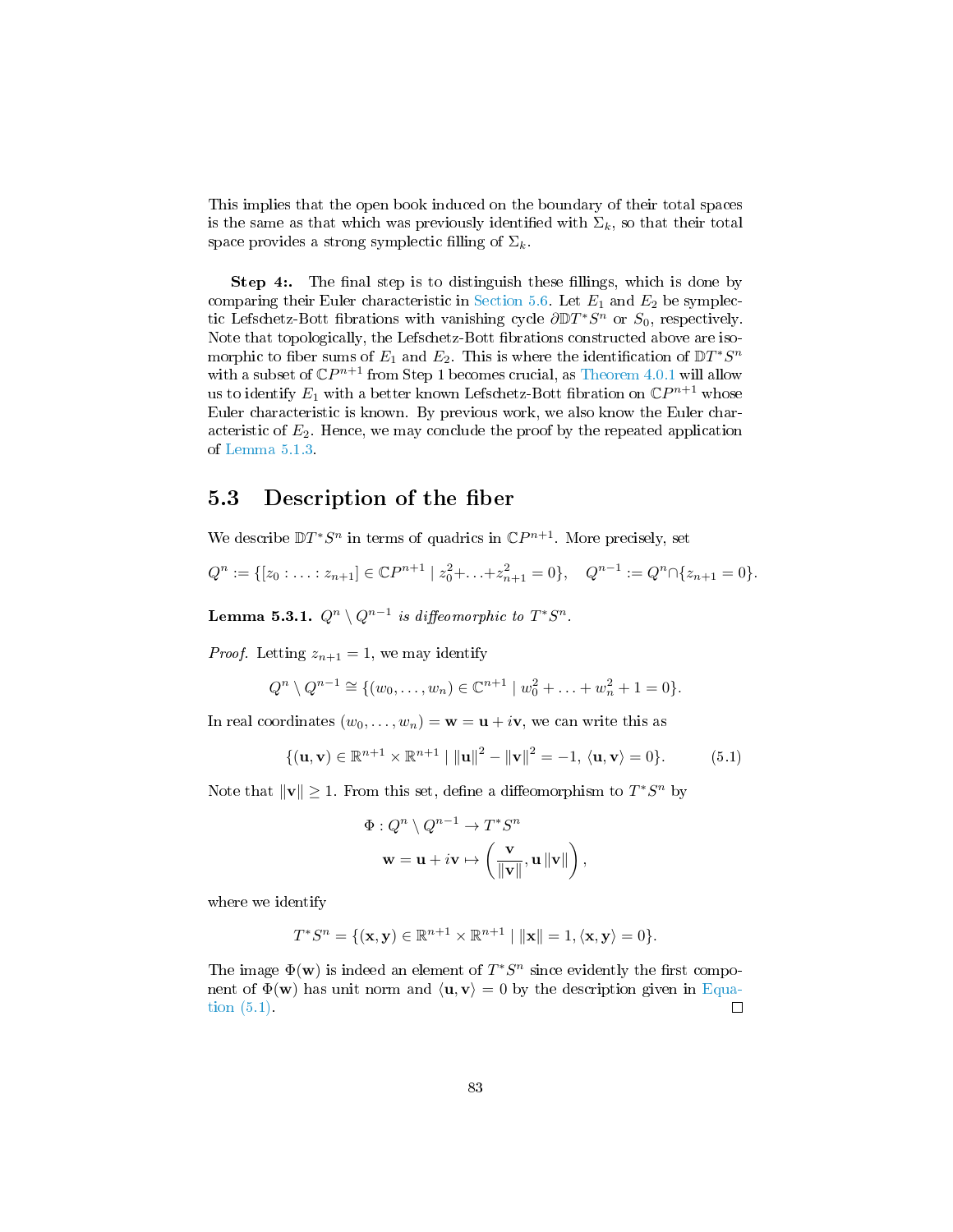Let  $\nu_{Q^n}(Q^{n-1})$  be an open tubular neighbourhood of  $Q^{n-1}$  inside  $Q^n$  and consider

$$
Q := Q^n \setminus \nu_{Q^n}(Q^{n-1}),
$$

which can be identified with  $DT^*S^n$ . Equip the fiber with  $(\Phi^{-1})^*(\omega_{\text{FS}})$ , where  $\omega_{FS}$  denotes the restriction of the Fubini-Study form. Recall that it may be written as

$$
\omega_{\rm FS} = -dd^{\rm C} \log \left( \sum_{j=0}^{n} |z_j|^2 + 1 \right)
$$

on the images of the standard charts. For later use, set

$$
\lambda = -d^{\mathbb{C}} \log \left( \sum_{j=0}^{n} |z_j|^2 + 1 \right)
$$

and denote by  $S_0$  the zero section of  $DT^*S^n$ , which corresponds to  $\{u = 0\}$  in Q.

Also note that  $\mathbb{C}P^n$  embedded in  $\mathbb{C}P^{n+1}$  as

$$
\mathbb{C}P^n = \{ [z_0 : \ldots : z_n : 0] \} \subset \mathbb{C}P^{n+1}
$$

is a symplectic hypersurface since restricting  $\omega_{FS}$  gives the Fubini-Study form on  $\mathbb{C}P^n$ , and we have that  $PD[\omega_{FS}/2\pi] = [\mathbb{C}P^n]$ . It is hence a Donaldson hypersurface in  $(\mathbb{C}P^{n+1}, \omega_{FS})$ . Returning to the projective hypersurfaces  $Q^n$ and  $Q^{n-1}$ , the restriction of  $\omega_{\rm FS}$  to  $Q^n$  is symplectic. Since we may regard

$$
Q^{n-1} = \{ [z_0 : \ldots : z_n : 0] \in Q^n \},\
$$

we similarly obtain that  $Q^{n-1}$  is a Donaldson hypersurface in  $(Q^n, \omega_{\text{FS}})$ , and thus we may apply [Theorem 4.0.1](#page-66-0) for  $M = Q^n$  and  $H = Q^{n-1}$  to obtain a line bundle over  $Q<sup>n</sup>$  that admits a symplectic Lefschetz-Bott fibration.

### <span id="page-85-0"></span>5.4 Open Book Description of  $\Sigma_k$

We considered in [Example 2.1.3](#page-29-0) a Lefschetz fibration  $V_k(\epsilon) \cap \mathbb{D}^{2n+4} \to \mathbb{C}$  given by the projection to  $z_{n+1}$ . Recall that  $V_k(\epsilon)$  is the  $\epsilon$ -level set of the polynomial  $f_k = z_0^2 + \ldots + z_n^2 + z_{n+1}^{k+1}$ . We saw that this Lefschetz fibration has regular fiber  $\mathbb{D} T^*S^n$  and monodromy  $\tau^{k+1}_{S_0}$ , a product of  $k+1$  right-handed Dehn twists along the zero section.

In the case at hand, we consider  $V_k$ , the vanishing locus of the polynomial  $f_k$ , as the total space, and not its  $\epsilon$ -level set  $V_k(\epsilon)$ . One can, however, slightly perturb the polynomial defining  $V_k$  in such a way that the projection becomes a Lefschetz fibration with just the same regular fiber and monodromy, and thereby obtain an open book decomposition of the original  $V_k$ . This procedure is called *Morsification*, and is described in [\[KK16,](#page-93-1) Section 4].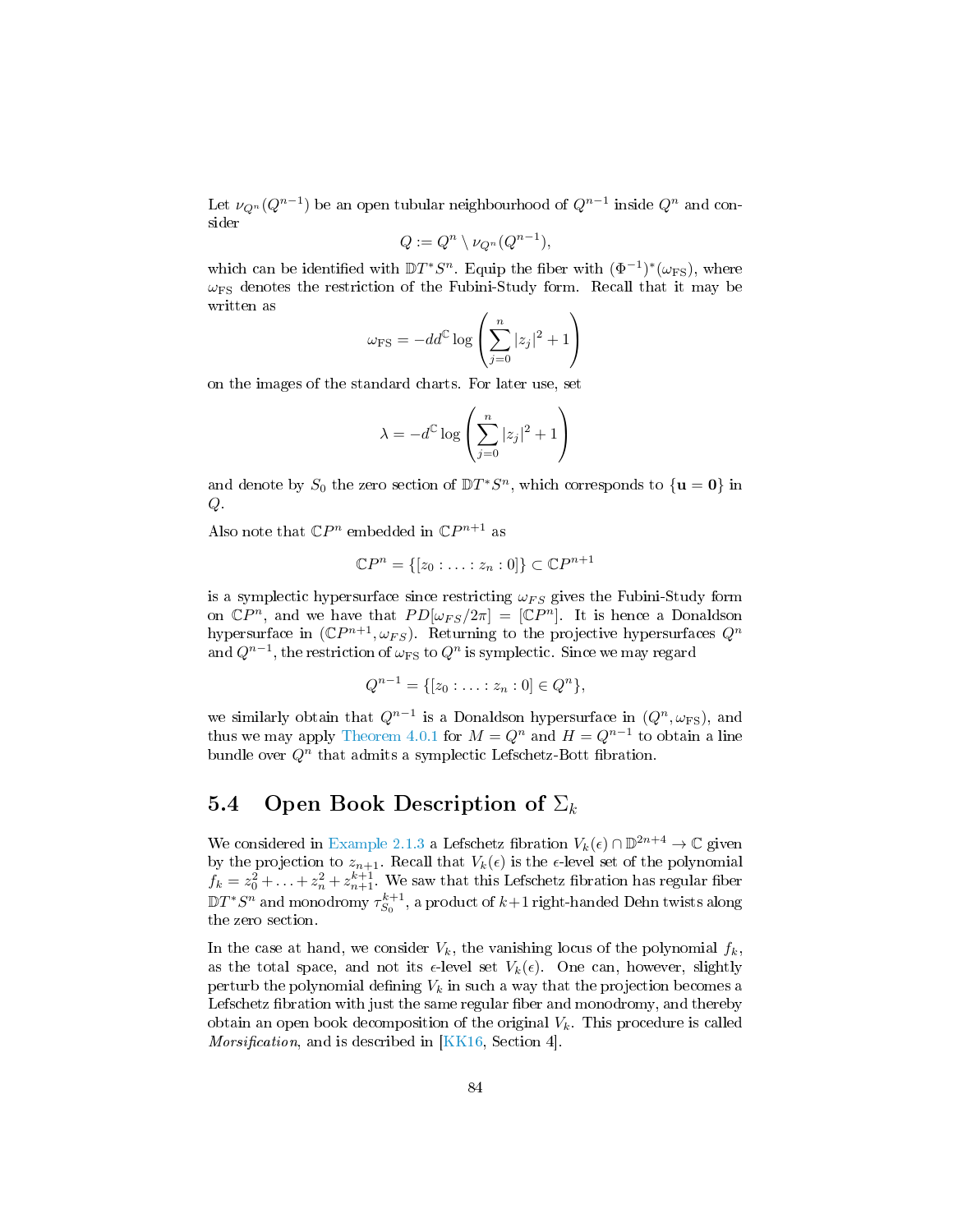In fact, one can make  $\pi$  into a symplectic Lefschetz fibration by equipping the total space with the 2-form given by

$$
d\lambda = -dd^{\mathbb C} \log \left( \sum_{j=0}^n |z_j|^2 + 1 \right) \Bigg|_{V_k \cap \mathbb D^{2n+4}} \in \Omega^2(\mathbb C^{n+1}).
$$

Note that this is the Fubini-Study form pulled back by a coordinate chart to  $\mathbb{C}^{n+1}$ , so it is in particular a symplectic form on the entire total space of this Lefschetz fibration.

Hence, the Lefschetz fibration  $\pi$  induces a contact open book decomposition on the boundary  $\partial (V_k \cap \mathbb{D}^{2n+4}) = \Sigma_k$  as

$$
OB(\mathbb{D}T^*S^n, \lambda; \tau_{S_0}^{k+1}).
$$

Thus  $(\Sigma_k, \ker(\lambda|_{T\Sigma_k}))$  is contactomorphic to the above open book.

The contact structure  $\xi_{\text{can}}$  we endow  $\Sigma_k$  with, however, is that induced by restricting the contact structure on  $S^{2n+3}$ , which may a priori be different from ker  $\lambda$ . However, a computation shows that pulling back  $\lambda$  to  $S^{2n+3}$  (by the Hopf map  $p: S^{2n+3} \to \mathbb{C}P^{n+1}$  is just the standard Liouville form, so that in fact,  $(\Sigma_k,\ker(\lambda|_{T\Sigma_k}))$  is contactomorphic to  $(\Sigma,\xi_{\operatorname{can}}),$  and hence also to  $OB(\mathbb{D}T^*S^n, \lambda; \tau_{S_0}^{k+1})$ 

### <span id="page-86-0"></span>5.5 Exhibiting the Fillings

We specify symplectic Lefschetz-Bott fibrations over  $\mathbb{D}^2$  by prescribing their fiber and their vanishing cycles. Denote them by  $\pi_{\ell} : X_{\ell} \to \mathbb{D}^2$ . Let the fiber be  $(\mathbb{D}T^*S^n, \lambda)$  for all fibrations, and define the collection of vanishing cycles of  $\pi_{\ell}$  to be

$$
(\underbrace{\partial \mathbb{D} T^* S^n, \dots, \partial \mathbb{D} T^* S^n}_{\ell}, \underbrace{S_0, \dots, S_0}_{k+1-2\ell}),
$$

where  $\ell$  ranges in  $0, 1, ..., [k/2]$ . The monodromy contribution of each  $\partial \mathbb{D} T^* S^n$ is a fibered Dehn twist  $\tau_{\partial}$  along  $\partial \mathbb{D} T^* S^n$  according to [Theorem 2.3.9.](#page-47-0) Note that  $\mathbb{D}T^*S^n \cong V_2(1)$  via  $\Phi$ , and so for the standard symplectic structure on  $\mathbb{D}T^{*}S^{n}$ , the relation by Acu and Avdek stated as [Theorem 2.3.8](#page-46-0) gives that  $\tau_{\partial}$ is symplectically isotopic to  $\tau_{S_0}^2$ . In fact, this relation also holds for our choice of symplectic structure; see [\[Oba20,](#page-94-0) Proposition 3.11]. The contribution to the monodromy by vanishing cycles  $S_0$  is  $\tau_{S_0}$ , a right-handed Dehn twist along  $S_0$ .

Hence the total monodromy is

$$
\tau_{S_0}^{2\ell+k+1-2\ell}=\tau_{S_0}^{k+1}.
$$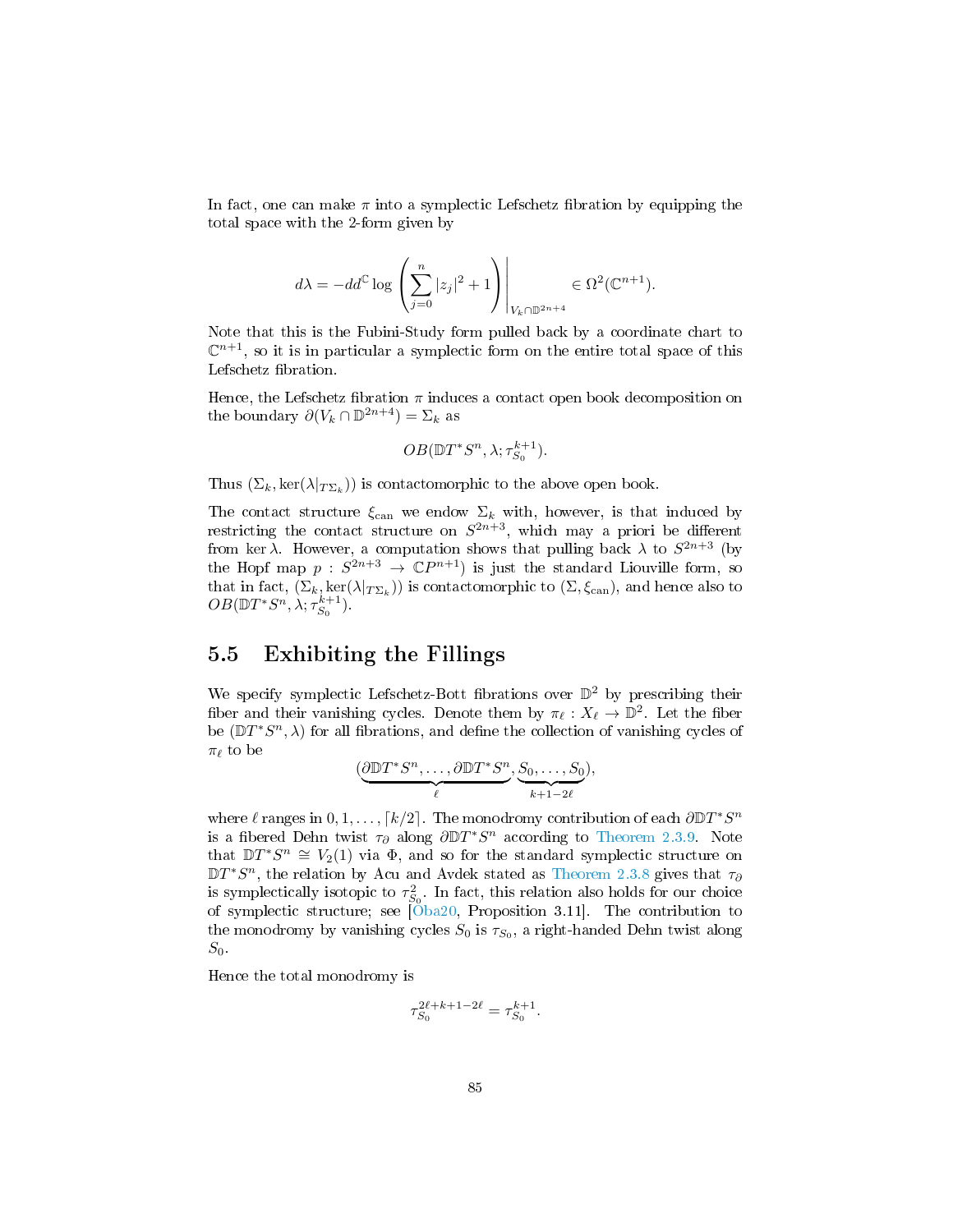Therefore, each Lefschetz-Bott fibration defined this way induces an open book

$$
\partial X_{\ell} \cong OB(\mathbb{D}T^*S^n, \lambda; \tau_{S_0}^{k+1}),
$$

so that since the above open book is contactomorphic to  $(\Sigma_k, \xi_{\operatorname{can}})$ , each  $X_\ell$  is a strong symplectic filling of  $(\Sigma_k, \xi_{\text{can}})$ .

#### <span id="page-87-0"></span>5.6 Distinguishing the Fillings

We will do this by computing the Euler characteristic of  $X_\ell$ . We start by considering symplectic Lefschetz-Bott fibrations  $\pi_i : E_i \to \mathbb{D}$ , for  $i = 1, 2$ , whose fibers are  $(\mathbb{D}T^*S^n, d\lambda)$ , where the monodromy of  $\pi_1$  is  $\tau_\partial$  (the only vanishing cycle of  $\pi_1$  is  $\partial \mathbb{D} T^* S^n$ , and that of  $\pi_2$  is  $\tau_{S_0}$  (its only vanishing cycle is  $S_0$ ).

Consider the space  $Q^n$ . We can apply [Theorem 4.0.1](#page-66-0) for  $M = Q^n$  and  $H = Q^{n-1}$ to obtain a Lefschetz-Bott fibration on a line bundle over  $Q<sup>n</sup>$ . Appropriately restricting this fibration, [Proposition 5.1.4](#page-83-0) yields a Lefschetz-Bott fibration over the disk whose fibers are  $Q^n \setminus \nu_{Q^n}(Q^{n-1}) \cong \mathbb{D} T^*S^n$  and whose monodromy is a fibered Dehn twist along the boundary of the fiber. Hence, this Lefschetz-Bott fibration is topologically equivalent to  $\pi_1$ . For fiber bundles with compact base M, fiber F, and total space E, we have  $\chi(E) = \chi(F)\chi(M)$ , so that

$$
\chi(E_1) = \chi(Q^n) = \frac{(-1)^n - 1}{2} + n + 2,
$$

where the last equality is due to  $[Dim92,$  Exercise 5.3.7 (i).

As for  $E_2$ , it can be shown that  $E_2$  is diffeomorphic to a disk  $\mathbb{D}^{2n+2}$  [\[Oba20,](#page-94-0) p. 23, so that  $\chi(E_2)=0$ .

The total space  $X_\ell$  may now be regarded as the fiber sum of  $\ell$  copies of  $E_1$  and  $k + 1 - 2\ell$  copies of  $E_2$ , so that by [Lemma 5.1.3,](#page-82-0) we obtain

$$
\chi(X_{\ell}) = \ell \chi(E_1) + (k+1-2\ell) \chi(E_2) - (k-\ell) \chi(\mathbb{D}T^*S^n)
$$
  
=  $\ell \left( \frac{(-1)^n - 1}{2} + n + 2 \right) + k + 1 - 2\ell - (k-\ell) \underbrace{\chi(S^n)}_{=1+(-1)^n}$   
=  $\ell \left( \frac{(-1)^n - 1}{2} + n + 1 + (-1)^n \right) - k(-1)^n + 1.$ 

From affine linearity in  $\ell$  of this expression, we see that the  $X_{\ell}$  are pairwise non-homotopic.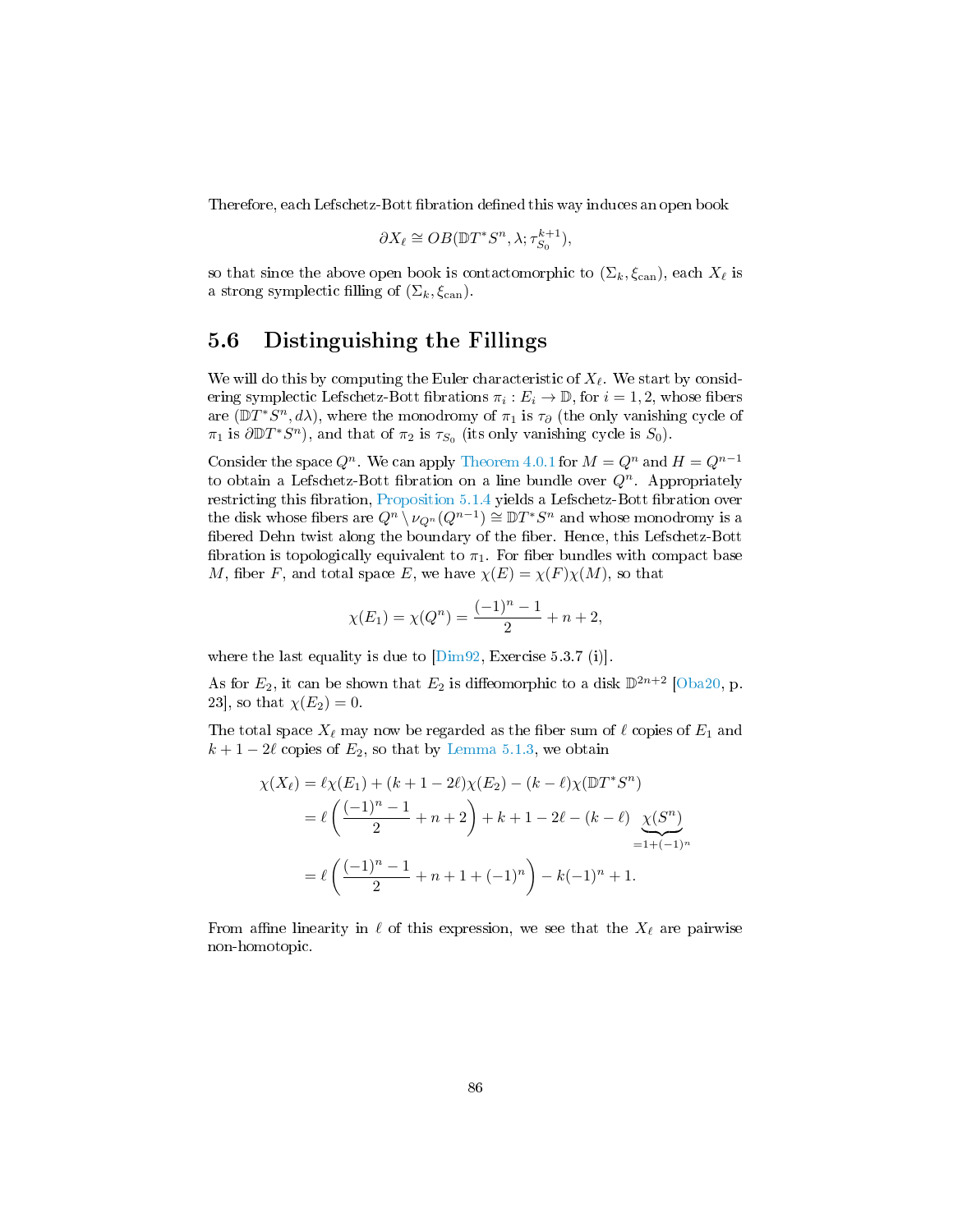## Chapter 6

## Outlook

Recall Oba's [Proposition 3.3.1](#page-64-0) and the associated procedure to obtain a strong symplectic filling of a contact manifold  $(M, \xi)$ :

- 1. Find a contact open book description  $(M, \xi) \cong OB(F, \lambda; \psi);$
- 2. Find Dehn or fibered Dehn twists  $\tau_{C_i} \in \text{Symp}(F, d\lambda)$  whose composition is a factorization of the monodromy  $\psi$ .

While conceptually simple, the higher-dimensional symplectic mapping class groups are more complicated and not as well-understood, so that factoring the monodromy into fibered Dehn twists is highly nontrivial. Such a factorization may not even exist, of course, seeing that the existence of a Dehn twist in the symplectic mapping class group of  $(F, d\lambda)$  presupposes the existence of a Lagrangian sphere in F.

Oba's work, in particular [Theorem 4.0.1,](#page-66-0) provides a potential simplication if one is able to identify the page  $F$  with the complement of (a neighbourhood of) a symplectic divisor. In this case, one obtains a symplectic Lefschetz-Bott fibration with regular fiber F whose closed 2-form is globally symplectic [\(Re](#page-78-1)mark  $4.7.1$ ), and appropriately restricting it yields a fibration with monodromy as the fibered Dehn twist along  $\partial F$  satisfying the conditions of [3.3.1](#page-64-0) to provide a symplectic filling.

One could expect a similar technique as that used for the link  $\Sigma_k$  of the  $A_k$ -type singularity, where the page was identified with  $F = \mathbb{D}T^*S^n = Q^n \setminus \nu(Q^{n-1}),$ to be applicable to other polarized manifolds. Some examples and ways to construct polarized manifolds can be found in [\[BC01,](#page-92-2) Section 2.2], the simplest of which is  $M = Q^n$  and  $H = Q^{n-1}$ . The next simplest example is given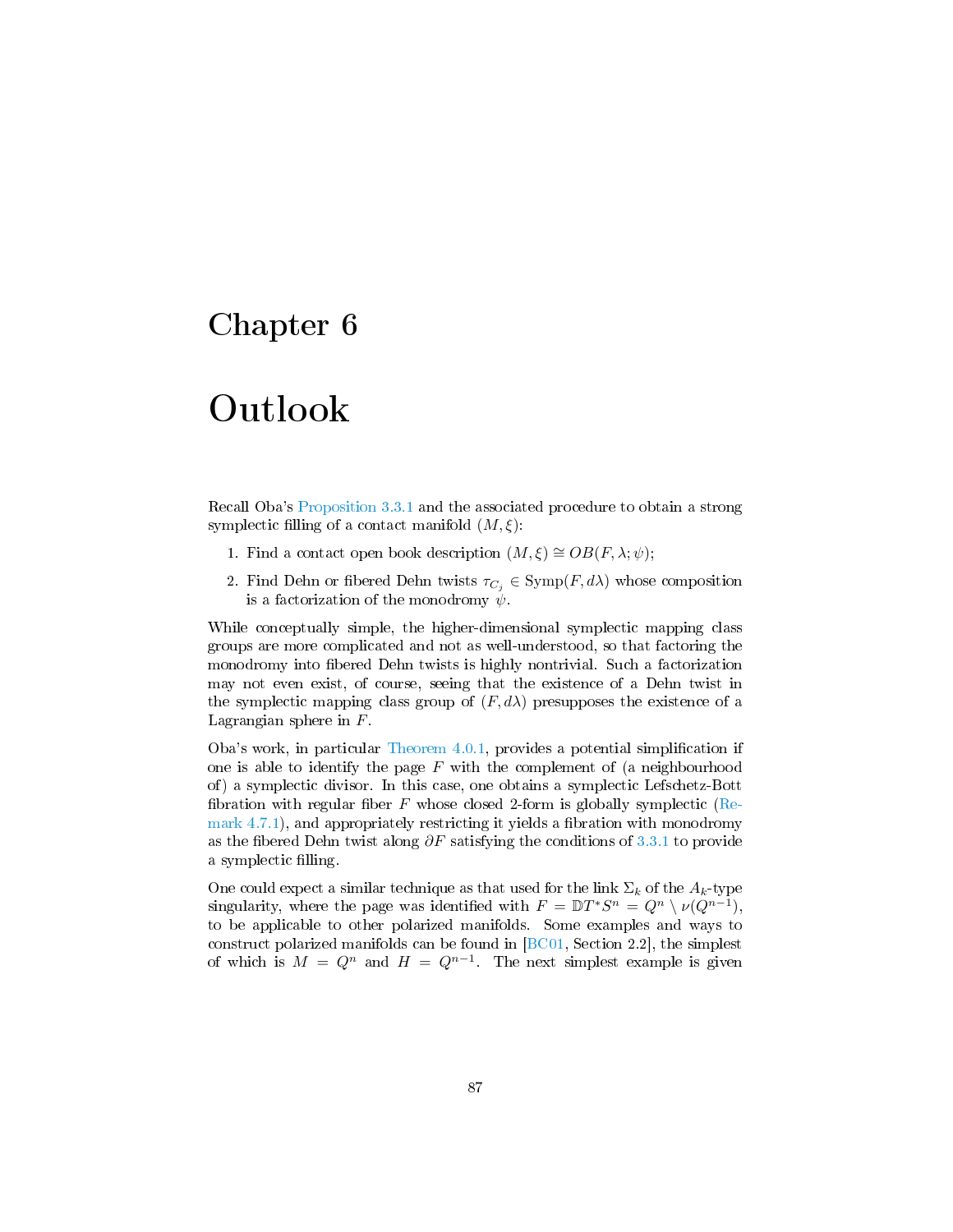<span id="page-89-0"></span>
$$
(M,\omega) = (\mathbb{C}P^n \times \mathbb{C}P^m, \omega_{\text{FS}} \oplus \omega_{\text{FS}}), \quad H = \left\{ (z,w) \in \mathbb{C}P^n \times \mathbb{C}P^m \mid \sum_{i=0}^n z_i w_i = 0 \right\}
$$
\n
$$
(6.1)
$$

.

Of course, one would still need to find a suitable description of  $M \setminus H$  along with the knowledge of appropriate mapping class group relations.

Possible references to consult for descriptions of complements of symplectic divisors are [\[Bir01\]](#page-92-3), [\[DL19\]](#page-93-2), and [\[Gir18\]](#page-93-3). Notably, the polarized symplectic manifold from Equation  $(6.1)$  together with the *generalized Lantern relations* have been studied by Torricelli [\[Tor20\]](#page-95-0) to obtain strong symplectic fillings that are not Stein fillings of the contact manifolds  $\mathbb{S}T^*\mathbb{C}P^2$  and  $\mathbb{S}T^*\mathbb{R}P^3$ .

### A Concrete Case

Let us give an outline so as to make the construction from [Theorem 4.0.1](#page-66-0) more explicit in the simplest case, that is, for

$$
M = Q^{n} = \{ [z_0 : \ldots : z_{n+1}] \in \mathbb{C}P^{n+1} \mid z_0^2 + \ldots + z_{n+1}^2 = 0 \},
$$

equipped with the restriction of the Fubini-Study form  $\omega_{\text{FS}}$ , and the hypersurface inside  $Q^n$  given by

$$
H = Q^{n-1} = Q^n \cap \{z_{n+1} = 0\}.
$$

[Theorem 4.0.1](#page-66-0) guarantees the existence of a line bundle L with  $c_1(L) = -[\omega_{FS}/2\pi]$ and a Lefschetz-Bott fibration  $\pi : L \to \mathbb{C}$ .

Recall that the bundle  $L$  is defined as

$$
L = V \times \mathbb{C} \cup_{\Phi} (P \times \mathbb{D}(\delta)) \times_{\rho} \mathbb{C},
$$

where

- $P \to H$  is the Boothby-Wang bundle;
- *V* is the complement of a tubular neighbourhood  $\nu(Q^{n-1})$ ;
- $\bullet$   $\Phi$  is the gluing map given by

$$
\Phi([x,(r_1,\theta_1),(r_2,\theta_2)])=(\nu([x,(r_1,\theta_1)]),(r_2,\theta_1+\theta_2));
$$

• the  $S^1$ -actions  $\rho$  and  $\bar{\rho}$  on  $\mathbb C$  are defined by

$$
\rho(\theta)(z) = e^{2\pi i \theta}(z), \qquad \bar{\rho}(\theta)(z) = e^{-2\pi i \theta}(z).
$$

by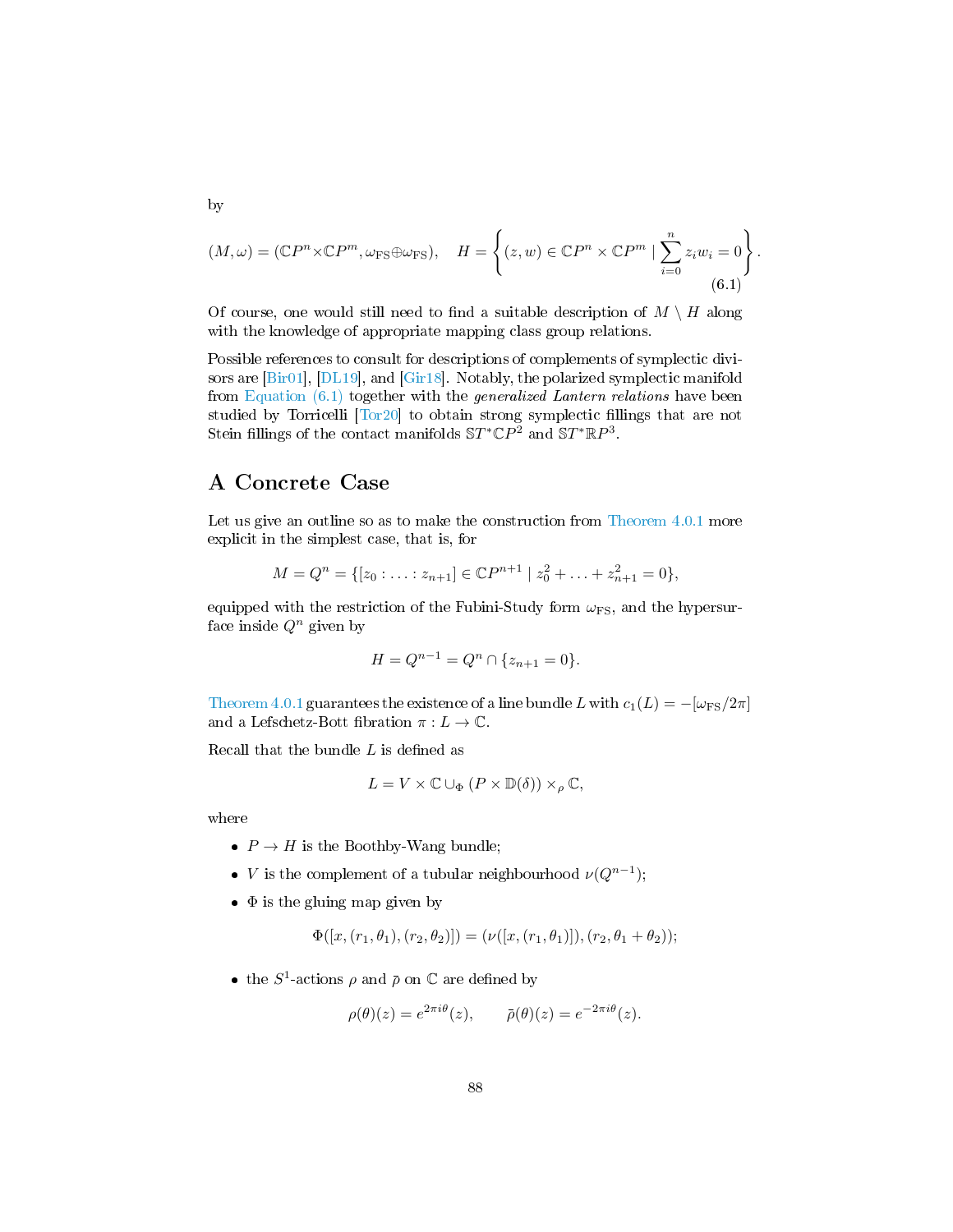#### The Boothby-Wang Bundle P

The Boothby-Wang bundle  $(P, \alpha) \rightarrow (Q^{n-1}, \omega_{\text{FS}}|_{TQ^{n-1}})$  turns out to admit a simple description as the restriction of the Boothby-Wang bundle over  $\mathbb{C}P^{n+1}$ , which we determine first. Recall the defining property of the Fubini-Study form. Consider the Hopf map  $p$  and the inclusion  $i$  in the diagram below:

$$
S^{2n+3} \xrightarrow{i} (\mathbb{C}^{n+2}, \omega_0)
$$

$$
\downarrow p
$$

$$
(\mathbb{C}P^{n+1}, \omega_{\text{FS}})
$$

Then the Fubini-Study form satisfies

$$
p^*\omega_{\rm FS}=i^*\omega_0,
$$

suggesting that a primitive of the standard symplectic form  $\omega_0$  could serve as the connection-contact form of the Boothby-Wang bundle.

Take  $\lambda_0$  to be twice the primitive of  $\omega_0$  inducing the standard contact structure on  $S^{2n+3}$ , which in linear coordinates  $x_0, y_0, \ldots, x_{n+1}, y_{n+1}$  on  $\mathbb{C}^{n+2}$  can be written as

$$
\lambda_0 = \sum_{i=0}^{n+2} x_i dy_i - y_i dx_i.
$$

Recall that the Reeb vector field  $R_{\lambda_0}$  is given by

$$
R_{\lambda_0} = \sum_{i=0}^{n+1} x_i \frac{\partial}{\partial y_i} - y_i \frac{\partial}{\partial x_i} = 2 \sum_{i=0}^{n+1} \frac{\partial}{\partial \varphi_i},
$$

which corresponds to the infinitesimal generator  $\xi_1$  of the  $S^1$ -action on the total space of the Boothby-Wang bundle. The action is hence given by the Reeb flow  $\phi_t$ , which we compute to be

$$
\phi_t(\mathbf{z}) = e^{2\pi i t} \mathbf{z},
$$

where we consider  $S^1 = \mathbb{R}/2\pi\mathbb{Z}$ . We conclude that  $S^1$  acts on  $S^{2n+3}$  by multiplication in each component, and that the orbits are precisely the fibers of the Hopf map. Hence the  $S^1$ -action given by multiplying each entry with  $e^{2\pi i\theta}$ ,  $\theta \in S^1$ , makes  $p:(S^{2n+3},\lambda_0)\to(\mathbb{C}P^{n+1},\omega_{\text{FS}})$  into a principal  $S^1$  bundle. The contact form  $\lambda_0$  is easily checked to be  $S^1$ -invariant, and it satisfies  $d\lambda_0 = \omega_0 = p^* \omega_{\text{FS}}$ . Hence the Boothby-Wang bundle over  $\mathbb{C}P^{n+1}$  is given by p.

Therefore, pulling this bundle back to  $Q^{n-1}$  gives the Boothby-Wang bundle we are interested in. Explicitly, it is given by

$$
p: P = \{(z_0, \ldots, z_n, 0) \in S^{2n+3} \mid z_0^2 + \ldots z_n^2 = 0\} \longrightarrow Q^{n-1}.
$$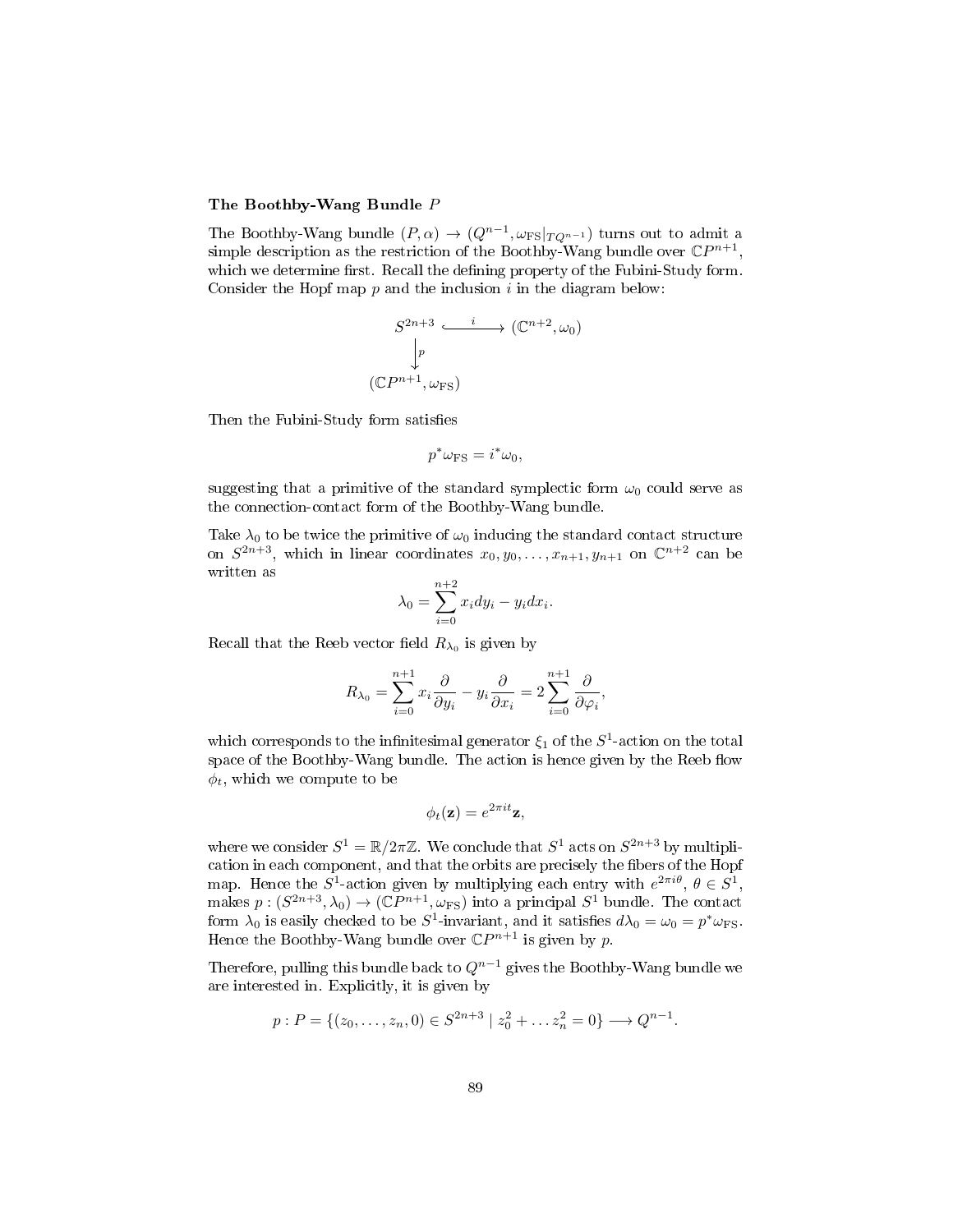#### Completing the Construction

In principle, it is possible with this description of the Boothby-Wang bundle to carry out the construction of  $L$  step by step to obtain an explicit bundle. For example, the neighbourhood of H, denoted by  $\nu_{Q^n}(H)$ , is symplectomorphic to  $P \times_{\bar{\rho}} \mathbb{D}(\delta)$ . Given that  $S^1$  acts on  $P \subset S^{2n+3}$  by multiplication, which is just the action defining  $\mathbb{C}P^{n+1}$ , one can obtain that

$$
\nu_{Q^n}(H) \cong Q^{n-1} \times \mathbb{D}(\delta)/([\mathbf{z}], w) \sim ([\mathbf{z}], e^{2\pi i \theta} w), \quad \theta \in S^1.
$$

One can continue along these lines to obtain expressions for the other spaces involved, namely

- the bundle over  $\nu_{Q^n}(H)$ , given by  $(P \times \mathbb{D}(\delta)) \times_{\rho} \mathbb{C};$
- the bundle over V, given as the trivial bundle  $V \times \mathbb{C}$ ;
- the glued space  $L = V \times \mathbb{C} \cup_{\Phi} (P \times \mathbb{D}(\delta)) \times_{\rho} \mathbb{C};$
- the Lefschetz-Bott fibration  $\pi : L \to \mathbb{C}$ , defined on  $V \times \mathbb{C}$  by the projection to the C-factor, and on the bundle over  $\nu_{\mathcal{O}^n}(H)$  by multiplication in the  $\mathbb{D}(\delta)$ - and C-factors, interpolating with a smooth function  $\mu$  as in [Section 4.5](#page-74-1) so as to make it smooth.

However, writing out the definitions of these spaces does not immediately lead to a deeper understanding of the constructed Lefschetz-Bott fibration. The complement  $V$  still warrants a more rigorous description, as well as the spaces involved after all identifications have been made.

In the end, a dream result would be a tractable identification of the bundle  $L$ with the tautological line bundle  $\mathcal{O}(-1)$ , to which it is isomorphic due to them having the same first Chern class.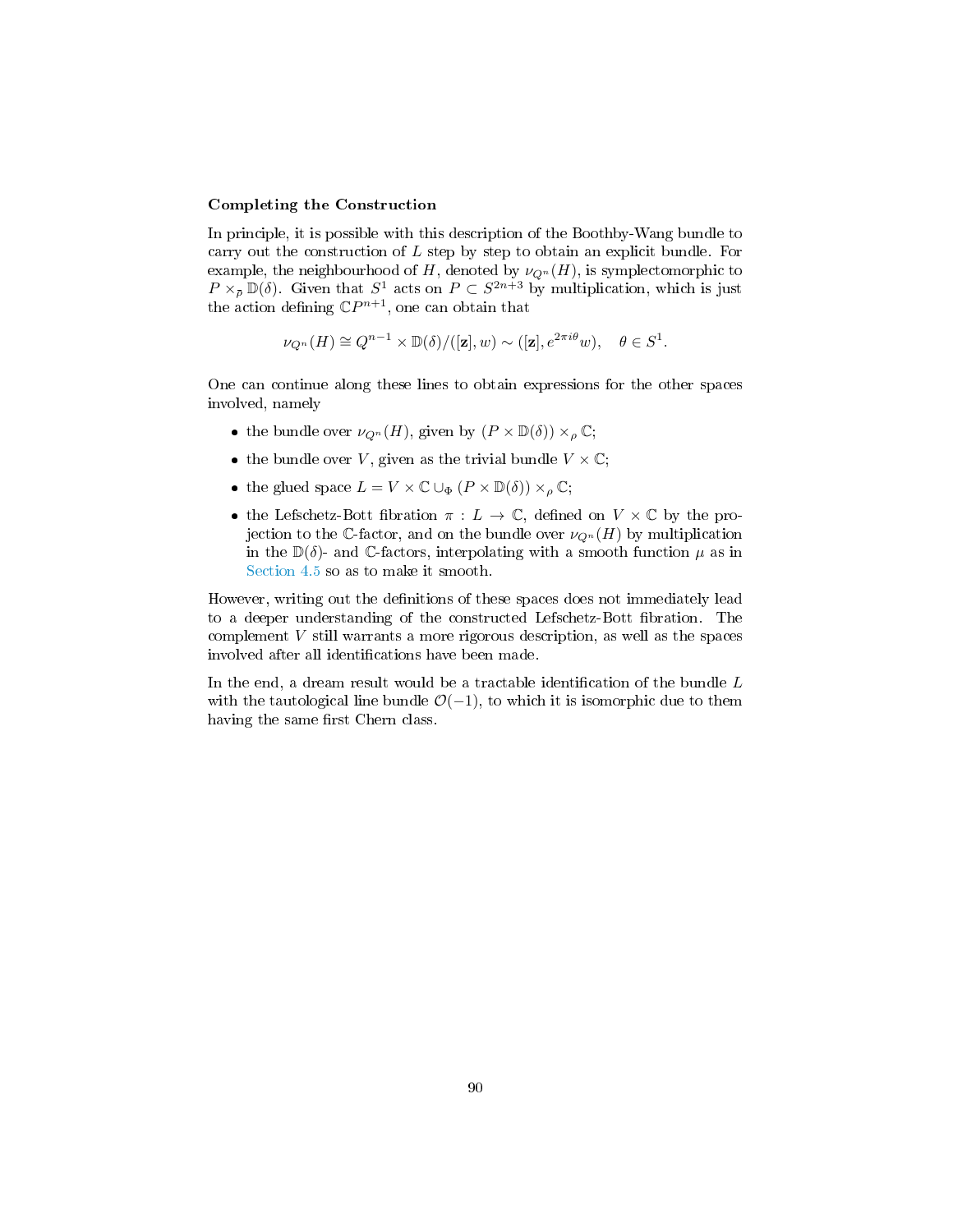## Bibliography

- [AA16] B. Acu and R. Avdek, "Symplectic mapping class group relations generalizing the chain relation," International Journal of Mathematics, vol. 27, no. 12, 2016.
- [Ale23] J. W. Alexander, "A lemma on systems of knotted curves," Proceedings of the National Academy of Sciences, vol. 9, no. 3, pp. 93-95, 1923.
- [Arn95] V. I. Arnol'd, "Some remarks on symplectic monodromy of Milnor fibrations," in The Floer memorial volume, ser. Progress in Mathematics, H. Hofer, C. H. Taubes, A. Weinstein, and E. Zehnder, Eds., vol. 133, Birkhäuser, Basel, 1995, pp. 99–103.
- [Arn+98] V. I. Arnol'd, V. V. Goryunov, O. V. Lyashko, and V. A. Vasil'ev, "Singularity Theory I." Springer Verlag Berlin, 1998, Translated from the 1988 Russian original by A. Iacob.
- [AGV88] V. I. Arnol'd, S. M. Gusein-Zade, and A. N. Varchenko, "Singularities of Differentiable Maps. Volume 2, Monodromy and Asymptotics of Integrals." Birkhäuser, 1988.
- <span id="page-92-2"></span>[BC01] P. Biran and K. Cieliebak, "Symplectic topology on subcritical manifolds," Commentarii Mathematici Helvetici, vol. 76, pp. 712-753, 2001.
- <span id="page-92-3"></span>[Bir01] P. Biran, "Lagrangian barriers and symplectic embeddings," GAFA, Geometric Functional Analysis, vol. 11, pp.  $407-464$ ,  $2001$ .
- [BW58] W. M. Boothby and H. C. Wang, "On contact manifolds," Annals of Mathematics, vol. 68, no. 3, pp. 721-734, 1958.
- <span id="page-92-0"></span>[Can06] A. Cannas da Silva, "Lectures on Symplectic Geometry." Springer-Verlag Berlin Heidelberg, 2006.
- [CDK14] R. Chiang, F. Ding, and O. V. Koert, "Open books for Boothby-Wang bundles, fibered Dehn twists and the mean Euler characteristic," Journal of Symplectic Geometry, vol. 12, no. 2, pp. 379-426, 2014.
- [CE10] K. Cieliebak and Y. Eliashberg, "From Stein to Weinstein and Back." American Mathematical Society Colloquium Publications, 2010.
- <span id="page-92-1"></span>[Dim92] A. Dimca, "Singularities and Topology of Hypersurfaces." New York: Springer, 1992.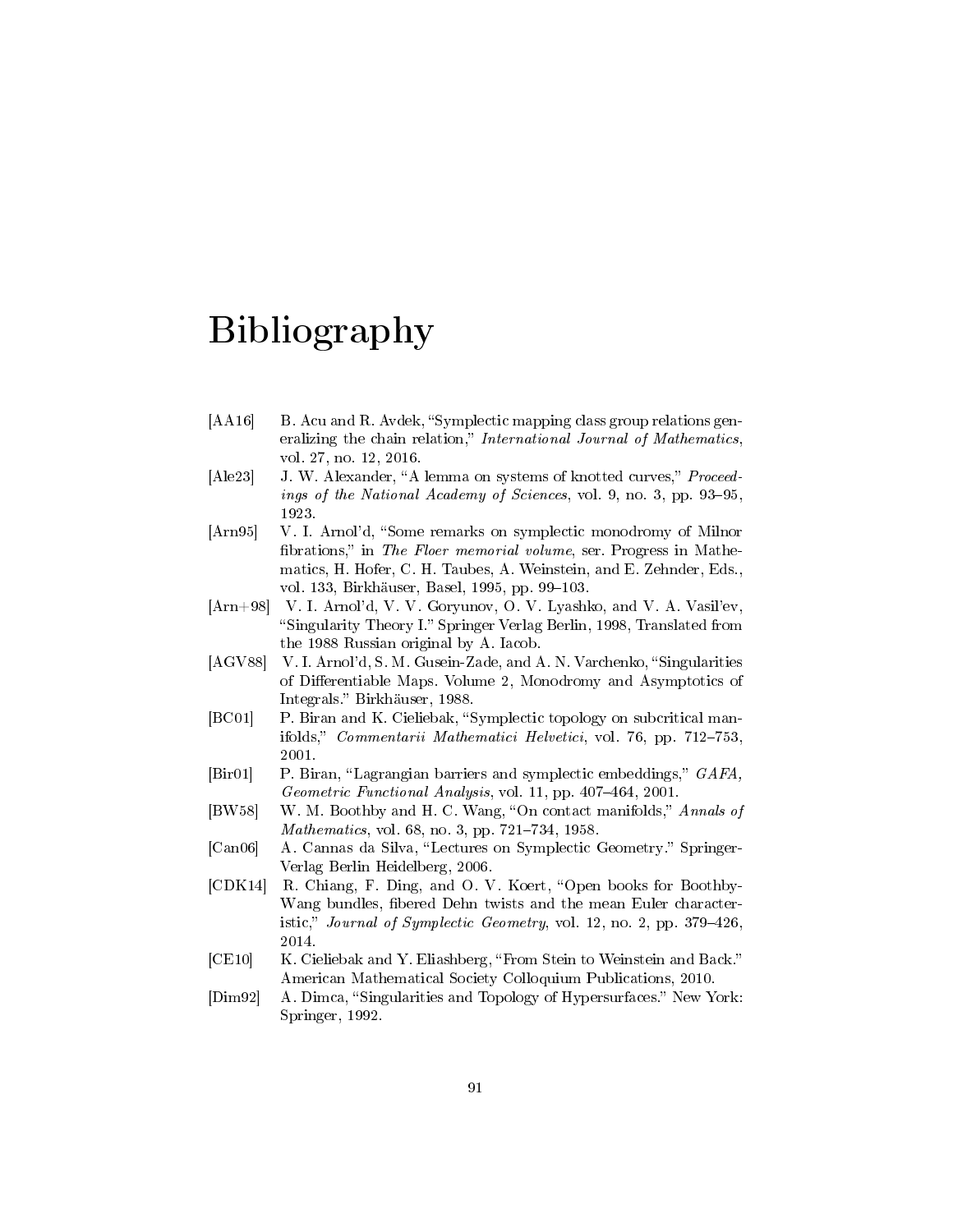- <span id="page-93-2"></span>[DL19] L. Diogo and S. Lisi, "Symplectic homology of complements of smooth divisors," Journal of Topology, vol. 12, no. 3, pp. 967–1030, 2019.
- [Don96] S. K. Donaldson, "Symplectic submanifolds and almost-complex geometry," Journal of Differential Geometry, vol. 44, no. 4, pp. 666– 705, 1996.
- [Don99] S. K. Donaldson, "Lefschetz pencils on symplectic manifolds," Journal of Differential Geometry, vol. 53, no. 2, pp. 205–236, 1999.
- [Eli91] Y. Eliashberg, "Filling by holomorphic discs and its applications," in Geometry of Low-Dimensional Manifolds: Symplectic Manifolds and Jones-Witten Theory, S. K. Donaldson and C. B. Thomas, Eds. Cambridge University Press, 1991, vol. 2, pp. 45-68.
- [Etn05] J. B. Etnyre, "Lectures on open book decompositions and contact structures," 2005. arXiv:  $math/0409402$  [math.SG].
- [Gei08] H. Geiges, "An Introduction to Contact Topology." Cambridge University Press, 2008.
- [Gir02] E. Giroux, Géometrie de contact: de la dimension trois vers les dimensions supérieures," in Proceedings of the International Congress of Mathematicians, (Beijing), T. Li, Ed., vol. 2, Higher Education Press of China, 2002, pp. 405-414.
- [GM] E. Giroux and J. P. Mohsen, "Structures de contact et fibrations" symplectiques au dessus du cercle," unpublished manuscript.
- <span id="page-93-0"></span>[GP17] E. Giroux and J. Pardon, "Existence of Lefschetz fibrations on Stein and Weinstein domains," Geometric Topology, vol. 21, no. 2, pp. 963– 997, 2017.
- <span id="page-93-3"></span>[Gir18] E. Giroux, "Remarks on Donaldson's symplectic submanifolds," 2018. arXiv: [1803.05929 \[math.SG\].](https://arxiv.org/abs/1803.05929)
- [Gir] E. Giroux, "Contact geometry: From dimension three to higher dimensions," Translated from the French original by B. Acu. [Online]. Available: [https://people.math.ethz.ch/~bacubulut/assets/](https://people.math.ethz.ch/~bacubulut/assets/acu_translation.pdf) [acu\\_translation.pdf.](https://people.math.ethz.ch/~bacubulut/assets/acu_translation.pdf)
- [Gom98] R. Gompf, "Handlebody construction of Stein surfaces," Annals of Mathematics, vol. 148, no. 2, pp. 619-693, 1998.
- [GS99] R. Gompf and A. Stipsicz, "4-Manifolds and Kirby Calculus." American Mathematical Society, 1999.
- [Gro85] M. Gromov, "Pseudo holomorphic curves in symplectic manifolds," Inventiones Mathematicae, pp. 307-347, 1985.
- $[Hop27]$  H. Hopf, "Vektorfelder in *n*-dimensionalen Mannigfaltigkeiten," Mathematische Annalen, vol. 96, pp. 225-249, 1927.
- [Hus94] D. Husemöller, "Fibre Bundles." Springer-Verlag New York, 1994.
- <span id="page-93-1"></span>[KK16] M. Kwon and O. van Koert, "Brieskorn manifolds in contact topology," Bulletin of the London Mathematical Society, vol. 48, no. 2, pp. 173241, 2016.
- [Law78] T. Lawson, "Open book decompositions for odd dimensional manifolds," Topology, vol. 17, pp. 198-192, 1978.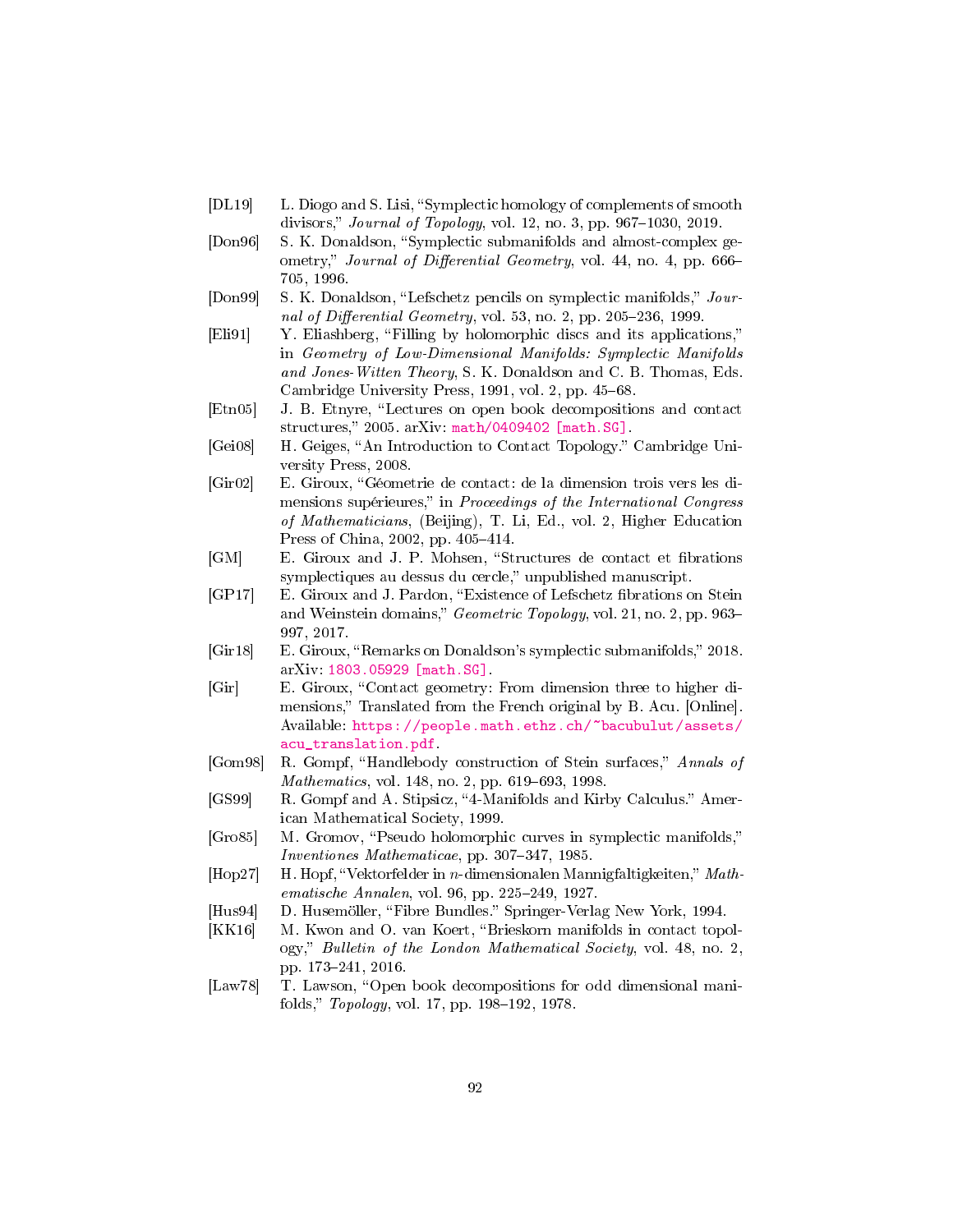- [LHW18] S. Lisi, J. V. Horn-Morris, and C. Wendl, "On symplectic fillings of spinal open book decompositions I: Geometric constructions," 2018. arXiv: [1810.12017 \[math.SG\].](https://arxiv.org/abs/1810.12017)
- [MNW13] P. Massot, K. Niederkrüger, and C. Wendl, "Weak and strong fillability of higher dimensional contact manifolds," Inventiones Math $ematicae, vol. 192, no. 2, pp. 287-373, 2013.$
- [MS74] J. W. Milnor and J. D. Stasheff, "Characteristic Classes." Princeton University Press, 1974.
- [Mil68] J. Milnor, "Singular points of complex hypersurfaces," ser. Annals of Mathematics Studies. Princeton University Press, 1968, vol. 61.
- [Oba18] T. Oba, "Higher dimensional contact manifolds with infinitely many Stein fillings," Transactions of the American Mathematical Society, vol. 370, no. 7, pp. 5033-5050, 2018.
- <span id="page-94-0"></span>[Oba20] T. Oba, "Lefschetz-Bott fibrations on line bundles over symplectic manifolds," *International Mathematics Research Notices*, vol. 00, no. 0, pp.  $1-40$ ,  $2020$ .
- [ÖS04a] B. Özbağcı and A. Stipsicz, "Contact 3-manifolds with infinitely many Stein fillings," Proceedings of the American Mathematical So $ciety$ , vol. 132, no. 5, pp. 1549-1558, 2004.
- [ÖS04b] B. Özbağcı and A. Stipsicz, "Surgery on Contact 3-Manifolds and Stein Surfaces." Springer-Verlag Berlin Heidelberg, 2004.
- [Per07] T. Perutz, "Lagrangian matching invariants for fibred four-manifolds: I,"  $Geometry$  and  $Topology$ , vol. 11, pp. 759-828, 2007.
- [Qui79] F. Quinn, "Open book decompositions, and the bordism of automorphisms," Topology, vol. 18, pp. 55-73, 1979.
- [RS18] J. Robbin and D. Salamon, "Introduction to differential topology," 2018. [Online]. Available: [https://people.math.ethz.ch/~salamon/](https://people.math.ethz.ch/~salamon/PREPRINTS/difftop.pdf) [PREPRINTS/difftop.pdf.](https://people.math.ethz.ch/~salamon/PREPRINTS/difftop.pdf)
- [Sei97] P. Seidel, "Floer homology and the symplectic isotopy problem," Ph.D. dissertation, The University of Oxford, 1997.
- [Sei99] P. Seidel, "Lagrangian two-spheres can be symplectically knotted," Journal of Differential Geometry, vol. 52, no. 1, pp. 145–171, 1999.
- [Sei03] P. Seidel, "A long exact sequence for symplectic floer cohomology," Topology, 2003.
- [Sei08] P. Seidel, "Fukaya Categories and Picard-Lefschetz Theory," ser. Zürich lectures in advanced mathematics. European Mathematical Society, 2008.
- $[Tam72]$  I. Tamura, "Spinnable structures on differentiable manifolds," *Pro*ceedings of the Japan Academy, vol.  $48$ , pp.  $293-296$ ,  $1972$ .
- [Tam73] I. Tamura, "Foliations and spinnable structures on manifolds,"  $An$ nales de l'Institut Fourier, vol. 23, no. 2, pp. 197–214, 1973.
- [Tam76] I. Tamura, "Topology of Foliations: An Introduction." American Mathematical Society, 1976, Translated from the 1976 Japanese original by K. Hudson.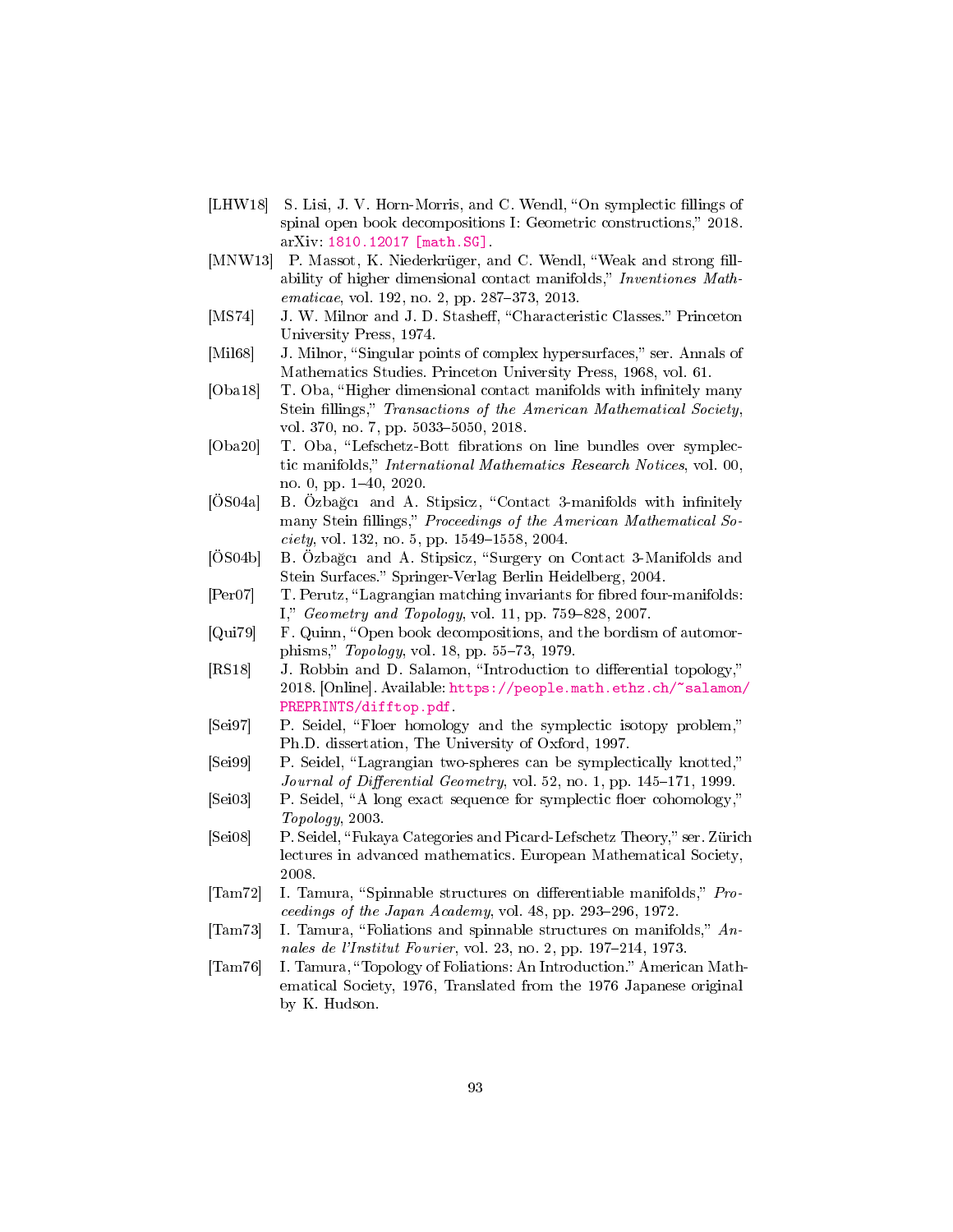- [TW75] W. P. Thurston and H. E. Winkelnkemper, "On the existence of contact forms," Proceedings of the American Mathematical Society, vol. 52, no. 1, pp. 345-347, 1975.
- [Tor09] D. M. Torres, "Open book decompositions and contact geometry," 2009. [Online]. Available: [https://www.math.tecnico.ulisboa.](https://www.math.tecnico.ulisboa.pt/~martinez/files/obd) [pt/~martinez/files/obd.](https://www.math.tecnico.ulisboa.pt/~martinez/files/obd)
- <span id="page-95-0"></span>[Tor20] B. C. Torricelli, "Model projective twists and generalised lantern re-lations," 2020. arXiv. [2008.02758 \[math.SG\].](https://arxiv.org/abs/2008.02758)
- [Waj99] B. Wajnryb, "An elementary approach to the mapping class group of a surface,"  $Geometry$  and  $Topology$ , vol. 3, pp. 405-466, 1999.
- [WW16] K. Wehrheim and C. T. Woodward, "Exact triangle for fibered dehn twists," Research in the Mathematical Sciences, vol. 3, no. 17, 2016.
- [Wei71] A. Weinstein, "Symplectic manifolds and their lagrangian submanifolds," Advances in Mathematics, vol. 6, no. 3, pp. 329–346, 1971.
- [Wei91] A. Weinstein, "Contact surgery and symplectic handlebodies," Hokkaido Mathematical Journal, vol. 20, pp.  $241-251$ , 1991.
- [Win73] H. E. Winkelnkemper, "Manifolds as open books," Bulletin of the American Mathematical Society, vol. 79, no. 1, 1973.